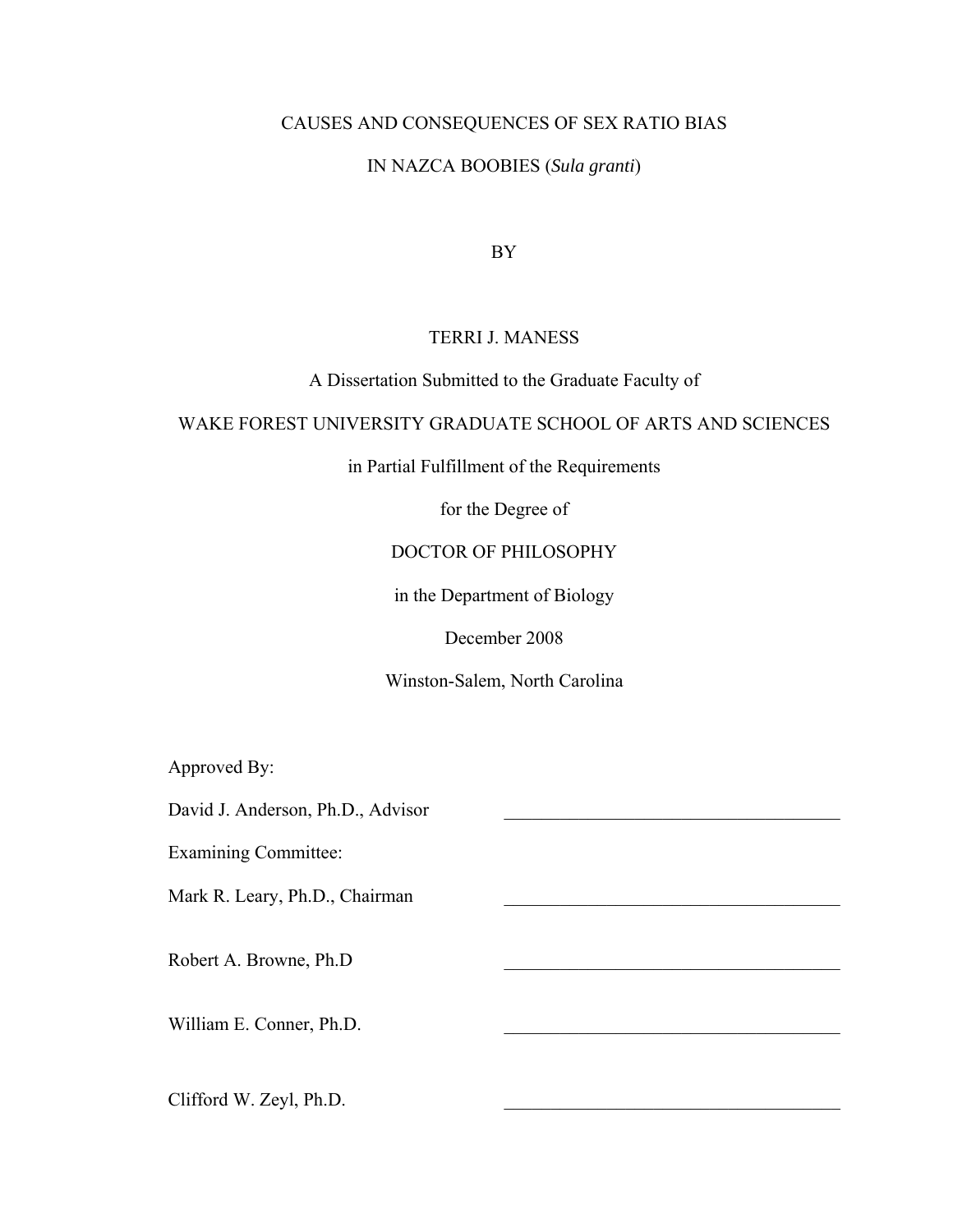### **ACKNOWLEDGEMENTS**

 I thank the Galápagos National Park Service for permission to work in the Park and the Charles Darwin Research Station and TAME airlines for logistical support. For funding support, I am grateful to the Mead Foundation, the National Geographic Society, the National Science Foundation, the Oak Foundation, Sigma Xi, and Wake Forest University. I appreciate the work of my many colleagues for their work in producing the long-term Nazca booby databases, particularly Jill Awkerman, Tiffany Beachy, Julius Brennecke, Sebastian Cruz, Diego García, Kate Huyvaert, Elaine Porter, Devin Taylor, and Mark Westbrock. I also thank Julie Campbell and Amber Jones, who assisted with data entry and metabolite analyses, Matthew Furst, who also assisted with metabolite analyses, and Andrew D'Epagnier, who assisted with DNA extractions. I am particularly indebted to Audrey Calkins for her unmatched accuracy and speed of data entry, and for her endurance, skill, innovation, and unbounded zeal for PCR. Victor Apanius magnanimously shared his molecular analysis skills and vast statistical knowledge with me. I thank my lab mates, Jill Awkerman, Felipe Estela, Jacqueline Grace, Martina Müller, Elaine Porter, and Mark Westbrock for generously sharing their ideas, enthusiasm, knowledge, and friendship with me. I thank Drs. Robert Browne, William Conner, Mark Leary, and Clifford Zeyl for their encouragement and guidance. I am most grateful for the opportunity to work with Dr. David Anderson, an outstanding mentor and role model; I am a better biologist because of his encouragement, guidance, and support.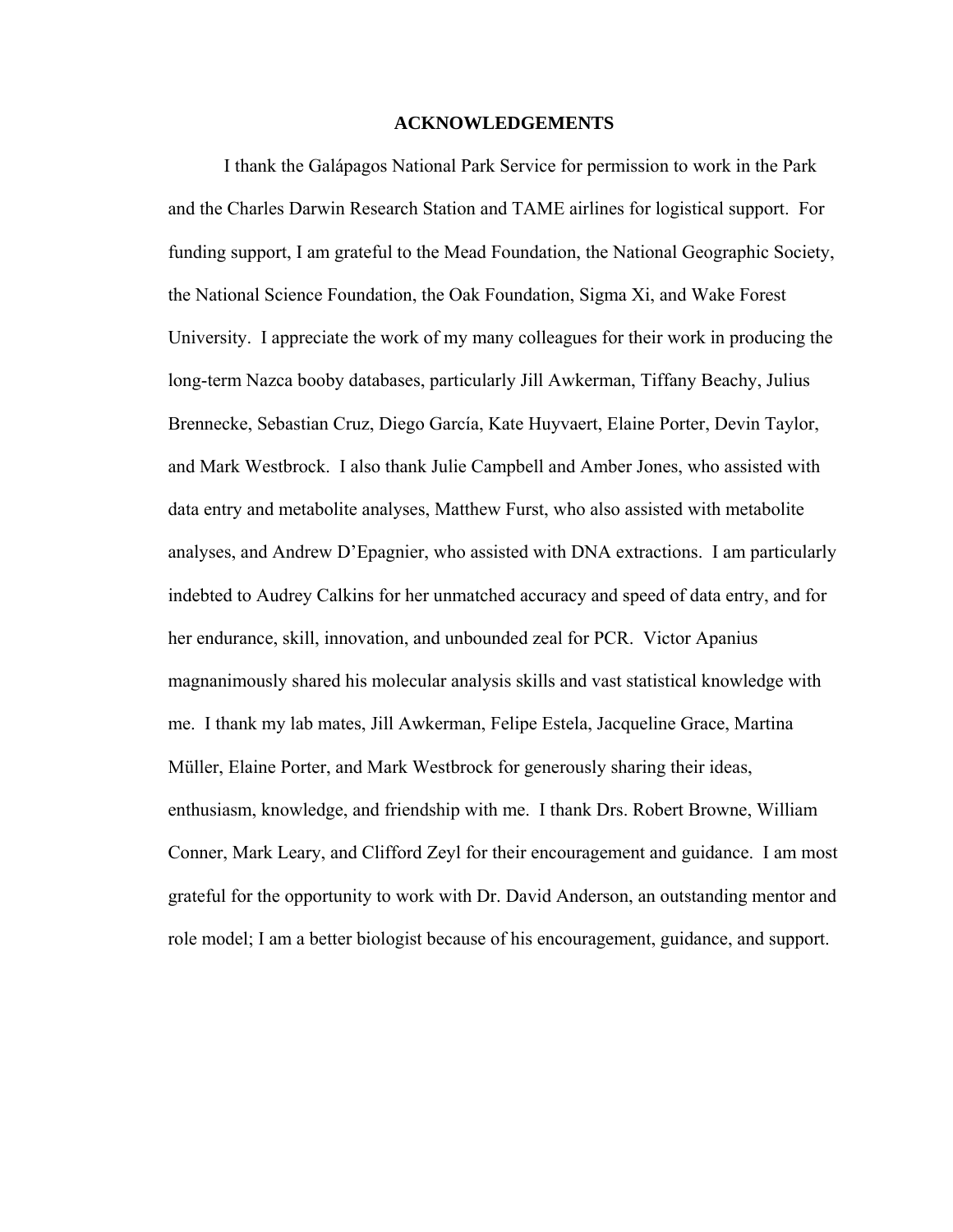# CAUSES AND CONSEQUENCES OF SEX RATIO BIAS

# IN NAZCA BOOBIES (Sula granti)

| $\textbf{INTRODUCTION}.\textcolor{red}{\textbf{0.1}} \textbf{1} \textbf{2} \textbf{3} \textbf{4} \textbf{5} \textbf{6} \textbf{6} \textbf{7} \textbf{8} \textbf{8} \textbf{9} \textbf{1} \textbf{1} \textbf{1} \textbf{1} \textbf{1} \textbf{1} \textbf{1} \textbf{1} \textbf{1} \textbf{1} \textbf{1} \textbf{1} \textbf{1} \textbf{1} \textbf{1} \textbf{1} \textbf{1} \textbf{1} \textbf{1} \textbf{1} \textbf{1} \textbf{1} \$ |  |
|------------------------------------------------------------------------------------------------------------------------------------------------------------------------------------------------------------------------------------------------------------------------------------------------------------------------------------------------------------------------------------------------------------------------------------|--|
|                                                                                                                                                                                                                                                                                                                                                                                                                                    |  |
|                                                                                                                                                                                                                                                                                                                                                                                                                                    |  |
|                                                                                                                                                                                                                                                                                                                                                                                                                                    |  |
|                                                                                                                                                                                                                                                                                                                                                                                                                                    |  |
|                                                                                                                                                                                                                                                                                                                                                                                                                                    |  |

| CHAPTER 1. ONTOGENIC SEX RATIO VARIATION IN NAZCA BOOBIES ENDS |  |
|----------------------------------------------------------------|--|
|                                                                |  |
|                                                                |  |
|                                                                |  |
|                                                                |  |
|                                                                |  |
|                                                                |  |
|                                                                |  |
|                                                                |  |
|                                                                |  |
|                                                                |  |
|                                                                |  |
|                                                                |  |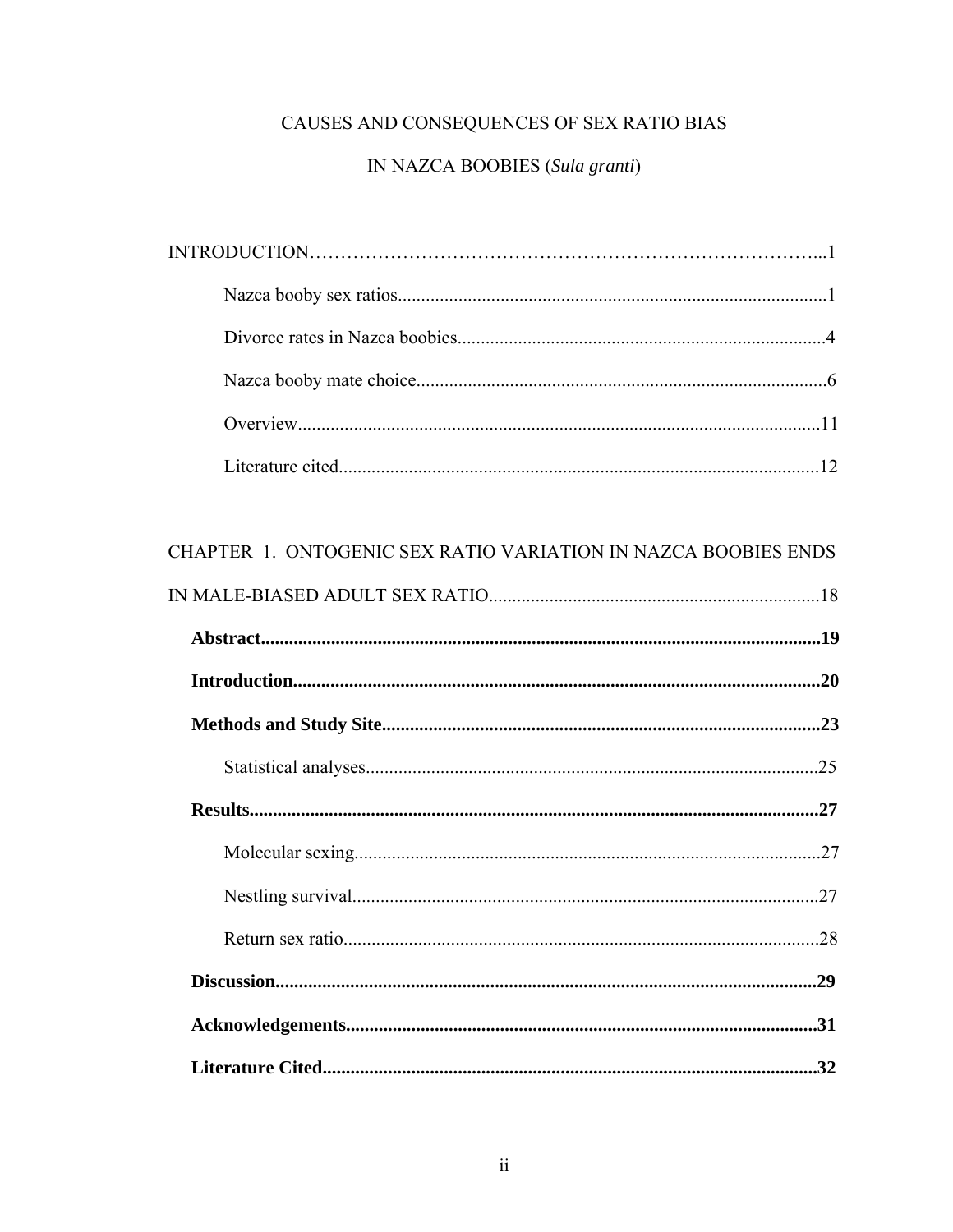| CHAPTER 2. SERIAL MONOGAMY AND SEX RATIO BIAS IN NAZCA |  |
|--------------------------------------------------------|--|
|                                                        |  |
|                                                        |  |
|                                                        |  |
|                                                        |  |
|                                                        |  |
|                                                        |  |
|                                                        |  |
|                                                        |  |
|                                                        |  |
|                                                        |  |
|                                                        |  |
|                                                        |  |
|                                                        |  |
|                                                        |  |
|                                                        |  |
|                                                        |  |
|                                                        |  |
|                                                        |  |
|                                                        |  |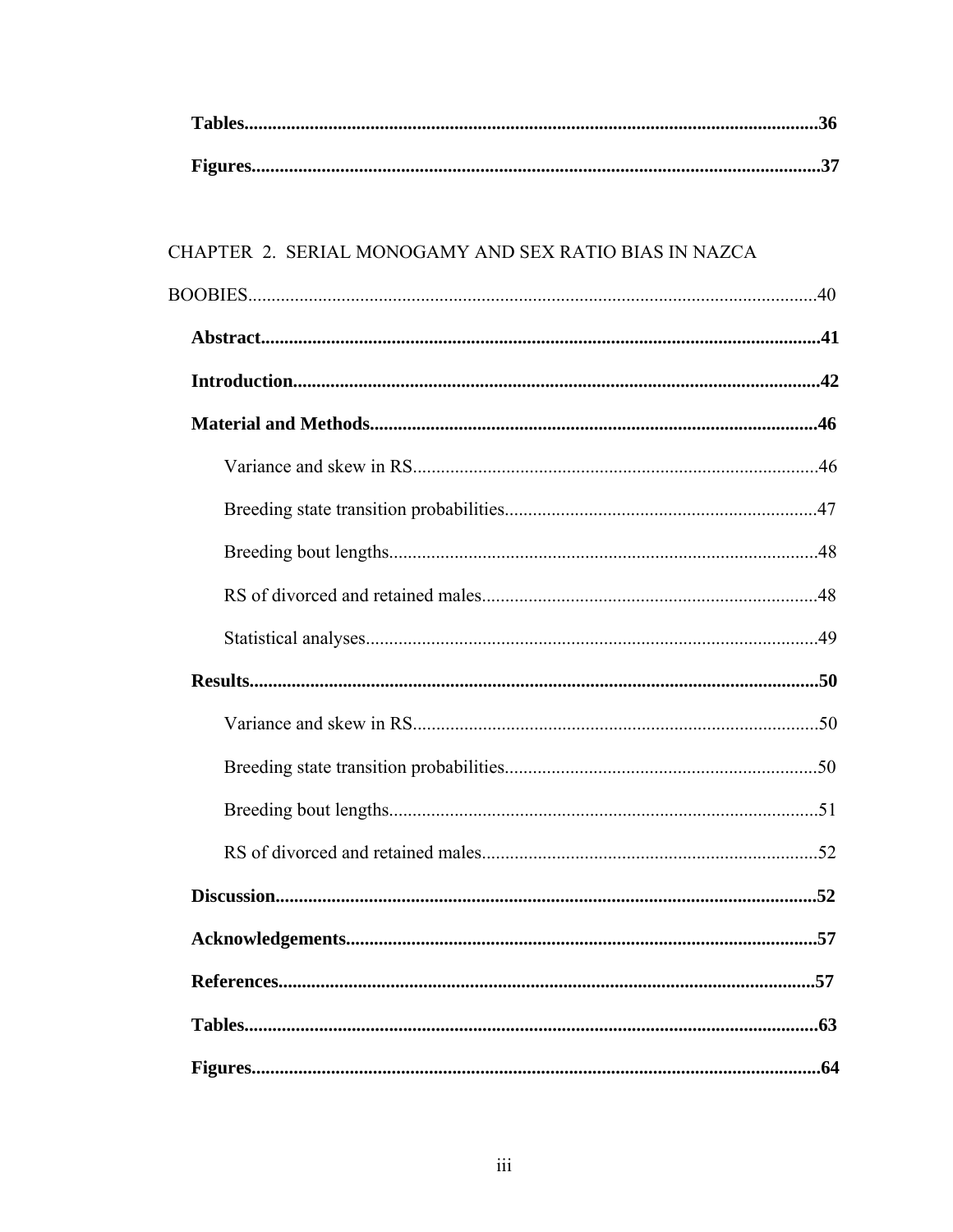# CHAPTER 3. MATE ROTATION BY FEMALE CHOICE AND COERCIVE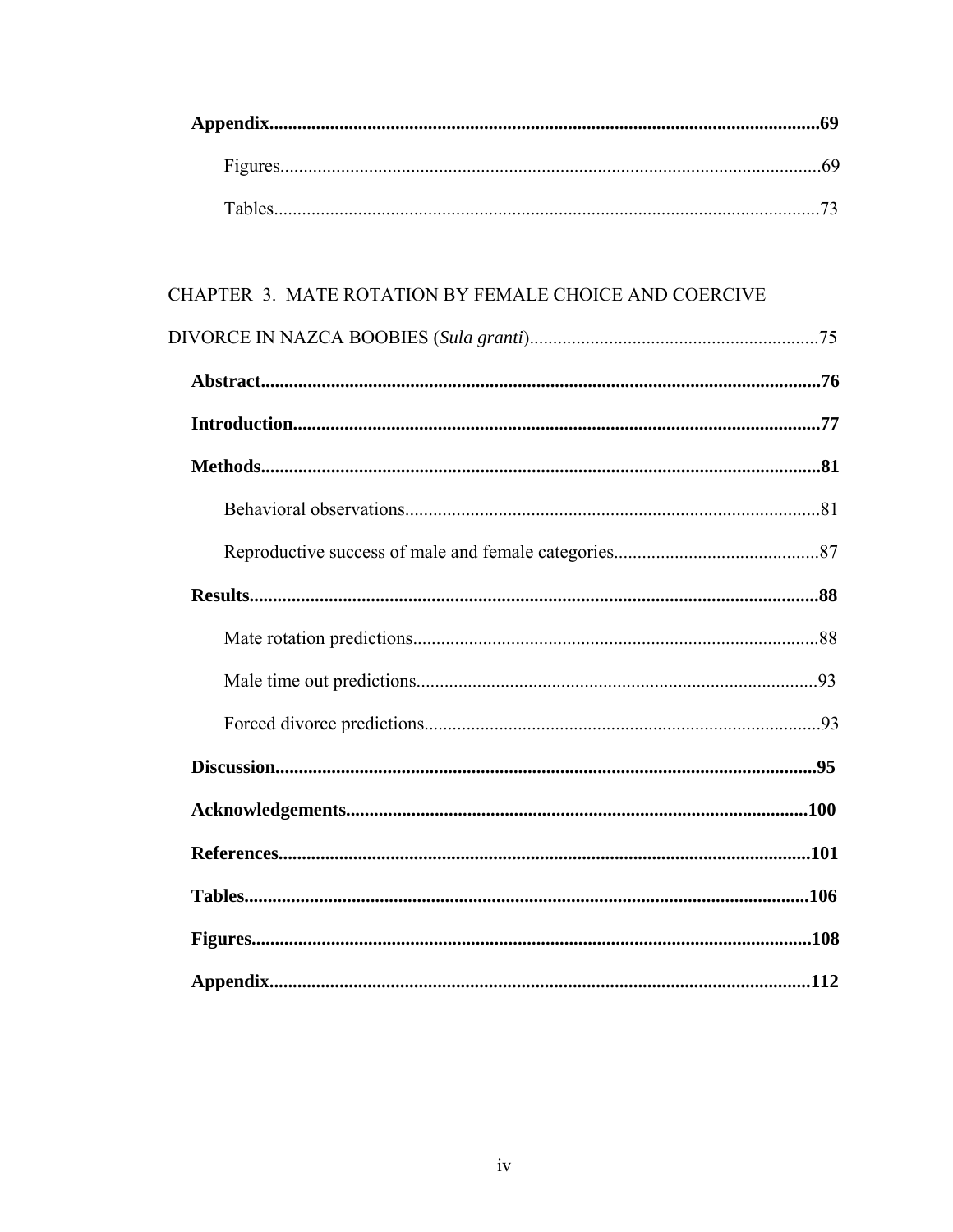| CHAPTER 4. HEMATOLOGICAL AND MORPHOLOGICAL PARAMETERS ARE |
|-----------------------------------------------------------|
| ASSOCIATED WITH MALE MATING SUCCESS IN NAZCA BOOBIES116   |
|                                                           |
|                                                           |
|                                                           |
|                                                           |
|                                                           |
|                                                           |
|                                                           |
|                                                           |
|                                                           |
|                                                           |
|                                                           |
|                                                           |
|                                                           |
|                                                           |
|                                                           |
|                                                           |
|                                                           |
|                                                           |
|                                                           |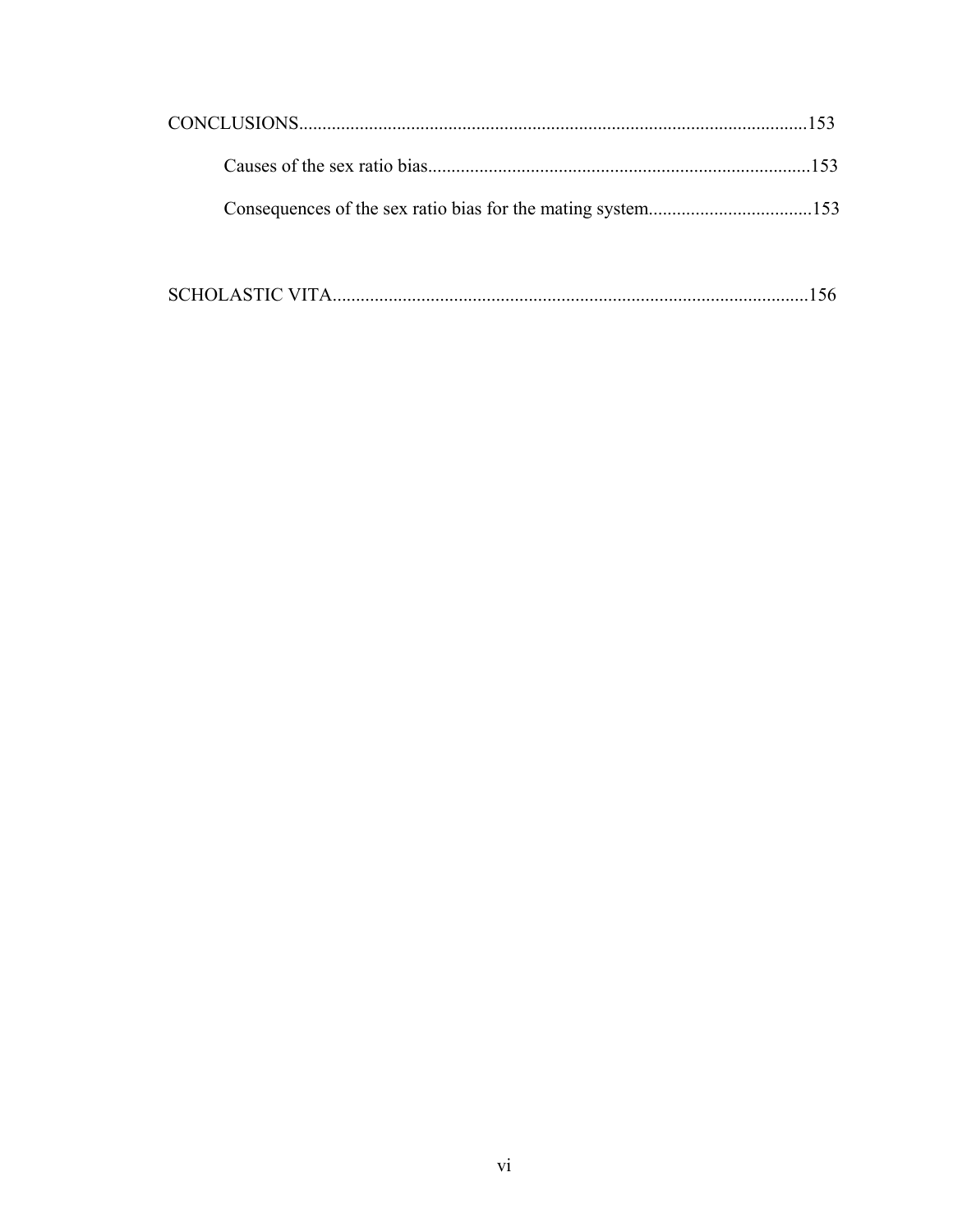#### **INTRODUCTION**

### *Nazca booby sex ratios*

Tests of sex ratio (proportion of males in the population; Wilson and Hardy 2002) theory have provided some of the most prominent advances in evolutionary biology (Bull 1981, Charnov 1982, Clutton-Brock 1986, Frank 1990, Hardy 1997). Fisher (1930) deduced that, because the total reproductive value of males equals that of females (because every sexual diploid individual has exactly one mother and one father); the population sex ratio (PSR) should evolve under frequency-dependent natural selection to be 0.50 (which is also the expected PSR after meiotic production of gametes in sexual diploids). The high reproductive value of the rare sex causes selection to return any PSR bias to equality: offspring of the rare sex have better mating prospects than those of the more common sex, because the larger membership of the common sex splits the pool of mating events into smaller per capita shares than do the members of the rarer sex. Parents with a genetic predisposition to produce more of the currently rare sex will have the highest fitness as a consequence. Any tendency to produce the rare sex will be rewarded by selection and will increase in the population, causing the PSR bias to decrease. The advantage associated with producing the rare sex decreases as the PSR bias decreases. Thus, frequency dependent selection should counter PSR biases and return PSR to unity regardless of the direction of the bias. In the simplest case, parental investment in the production of sons and daughters should be equal, because a 0.50 PSR is an evolutionarily stable strategy (Birkhead and Parker 1997) that cannot be invaded by a biased allocation to offspring sexual function.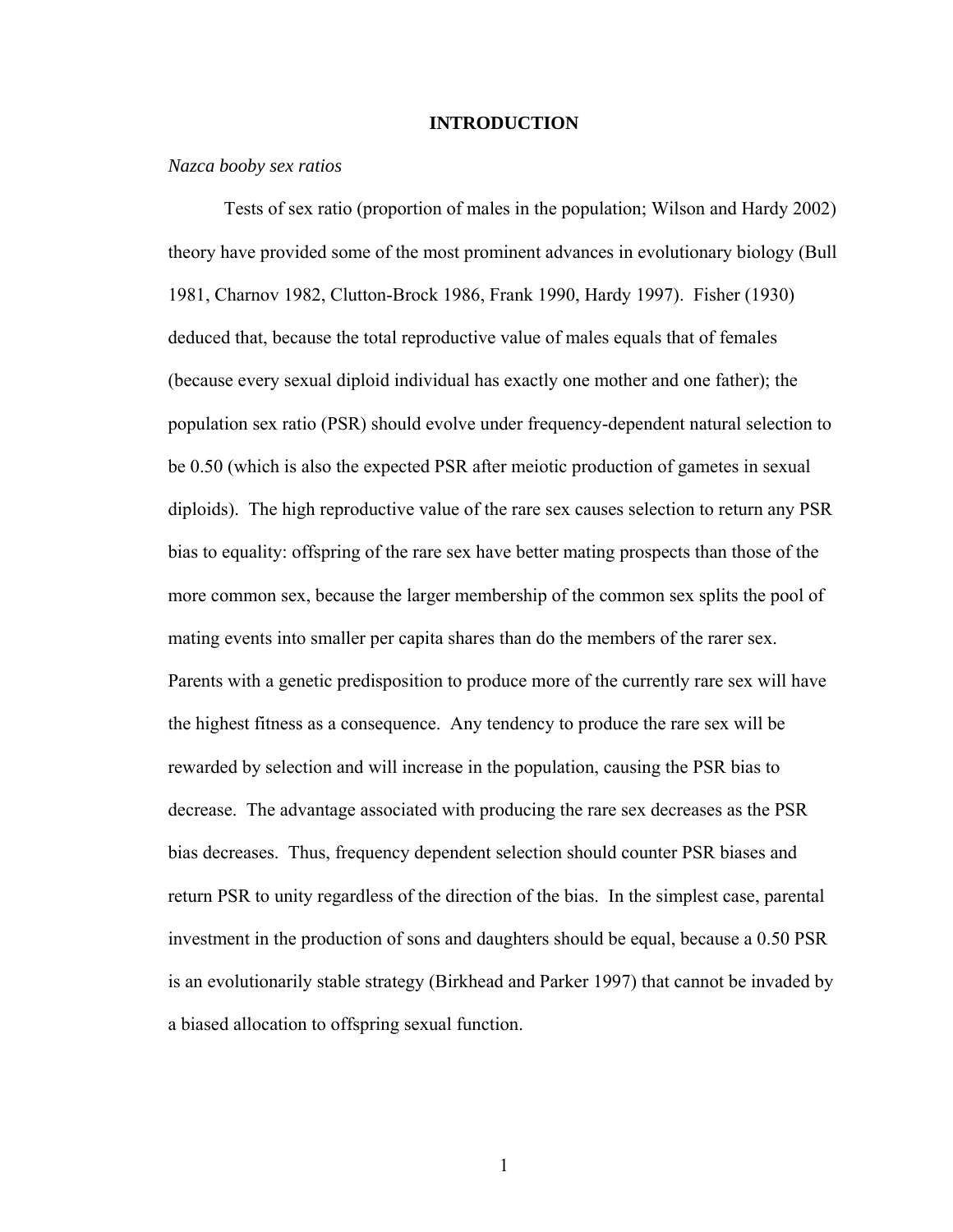Under certain conditions the PSR may become skewed regardless of the correcting influence of Fisherian frequency dependence (Weatherhead and Teather 1991). The PSR might be altered adaptively or otherwise at any developmental stage. The primary PSR refers to variation at conception; secondary, at birth or hatching; tertiary, at the end of parental investment; and quaternary, at the time of recruitment into the adult breeding population. If one sex is more costly to rear, as in the case of sexual size dimorphism, equal parental investment in large and small offspring may be followed by greater mortality in the costly sex when food is scarce. Differential mortality of male and female offspring has been found in several species of mammals and birds (Clutton-Brock 1991).

Nazca boobies have been the focus of long-term reproductive and demographic studies in our lab. This long-lived (Anderson and Apanius 2003) pelagic seabird breeds in a large colony at Punta Cevallos on the island of Española in Galápagos, Ecuador. Details of the site are given in Anderson and Ricklefs (1987) and Apanius et al. (2008). Our lab has monitored the colony since 1984. Subsets of the population have been banded every year (except 1989) since the 1984-85 breeding season. Townsend and Anderson (2007) documented a significant male bias in the adult population that has persisted for nearly 20 years in this population. Differential mortality of adult males and females does not contribute to the PSR bias observed in Townsend and Anderson's (2007) long-term study. Therefore, the sex ratio bias must arise at an earlier (before adulthood) life history stage in the Nazca booby. Female Nazca booby adults and older nestlings are larger than males (Nelson 1978, Anderson 1993, Townsend et al. 2007, Apanius et al. 2008), and are likely to require more food per unit time (Apanius et al.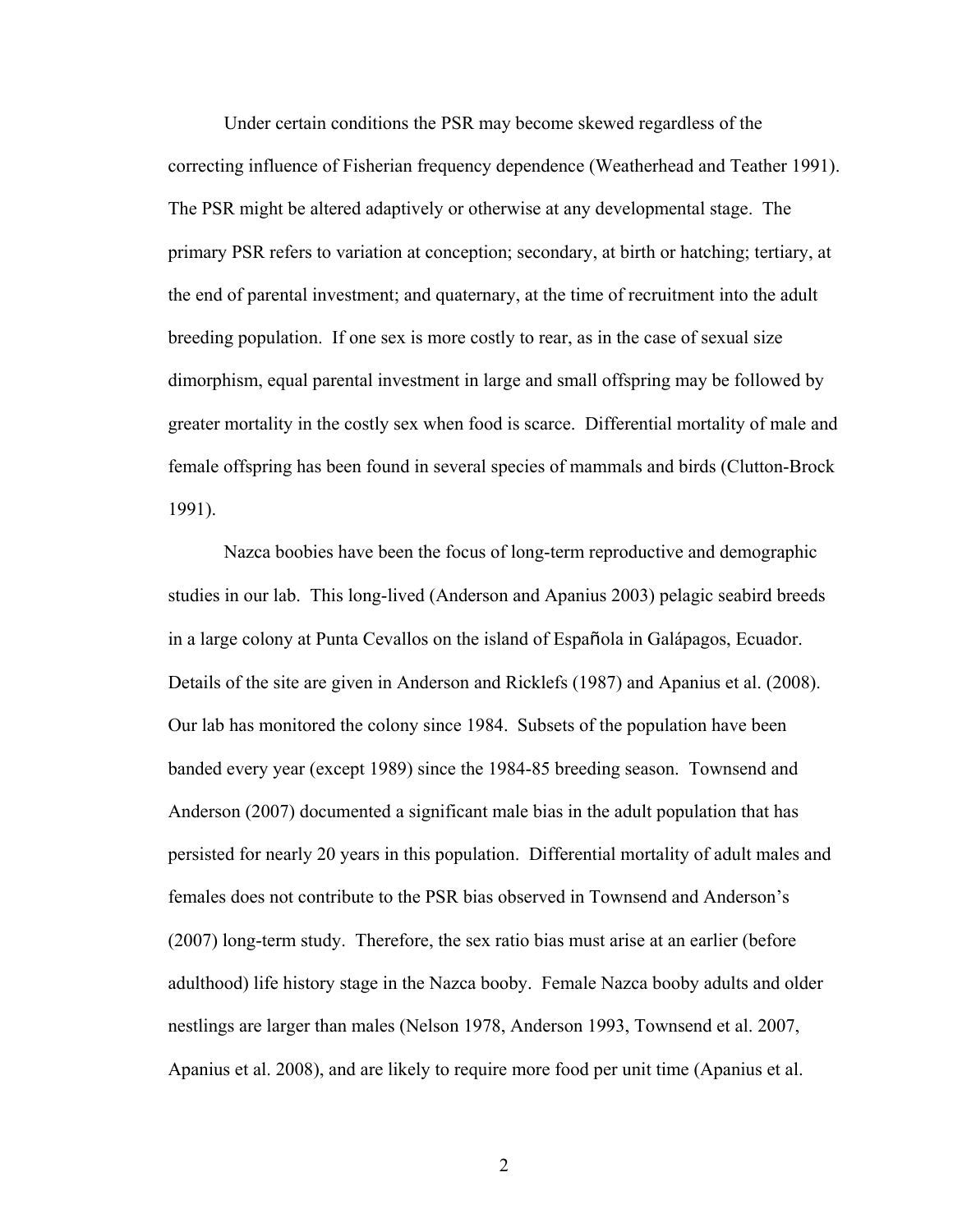2008) and may suffer higher mortality during a food shortage. Therefore, the observed adult PSR bias could be due, in part, to excess mortality of females as nestlings or after the end of parental care, during the years spent as a juvenile and sub-adult.

Biased adult sex ratios provide valuable opportunities to test hypotheses in several areas, including sex allocation (Fisher 1930, Trivers and Willard 1973, Clark 1978, Bull 1981, Charnov 1982), mating systems (Emlen and Oring 1977, Andersson 1994, Kvarnemo and Ahnesjö 2002, Shuster and Wade 2003), and endangered species management (Clout et al. 2002). Knowledge of the ontogeny of the bias provides critical context that allows proper framing of these hypotheses. In addition, post-fledging survival is important for assessment of lifetime reproductive success (LRS). LRS is generally defined as the number of young reared successfully over an individual's lifespan (Clutton-Brock 1988, Gill 1994). In birds, LRS depends on the age of first breeding, lifespan, and cumulative annual reproductive success. Typically, the total number of nestlings raised to fledging is used to estimate LRS (Newton 1989). While fledging success is convenient to measure, it overlooks non-random mortality during the period between fledging and reproductive age. In long-lived species such as seabirds, which first breed years after fledging, estimates of LRS will be biased if offspring postfledging mortality is high and non-random. Therefore, determination of the origin of the sex ratio bias in our population is necessary before an accurate account of relative LRS can be made.

Tracing the origin of the sex ratio bias can be accomplished through determination of the PSR at different life history stages in the Nazca booby, specifically at hatching, fledging, and appearance at the colony as an adult. Nestling and fledgling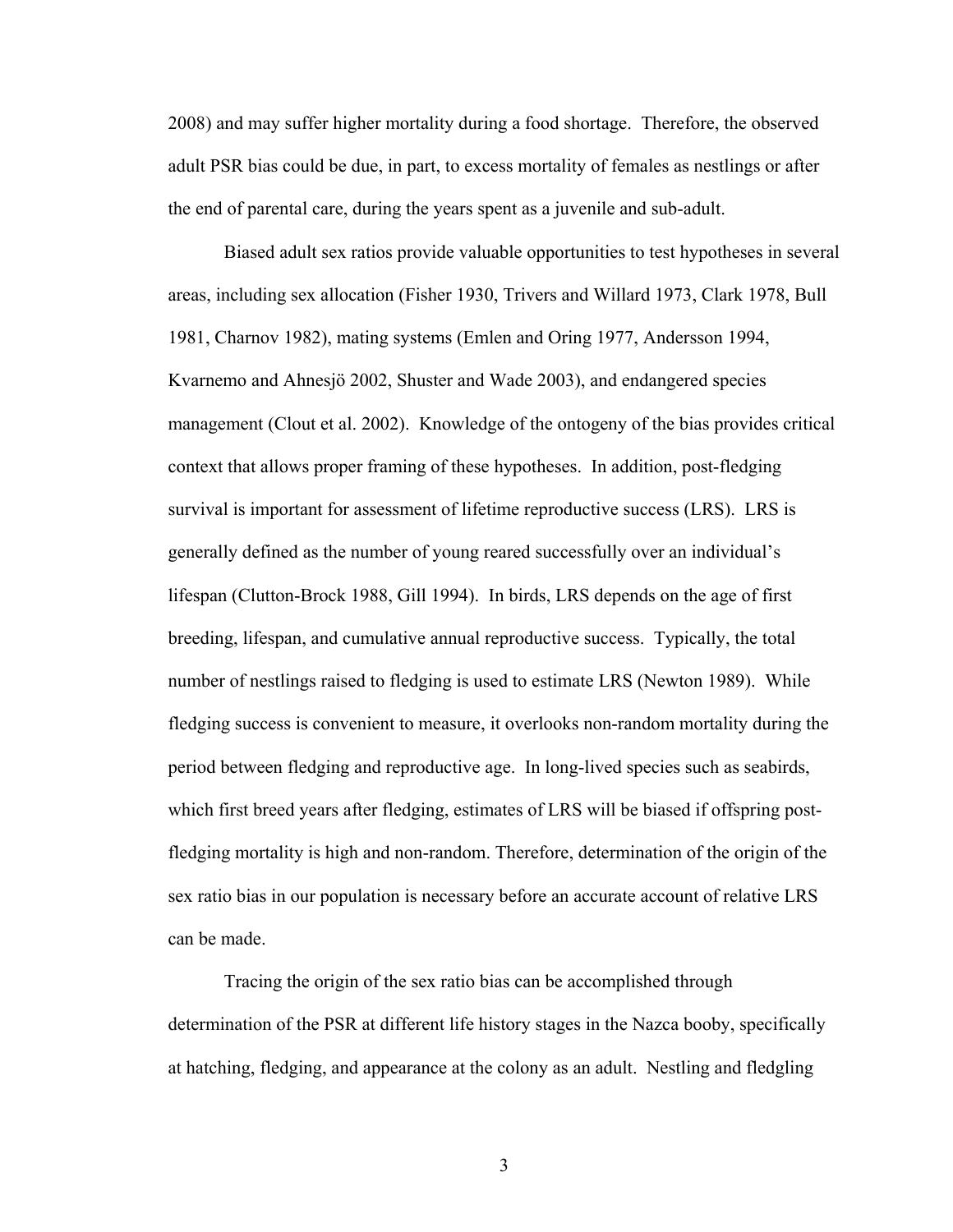sex must be determined with molecular techniques because the birds are sexually monomorphic at these stages. The polymerase chain reaction (PCR) can be used to amplify an intron region of the chromo-helicase-DNA binding (CHD) gene (Fridolfsson and Ellegren 1999). This intron region is shorter on the W chromosome than it is on the Z chromosome; therefore, PCR amplification of two differently sized fragments distinguishes females (the heterogametic sex) from males in most non-ratite birds (Fridolfsson and Ellegren 1999). After fledging, juvenile/sub-adult Nazca boobies spend several years at sea off the Central American and Mexican Pacific coasts (Huyvaert and Anderson 2004), before they return to the study colony as adults. Upon return, adult sexes can be distinguished by voice (Nelson 1978, Anderson 1993). Knowing the origin of the sex ratio bias is essential to test hypotheses regarding parental sex allocation and the relative reproductive value of sons and daughters and for the determination of LRS.

#### *Divorce rates in Nazca boobies*

Most birds form monogamous breeding pairs (Lack 1968), but little is known about what determines whether pair bonds are maintained or dissolved (Choudhury 1995, Ens et al. 1996). The term divorce has been used to describe cases where at least one partner has re-mated with another individual while both partners still live (Coulson 1972, Ens et al. 1993). Within monogamous species divorce rates vary widely from  $\sim 0\%$  in waved (Harris 1973) and wandering albatrosses (Tickell 1968) to 100% in greater flamingos (Cézilly and Johnson 1995). It has been suggested that divorce should be viewed as a reproductive strategy that individuals use to maximize fitness (Coulson 1972, Ens et al. 1993, Choudhoury 1995, McNamara and Forslund 1996). Thus, individuals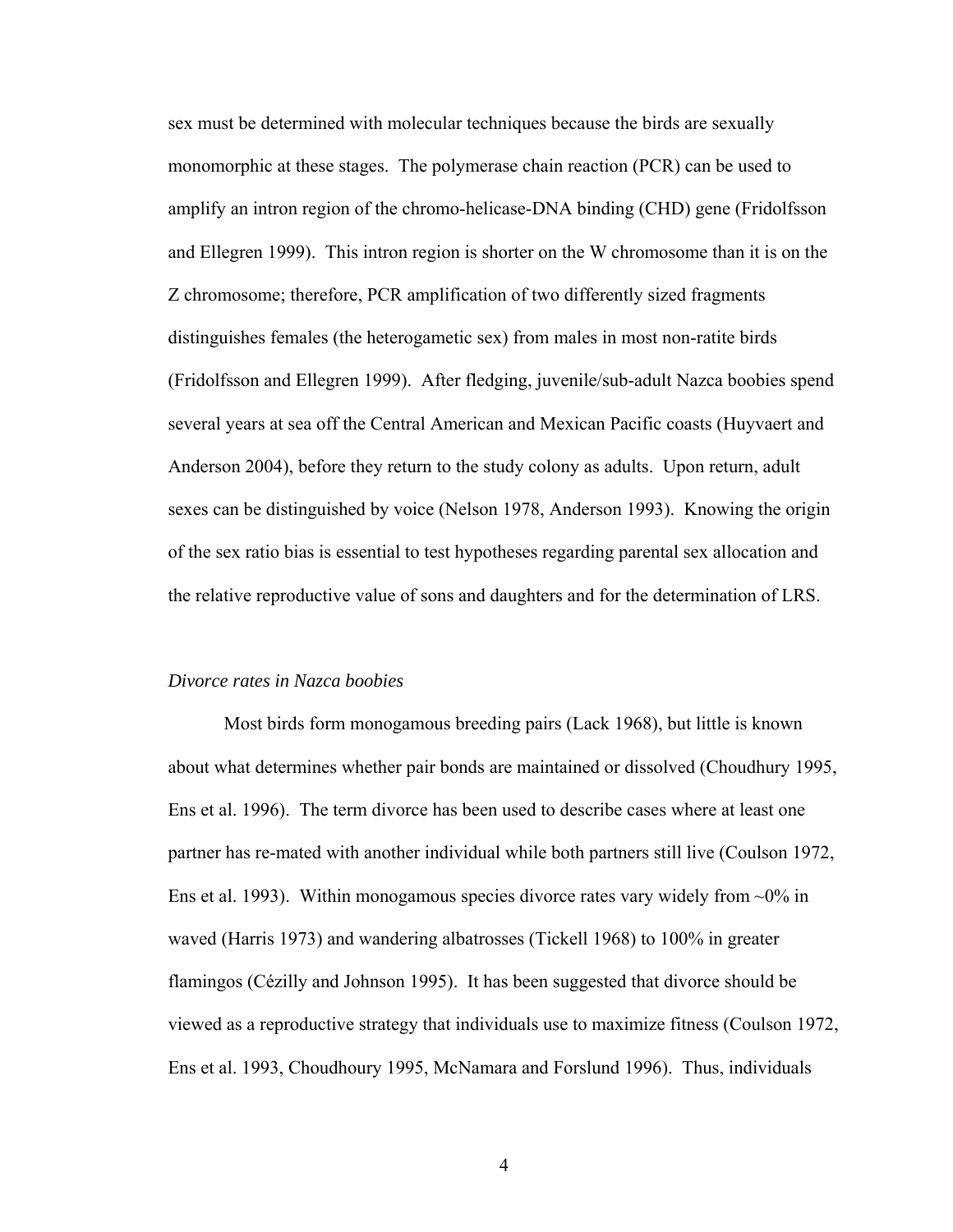would be expected to divorce if the benefits outweigh the costs. Switching partners can be costly; an individual could end up with a lower quality or less compatible mate. Additionally, both males and females can lose one or more breeding seasons after divorce or loss of a mate (barnacle geese, Black et al. 1996; mute, whooper, and Bewick's swans, Rees et al. 1996; red-billed gulls, Mills et al.1996; European blackbirds, Desrochers and Macgrath 1996; and macaroni penguins, Williams 1996). Other species re-pair within days (Cassin's auklets, Sydeman et al. 1996; oystercatchers, Ens et al. 1993). The excess of male Nazca boobies should make it easier for females to re-pair and more difficult for males to do so. For some species reproductive success increases with the length of the pair bond, perhaps due to increased familiarity between the mates (Ens et al. 1996). If familiarity is important for reproductive success, divorce may cause individuals to start over at the beginning of the process.

Theories concerning the causes for divorce abound (reviewed in Choudhury 1995, Ens et al. 1996, McNamara and Forslund 1996). Almost all have the same predictions; reproductive success should go up for the instigator of divorce compared to their success not divorcing, and reproductive success should stay the same or become reduced for the victim of divorce (Choudhury 1995, Ens et al. 1996, Dhondt 2002). Several studies have suggested that reproductive failure increases the likelihood of divorce (Choudhury 1995, Ens et al. 1996, McNamara and Forslund 1996, Dubois and Cézilly 2000). McNamara and Forslund (1996) created a "better option" model of the dependence of divorce rate on longevity, variation in mate quality, and the costs and benefits of divorce following a breeding attempt. They found that divorce rates increased with variance in mate quality and decreased with age.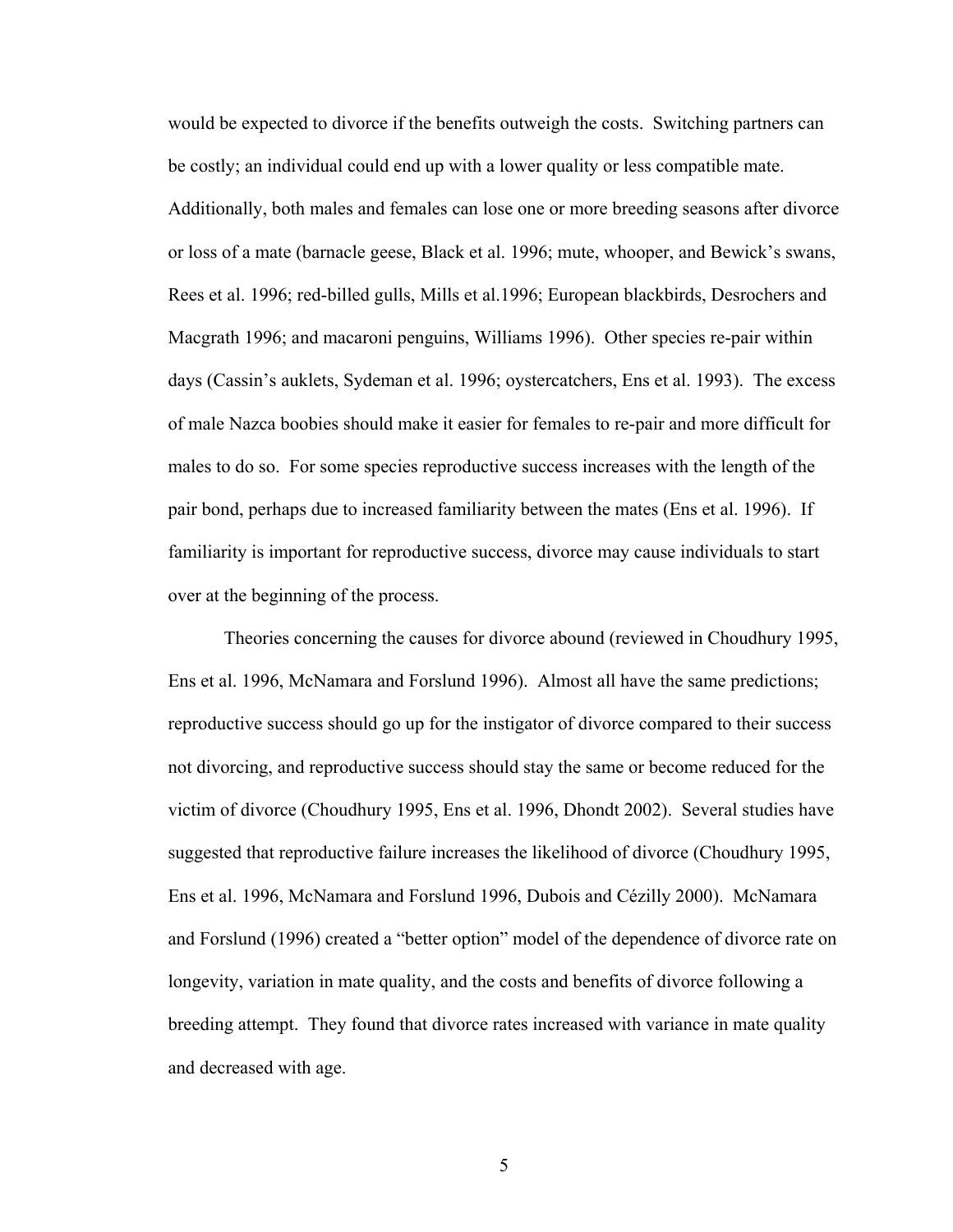Female Nazca boobies ought to have many qualified mates to choose from and a colonial existence combined with no land predators (Nelson 1978, Anderson 1993) should mean that selecting a new mate should not be very costly (in terms of finding a new suitable mate). Therefore, the divorce rate is expected to be relatively high in Nazca boobies, and females are expected to instigate the divorce.

Researchers and field assistants in Dr. David Anderson's lab have collected detailed breeding information on all banded birds breeding in the study colony since 1992 (see Huyvaert and Anderson 2004 for details of fieldwork). Mating patterns of male and female Nazca boobies can be assessed using this long-term database.

#### *Nazca booby mate choice*

Charles Darwin (1872) introduced the concept of sexual selection to explain the existence of extravagant traits, seen primarily in males, which often appear to oppose survival selection. These traits include bright coloration and/or exaggerated tail feathers seen in many bird species as well as large horns and antlers found in many grazing mammals. These traits may increase the risk of predation or are energetically costly to develop and appear to serve no obvious purpose in regard to survival. Darwin observed that many females "choose" particular males within the population as mates, creating differences in male reproductive success. Evidence of sexual selection and mate choice is common in nature (for a review see Andersson 1994). Good genes theories, including Zahavi's (1975) handicap principle and the Hamilton and Zuk (1982) hypothesis, have been developed to explain why females (and males) should practice mate choice. Good gene theories predict that potential mates should assess each other by single or multiple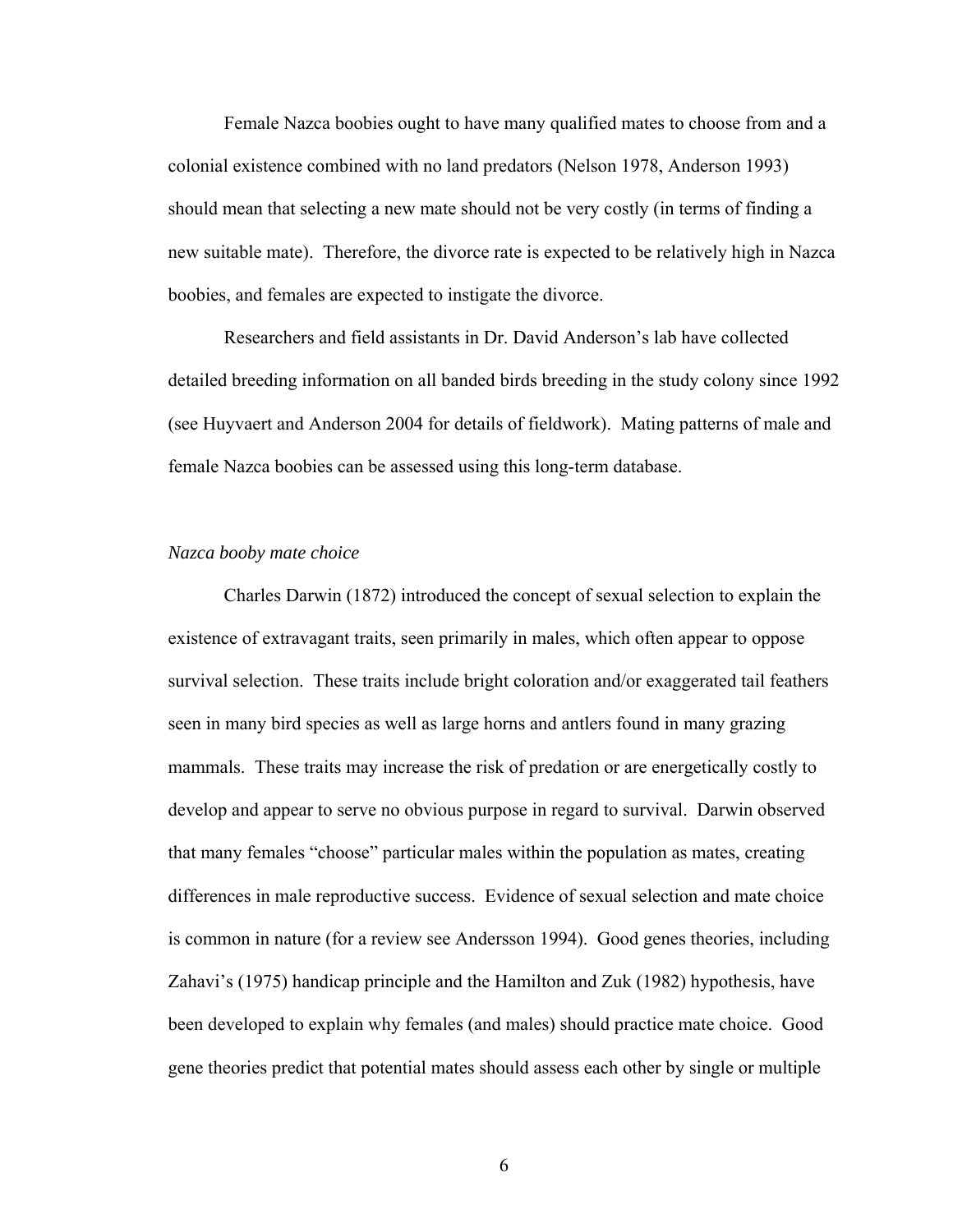traits and then select the highest quality mate available. Assessment of potential mates may be constrained by costs (time and predation risk) associated with searching for high quality mates.

Another important aspect of mate choice and sexual selection involves the operational sex ratio (OSR). The OSR is the proportional representation of males among the adults ready to mate in a population at a given moment (Emlen 1976, Emlen and Oring 1977) and is a central concept in explaining variation in sex roles and the intensity of mating competition (Clutton-Brock and Parker 1992, Andersson 1994, Kvarnemo and Ahnesjo 1996, 2002). The OSR differs from the PSR in that the OSR includes only the proportion of adults that are ready to mate, whereas the PSR includes all adults regardless of breeding status. Many sex ratio studies have only determined the PSR; however, if the OSR is 0.50, then the PSR may differ from 0.50, yet have little effect on breeding dynamics. Few studies have examined both the PSR and OSR, although some studies have determined the PSR and then inferred possible effects on male and female reproductive strategies (Cockburn et al. 2002). However, if the sexes mature at different rates or if one sex is reproductively unavailable at certain times of the breeding season then the OSR may not be skewed. A male-biased OSR is suspected for our study population (Townsend and Anderson 2007), but this has not been established empirically.

The OSR can be determined through systematic behavioral observations of all males and females present in a subsection of the main study colony that are actively seeking breeding partners. At the start of the breeding season, male Nazca boobies establish and defend nest site territories and attempt to attract females with a stretchedneck sky-point display. Other interactions between courting pairs are allopreening, gift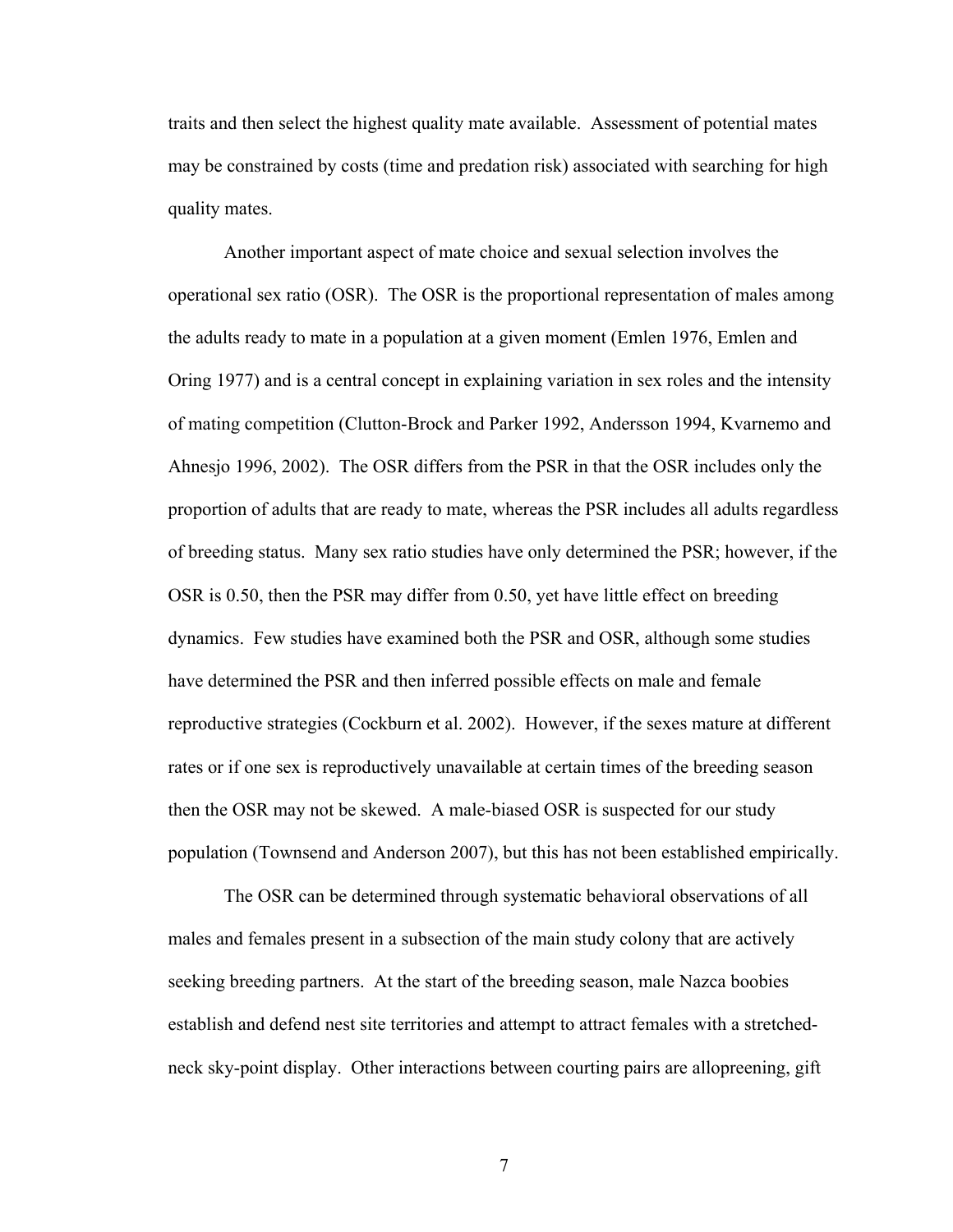exchange, and parading advertisement of the feet (Nelson 1978, Anderson 1993). The OSR will be the proportion of males in the population that are in breeding condition (i.e. displaying; displaying males/displaying males and females).

Nazca Boobies are socially (Nelson 1978, Anderson 1993) and genetically (Anderson and Boag 2006) monogamous and parents share the responsibility of rearing the offspring (Townsend et al. 2007, Apanius et al. 2008). Nazca boobies do not appear (to the human eye) to have sexually dimorphic coloration or plumage, but given the extensive period (approximately six months) of parental care (Nelson 1978, Anderson 1993, Apanius et al. 2008), both males and females should benefit from choosiness in mating. If a male-biased OSR exists in our population, then females should be able to choose the best available partner from a pool of potential mates.

How females select the best available partner is an open question. Theories of mate choice are based on the premise that choosers use traits that accurately predict the potential mate's ability to produce offspring that will successfully recruit into succeeding generations (Andersson 1994, Kokko et al. 2002). The reliability of sexually selected traits is linked to life-history trade-offs that involve allocation of time and energy to parental effort vs. other fitness-related functions, like self-maintenance. This trade-off suggests that high-quality individuals are generally better able to afford investment in breeding than are low-quality individuals (Stearns 1992). To optimize reproduction, monogamous taxa with bi-parental care must choose a mate that will allow them to produce as many high-quality offspring as possible (i.e., a mate who provides good parental care (Trivers 1972) as well as "good genes" (reviewed in Andersson 1994)). Behavioral ecologists traditionally link individual quality with exaggerated secondary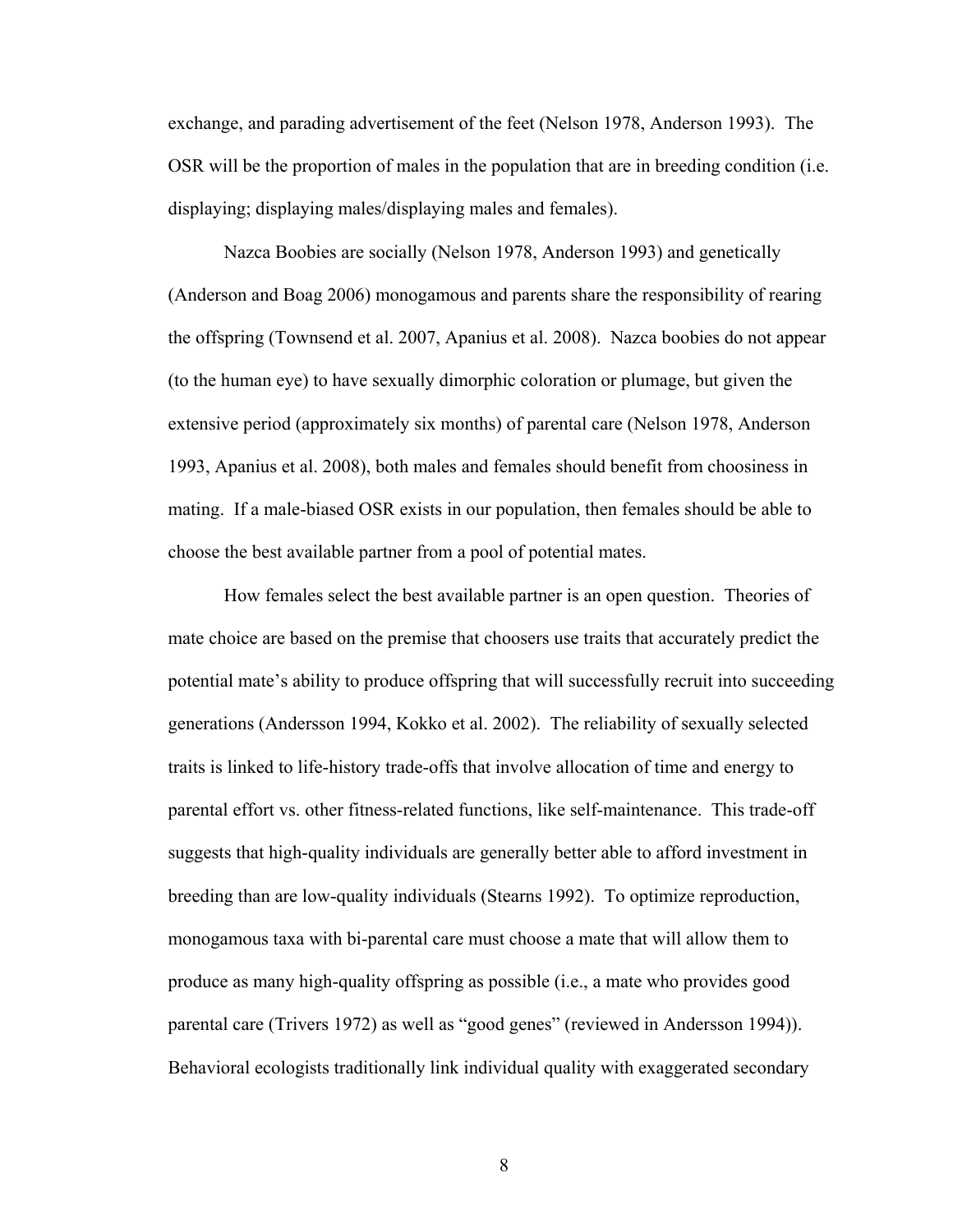sexual characteristics (reviewed in Anderssson 1994) or suites of sexually dimorphic traits (Møller and Pomiankowski 1993, Endler and Houde 1995). Seabirds show notable variation in individual quality, but do not typically have sexually dimorphic plumage (Schreiber and Burger 2002). Therefore, body condition and nutritional status could be used as indicators individual quality. Since provisioning ability is essential to breeding success in seabirds (Nur 1984, Schreiber and Burger 2002), it is commonly assumed that body mass or body condition index (BCI - usually mass corrected for body size; reviewed in Brown 1996) at the start of the reproductive cycle is an important determinant of parental performance. Individuals with greater mass for their body size are thought to be more proficient foragers (Chastel et al. 1995). Furthermore, potential mates with greater body reserves (e.g., higher BCI scores), may have more endurance during non-feeding incubation bouts (Chaurand and Wiemerskirch 1994, Olsson 1997, Gauthier-Clerc et al. 2001) and may guard young chicks for longer periods of time (Tveraa et al. 1998, Tveraa and Christensen 2002). Blood chemistry is used in veterinary medicine to assess pathological changes due to dehydration, malnutrition, trauma or disease (Fudge 1997, Harr 2002). The ability of blood parameters to resolve variation in physiological status within wild populations of breeding (and presumably healthy) birds is receiving increasing scrutiny. Generally, decreased body condition, when assessed by mass loss, is reflected in a variety of blood parameters (e.g., Jenni-Eiermann and Jenni 1994, Alonso-Alvarez et al. 2002, Forero et al. 2006, Artacho et al. 2007). Whether these hematological parameters are a more sensitive measure of potential mate quality, compared to morphological traits, has not been previously addressed. Nazca booby females are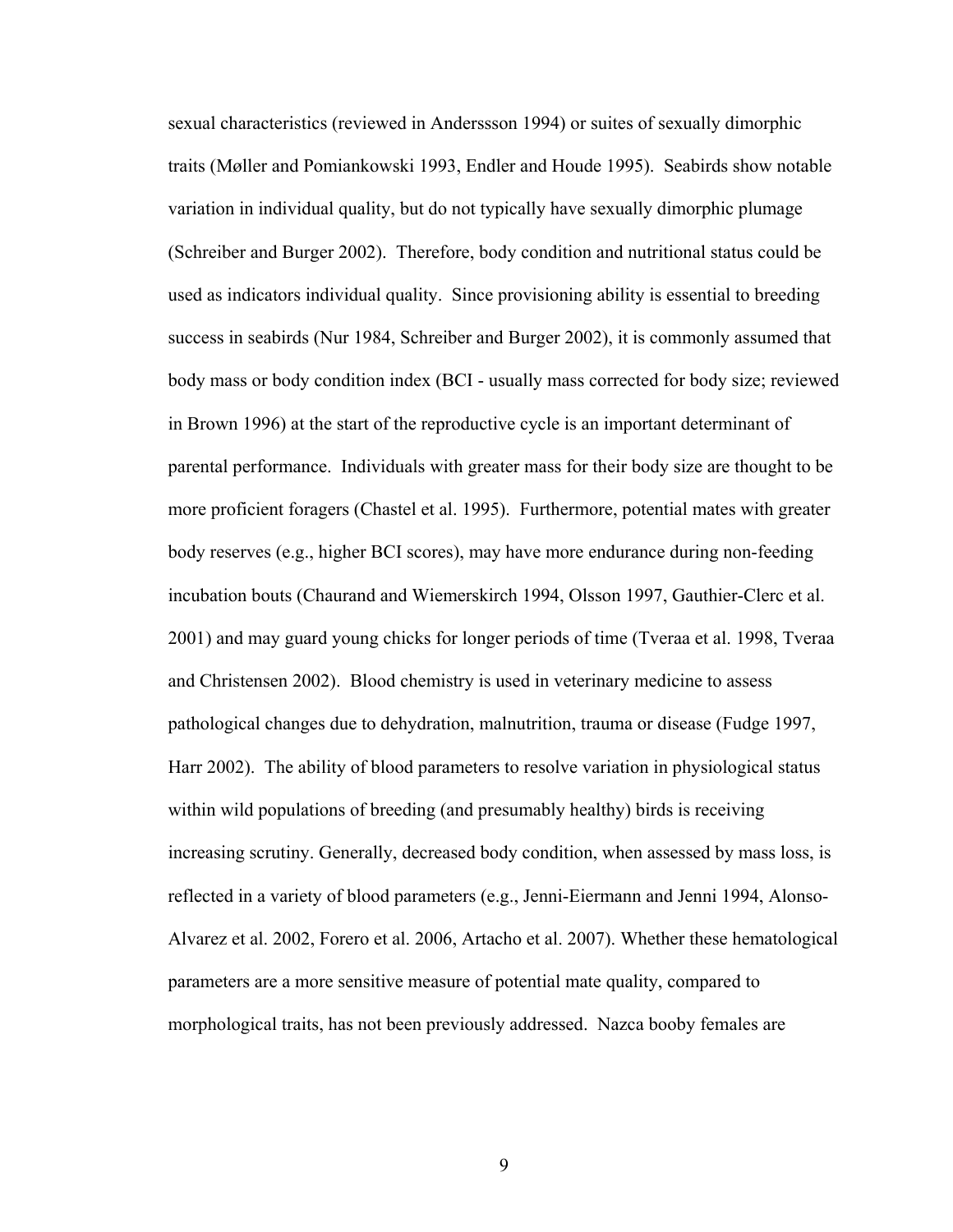expected to select mates in better body condition with blood chemistry profiles that reflect good nutritional status.

Body weight and skeletal measures of males can be taken at the start of the breeding season (prior to egg-laying, which typically begins in mid-October on Española) to determine BCI. Serum samples can be collected as well to determine the circulating concentrations of three hematological parameters that have sufficient background information for unambiguous interpretation of the outcomes: uric acid (UA), albumin (ALB), and immunoglobulin G (IgG). UA is the principal waste product of dietary protein catabolism in birds. Carnivorous raptors and piscivorous seabirds show a pronounced post-prandial increase in UA concentration, especially when prey is ingested in a single, large meal (Lumeij and Remple 1991, Kolmstetter and Ramsay 2000, Harr 2002). UA is expected to reflect recent foraging success. ALB is the most abundant circulating protein and is critical for maintaining a homeostatic level of colloidal osmotic pressure in the vasculature (Griminger1976, Sturkie 1976). ALB can provide information about the long-term nutritional status of an individual (Griminger 1976, Harr 2002). IgG is the second most abundant plasma protein and provides a critical selfmaintenance function by binding to and eliminating toxins, viruses, bacteria, and parasites that infiltrate mucosal barriers (Warr 1995, Hanson 1979, Lemke et al. 2004). UA and ALB concentrations can be determined through enzymatic rate reactions measured with an automated micro-plate reader, while IgG concentration can be measured after separation from other serum proteins in a polyacrylamide gel.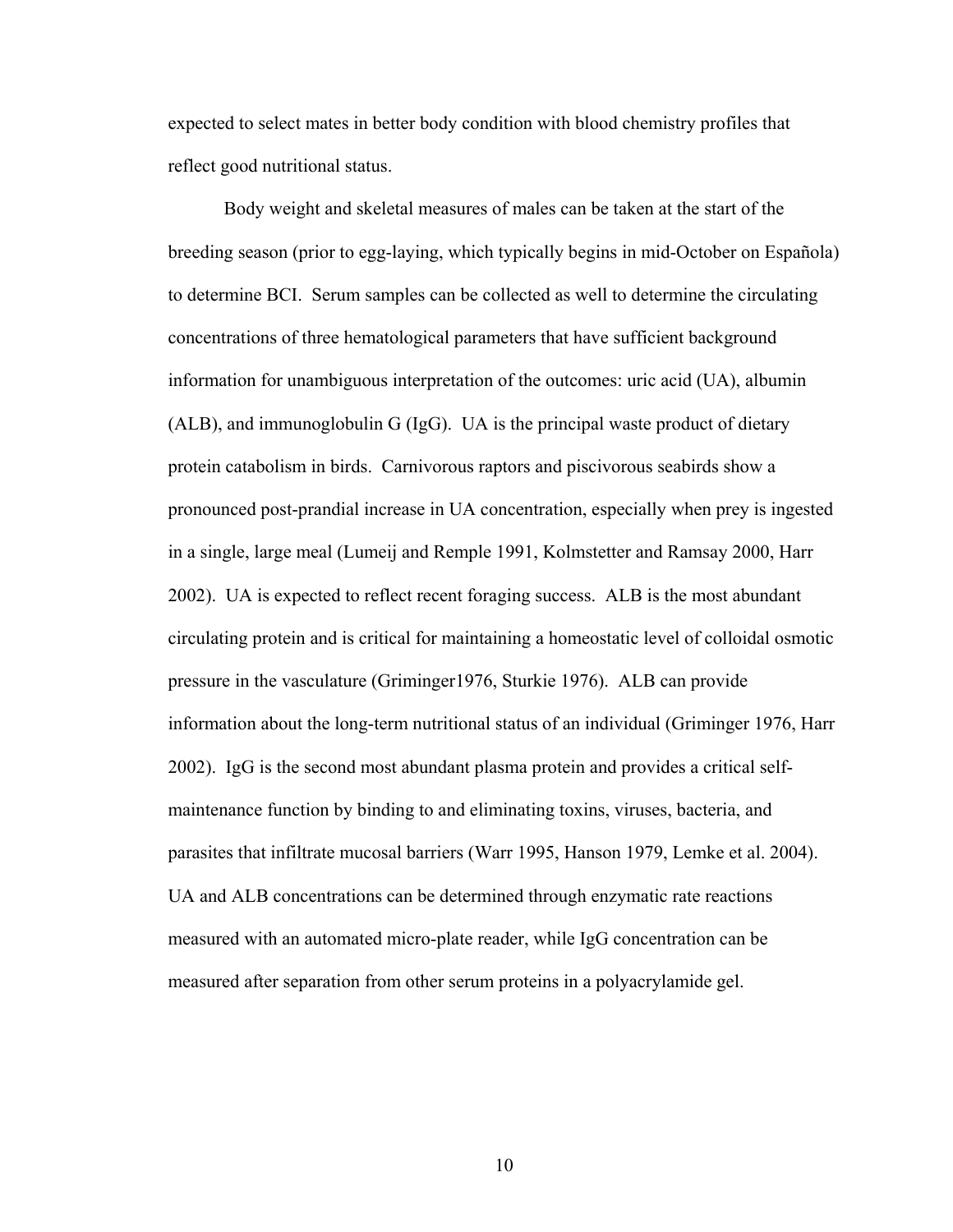### *Overview*

The focus of this dissertation is to determine how the PSR bias arose, if an OSR bias exists, and how the male-biased sex ratio affects the mating dynamics of the Nazca booby. Regardless of the cause, the adult PSR bias and the presumably biased OSR have many important consequences regarding the relative reproductive value of sons and daughters, the intensity of sexual selection, mate choice, divorce rate, and other demographic parameters such as the age of first reproduction, the sex and age specific probability of obtaining mates, and LRS.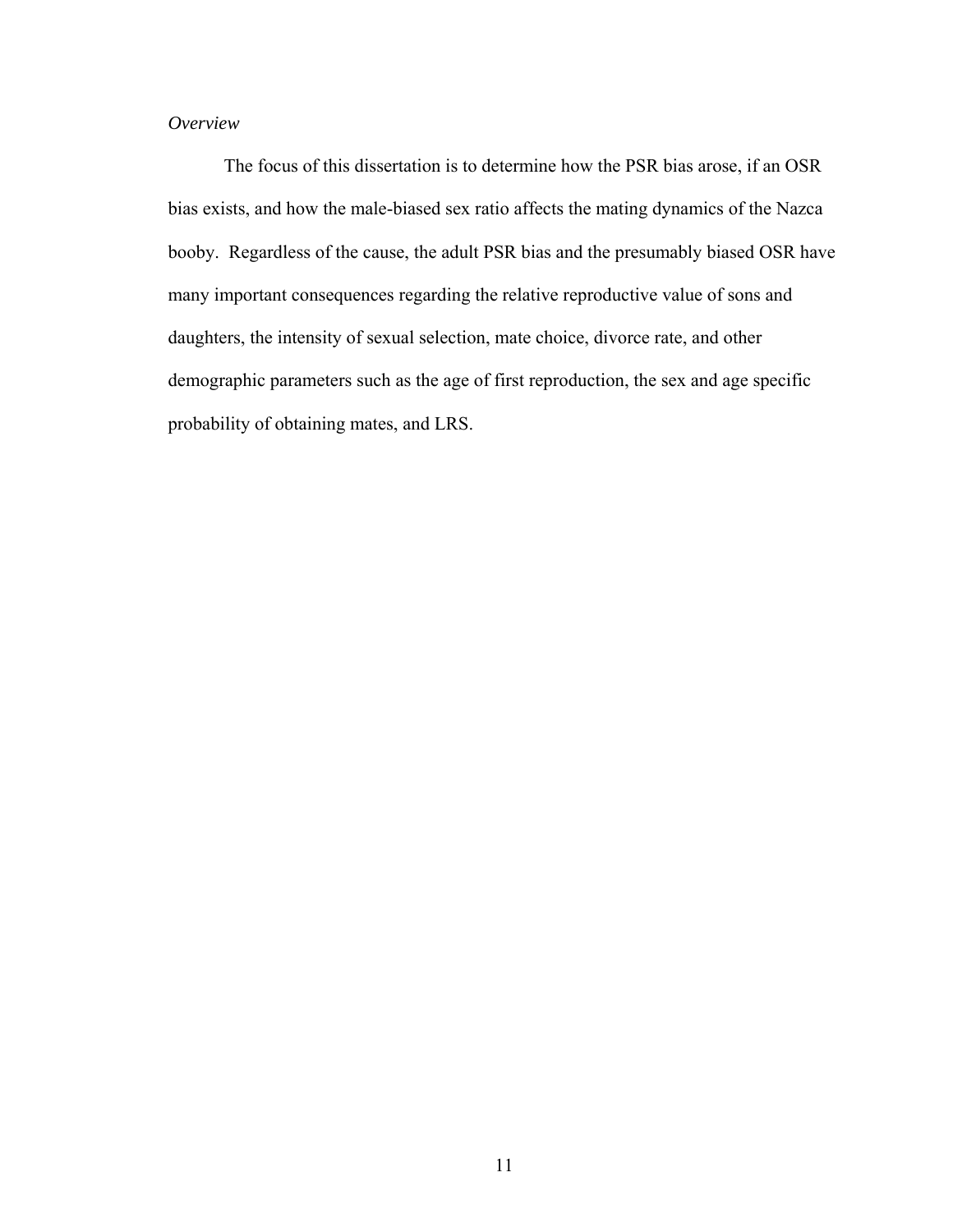### **LITERATURE CITED**

- Alonso-Alvarez, C. M. Ferrer, and A. Velando. 2002. The plasmatic index of body condition in yellow-legged gulls *Larus cachinnans*: a food-controlled experiment. Ibis 144: 147-149.
- Anderson, D. J. 1993. Masked booby (*Sula dactylatra*). In: Poole, A., Gill, F.(Eds.), Birds of North America, The Academy of Natural Sciences, Philadelphia, PA: The American Ornithologists' Union, Washington, DC, No. 73.
- Anderson, D. J. and V. Apanius. 2003. Actuarial and reproductive senescence in a long lived seabird: preliminary evidence. Experimental Gerontology 38:757-760.
- Anderson, D. J. and P. T. Boag, P.T. 2006. No extra-pair fertilization observed in Nazca Booby (*Sula granti*) broods. Wilson Journal of Ornithology 118:244-247.
- Anderson, D .J. and R. E. Ricklefs. 1987. Radio-tracking Masked and Blue-Footed Boobies in the Galápagos Islands. National Geographic Research 3:152-163.
- Andersson, M. B. 1994. Sexual Selection. Princeton University Press, Princeton, NJ.
- Apanius, V., M. W. Westbrock, and D. J. Anderson. 2008. Reproduction and immune homeostasis in a long-lived seabird, the Nazca Booby (*Sula granti*). Ornithological Monographs 65:1-46.
- Artacho, P., M. Soto-Gamboa, C. Verdugo, and R. F. Nespolo. 2007. Blood biochemistry reveals malnutrition in black-necked swans (*Cygnus melanocoryphus*) living in a conservation priority area. Comparative Biochemistry and Physiology, Part A 146:283-290.
- Birkhead, T. J. and G. A. Parker. 1997. Sperm competition and mating systems. In: Krebs, J. R., Davies, N. B. (Eds.), Behavioural Ecology: An Evolutionary Approach. Blackwell Science Ltd, Oxford, pp. 121-145.
- Black, J. M., S. Choudhury, and M. Owen. 1996. Do barnacle geese benefit from lifelong monogamy? In: Black, J. M., (Ed.), Partnerships in Birds. Oxford University Press, Oxford, pp. 91-117.
- Brown, M. E. 1996. Assessing body condition in birds. Current Ornithology 13: 67-135.
- Bull, J. J. 1981. Sex ratio evolution when fitness varies. Heredity 46:9-26.
- Charnov, E. L. 1982. The Theory of Sex Allocation. Princeton University Press. Princeton, NJ.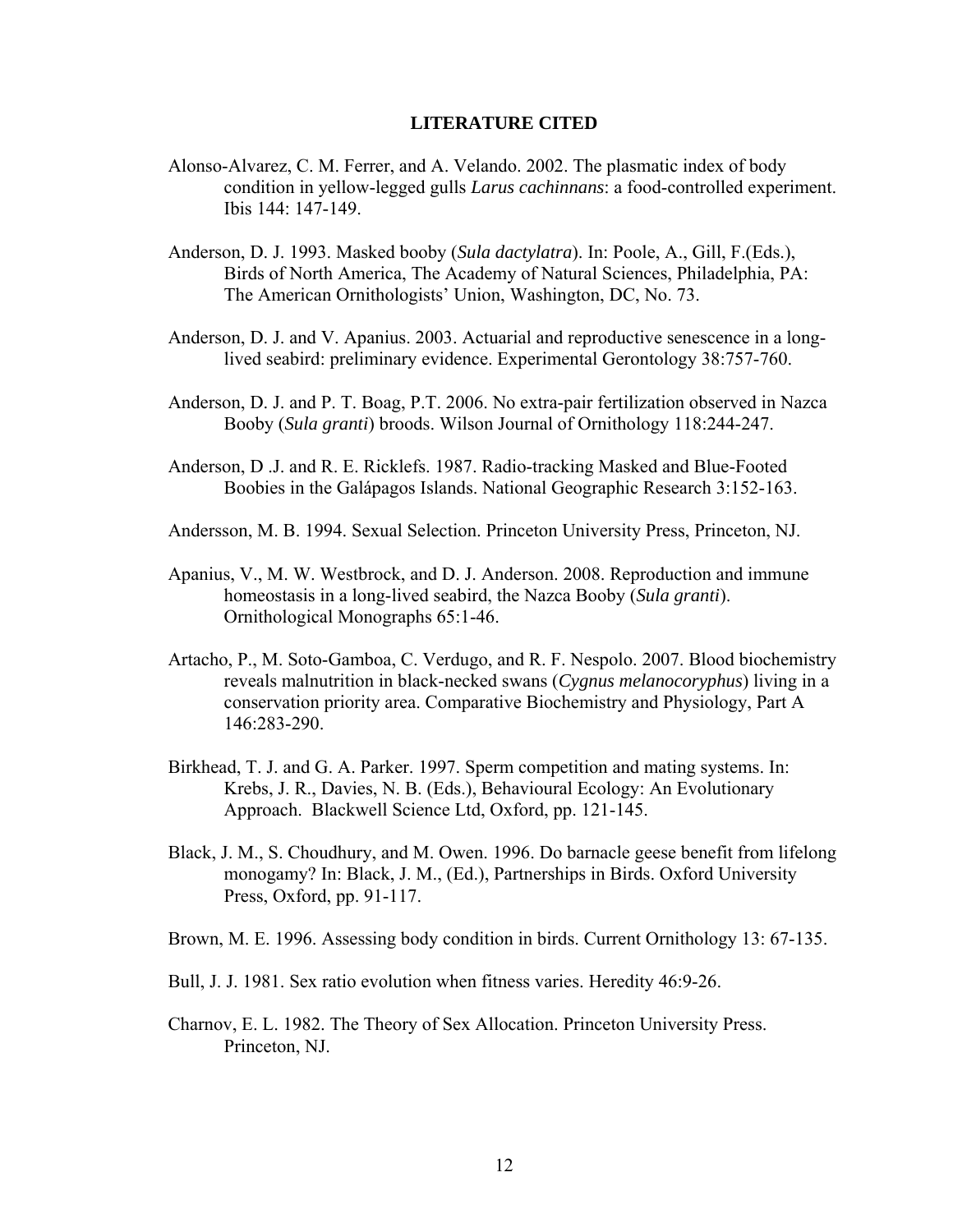- Chastel, O., H. Weimerskirch, and P. Jouventin. 1995. Influence of body condition on reproductive decision and reproductive success in the Blue Petrel. Auk 112:964- 972.
- Cézilly, F., and A. R. Johnson. 1995. Re-mating between and within breeding seasons in the greater flamingo *Phoenicopterus rubber roseus*. Ibis 137:543-546.
- Choudhury, S. 1995. Divorce in birds: a review of the hypotheses. Animal Behaviour 50:413-429.
- Chourand, T. and H. Weimerskirch. 1994. Incubation routine, body mass regulation and egg neglect in the Blue Petrel (*Halobaena caerulea*). Ibis 136: 285-290.
- Clark, A. B. 1978. Sex ratio and local resource competition in a prosimian primate. Science 201:163-165.
- Clout M. N., G. P. Elliott and B. C. Robertson. 2002. Effects of supplementary feeding on the offspring sex ratio of Kakapo: a dilemma for the conservation of a polygynous parrot. Biological Conservation 107:13-18.
- Clutton-Brock, T. H. 1986. Sex ratio variation in birds. Ibis 128:317-329.
- Clutton-Brock, T. H. 1988. Reproductive Success. In: Clutton-Brock, T. H (Ed.), Reproductive Success. The University of Chicago Press, Chicago, IL, pp. 472- 485.
- Clutton-Brock, T. H. 1991. The Evolution of Parental Care. Princeton University Press, Princeton, NJ.
- Clutton-Brock, T. H. and G. A. Parker. 1992. Potential reproductive rates and the operation of sexual selection. The Quaterly Review of Biology 67:437-456.
- Cockburn, A., S. Legge, and M. C. Double. 2002. Sex ratios in birds and mammals: can the hypotheses be disentangled? In: Hardy, I. C. W. (Ed.), Sex Ratios: Concepts and Research Methods. Cambridge University Press, Cambridge, pp. 266-286.
- Coulson, J. C. 1972. The significance of pair bond in the kittiwake *Rissa tridactyla*. International Ornithological Congress 25:423-433.
- Darwin, Charles. 1872. The Descent of Man, and Selection in Relation to Sex. D. Appleton and Company, New York.
- Desrochers, A., and R. D. MaGrath. 1996. Divorce in the European blackbird: seeking greener pastures. In: Black, J. M., (Ed.), Partnerships in Birds. Oxford University Press, Oxford, pp. 177-191.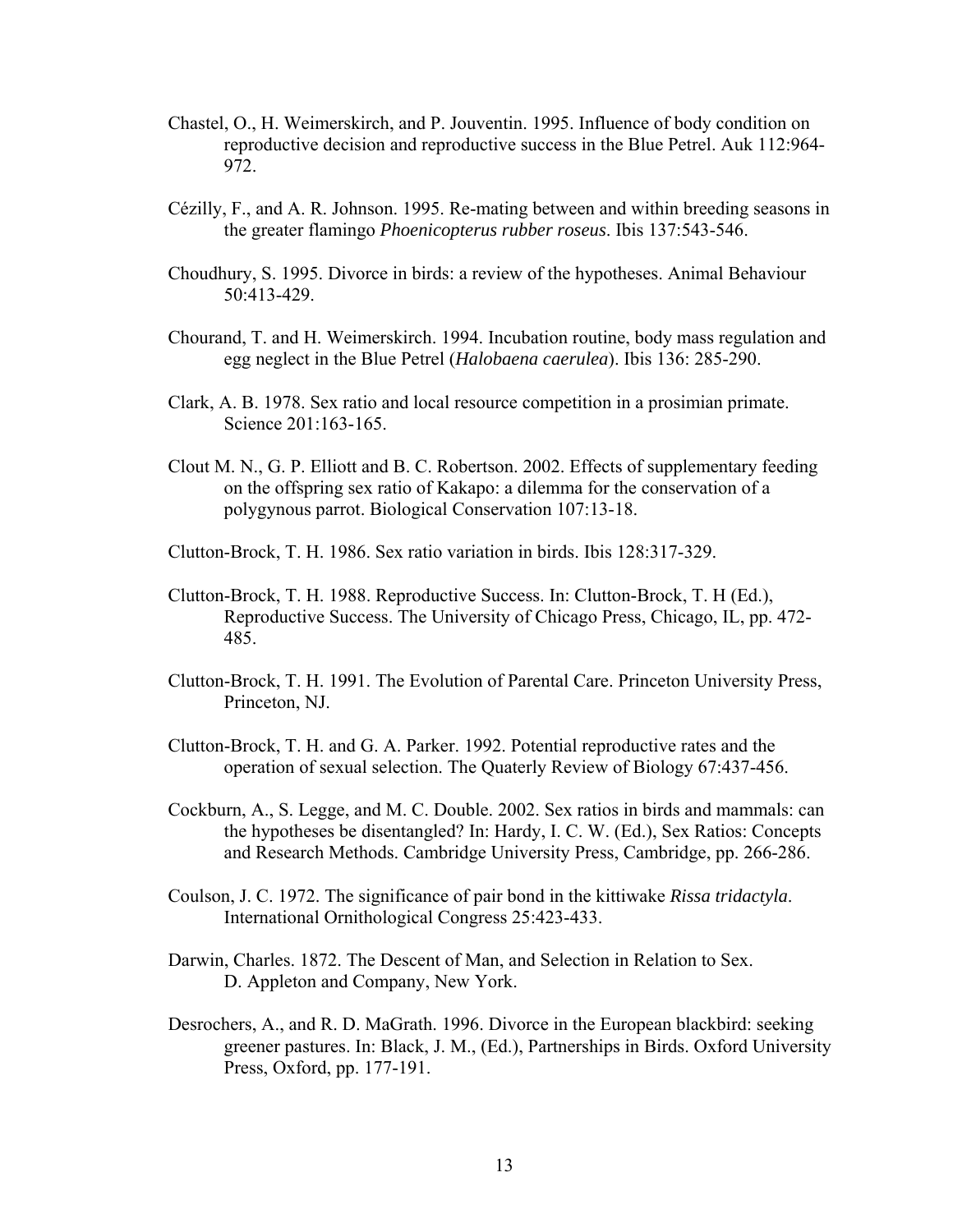Dhondt, A. A. 2002. Changing mates. Trends in Ecology and Evolution 17:55-56.

- Dubois, F. and F. Cézilly. 2002. Breeding success and mate retention in birds: a meta analysis. Behavioral Ecology and Sociobiology 52:357-364.
- Emlen, S. T. 1976. Lek organization and mating strategies in the bullfrog. Behavioral Ecology and Sociobiology, 1:283-313.
- Emlen, S. T. and L. W. Oring. 1977. Ecology, sexual selection, and the evolution of mating systems. Science 197:215-223.
- Endler, J. A. and A. E. Houde. 1995 Geographic variation in female preferences for male traits for *Poecilia reticulata*. Evolution 49:456–468.
- Ens, B. J., S. Choudhury, and J. M. Black. 1996. Mate fidelity and divorce in monogamous birds. In: Black, J. M., (Ed.), Partnerships in Birds. Oxford University Press, Oxford, pp. 344-395.
- Ens, B. J., U. N. Safriel, and M. P. Harris. 1993. Divorce in the long-lived and monogamous oystercatcher, *Haemtopus ostralegus*: incompatibility or choosing the better option? Animal Behaviour 45:1199-1217.
- Fisher, R. A. 1930. The Genetical Theory of Natural Selection. Clarendon Press, Oxford.
- Forero, M. G., J. Gonzalez-Solis, J. M. Igual, K. A. Hobson, X. Ruiz, and G. Viscor. 2006. Ecological and physiological variance in T-cell mediated immune response in Cory's Shearwaters. Condor 108:865-876.
- Frank, S. A. 1990. Sex allocation theory for birds and mammals. Annual Review of Ecological Systematics 21:13-55.
- Fridolfsson, A. and H. Ellegren. 1999. A simple and universal method for molecular sexing of non-ratite birds. Journal of Avian Biology 30:116-121.
- Fudge, A. M. 1997. Laboratory Medicine: Avian and Exotic Pets. W.B. Saunders Company, Philadelphia.
- Gauthier-Clerc, M., Y. Le Maho, J.-P. Gender, J. Durant, and Y. Handrich. 2002. Statedependent decisions in long-term fasting king penguins, *Aptenodytes patagonicus*, during courtship and incubation. Animal Behaviour 62:661-669.
- Gill, F. A. 1994. Ornithology. W. H. Freeman and Company, New York.
- Griminger, P. 1976. Protein Metabolism. In: Sturkie, P. D. (Ed.), Avian Physiology. Springer-Verlag, New York, pp.233-251.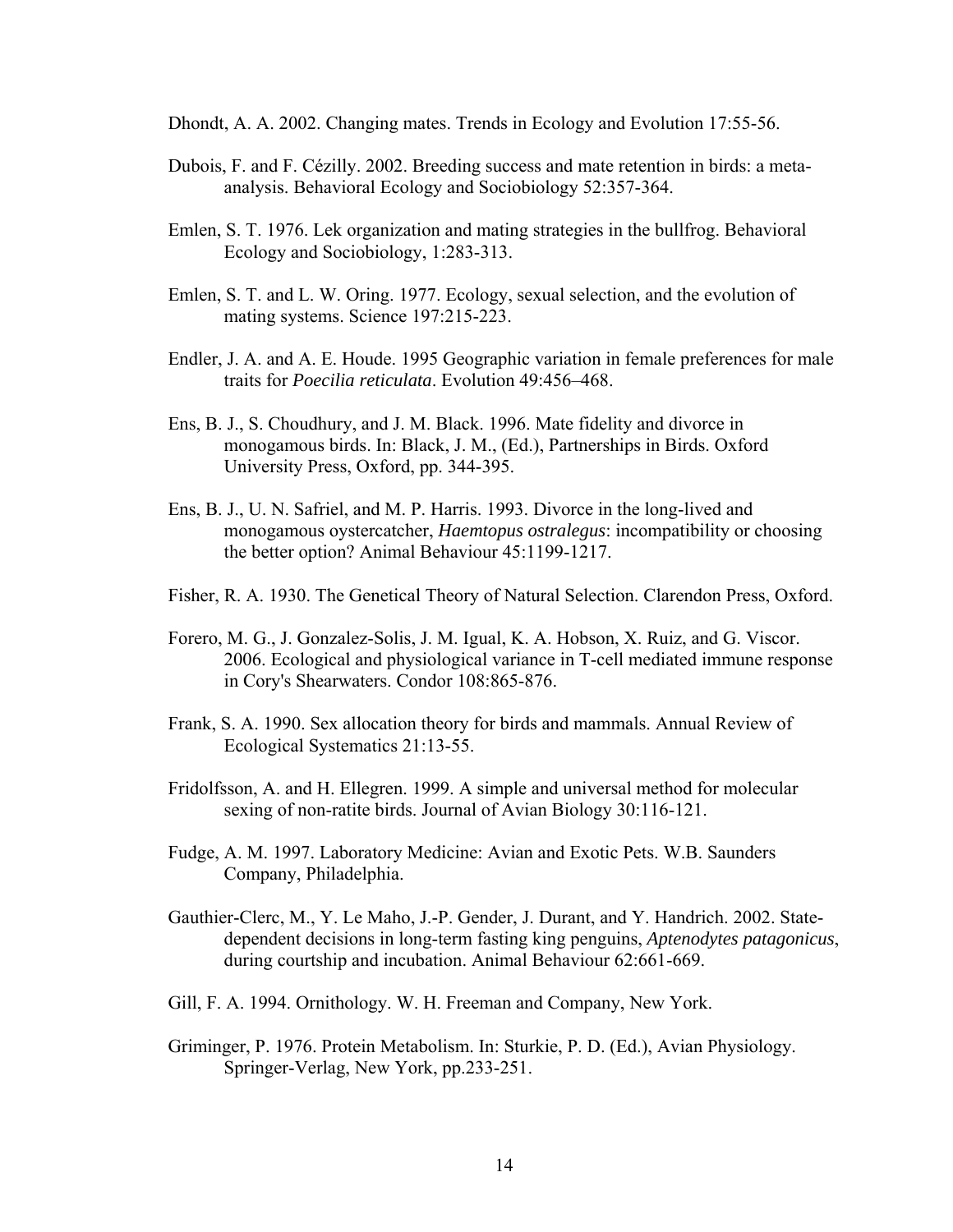- Hamilton, W. D. and M. Zuk. 1982. Heritable true fitness and bright birds: a role for parasites? Science 218:384-387.
- Hanson, L. 1979. Immunoglobulins. II. Immunological mechanisms. In: Blombäk, B., Hanson, L., (Eds.), Plasma Proteins. Wiley, New York, pp. 127-151.
- Hardy, I. C. W. 1997. Possible factors influencing vertebrate sex ratios: an introductory overview. Applied Animal Behaviour Science 51:217-241.
- Harr, K. E. 2002. Clinical chemistry of companion avain species: a review. Veterinary Clinical Pathology 31:140-151.
- Harris, M. P. 1973. The biology of the waved albatross *Diomedea irrorata* of Hood Island , Galápagos. Ibis 115:483-510.
- Huyvaert, K. P. and D. J. Anderson. 2004. Limited dispersal in the Nazca Booby. Journal of Avian Biology 35:46-53.
- Jenni-Eiermann, S. and L. Jenni. 1994. Plasma metabolite levels predict individual body mass changes in a small long-distance migrant, the garden warbler. Auk 111:888- 899.
- Kokko, H., R. Brooks, J. M. McNamara, and A. I. Houston, A. 2002. The sexual selection continuum. Proceedings of the Royal Society of London B 269:1331- 1340.
- Kolmstetter, C. M. and E. C. Ramsay. 2000. Effects of feeding on plasma uric acid and urea concentrations in blackfooted penguins (*Spheniscus demersus*). Journal of Avian Medicine and Surgery 14: 177-179.
- Kvarnemo, C. and I. Ahnesjö. 1996. The dynamics of operational sex ratios and competition for mates. Trends in Ecology and Evolution 11:404-408.
- Kvarnemo, C. and I. Ahnesjö. 2002. Operational sex ratios and mating competition. In: Hardy, I. C. W. (Ed.), Sex Ratios: Concepts and Research Methods. Cambridge University Press, Cambridge, pp. 366-382.
- Lack, D. 1968. Ecological Adaptations for Breeding in Birds. Methuen, London
- Lemke, H., A. Coutinho, and H. Lange. 2004. Lamarckian inheritance of somatically acquired maternal IgG phenotypes. Trends in Immunology 25:180-186.
- Lumeij, J. T. and J. D. Remple. 1991. Plasma urea, creatinine and uric acid concentrations in relation to feeding in peregrine falcons (*Falco peregrinus*). Avian Pathology 20:79-83.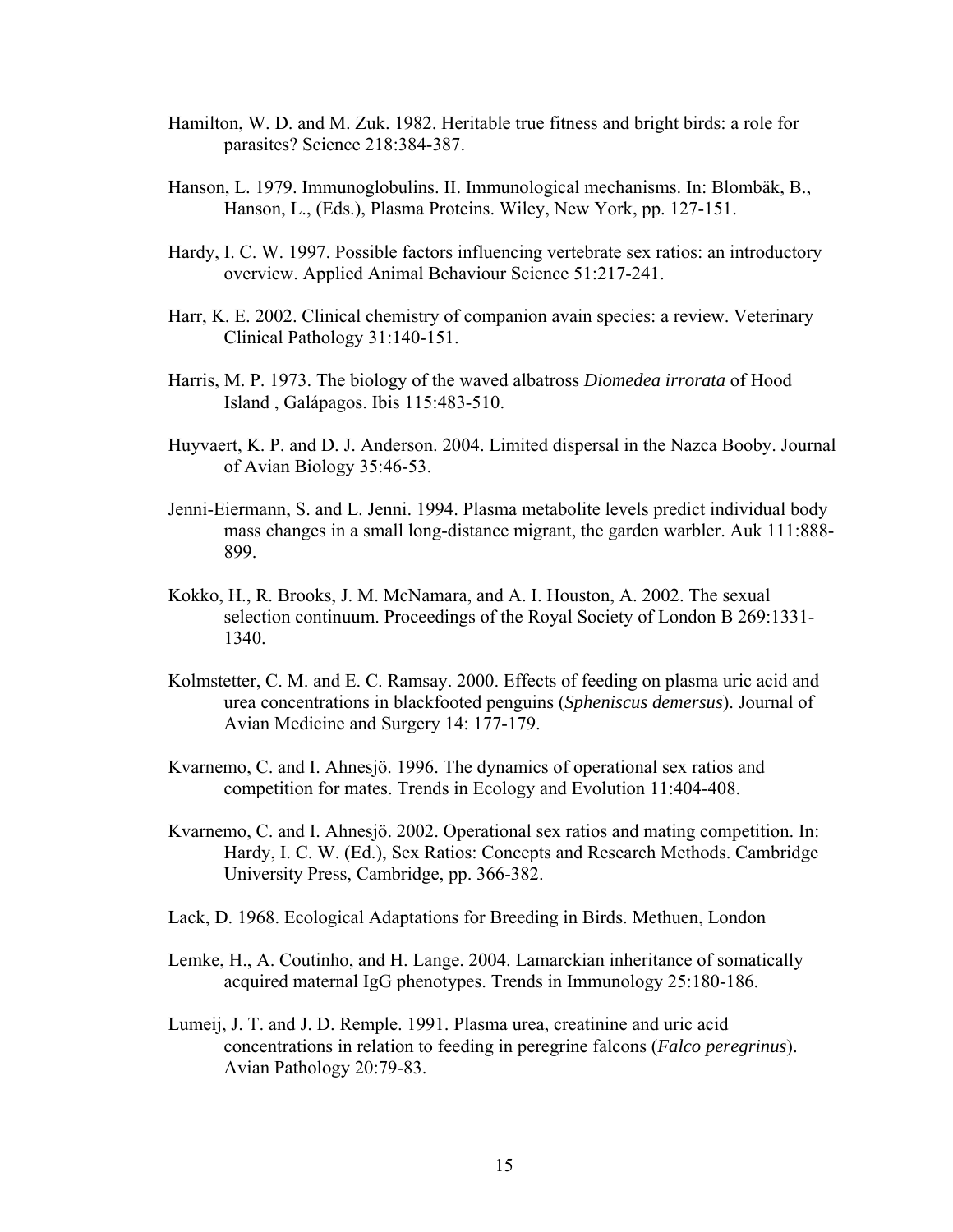- McNamara, J. M., and P. Forslund. 1996. Divorce rates in birds: predictions from an optimization model. The American Naturalist 147:609-640.
- Mills, J. A., J. W. Yarrell, and D. A. Mills. 1996. Causes and consequences of mate fidelity in red-billed gulls. In: Black, J. M., (Ed.), Partnerships in Birds. Oxford University Press, Oxford, pp. 286-304.
- Møller, A. P. and A. Pomiankowski. 1993. Why have birds got multiple sexual ornaments? Behavioral Ecology and Sociobiology 32:167-176.
- Nelson, J. B. 1978. The Sulidae. Oxford University Press, Oxford.
- Newton, I. 1989. Synthesis. In: Newton, I. (Ed.), Lifetime Reproduction in Birds. Academic Press, Harcourt Brace Jovanovich, London, pp. 441-469.
- Nur, N. 1984. Increased reproductive success with age in the California gull: due to increased effort or improvement of skill? Oikos 43:407-408.
- Olsson, O. 1997. Clutch abandonment: a state-dependent decision in king penguins. Journal of Avian Biology 28: 264–267.
- Rees, E. C., P. Lievesley, R. A. Pettifor, and C. Perrins. 1996. Mate fidelity in swans: an interspecific comparison. In: Black, J. M., (Ed.), Partnerships in Birds. Oxford University Press, Oxford, pp. 118-137.
- Schreiber, E. A. and J. Burger. 2002. Biology of Marine Birds. CRC Press, Boca Raton, Florida.
- Shuster, S. M. and M. J. Wade. 2003. Mating Systems and Strategies. Princeton University Press, Princeton, NJ.
- Stearns, S. C. 1992. The Evolution of Life Histories. Oxford University Press, Oxford.
- Sturkie, P. D. 1976. Blood: physical characteristics, formed elements, hemoglobin, and coagulation. In: Sturkie, P. D. (Ed.), Avian Physiology. Springer-Verlag, New York, pp.53-75.
- Sydeman, W. J., P. Pyle, S. D. Emslie, and E. B. McLaren. 1996. Causes and consequences of long-term partnerships in Cassin's auklet. In: Black, J. M., (Ed.), Partnerships in Birds. Oxford University Press, Oxford, pp. 211-222.
- Tickell, W. L. N. 1968. The biology of the great albatrosses, *Diomedea exulan*s and *Diomedea epomophora*. Antarctic Bird Studies 12:191-212.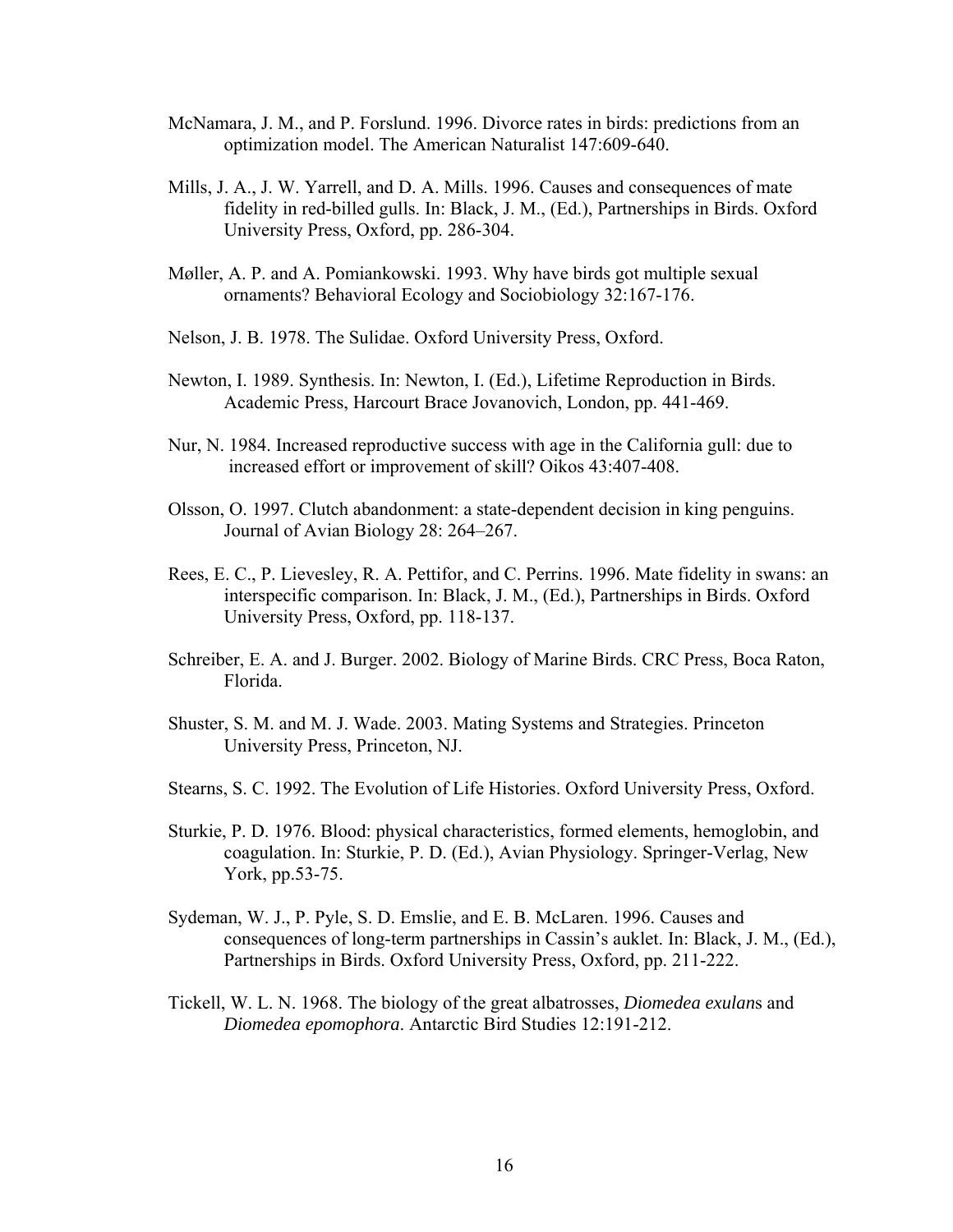- Townsend, H. M. and D. J. Anderson. 2007. Long-term assessment of costs of reproduction in Nazca boobies (*Sula granti*) using multi-state mark-recapture models. Evolution 61:1956-1968.
- Townsend, H. M., T. J. Maness, and D. J. Anderson. 2007. Offspring growth and parental care in sexually dimorphic Nazca boobies (*Sula granti*). Canadian Journal of Zoology 85:686-694.
- Trivers, R. L. 1972. Parental investment and sexual selection. In: Campbell, B. (Ed.), Sexual Selection and the Descent of Man (1871-1971). Aldine Press, Chicago, pp. 136-179.
- Trivers, R. L. and D. E. Willard. 1973. Natural selection of parental ability to vary the sex ratio of offspring. Science 179:90-92.
- Tveraa T. and G. N. Christensen. 2002. Body condition and parental decisions in the snow petrel (*Pagodroma nives*). Auk 119: 266-270.
- Tveraa T., B.-E. Sæther, R. Aanes, and K. E. Erikstad. 1998. Body mass and parental decisions in the Antarctic Petrel *Thalassoica antarctica*: How long should the parents guard the chick? Behavioral Ecology and Sociobiology 43:73–79.
- Warr, G. K. Magor, and D. Higgins. 1995. IgY: Clues to the origins of modern antibodies. Immunology Today 16:392-398.
- Weatherhead, P. J. and K. L. Teather. 1991. Are skewed fledgling sex ratios in sexually dimorphic birds adaptive? The American Naturalist 138:1159-1172.
- Wilson, K. and I. C. W. Hardy. 2002. Statistical analysis of sex ratios: an introduction. In: Hardy, I. C. W. (Ed.), Sex Ratios: Concepts and Research Methods. Cambridge University Press, Cambridge, pp. 48-92
- Williams, T. D. 1996. Mate fidelity in penguins. In: Black, J. M., (Ed.), Partnerships in Birds. Oxford University Press, Oxford, pp. 268-285.
- Zahavi, A. 1975. Mate selection a selection for a handicap. Journal of Theoretical Biology 53:205-214.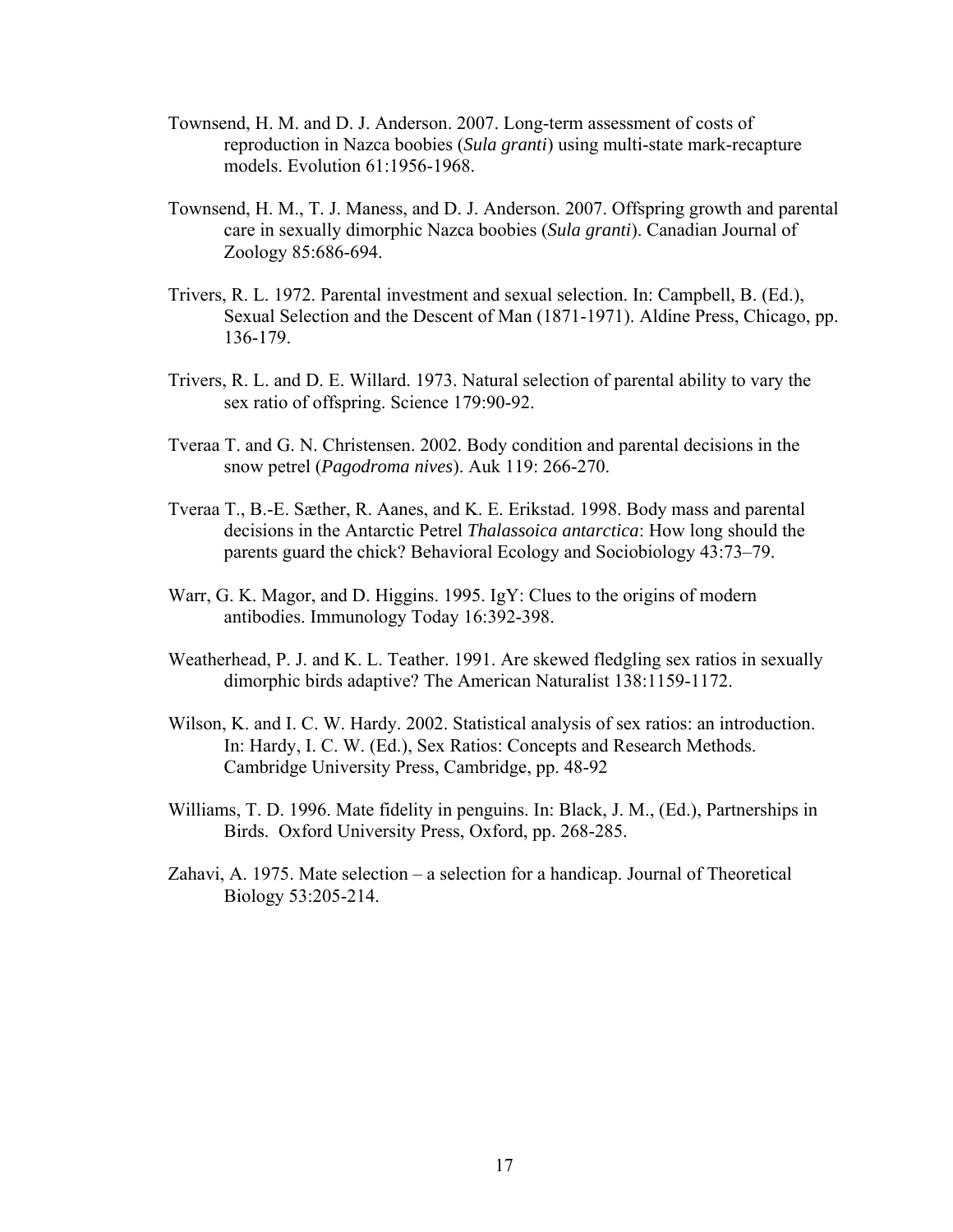### **CHAPTER 1**

**Ontogenic Sex Ratio Variation in Nazca Boobies Ends in Male-Biased Adult Sex Ratio** 

Terri J. Maness<sup>1</sup>, Mark A. Westbrock and David J. Anderson

Dept. of Biology, Wake Forest University, Winston-Salem NC USA 27109

<sup>1</sup>Corresponding author; tel 336 758 5573; fax 336 758 6008, e-mail manetj $2@$ wfu.edu

*Minor stylistic variations and the inclusion of multiple authors are due to this chapter being based on an article published in the journal* **Waterbirds (30:10-16).** *T. Maness performed PCR reactions, analyzed return sex ratio data, and prepared the manuscript. M. Westbrock performed PCR reaction and analyzed nestling and fledgling sex ratio data. D. Anderson acted in an advisory and editorial capacity.*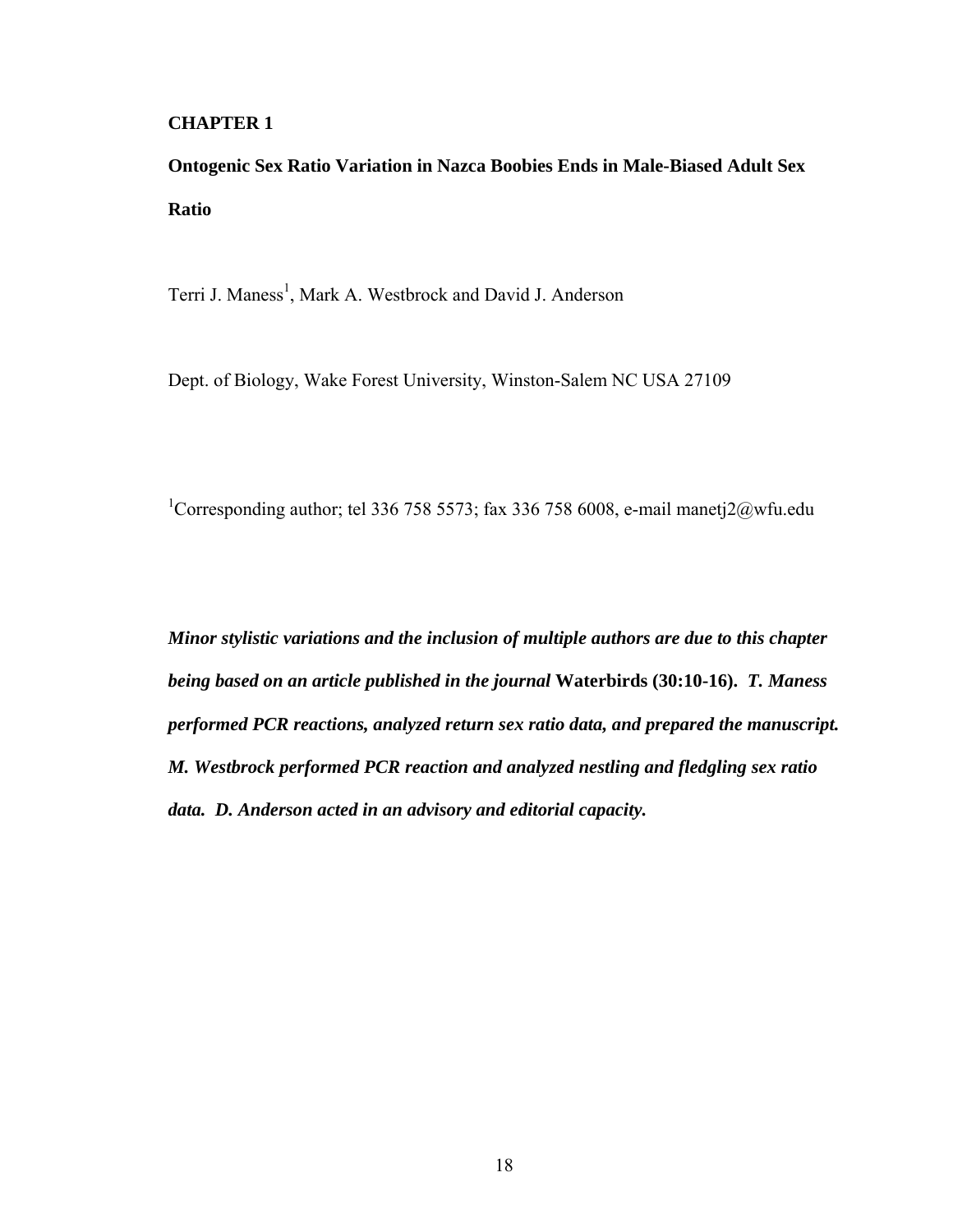### **ABSTRACT**

Knowledge of the ontogeny of the sex ratio is required for proper framing of evolutionary hypotheses regarding adaptive parental sex allocation, competition for mates, evolution of mating systems, and endangered species management. We traced the development of a male-biased adult sex ratio in Nazca Boobies by determination of the sex ratio at hatching, fledging, and at returning to join the adult population. The sex ratio at hatching and fledging did not differ from unity, while the return sex ratio was significantly malebiased. Therefore, the observed adult sex ratio bias arises after the period of parental care ends, during the subadult/juvenile stage, with important implications for mate competition.

**KEY WORDS:** Nazca Booby, *Sula granti*, fledgling survival, operational sex ratio, population sex ratio, sex allocation, sex-specific mortality.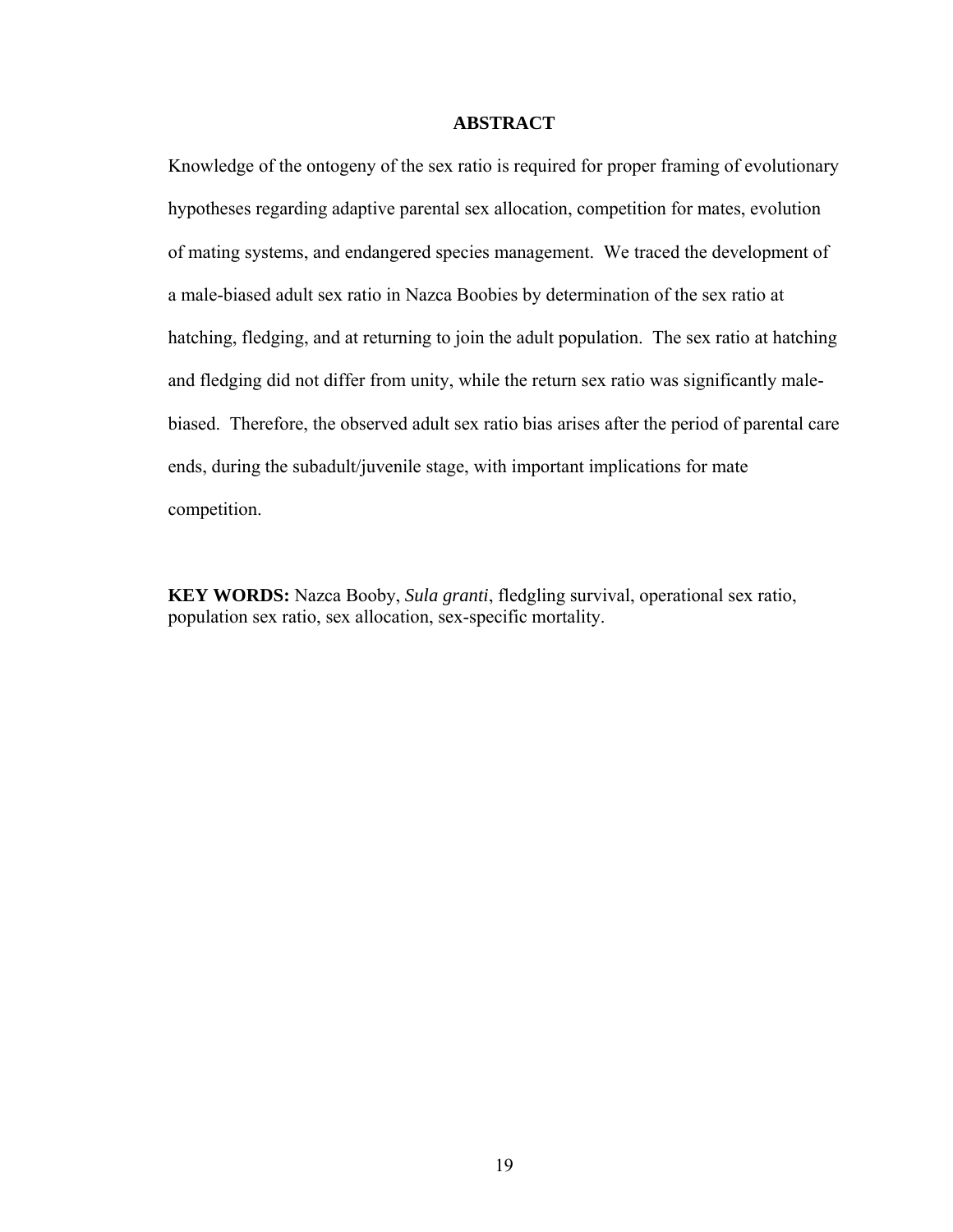#### **INTRODUCTION**

Biased adult sex ratios (proportion of males in the population; Wilson and Hardy 2002) in animal populations provide valuable opportunities to test hypotheses in several areas, including sex allocation (Fisher 1930; Trivers and Willard 1973; Clark 1978; Bull 1981; Charnov 1982), mating systems (Emlen and Oring 1977; Andersson 1994; Kvarnemo and Ahnesjö 2002; Shuster and Wade 2003), and endangered species management (Clout et al. 2002). Knowledge of the ontogeny of the bias provides critical context that allows proper framing of these hypotheses. For example, a bias attributable to sex-specific mortality early in the adult lifespan disturbs the operational sex ratio (OSR; proportion of sexually receptive males in the total population of sexually receptive individuals; Kvarnemo and Ahnesjö 1996, 2002) and thus can have a strong effect on the mating system via competition for mates (Emlen and Oring 1977; Andersson 1994; Shuster and Wade 2003). Conversely, a bias arising late in the reproductive lifespan may affect the adult sex ratio but exert little selective influence on mating dynamics (Weimerskirch *et al*. 2005). Regarding sex allocation, a bias in the adult sex ratio due to mortality before the end of parental care should induce frequency-dependent selection on parents to over-produce the rare sex; a bias arising after the end of parental care should not induce such selection (Fisher 1930; Charnov 1982). The ontogeny of sex ratio bias is thus a significant point of interest.

Tracing the sex ratio through the lifespan of a bird species can be difficult and is seldom attempted, in part because the possibility of sex-specific dispersal frequently interferes with comprehensive estimates of the sex ratio at demographic mileposts, and because non-invasive sex determination of nestlings (Griffiths *et al*. 1998; Sheldon 1998;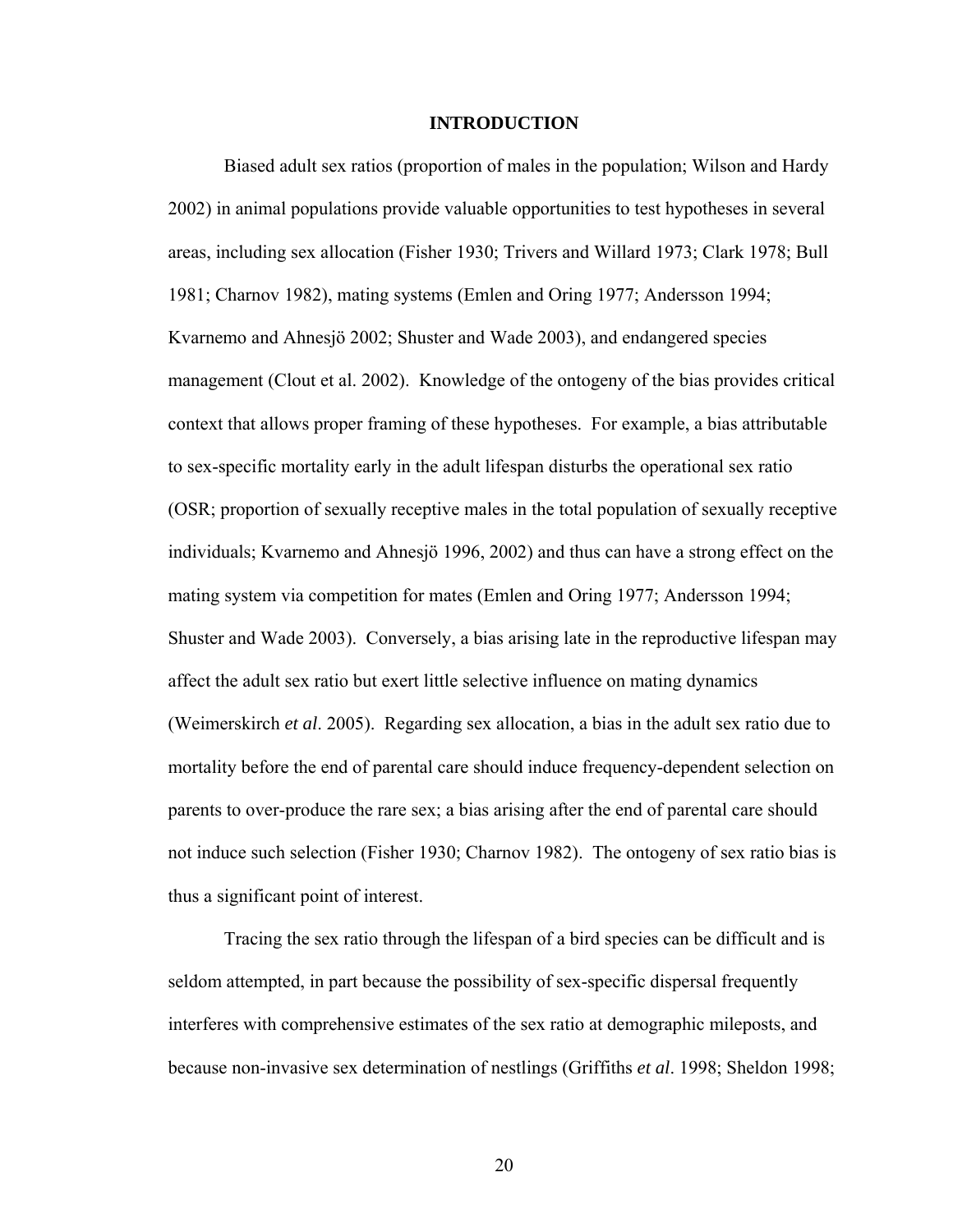Fridolfsson and Ellegren 1999) has only recently become available. To evaluate hypotheses regarding sex allocation, sex ratio at birth/hatching and at the end of the parental investment period/fledging have been measured for a number of species of mammals and birds (reviewed in Clutton-Brock 1986; Clutton-Brock and Iason 1986; Gowaty 1993) but only a few studies of birds (Rufous Vangas (*Schetba rufa*), Asai *et al*. 2003; Roseate Terns (*Sterna dougallii*), Szczys *et al*. 2005; Wandering Albatrosses (*Diomedea exulans*), Weimerskirch *et al*. 2005) have also documented the sex ratio after this offspring rearing period into adulthood. A biased (or balanced) sex ratio early in ontogeny may not persist into adulthood, so the sex ratio of young at the end of the parental care period may not predict the sex ratio of the adult population, highlighting the value of a comprehensive tracking of the sex ratio across the lifespan.

 Townsend (2004) documented a consistently male-biased adult sex ratio (0.589, 95% CI 0.589-0.589) in a 19 yr study of Nazca Boobies (*Sula granti*) in the Galápagos Islands, suggesting more intense male-male competition for mates. Adults showed no sex-specific mortality, but age-specific mortality was not examined because the age of many of the adults was not known. Nazca Boobies have a post-reproductive lifespan (PRLS; Anderson and Apanius 2003), during which sex-specific mortality would bias the adult sex ratio but not the OSR, similar to the result for Wandering Albatrosses (Weimerskirsh *et al*. 2005). If a bias arose during the PRLS, then evolution of the mating system should be independent of the excess of adult males. To inform hypotheses regarding competition for mates given the adult sex ratio bias, identification of the timing of the appearance of the bias is required. In this paper, we use our long-term database on this population and molecular sexing of two large cohorts of chicks to trace the ontogeny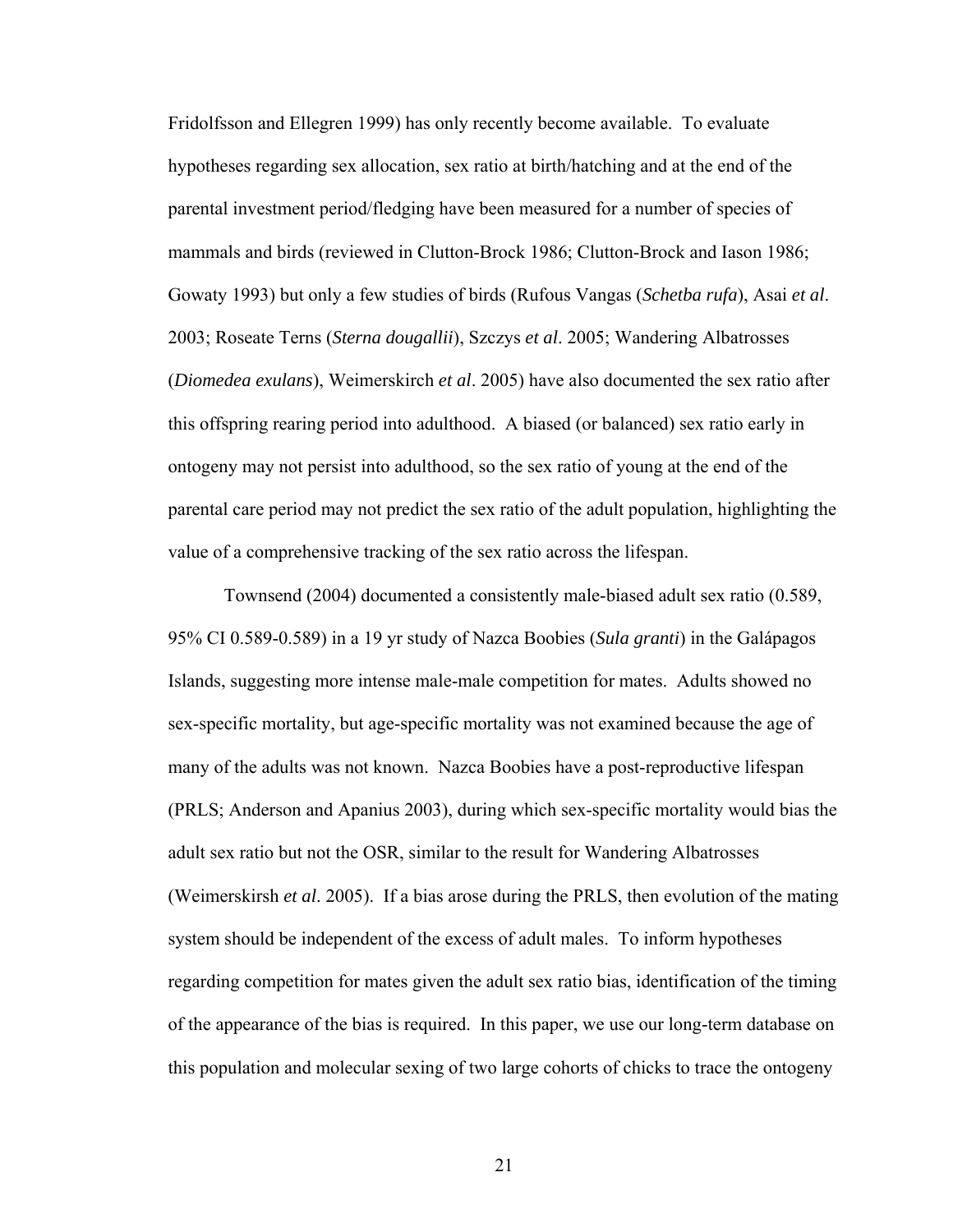of this bias in the adult sex ratio and to determine the stage at which the male bias arises. We measured the sex ratio at hatching (secondary sex ratio), fledging (tertiary sex ratio), and early adulthood (return sex ratio, measured upon return into the colony-based adult population after several subadult years at sea).

Nazca Boobies are long-lived (Anderson and Apanius 2003) predatory birds with a low reproductive rate, raising, at most, only a single offspring per year (Humphries *et al*. 2006) from a clutch of one or two eggs (Anderson 1990). The second egg in two-egg clutches ("B-egg") is laid several days after the "A-egg" (Anderson 1989a), and if both eggs hatch, only one chick (usually the product of the A-egg) survives siblicidal interactions shortly after hatching (Humphries *et al.* 2006). Our long-term study of the reproductive life history of Nazca Boobies has revealed several strengths of this species as a model for research on sex ratio evolution. Colonial breeding (Anderson 1993) permits collection of large sample sizes, providing substantial statistical power. Adults and nestlings have been banded in most years since 1984-85, giving a total of 1960 birds banded as adults and 8822 as nestlings (many of whom survived to adulthood). Unlike many seabirds, adults are sexually dimorphic (in voice) and can be easily sexed (Nelson 1978). The colony attendance patterns of banded adults yield high encounter probabilities (ranging from 0.82 to 0.90 for males and 0.76 to 0.86 for females, not significantly different; Townsend 2004) during our annual band-resight surveys (Huyvaert and Anderson 2004), giving estimates of sex-specific survival with low error. Finally and of particular importance, both natal philopatry and adult nest site fidelity are essentially 100%, so a permanent absence from the breeding colony reliably indicates death (Huyvaert and Anderson 2004). We know of no studies that have traced the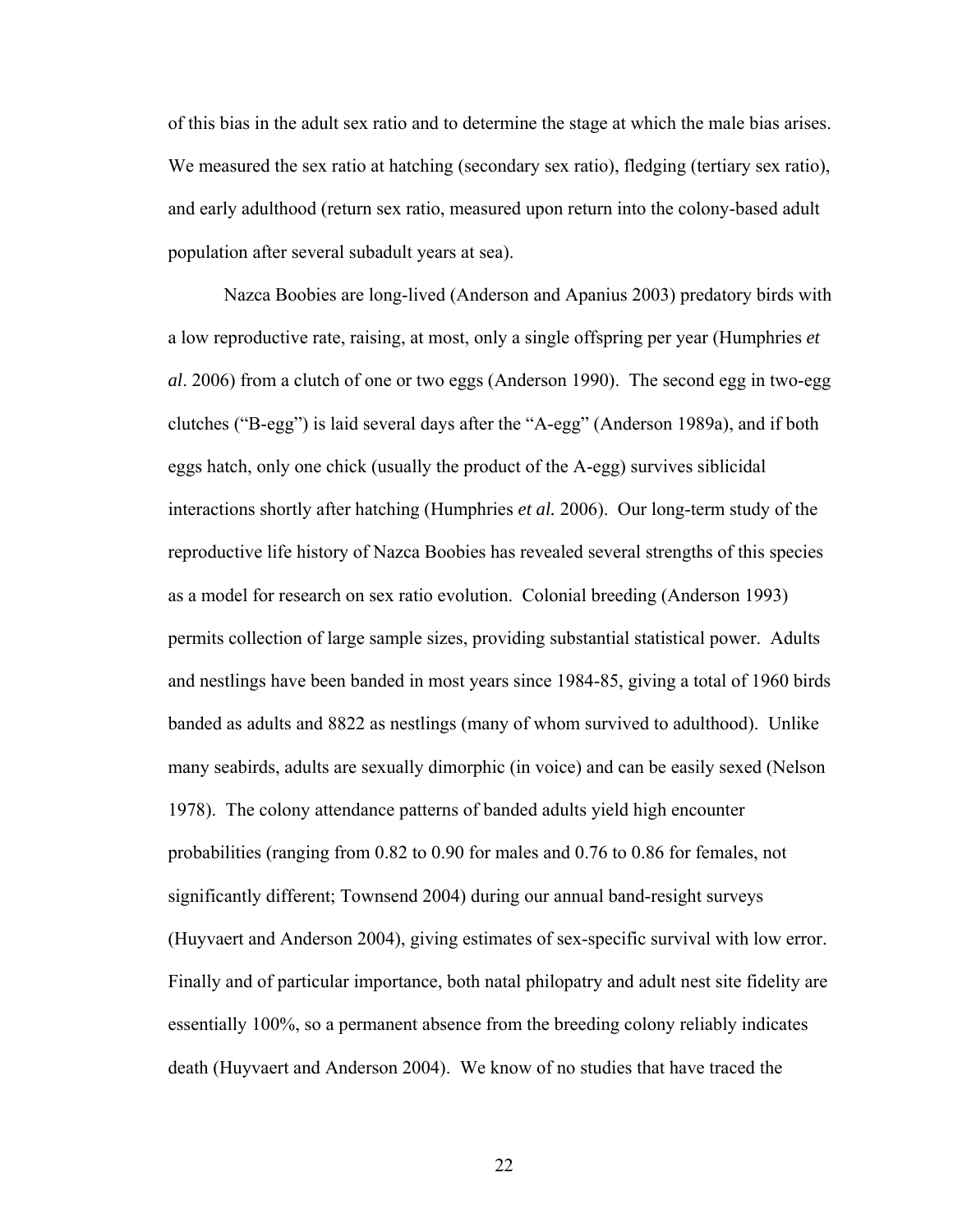ontogeny of the sex ratio in a highly philopatric species which lacks the confounding influence of dispersal. Of the few studies available, females disperse to breed in the Rufous Vanga (Asai *et al*. 2003), up to 42% of juvenile Roseate Terns are estimated emigrate to other sites (Lebreton *et al*. 2003), and 23% of Wandering Albatross juveniles disperse to breed in non-natal colonies (Inchausti and Weimerskirsh 2002).

#### **METHODS AND STUDY SITE**

We calculated the secondary sex ratio of 918 and 1236 hatchlings in the 2001-02 and 2002-03 breeding seasons, respectively, based on analyses of blood samples collected from hatchlings at our study site at Punta Cevallos, Isla Española, Galápagos Islands (details in Anderson and Ricklefs 1987 and Huyvaert and Anderson 2004). We also calculated the post-siblicide offspring sex ratio by excluding all hatchlings lost during brood reduction, leaving 692 and 915 hatchlings in the two seasons, respectively. In these two years, we monitored 1410 and 1582 nests, respectively, on a daily basis, marking A- and B-eggs on the day of laying. We took blood samples within 24 hrs of hatching from the brachial or femoral vein by venipuncture, collecting the blood on a filter paper tab, and preserving it in 70% ethanol. In 2001-02 we failed to collect blood samples from five hatchlings due to errors and from eight who disappeared before sampling. In 2002-03, the corresponding figures were five and three. In 2001-02 we arrived at the colony after the start of hatching, and the 18 chicks already present, plus an unknown (but small) number that had already died and disappeared, were excluded from all analyses. Genomic DNA was isolated from blood samples by phenol/chloroform extraction (Sambrook *et al*. 1989). Sex of the nestlings was determined by PCR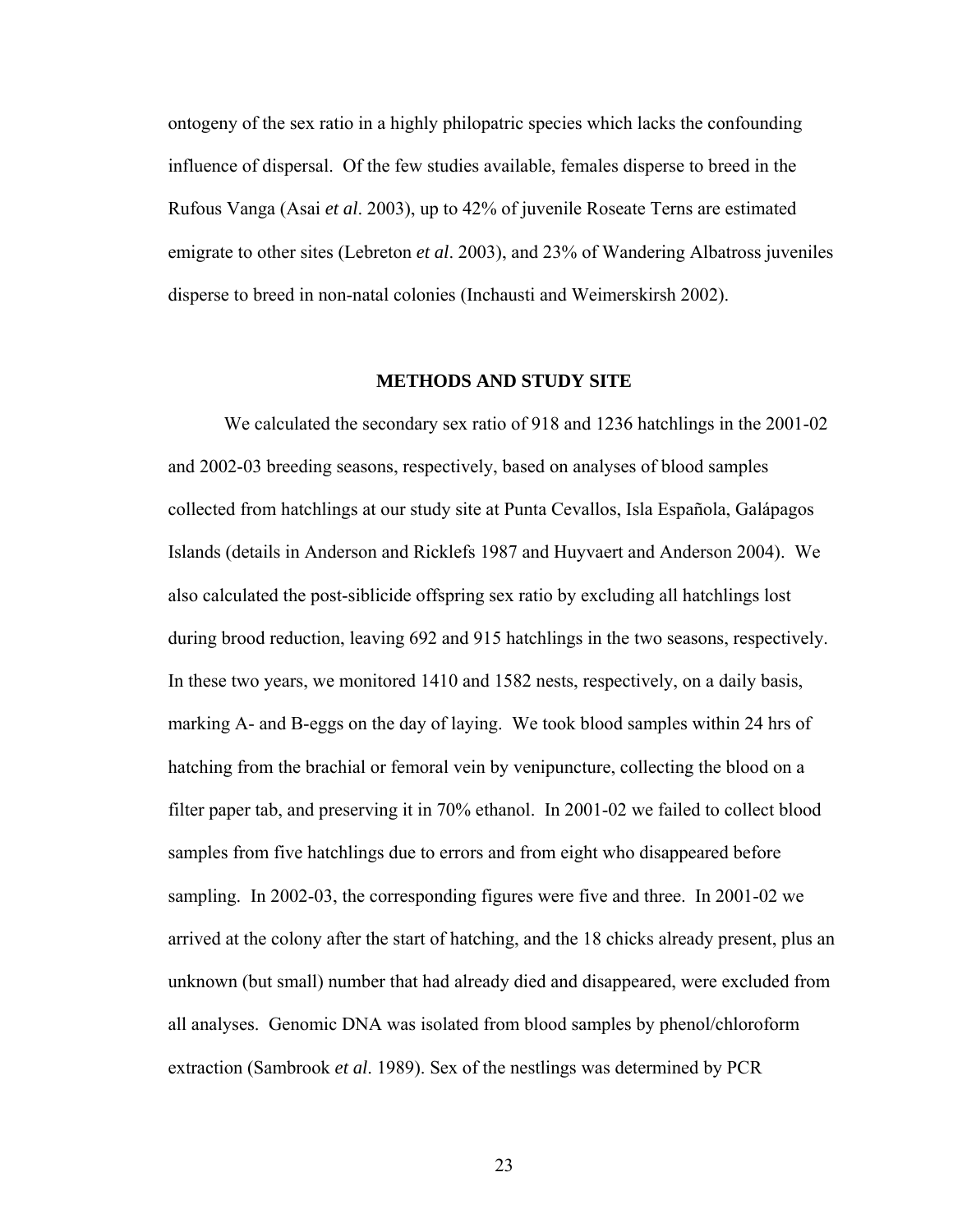amplification of an intron region of the CHD gene (Fridolfsson and Ellegren 1999). We validated this sexing technique with blind testing of 100 known-sex adult Nazca Boobies. Of the 2259 sex determinations attempted, 55 (2.4%) failed to amplify due to DNA degradation or low DNA content of the sample (28, or 1.2% of the total) or for unknown reasons (27, or 1.2% of the total). Our study does not include the determination of the primary (at fertilization) sex ratio because molecular identification of embryonic sex is problematic (Arnold *et al*. 2003) and would require sacrificing hundreds of eggs within a national park.

We calculated the tertiary sex ratio in these same two years by monitoring the sexed offspring during the daily nest checks, determining either the date of death or the date of fledging. Nazca Booby offspring remain at or near the nest site until they can fly, and are usually seen at the nest site at lower frequency after becoming volant. Approximately 15 days before fledging, chicks finish replacing their original downy plumage with pennaceous feathers. Since 1992-93, we have used daily nest checks to note the age at which chicks reached the "1% down" developmental stage, at which only 1% of the original down still remained. Since little mortality occurs after the 1% down stage (Humphries *et al*. 2006), we estimated fledging success using the number of chicks reaching this stage. To assess the breeding conditions in 2001-02 and 2002-03, we compared the number of nests initiated and the number of offspring fledged in those years with those of the previous nine years in all nests in the "Study Area," a subsection of the breeding colony in which all nests are monitored in every year since 1992.

 After fledging, Nazca Booby fledglings vacate the colony; band returns indicate that the juvenile/sub-adult period of several years is spent at sea off the Central American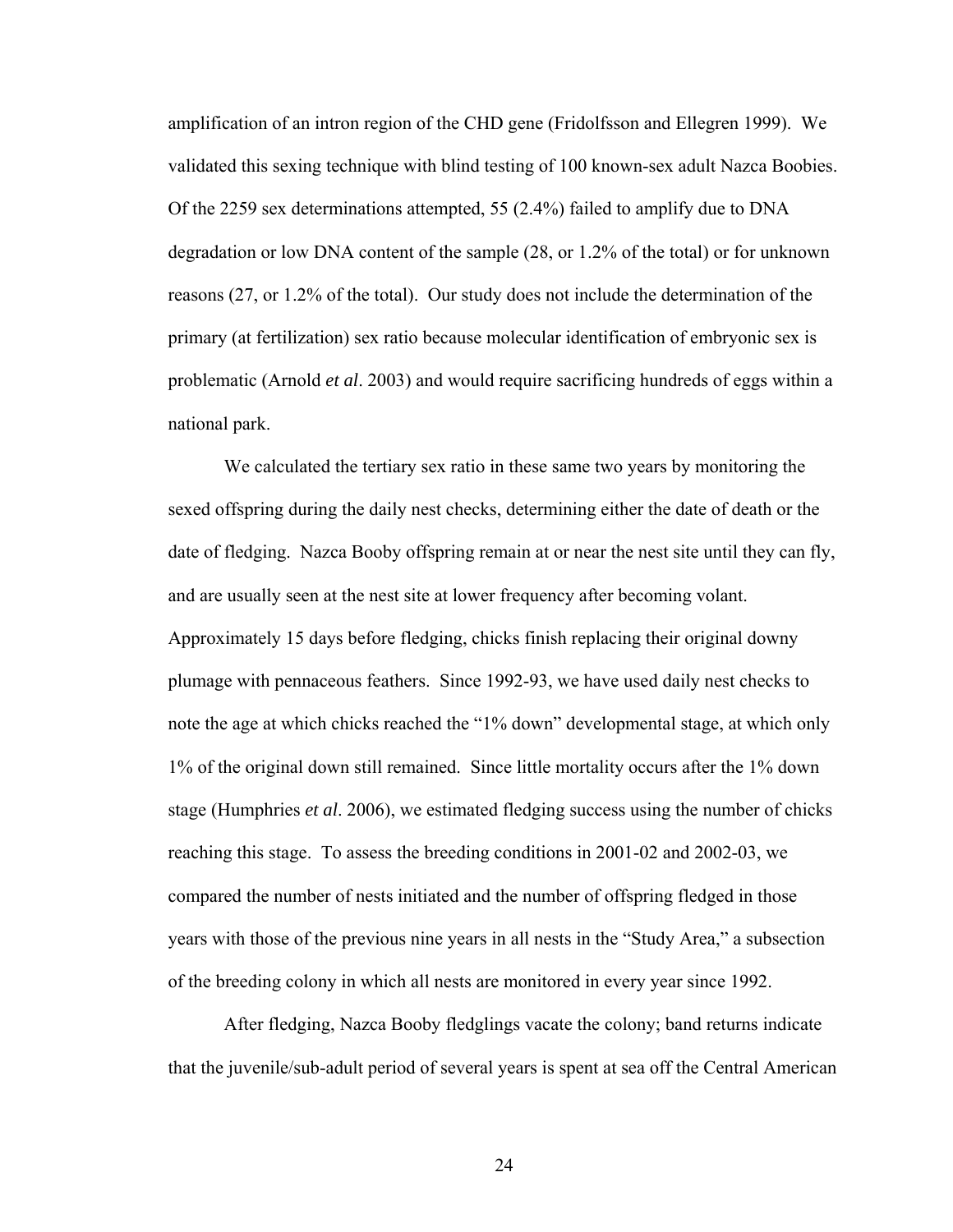and Mexican Pacific coasts (Huyvaert and Anderson 2004). They return to Punta Cevallos as pre-breeding adults and are first detected in the annual band resight survey, conducted at the beginning of each breeding season (detailed in Huyvaert and Anderson 2004). Thereafter, these adults are seen regularly at Punta Cevallos, and we refer to this switch from a pelagic existence to a colony-centered existence as "return." We estimated the return sex ratio as the representation of males (determined by voice; Nelson 1978) among all individuals that were observed as adults in the colony during either the annual band resight survey (Huyvaert and Anderson 2004) or during yearly nest monitoring of breeders (described in Anderson and Ricklefs 1987 and Huyvaert and Anderson 2004), for the cohorts that fledged during the breeding seasons beginning in 1984-87 and 1992- 95 (eight cohorts). Ongoing annual band resight surveys began in 1984 and comprehensive nest monitoring began in the 1992-93 breeding season. Adults rarely appear in the colony for the first time after reaching the age of eight or nine (T. Maness, unpublished data); therefore, most of the fledglings that survived the juvenile period had returned and were regular colony attendants when this study was conducted (the youngest cohort was 10 years old).

### *Statistical Analyses*

Empirically determined sex ratios were compared using G tests, and empirical and predicted sex ratios were compared using  $\chi^2$  Goodness of Fit tests.

We examined sex- and age-specific variability in chick survival probabilities (S) by developing "known fate" models implemented in Program MARK (White and Burnham 1999). Using daily nest check data, we constructed individual encounter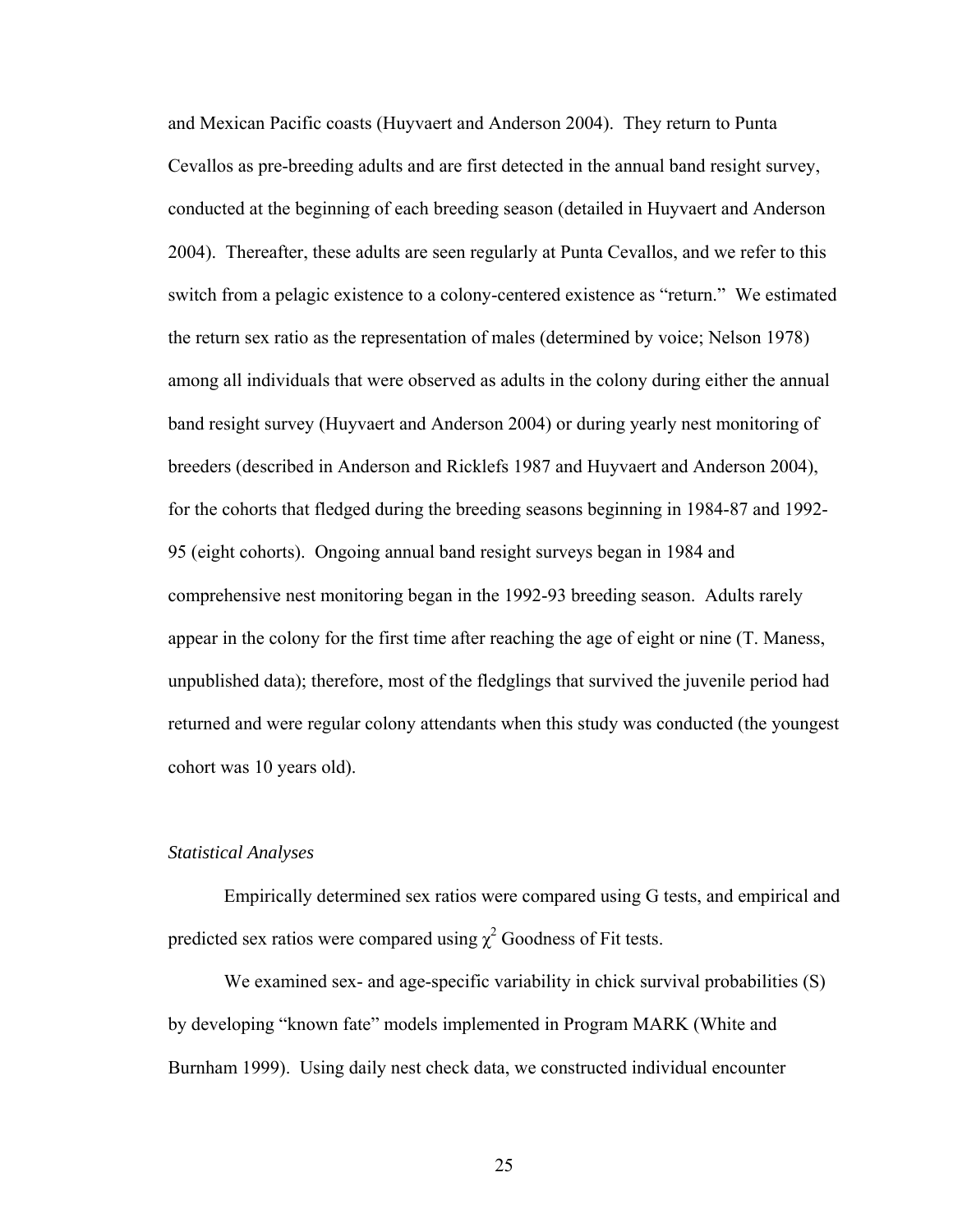histories for all chicks showing whether (a) the chick was alive at the beginning of a given interval, (b) the chick died during an interval, or (c) the chick fledged during an interval, after which time it was censored. All individuals entered the study upon hatching, which we set to be the first interval in all cases (an "even entry" design), although hatching occurred over periods of 128 and 175 days, in 2001-02 and 2002-03, respectively. We developed an *a priori* set of four models incorporating the effects of chick sex (g: male or female), 10d age group (a), and their interaction.

 We based model selection and ranking on relative differences of the Akaike Information Criterion (AIC) following Burnham and Anderson (2002). We used adjusted AIC values ( $AIC<sub>C</sub>$ ) to account for small sample sizes, although the ratio of n to K (number of model parameters) was sufficiently large in most cases (>40; Burnham and Anderson 2002) to justify use of AIC. In such cases, inferences using AIC and  $AIC<sub>C</sub>$ strongly tend to converge (Burnham and Anderson 2002, p. 66). Also following Burnham and Anderson (2002), any competing models with AIC<sub>C</sub> differences ( $\triangle AIC_C$ ) < 2 were considered to have similar explanatory power. In 2001-02, monitored nestlings were followed until they had not been seen for 21 days after apparently fledging, but in 2002-03 only until fledging. Elsewhere we have shown that little mortality occurs after fledging and before vacating the colony (Humphries *et al*. 2006). As a further test of the assumption that sex-specific mortality is not important between fledging and vacating the colony, we used the longer encounter histories from 2001-02 in two separate analyses: one for the period hatching to fledging (matching that of 2002-03 in extent), and another for the period hatching to vacating the colony.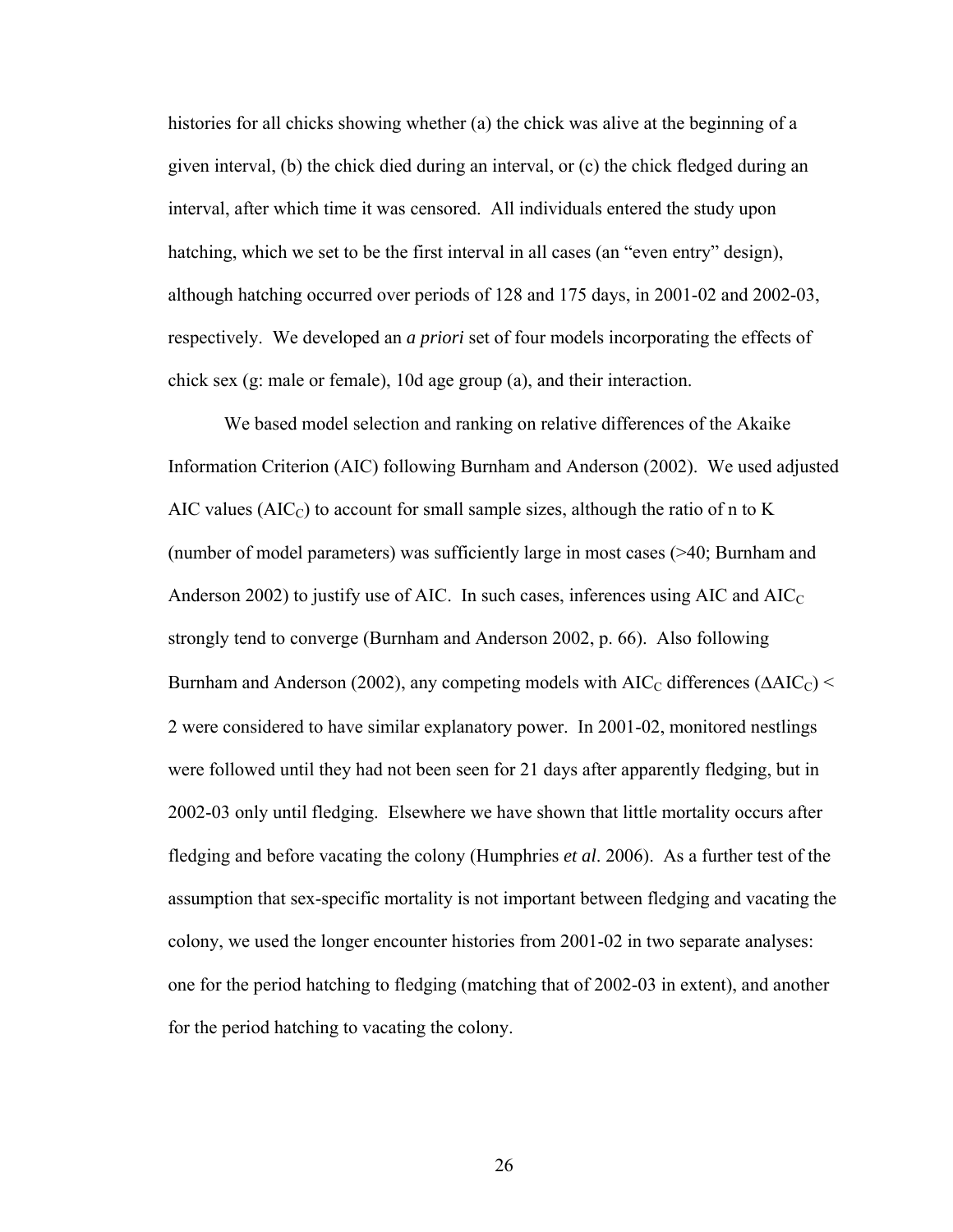All statistical tests except mark-recapture modeling were performed with Statistica software (kernel release 5.5; Statsoft Inc. 1999).

#### **RESULTS**

### *Molecular Sexing*

Of known-sex adults, all 50 male and 50 female adults were correctly sexed from their blood samples.

The secondary sex ratio (all hatchlings) was not different from 0.50 in either 2001-02 (0.488, 95% C.I. 0.456-0.520;  $\chi^2$ <sub>1</sub> = 0.53, n.s.) or 2002-03 (0.474, 95% C.I. 0.446-0.502;  $\chi^2$ <sub>1</sub> = 3.31, n.s.). Similarly, the post-siblicide sex ratio (hatchlings, excluding brood reduction victims) was not different from 0.50 in either 2001-02 (0.490, 95% C.I. 0.453-0.527;  $\chi^2$ <sub>1</sub> = 0.28, n.s.) or 2002-03 (0.474, 95% C.I. 0.442-0.507  $\chi^2$ <sub>1</sub> = 2.41, n.s.). The post-siblicide sex ratio was not different from the secondary sex ratio in 2001-02 (G<sub>1</sub> < 0.001, n.s.) or in 2002-03 (G<sub>1</sub> < 0.001, n.s.). In 2001-02, the tertiary sex ratio (0.490, 95% C.I. 0.428-0.552; N=245) was not different from the post-siblicide sex ratio (G<sub>1</sub> = 0.00, n.s.), or from 0.50 ( $\chi^2$ <sub>1</sub> = 0.10, n.s.). In 2002-03, the tertiary sex ratio  $(0.482, 95\% \text{ C.I. } 0.447 - 0.517, \text{ N} = 788)$  was also not different from the post-siblicide sex ratio (G<sub>1</sub> = 0.100, n.s.), or from 0.50 ( $\chi^2$ <sub>1</sub> = 0.971, n.s.).

### *Nestling Survival*

In the Study Area (see Methods), the 2001-02 and 2002-03 breeding seasons were years of below (245 fledglings; 35% post-siblicide survival rate) and above average (788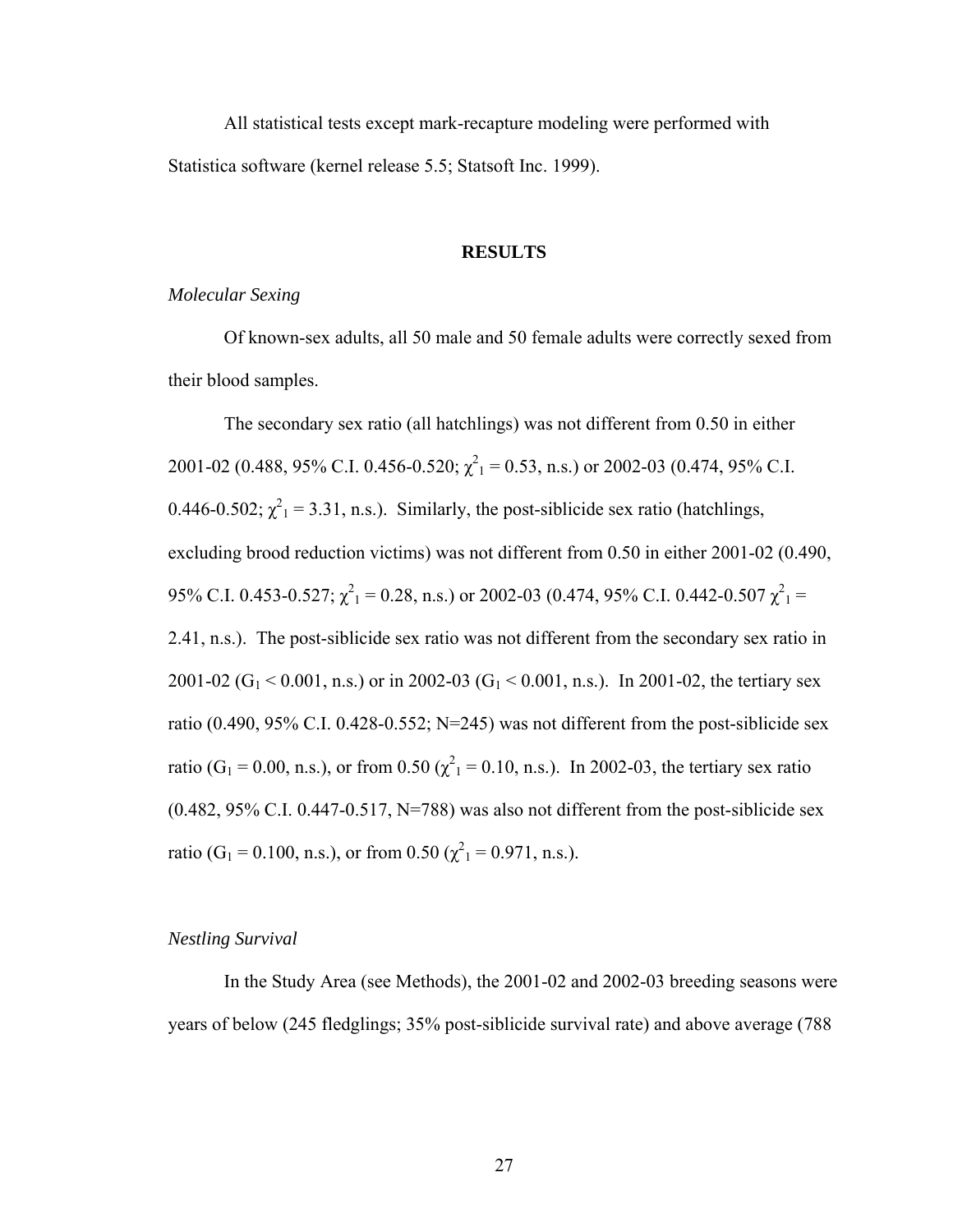fledglings; 86% post-siblicide survival rate) breeding productivity, respectively, compared to the previous nine years (Fig. 1).

Model ranking using  $AIC<sub>C</sub>$  in both years gave little support for an influence of nestling sex on survival to fledging (Table 1). The model likelihood of the best model that included a nestling sex effect (g) in 2001-02 ( $S(g^*a)$ ) indicated that it received essentially no support relative to the best model overall, which included no sex effect (S(a); Table 1). The model likelihood of the best model including a sex effect in 2002-03 (also  $S(g^*a)$ ) indicated that the data supported the best model  $(S(a))$  approximately 11.1 times  $(= 0.0897<sup>-1</sup>)$ ; Table 1) more. Given the low support for the second ranked models (those including sex effects), use of "real parameter estimates" from those models for visual representation of the survival schedules of males compared to females was not advised (Burnham and Anderson 2002). Instead, we used the ratio of the actual number of nestlings surviving (or fledging during) a 10-d age class to the number entering the class to show survival schedules (Fig 2).

### *Return Sex Ratio*

The return sex ratio of four of the eight cohorts was significantly male biased  $(\chi^2)$  $\geq$  5.35, P < 0.02 for the 1986-87, 1987-88, 1992-93, and 1994-95 cohorts), and did not differ from a balanced sex ratio for the other four cohorts (Fig. 3). The overall return sex ratio was 0.575 (95% C.I. 0.551-0.598), and was significantly male biased (Fig. 3;  $\chi^2$ <sub>1</sub> = 36.06,  $P < 0.001$ ).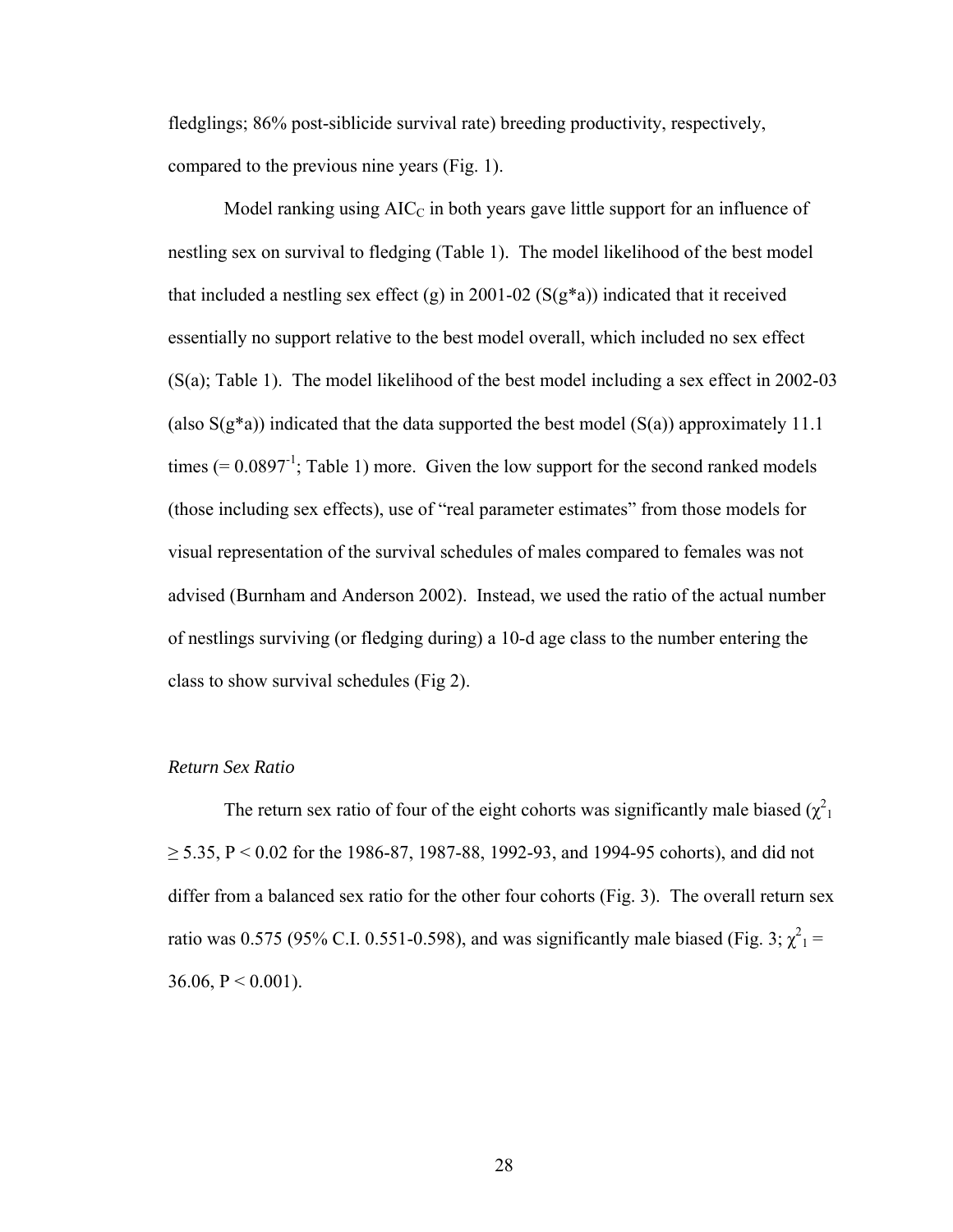#### **DISCUSSION**

We have shown that the male-biased adult sex ratio in our study population cannot be accounted for by male-biased hatching and/or fledging sex ratios in our study population and that no sex-specific mortality occurred during the nestling period (Fig. 2, Table 1). The two breeding seasons in which these parameters were measured were of below average (first year) and above average (second year) reproductive performance (Fig. 1). Parents might adaptively alter the sex of their offspring according to current environmental conditions, or sex-specific mortality might occur in poor food years; the fact that the sex ratio was balanced at hatching and fledging in both of these contrasting years provides evidence that the sex ratio at these stages is not sensitive to inter-annual environmental variation in Nazca Boobies. The overall return sex ratio, from eight cohorts, was significantly male-biased at a value similar to the overall adult sex ratio (Townsend 2004), due to detectable deficits of females in four of the cohorts. These data indicate that the male biased adult sex ratio in our study population arises after the period of parental care ends, during the juvenile/subadult stage between fledging and return to the colony. This bias cannot be attributed to sex-specific emigration (Huyvaert and Anderson 2004). Instead, the deficit of female recruits is apparently a consequence of sex-specific post-fledging mortality.

Sex differences in mortality of newly independent animals could have a variety of causes. In many bird and mammal species, males exhibit higher juvenile mortality, presumably because their larger body size leads to higher energy requirements, which they fail to satisfy while they are learning to become independent (Clutton-Brock *et al*.1985). Adult female Nazca Boobies are 16% heavier than males (Nelson 1978),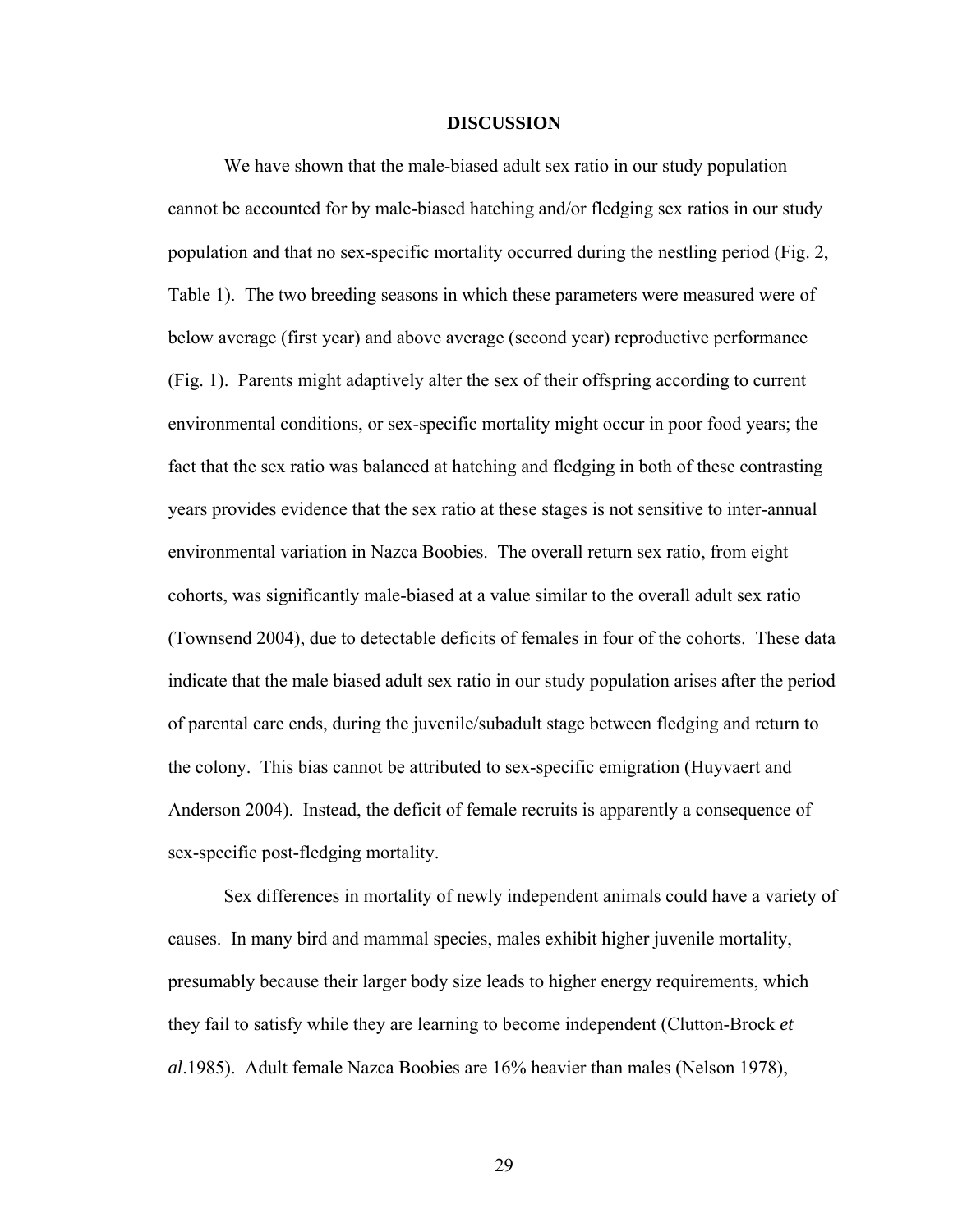indicating the possibility of higher energy requirements, which could lead to higher mortality rates while learning to forage. If this were true, then the general quality of environmental conditions early in life should predict mortality based on this cause, but only partial correspondence exists between the indicators of breeding conditions in Fig. 1 and the eventual return sex ratios from those cohorts shown in Fig. 3. El Niño-Southern Oscillation (ENSO) conditions affect food supply around our study colony and depress breeding performance (Anderson 1989b), and three of the four cohorts with a male bias at return experienced conditions of the 1987-88 or 1992-93 ENSO events within a year of fledging (Fig. 3). Sub-adult females might have experienced more food stress than males did during these events, accounting for the deficit of females at return in these cohorts, but the strongly male-biased 1994-95 cohort, which did not experience ENSO conditions, departs from this pattern.

Alternatively, members of the larger sex may fledge at a disadvantage if parents meet their requirements less well than those of the smaller sex, which would exacerbate problems associated with post-independence inexperience. Townsend (2004) found that the asymptotic mass of Nazca Booby male nestlings was 105.8% that of mean adult male mass found by Anderson (1993), but the asymptotic mass of female nestlings was only 99.4% of typical adult female mass in the 2000-01 breeding season. In addition, asymptotic mass of females was more variable than that of males. This result suggests that female, but not male, nestlings were food-stressed to a degree that their growth was compromised. Hylton *et al*. (2006) found no correlation between body condition and subsequent post-fledgling mortality in the slightly size dimorphic Wood Stork (*Mycteria americana*), although they observed excess mortality of the larger sex (males) after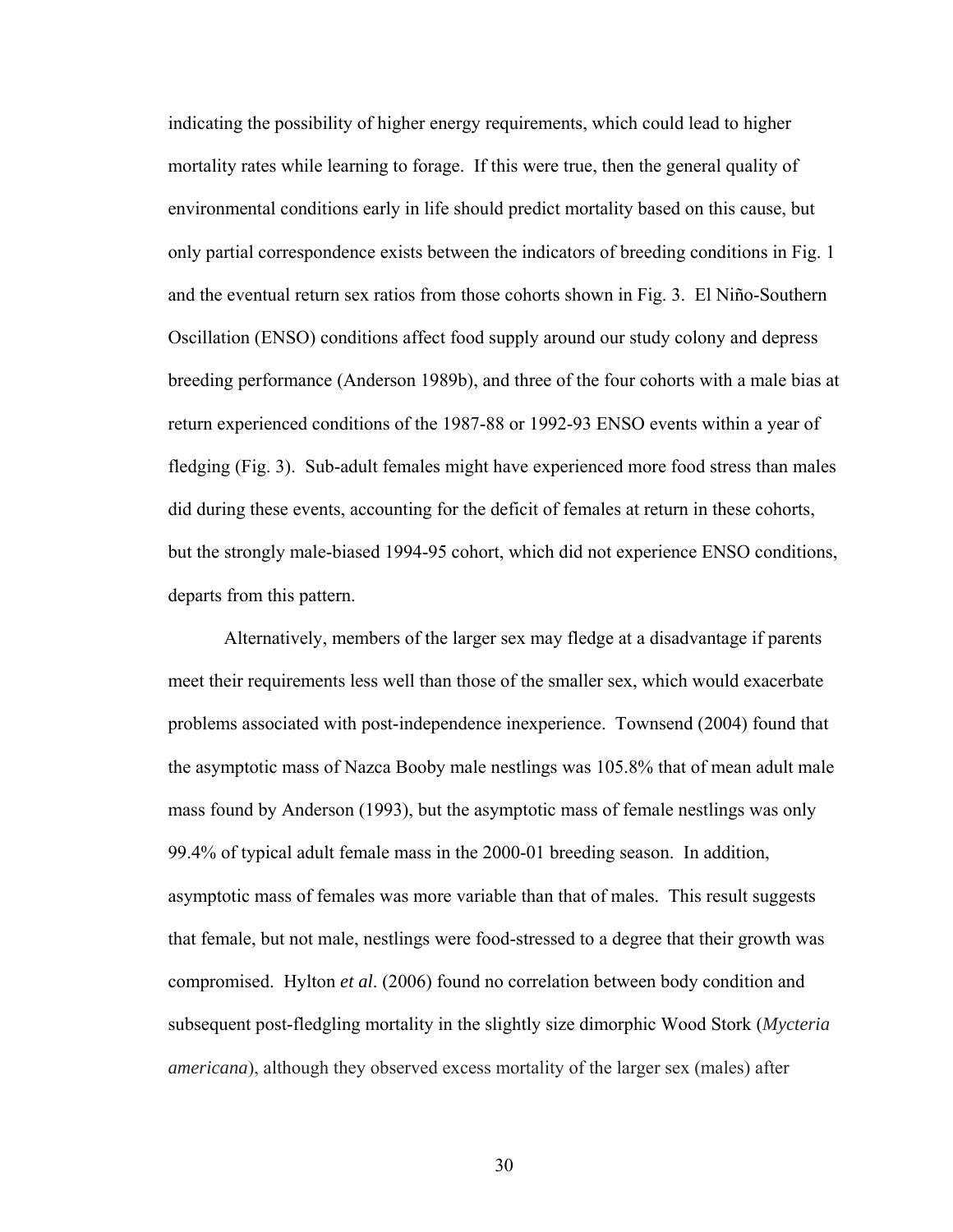fledging. The authors acknowledge, however, that their results may have been confounded by their inability to monitor body condition late in the nestling period; condition was assessed 3-4 weeks prior to fledging. Assessment of the condition of offspring just prior to independence and comparative survival analyses are needed to fully assess the influence of fledging condition on sex-specific mortality. Dispersal has also been linked to increased mortality risk in mammals and birds (Gaines and McClenaghan 1980; Clarke *et al*.1997; Yoder *et al*. 2004), but is unlikely to account for higher mortality of juvenile females in Nazca Boobies given their virtually complete natal philopatry (Huyvaert and Anderson 2004).

The male bias in our population's sex ratio arises before the age of breeding, and so is expected to affect the OSR. If true, then mating system theory predicts more competition for mates among males than among females, a higher opportunity for selection on males, and a higher variance in male reproductive success (Emlen and Oring 1977; Andersson 1994; Shuster and Wade 2003). Our results provide the critical context in which to frame hypotheses regarding parental sex allocation and mate choice in this species and insight into the causes of bias sex ratios in birds. To our knowledge, our study is the most complete documentation of the ontogeny of the sex ratio across the lifespan for any highly philopatric wild bird species.

#### **ACKNOWLEDGMENTS**

We thank the Galápagos National Park Service for permission to work in the Park, the Charles Darwin Research Station and TAME Airline for logistical support; the U.S. National Science Foundation (awards DEB 93045679, DEB 9629539, DEB 98-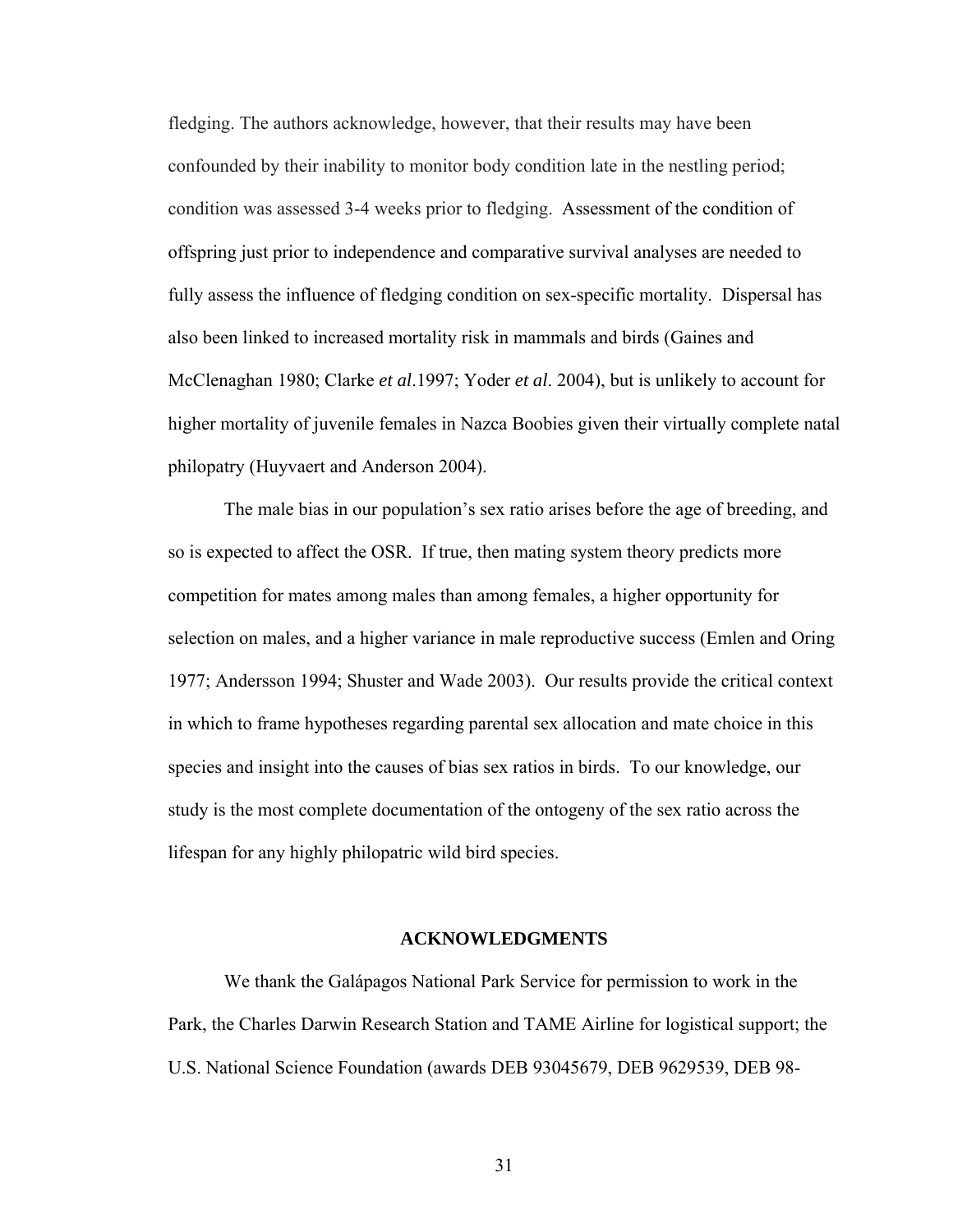06606, and DEB 0235818 to DJA), the National Geographic Society, the Oak Foundation, the Mead Foundation, the Chapman Fund, Sigma Xi—The Scientific Research Society, and Wake Forest University for research funding; our many assistants and colleagues for assistance in producing our long-term breeding database; and the members of the Anderson lab group, and one anonymous reviewer for comments on an earlier draft.

## **LITERATURE CITED**

- Anderson, D. J. 1989a. The role of hatching asynchrony in siblicidal brood reduction of two booby species. Behavioral Ecology and Sociobiology 25: 363-368.
- Anderson, D. J. 1989b. Differential responses of boobies and other seabirds in the Galápagos to the 1987 El Niño-Southern Oscillation event. Marine Ecology Progress Series 52: 209-216.
- Anderson, D. J. 1990. Evolution of obligate siblicide in boobies. 1: A test of the insurance egg hypothesis. American Naturalist 135: 334-350.
- Anderson, D. J. 1993. Masked Booby (*Sula dactylatra*). *in* Birds of North America, No. 73. (A. Poole and F. Gill, Eds.). The Academy of Natural Sciences, Philadelphia, PA: The American Ornithologists' Union, Washington, DC.
- Anderson, D .J. and R. E. Ricklefs. 1987. Radio-tracking Masked and Blue-Footed Boobies in the Galápagos Islands. National Geographic Research 3:152-163.
- Anderson, D. J. and V. Apanius. 2003. Actuarial and reproductive senescence in a long lived seabird: preliminary evidence. Experimental Gerontology 38: 757-760.
- Andersson, M. B. 1994. Sexual Selection. Princeton University Press, Princeton, NJ.
- Arnold, K. E., K. J, Orr and R. Griffiths. 2003. Primary sex ratios in birds: problems with molecular sex identification of undeveloped eggs. Molecular Ecology 12: 3451-3458.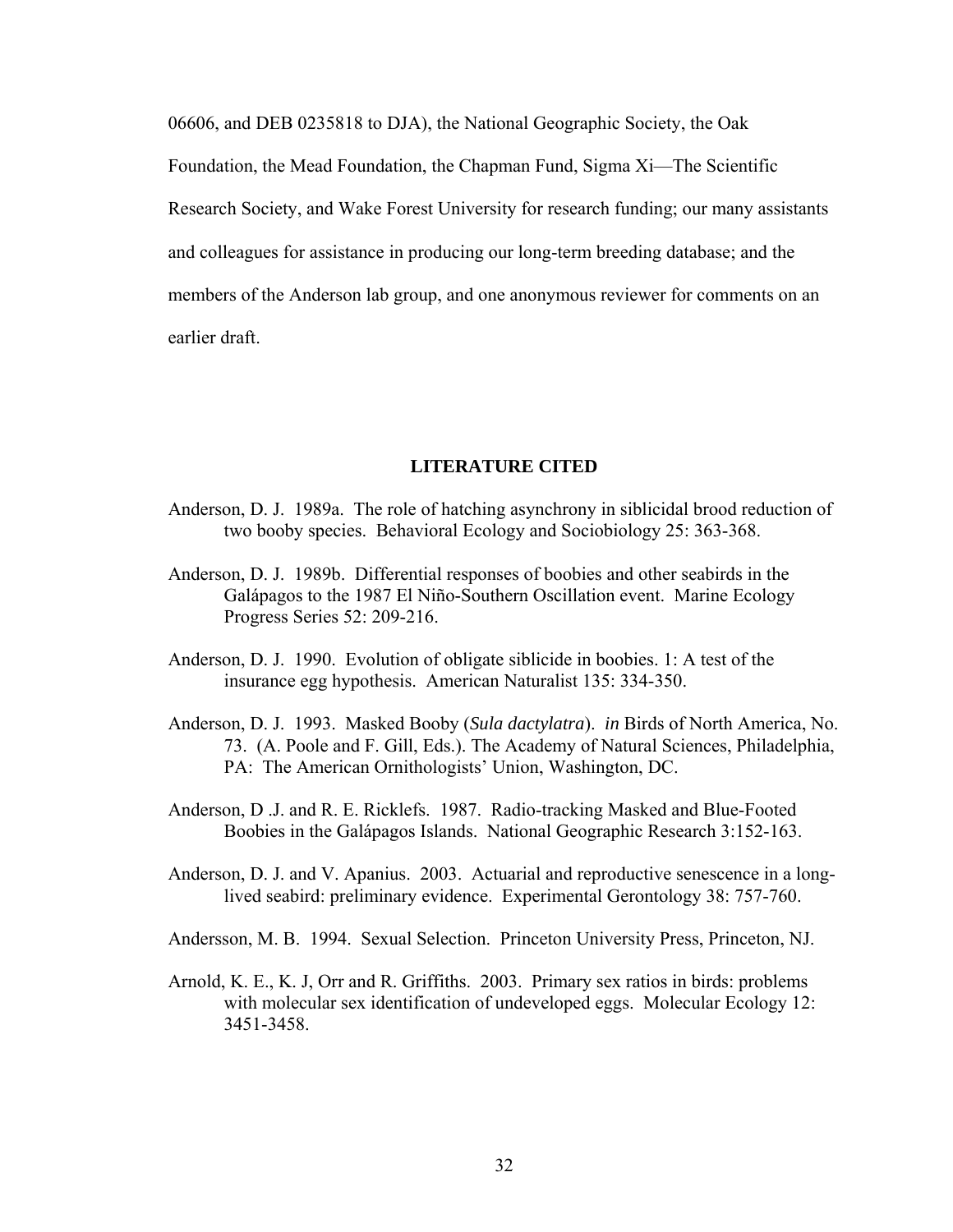- Asai, S., S. Yamagishi and K. Eguchi. 2003. Mortality of fledgling females causes male bias in the sex ratio of Rufous Vangas (*Schetba rufa*) in Madagascar. Auk 120: 700-705.
- Bull, J. J. 1981. Sex ratio evolution when fitness varies. Heredity 46: 9-26.
- Burnham, K. P. and D. R. Anderson. 2002. Model Selection and Multimodel Inference: A Practical Information-Theoretical Approach. 2d ed. Springer-Verlag. New York.
- Charnov, E. L. 1982. The Theory of Sex Allocation. Princeton University Press, Princeton, NJ.
- Clark, A. B. 1978. Sex ratio and local resource competition in a prosimian primate. Science 201:163-165.
- Clarke, A. L., B. E. Saether and E. Roskaft. 1997. Sex biases in avian dispersal: a reappraisal. Oikos 79: 429-438.
- Clout M. N., G. P. Elliott and B. C. Robertson. 2002. Effects of supplementary feeding on the offspring sex ratio of Kakapo: a dilemma for the conservation of a polygynous parrot. Biological Conservation 107: 13-18.
- Clutton-Brock, T. H. 1986. Sex ratio variation in birds. Ibis 128: 317-329.
- Clutton-Brock, T. H., S. D. Albon and F. E. Guinness. 1985. Parental investment and sex differences in juvenile mortality in birds and mammals. Nature 313: 131– 133.
- Clutton-Brock, T. H. and G. R. Iason. 1986. Sex ratio variation in mammals. Quarterly Review of Biology 61: 339-374.
- Emlen, S. T. and L. W. Oring. 1977. Ecology, sexual selection, and the evolution of mating systems. Science 197: 215-223.
- Fisher, R.A. 1930. The Genetical Theory of Natural Selection. Clarendon Press, Oxford.
- Fridolfsson, A. and H. Ellegren. 1999. A simple and universal method for molecular sexing of non-ratite birds. Journal of Avian Biology 30: 116-121.
- Gaines, M. S. and L. R. McClenaghan. 1980. Dispersal in small mammals. Annual Review of Ecology and Systematics 11: 163-196.
- Gowaty, P. A. 1993. Differential dispersal, local resource competition, and sex-ratio variation in birds. American Naturalist 141: 263-280.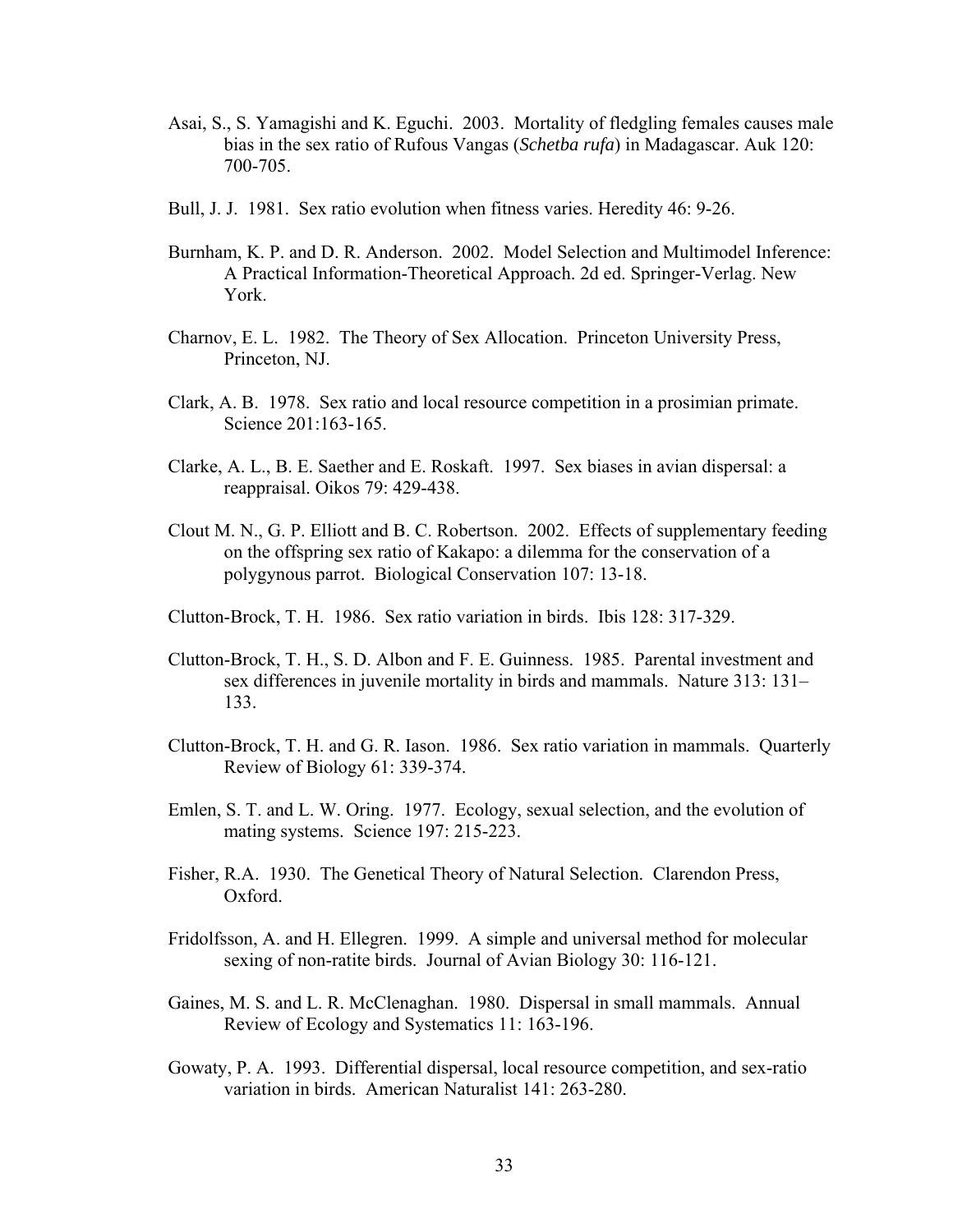- Griffiths R, M. C. Double, K. Orr and R. J. G. Dawson. 1998. A DNA test to sex most birds. Molecular Ecology 7: 1071-1075.
- Humphries, C. A., V. D. Arévalo, K. Fischer and D. J. Anderson. 2006. Contributions of marginal offspring to reproductive success of Nazca Boobies (*Sula granti*); tests of multiple hypotheses. Oecologia 147: 379-390.
- Huyvaert, K. P. and D. J. Anderson. 2004. Limited dispersal in the Nazca Booby. Journal of Avian Biology 35: 46-53.
- Hylton R. A., P. C. Frederick, T. E. De La Fuente and M. G. Spalding. 2006. Effects of nestling health on postfledging survival of Wood Storks. Condor 108: 97-106.
- Inchausti, P. and H. Weimerskirch. 2002. Dispersal and metapopulation dynamics of an oceanic seabird, the Wandering Albatross, and its consequences for its response to long-line fisheries. Journal of Animal Ecology 71: 765–770.
- Kvarnemo, C. and I. Ahnesjö. 1996. The dynamics of operational sex ratios and competition for mates. Trends in Ecology and Evolution 11: 404-408.
- Kvarnemo, C. and I. Ahnesjö. 2002. Operational sex ratios and mating competition. Pages 366-382 *in* Sex Ratios: Concepts and Research Methods (I. C. W. Hardy, Ed.), Cambridge University Press, Cambridge.
- Nelson, J. B. 1978. The Sulidae. Oxford University Press. Oxford.
- Lebreton, J. D., J. E. Hines, R. Pradel, J. D. Nichols and J. A. Spendelow. 2003. Estimation by capture-recapture of recruitment and dispersal over several sites. Oikos 101: 253–264.
- Sambrook, J., E. F. Fritsch and T. Maniatis. 1989. Molecular Cloning: A Laboratory Manual, (2nd ed.). Cold Spring Harbor Laboratory Press.
- Sheldon, B. C. 1998. Recent studies of avian sex ratios. Heredity 80: 397-402.
- Shuster, S. M.and M. J. Wade. 2003. Mating Systems and Strategies. Princeton University Press, Princeton, NJ.
- Statsoft Inc. 1999. STATISTICA for Windows (Computer Program Manual). Statsoft Inc, Tulsa OK.
- Szczys, P., J. A. Spendelow and I. C. T. Nisbet. 2005. Sex ratio and early growth patterns of Roseate Tern chicks during five breeding seasons at Falkner Island, Connecticut, USA. Waterbirds 28: 273-279.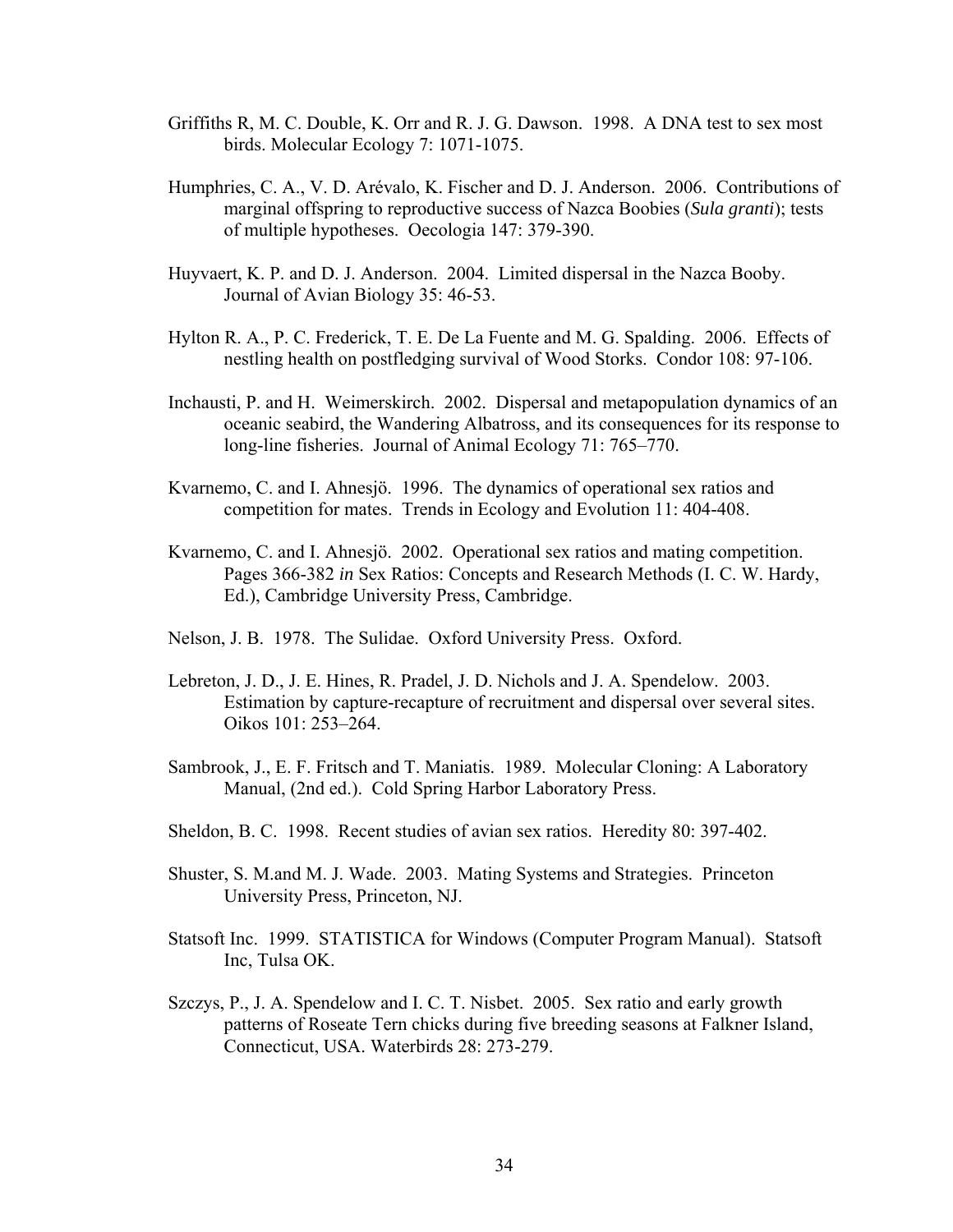- Townsend, H. M. 2004. Evolutionary Ecology of Reproduction in Nazca Boobies (*Sula granti*). Ph.D. dissertation, Wake Forest University, Winston-Salem NC, USA.
- Trivers, R. L. and D. E. Willard. 1973. Natural selection of parental ability to vary the sex ratio of offspring. Science 179: 90-92.
- Weimerskirch, H., J. Lallemand and J. Martin. 2005. Population sex ratio variation in a monogamous long-lived bird, the Wandering Albatross. Journal of Animal Ecology 74: 285-291.
- White, G. C. and K. P. Burnham. 1999. Program MARK: Survival estimation from populations of marked animals. Bird Study 46 (Supplement): 120-138.
- Wilson, K. and I. C. W. Hardy. 2002. Statistical analysis of sex ratios: an introduction. Pages 48-92 *in* Sex Ratios: Concepts and Research Methods (I. C. W. Hardy, Ed.). Cambridge University Press, Cambridge.
- Yoder, J. M., E. A. Marschall and D. A. Swanson. 2004. The cost of dispersal: predation as a function of movement and site familiarity in Ruffed Grouse. Behavioral Ecology 15: 469-476.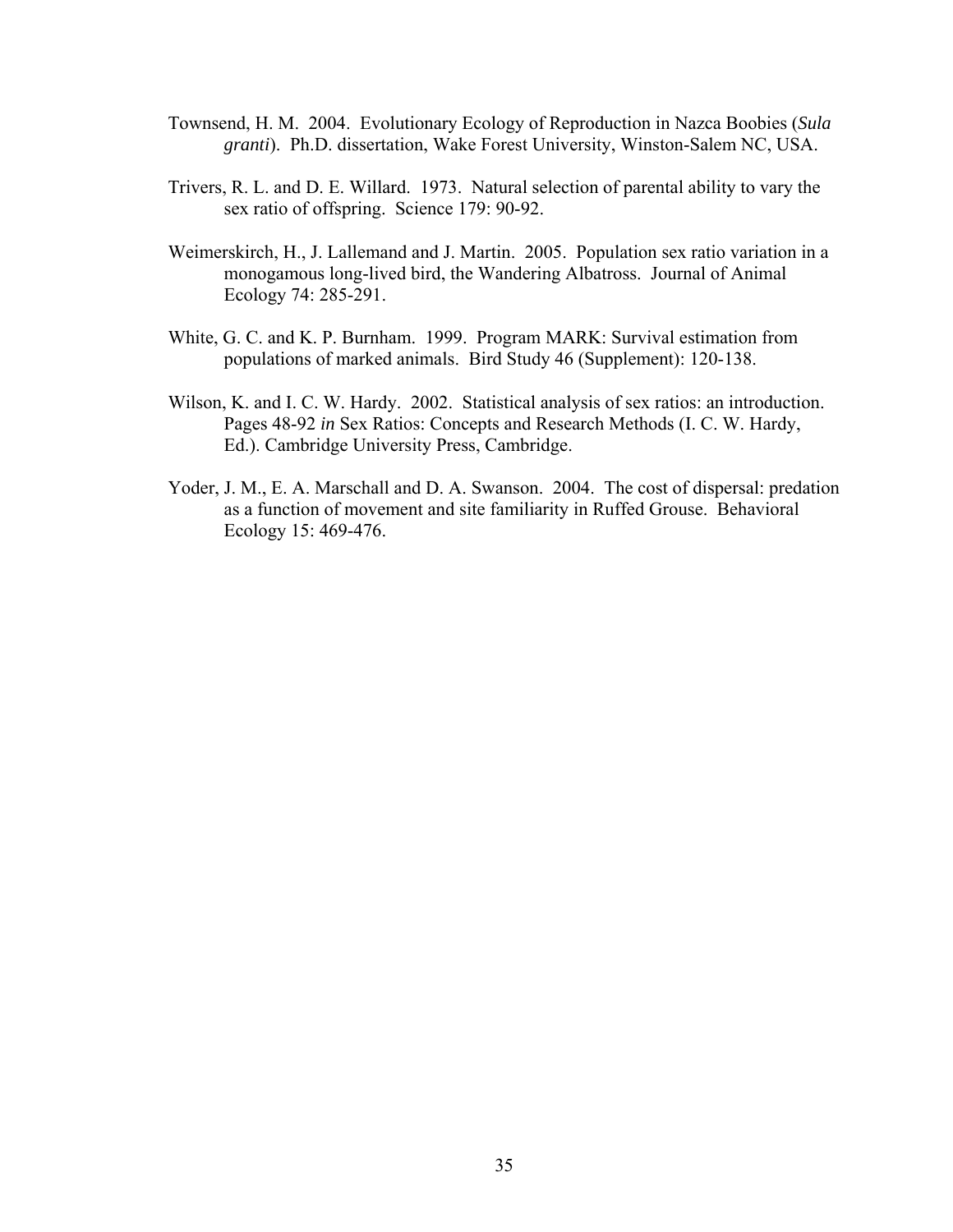Table 1. AIC<sub>C</sub> rankings of known fate models developed in Program MARK. Survival probabilities (S) were modeled as constant (.) over age intervals, as a function of age (a), and as a function of sex (g), incorporating interactions of these factors. The two sets of models fit for 2001-02 test the assumption that truncation of the encounter history at the fledging stage does not affect model selection and ranking.

| <b>Model</b>                      | AIC <sub>C</sub> | $\Delta AIC_C$   | $AICC$ weight | <b>Model</b><br>likelihood | Number of<br>parameters |  |  |  |
|-----------------------------------|------------------|------------------|---------------|----------------------------|-------------------------|--|--|--|
| 2001-02, hatching until fledging  |                  |                  |               |                            |                         |  |  |  |
| S(a)                              | 1213.0           | $\boldsymbol{0}$ | 1.00000       | $\mathbf{1}$               | 15                      |  |  |  |
| $S(g^*a)$                         | 1243.7           | 30.7             | 0.00000       | 0.0000                     | 30                      |  |  |  |
| S(.)                              | 1271.7           | 58.8             | 0.00000       | 0.0000                     | $\mathbf{1}$            |  |  |  |
| S(g)                              | 1273.7           | 60.8             | 0.00000       | 0.0000                     | $\overline{2}$          |  |  |  |
| 2001-02, hatching until last seen |                  |                  |               |                            |                         |  |  |  |
| S(a)                              | 2690.0           | $\boldsymbol{0}$ | 0.99960       | $\mathbf{1}$               | 20                      |  |  |  |
| $S(g^*a)$                         | 2705.7           | 15.6             | 0.00040       | 0.0004                     | 40                      |  |  |  |
| S(.)                              | 2925.2           | 235.4            | 0.00000       | 0.0000                     | $\mathbf{1}$            |  |  |  |
| S(g)                              | 2927.2           | 237.1            | 0.00000       | 0.0000                     | $\overline{2}$          |  |  |  |
| 2002-03, hatching until fledging  |                  |                  |               |                            |                         |  |  |  |
| S(a)                              | 1303.0           | $\mathbf{0}$     | 0.91771       | $\mathbf{1}$               | 13                      |  |  |  |
| $S(g^*a)$                         | 1307.5           | 4.8              | 0.08229       | 0.0897                     | 26                      |  |  |  |
| S(.)                              | 1387.4           | 84.7             | 0.0           | 0.0                        | $\mathbf{1}$            |  |  |  |
| S(g)                              | 1389.0           | 86.3             | 0.0           | 0.0                        | $\overline{2}$          |  |  |  |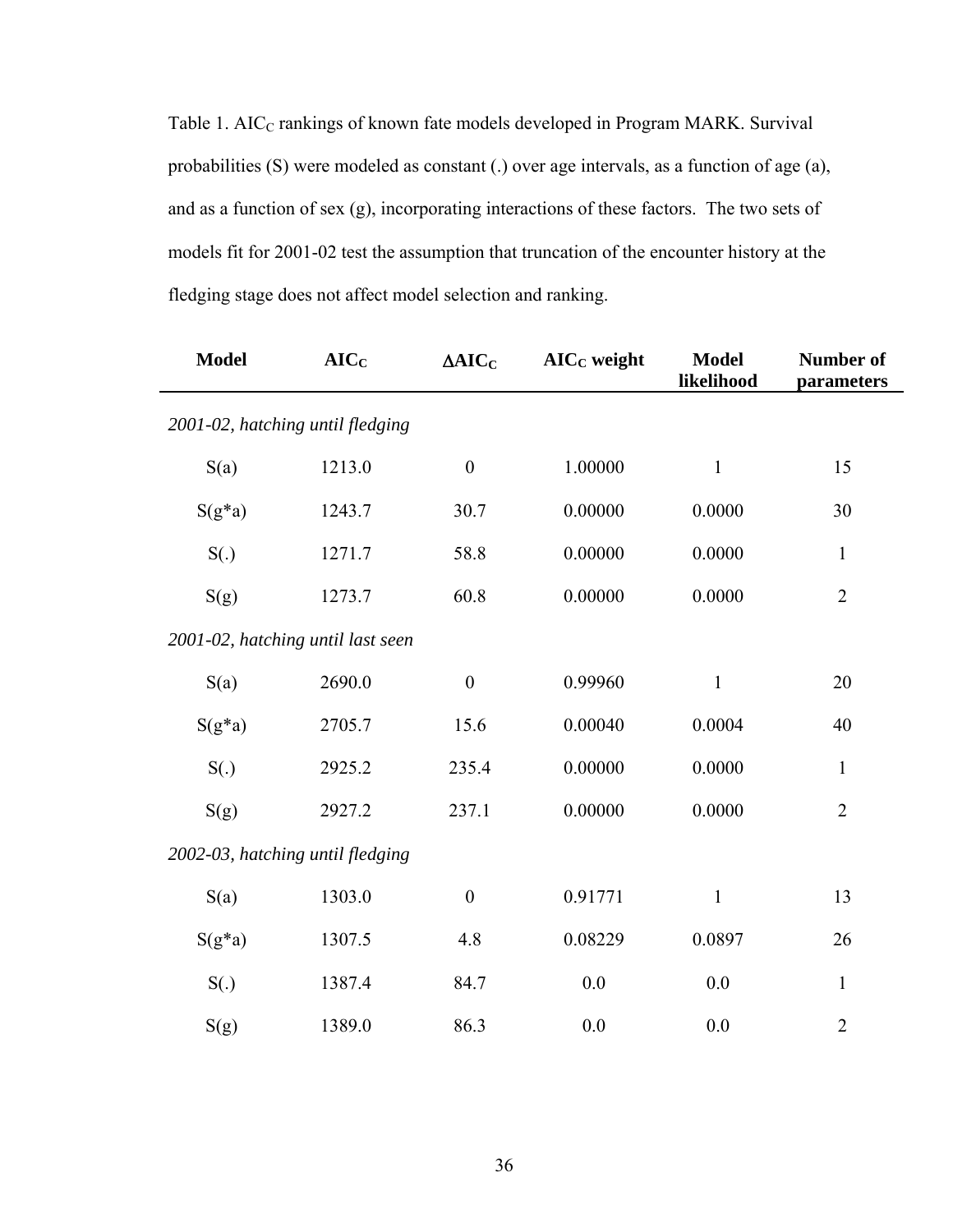Figure 1. Number of nests initiated, and number of chicks reaching the 1% down developmental stage (see text), in the Study Area (a representative area of the Punta Cevallos Nazca Booby colony) over an 11-year period. The two years in which secondary and tertiary sex ratios were estimated are indicated in bold. "92" refers to 1992-93 breeding season, etc.

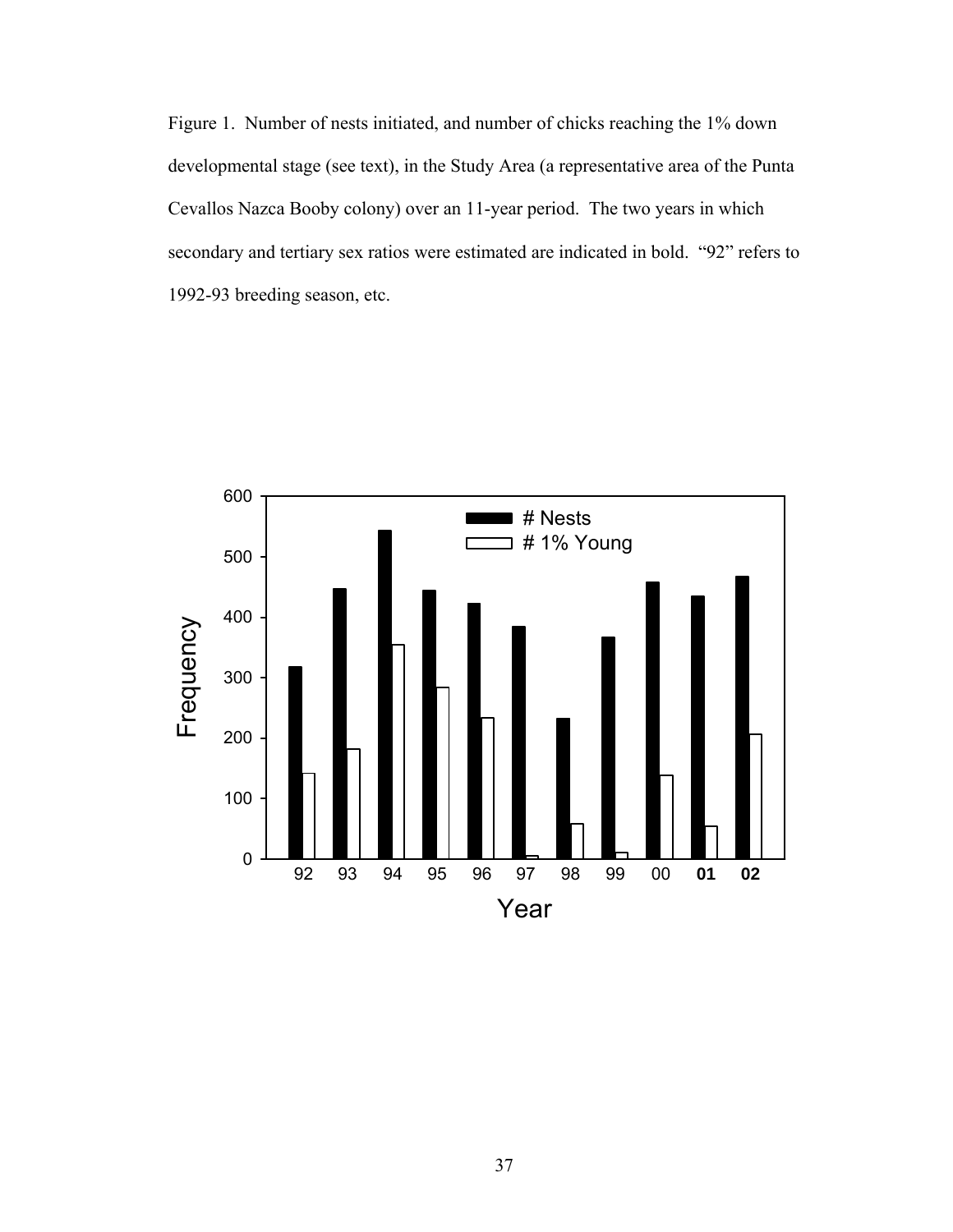Figure 2. Proportion  $($  + binomial 95% C.I.) of male and female offspring that enter a 10d age class and also survive that age class in 2001-02 (A) and 2002-03 (B).

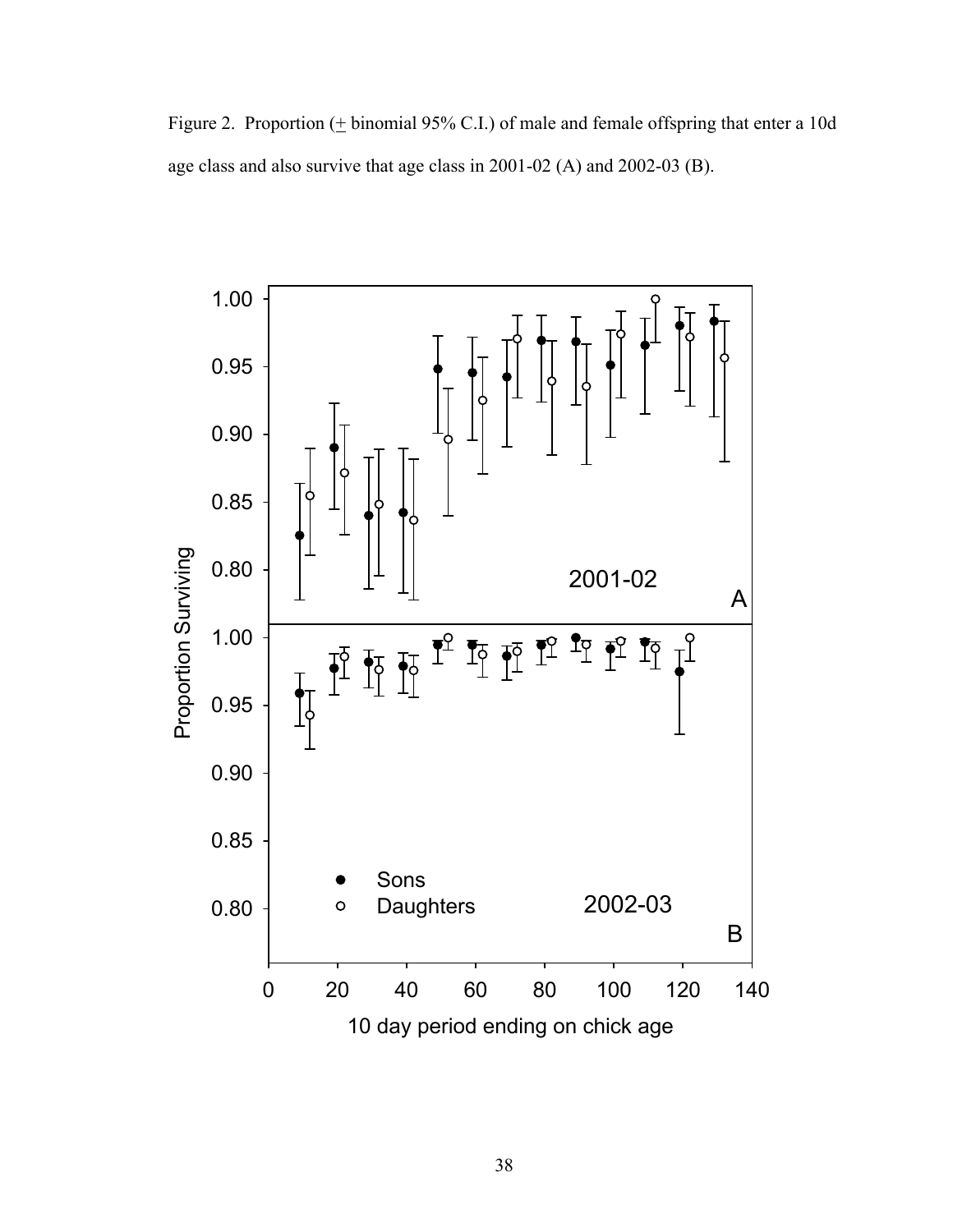Figure 3. Return sex ratio  $(± binomial 95\% C.I.)$  of all birds in selected cohorts that returned to join the adult, colony-based population. "84" refers to 1984-85 breeding season, etc. "All" is the overall return sex ratio determined from all eight cohorts.

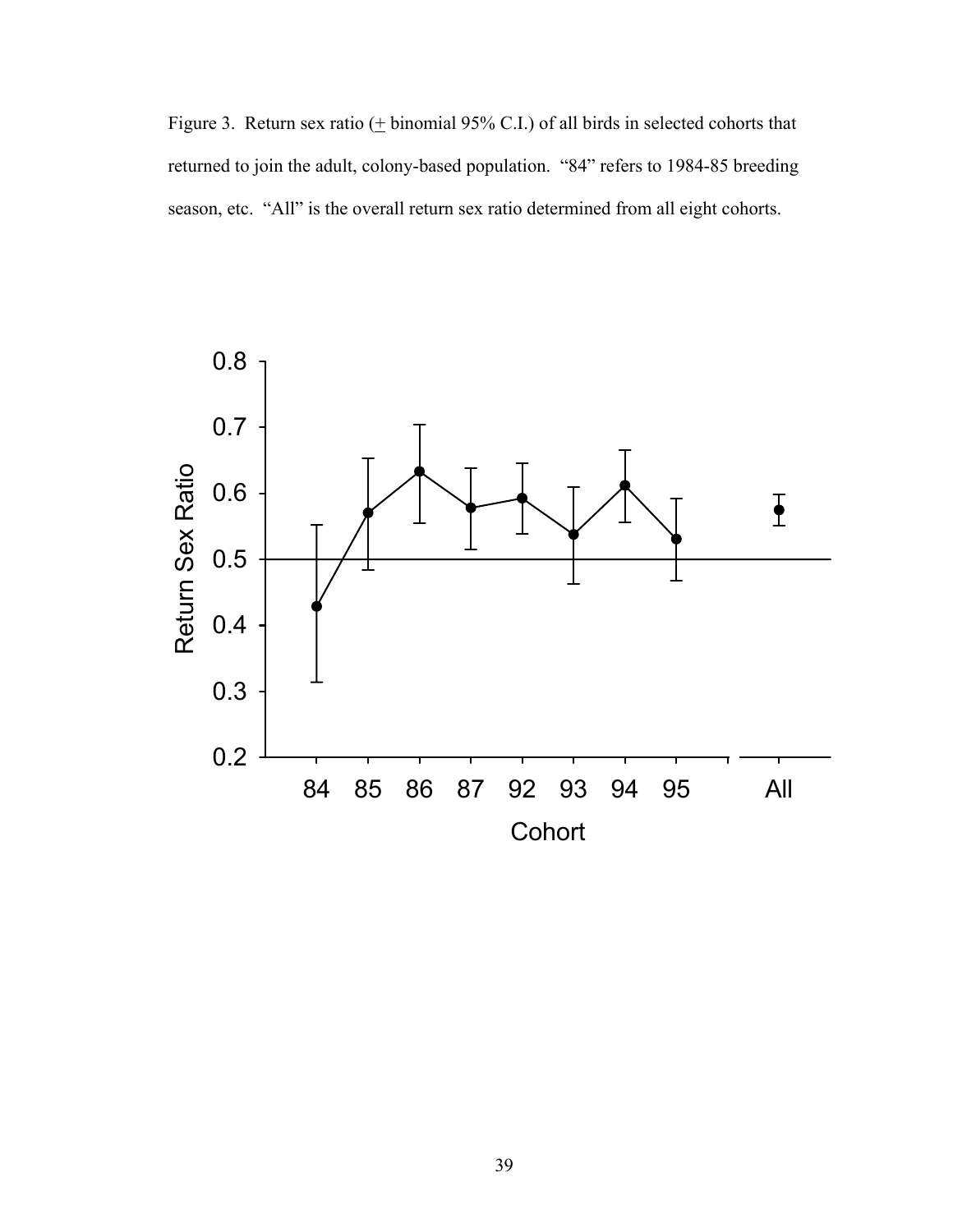# **CHAPTER 2**

## **Serial Monogamy and Sex Ratio Bias in Nazca Boobies**

Terri J. Maness\* and David J. Anderson

Dept. of Biology, Wake Forest University, Winston-Salem, NC USA 27109, USA

\*Author for correspondence (manetj2@wfu.edu).

*Minor stylistic variations and the inclusion of multiple authors are due to this chapter being based on an article published in the journal* **Proceedings of the Royal Society of London Series B (274:2047-2054).** *This chapter appears as published except the citations have been updated and material published as an electronic supplement has been appended. T. Maness performed all analyses and prepared the manuscript. D. Anderson acted in an advisory and editorial capacity.*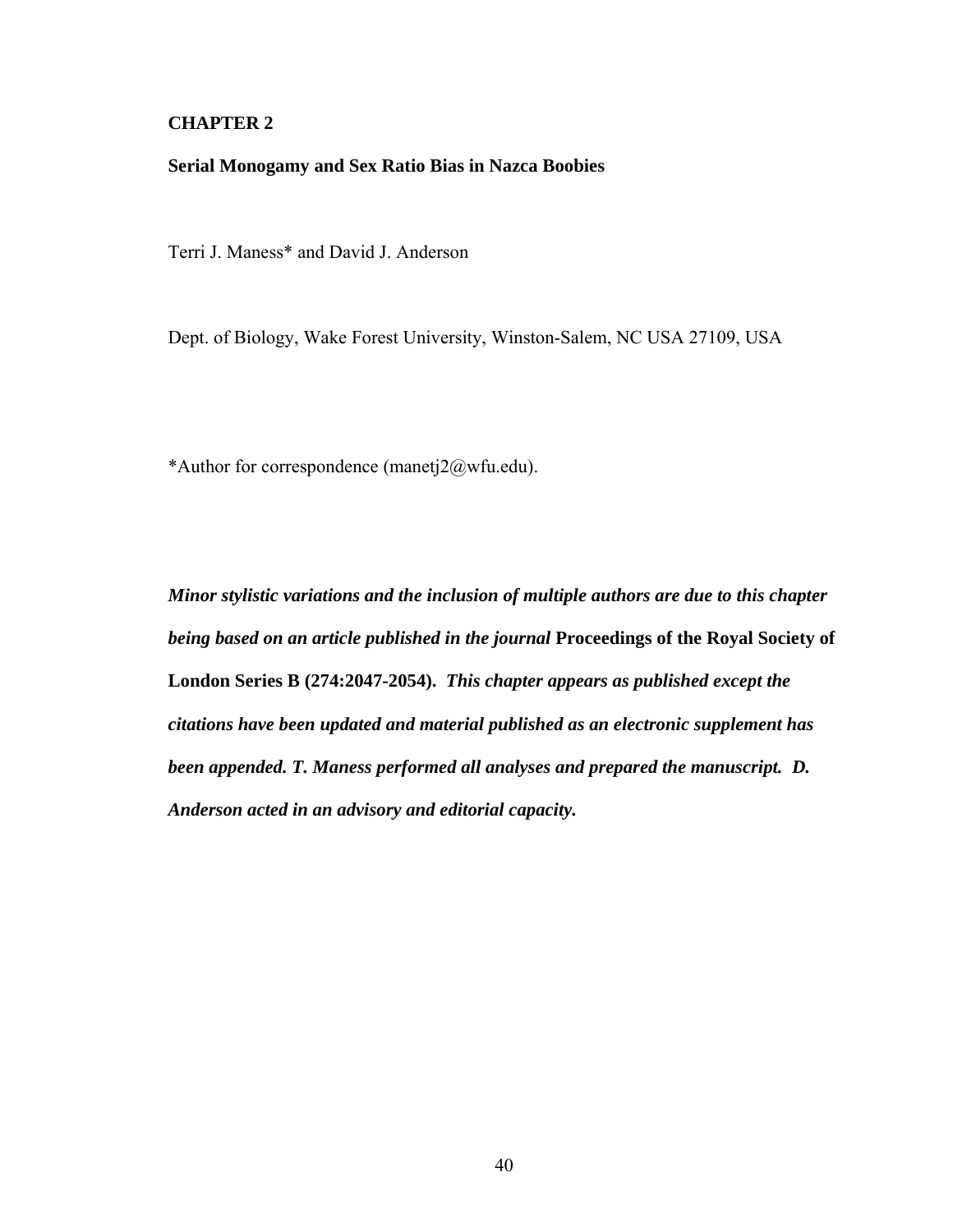### **ABSTRACT**

Biased operational sex ratios (OSRs) can drive sexual selection on members of the overrepresented sex via competition for mates, causing higher variance and skew in reproductive success (RS) among them if an individual's quality is a persistent characteristic. Alternatively, costs of reproduction may degrade breeding performance, creating the opportunity for members of the limiting sex to switch mates adaptively, effectively homogenizing variance and skew in RS among the sex in excess. We tested these two contrasting models in a male-biased population of the Nazca booby (*Sula granti*) with demonstrated costs of reproduction with data on total RS over a 14-year period. Variances and skews in RS were similar, and males changed from breeder to nonbreeder more frequently than females. Under the persistent individual quality model, females should mate only with high quality males, and non-breeding males should seldom enter the breeding pool, yet 45% of non-breeding males (re)entered the breeding pool each year on average. Many Nazca booby females apparently exchange a depleted male for a new mate from the pool of current non-breeder males. Our evidence linking serial monogamy to costs of reproduction is novel and suggests selection on female mating preferences based on an interaction between at least two life-history components (OSR and reproductive effort).

**Keywords:** mate choice; operational sex ratio; cost of reproduction; serial monogamy; divorce; multi-state mark-recapture models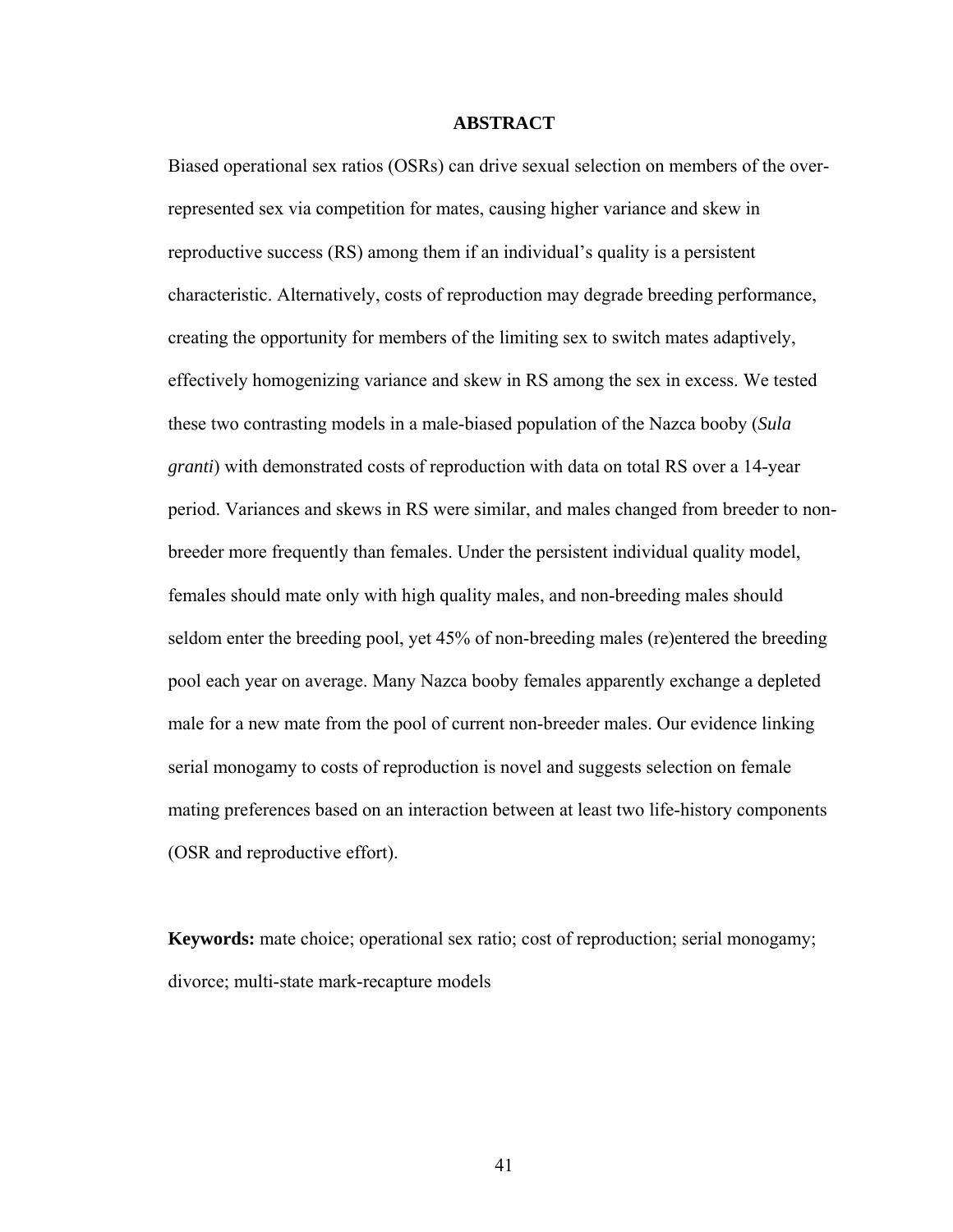#### **INTRODUCTION**

A biased operational sex ratio (OSR; relative ratio of individuals ready to mate: males/(males + females); Enders 1993; Kvarnemo & Ahnesjö 1996; 2002) should drive sexual selection on members of the over-represented sex via competition for mates, and can logically be expected to cause higher variance and skew in reproductive success (RS) than in the limiting sex (Emlen & Oring 1977; Andersson 1994; Shuster & Wade 2003). For example, as the limiting sex in a male-biased OSR, females should have more opportunity than males do to choose among competing potential mates, and when females consistently recognize and mate with high quality males, and reject low quality males, they induce a higher variance and skew in mean mating success of males. Members of the limiting sex presumably have easy access to potential mates, so even the least competitive members may have mating successes similar to those of the most competitive members (Kvarnemo & Ahnesjö 2002; Shuster & Wade 2003). Numerous theoretical and empirical studies (Andersson 1994) as well as recent experimental manipulation of the sex ratio during a single breeding season (Jones *et al*. 2004; 2005; Mills *et al*. 2007) have supported this idea.

If the pattern of RS seen in a single season is to persist over the lifetimes of iteroparous organisms, then the mating pool must consistently exclude the same individuals of the sex in excess. This assumes that quality is a persistent characteristic of individuals, as proposed in optimal divorce/re-mating strategy models (McNamara  $\&$ Forslund 1996, Dubois *et al*. 2004). Under a persistent individual quality model, high quality members of the sex in excess tend to remain "in the game", and low quality members tend to remain excluded. This pattern is expected especially in long-lived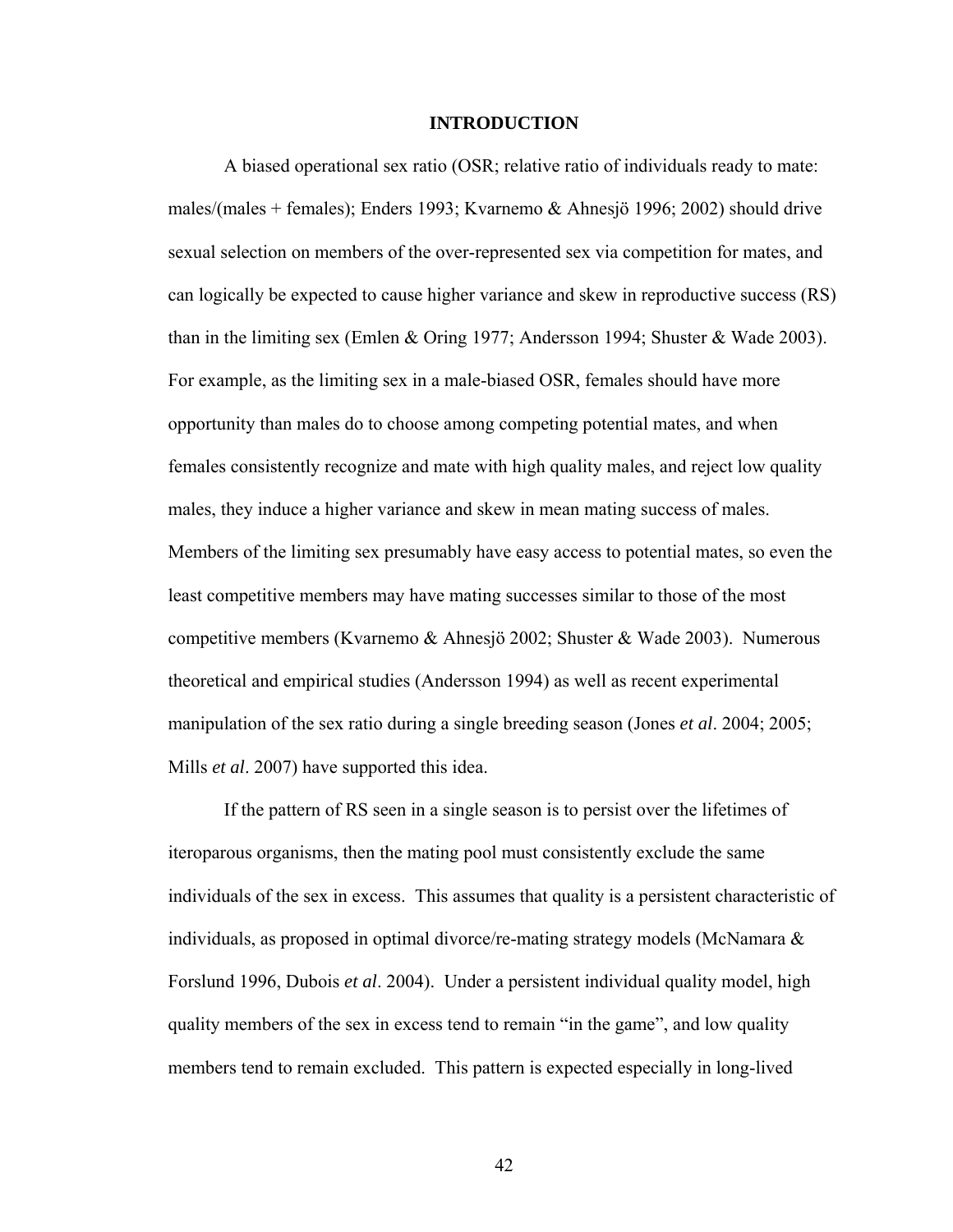species where reproductive output may improve with age and/or experience (see Clutton-Brock 1988 for a review; Wooller *et al*. 1992; Forslund & Pärt 1995; Anderson & Apanius 2003; van de Pol *et al*. 2006) and with the length of the pair bond (Black *et al*. 1996; Pyle *et al*. 2001; van de Pol *et al*. 2006).

Alternatively, breeding quality may not be a persistent trait of individuals, but may change throughout the lifespan, declining in old age (see Clutton-Brock 1988 for a review; Anderson & Apanius 2003; van de Pol *et al*. 2006), with temporary infection (although susceptibility to infection has been proposed as a fixed trait; Hamilton and Zuk 1982), or with reproductive effort (Reid 1987; Sæther *et al*. 1993; Jacobsen *et al*. 1995; Weimerskirch *et al*. 1995; Pyle *et al*. 1997; Erikstad *et al*. 1998; Golet *et al*. 1998; 2004; Kalmbach *et al*. 2004; Townsend & Anderson 2007). In this situation, an individual could switch mates adaptively if its current mate's quality dropped below the value of those in the unmated pool (Ens *et al*. 1996; Dubois *et al*. 2004). Divorce is also expected to increase in frequency with increasing availability of unpaired individuals (see Choudhury 1995 for a review). With a biased OSR and temporally variable breeding quality, members of the over-represented sex might rotate in and out of the breeding pool, via the effect of choice exerted by the other sex.

In this paper we consider the interaction of the sex ratio and costs of reproduction in the mating system of Nazca boobies (*Sula granti*). Our study population at Punta Cevallos, Isla Española, Galápagos Islands has shown a consistent male bias (0.589, 95% CI 0.589-0.589 (a highly precise point estimate); Townsend & Anderson 2007), arising during the post-fledging sub-adult period (Maness *et al*. 2007), over the course of a 21 year ongoing study. Sex-specific costs of reproduction may override the effect of OSR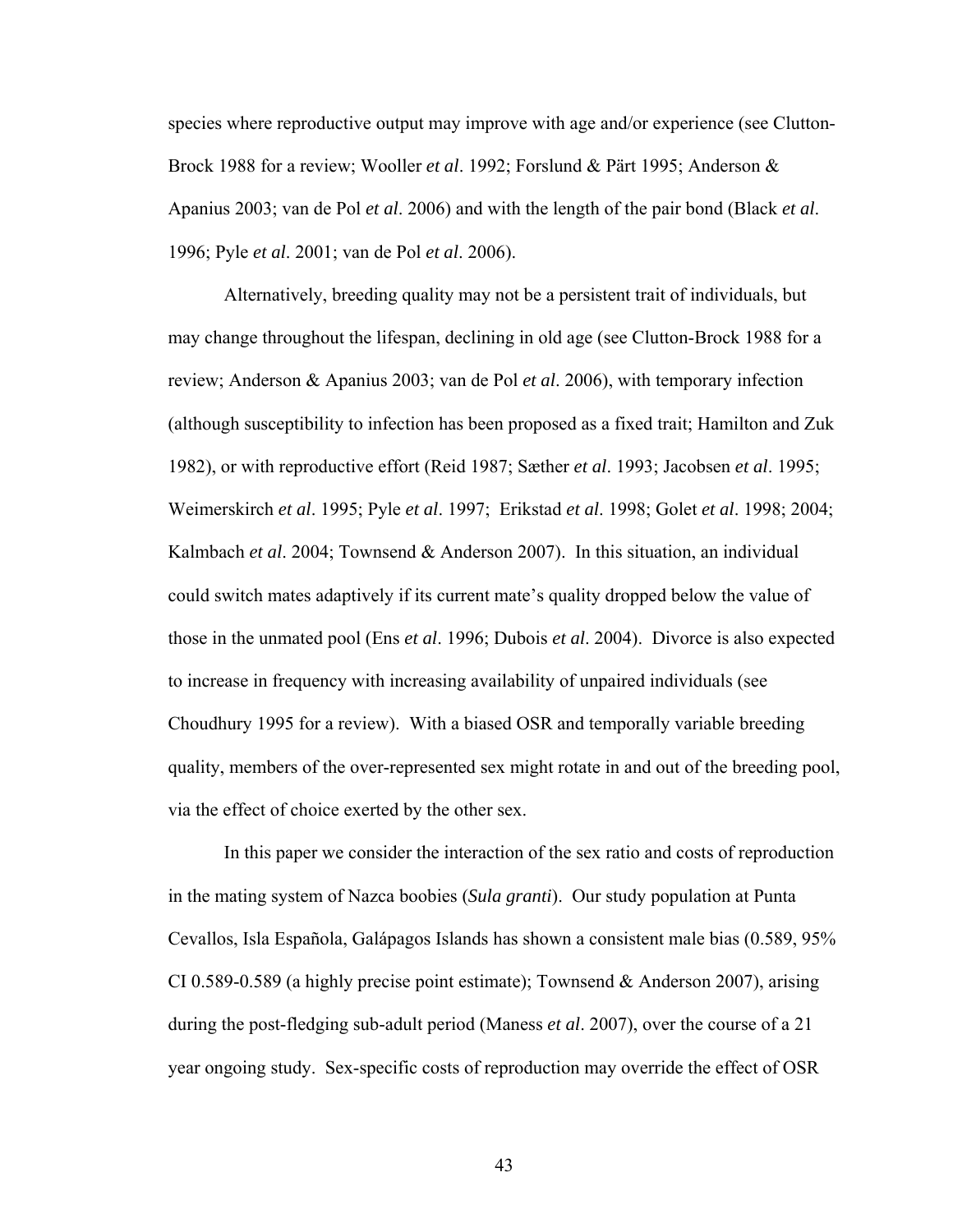on mating system through increased mortality risk or increased need to recover from breeding ("time out;" Clutton-Brock & Parker 1992) in the sex providing more parental care (Kokko & Monaghan 2001). Although costs of reproduction exist in Nazca boobies, they do not appear to be sex-specific. Mothers and fathers incur similar survival costs of reproduction (Townsend  $&$  Anderson 2007); during breeding, the sexes lose similar amounts of mass and neither sex exhibits decreased immune-mediated self-maintenance (Apanius *et al*. 2008). Behavioral evidence indicates that all adults present in the breeding colony attempt to enter the breeding pool (Maness & Anderson 2008). Therefore, the adult sex ratio of our study population apparently reflects the OSR, both are male-biased, and confounding effects of differential costs of reproduction (i.e., Kokko & Monaghan 2001) on evolution of the mating system apparently do not exist.

Even in monogamous species like the Nazca booby, a long-lived pelagic seabird with obligate bi-parental care and no extra-pair fertilization (Anderson & Boag 2006), we expect an unbalanced OSR to induce a greater variance and skew in RS in the overrepresented sex, if the same competitive individuals of that sex consistently acquire mates of the limiting sex. However, male quality might not be persistent, given the known costs of reproduction borne by breeders (Townsend & Anderson 2007), so we also considered an alternative model of mate choice, serial monogamy (*sensu* Baeyens 1981), in which females change mates adaptively between consecutive breeding efforts. Under this model, based on transient individual quality rooted in costs of reproduction, females exchange a depleted male for one that has not recently bred. Females using this strategy exploit their status as the limiting sex, and as the larger sex (females are 16% heavier; Anderson 1993) that can control social interactions, to maximize the parental contribution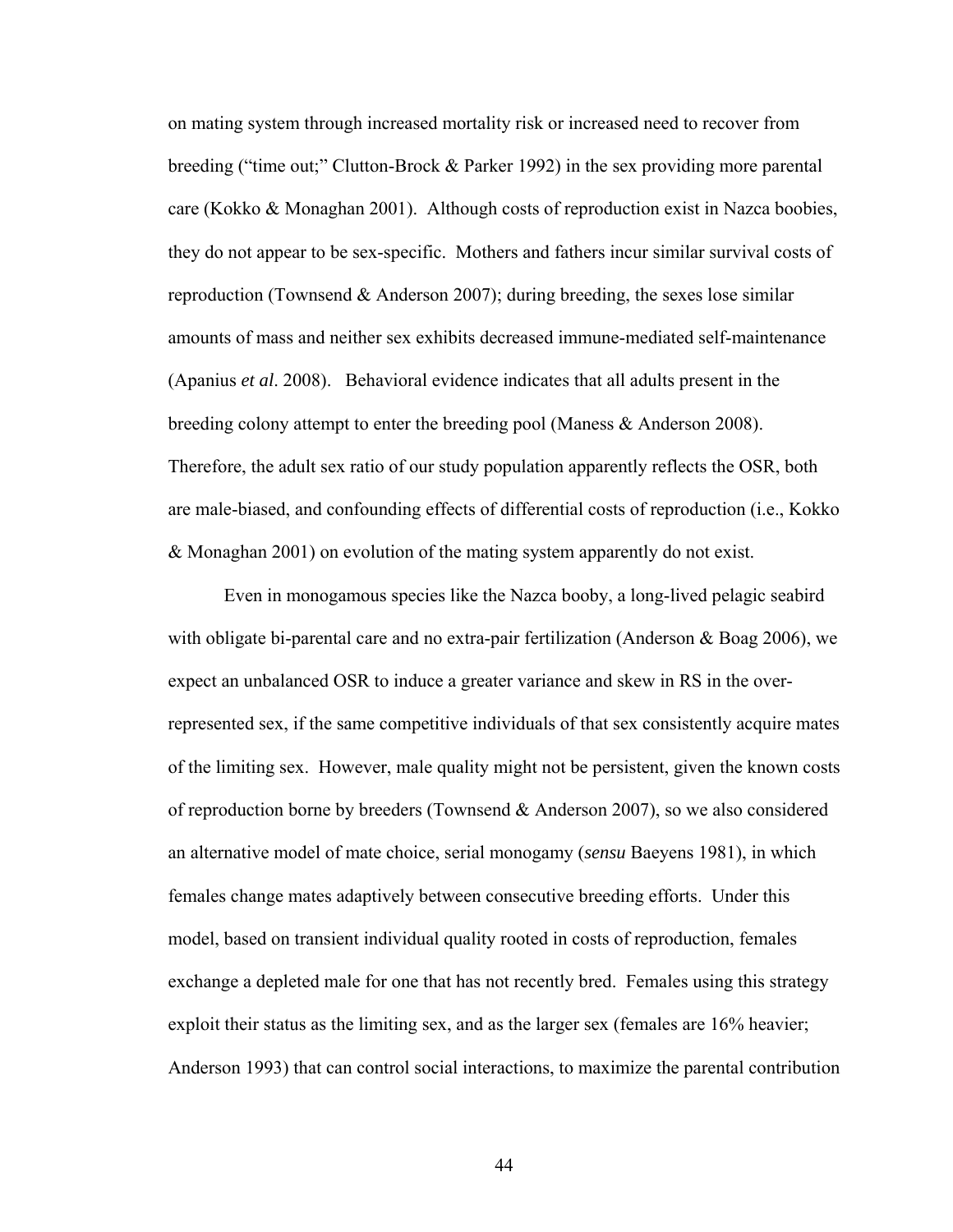of their mate. Ideally, a female should switch mates before her mate's performance begins to decline in order to maximize her reproductive output. Under this model, male variance in reproductive success might not exceed that of females, despite the sex ratio bias, because the rotation in mating imposed on males by females would tend to homogenize reproductive success among males. In this study we tested both this "rotation" model and the "persistent individual quality" model.

Given the observed male-biased OSR, the model of persistent individual quality makes several predictions: (1) males should have higher variance and (2) skew in RS than females, and (3) breeding state transition probabilities (breeder to non-breeder) should be similar between the sexes because "winner" males and females should remain in the breeding category while "loser" males should remain non-breeders. A female may switch mates between consecutive breeding attempts, but her new mate should come from the current pool of high quality breeders. Following the same logic, (4) the number of years individuals breed consecutively (breeding bout length) should be similar among breeding males and females. The rotation model predicts the opposite on all four points, with males having a similar or lower variance and skew in RS, higher breeding state transition probabilities, and shorter breeding bout lengths. Additionally, the rotation model predicts that the RS of divorced males (an inverse proxy for condition) in the year prior to divorce should be higher than that of retained males if a successful breeding attempt induces higher costs of reproduction than does a failed attempt.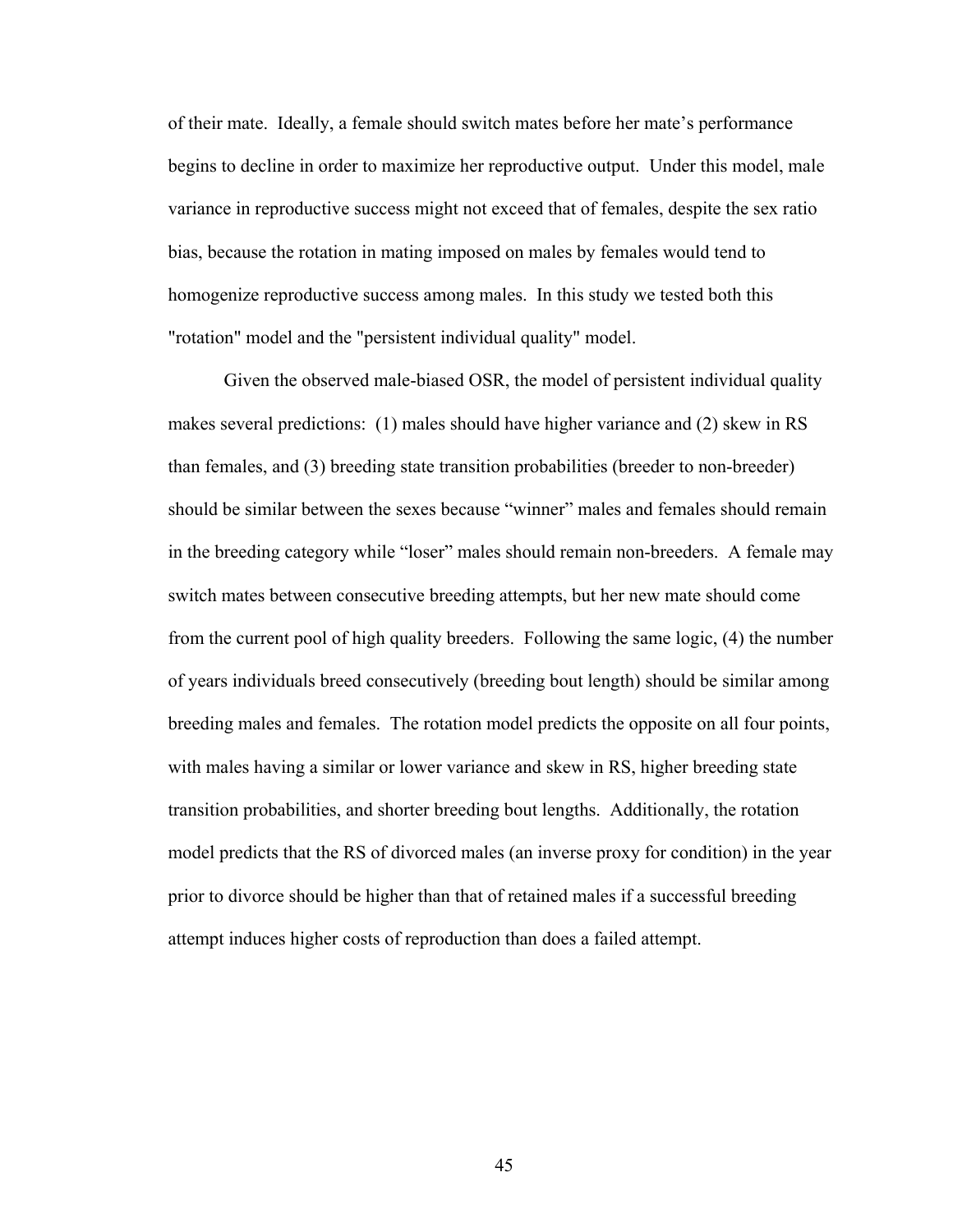### **MATERIAL AND METHODS**

#### **(a)** *Variance and skew in RS*

To test predictions about variance and skew in RS we calculated the mean, variance, and skew in the total number of fledglings produced by each known-age adult from each of eight hatch-year cohorts breeding in the 14 breeding seasons from 1992-93 through 2005- 06 (see Huyvaert & Anderson 2004 and Townsend & Anderson 2007 for details of fieldwork and study site). Adults in these cohorts fledged during the breeding seasons beginning in 1984-87 and 1992-95. The oldest birds were 21 years old at the end of the study while the youngest were 10 years old. Successful reproduction is apparently rare after approximately 20 years of age (Anderson & Apanius 2003), so these estimates do not reflect lifetime RS for longer-lived individuals in the younger cohorts. Also, we did not begin collecting comprehensive RS data until the 1992-93 breeding season, so we do not have the early breeding history of the oldest cohorts. Because cohorts differed in number of years available for reproduction and the mean and variance of RS were positively correlated (figure 1 in electronic supplementary material), a Wilcoxon matched pairs test was used for within-cohort comparisons of standardized variances (variance divided by the squared mean; also known the opportunity for selection (*I*); Crow 1958; Wade 1979; Wade & Arnold 1980; Shuster & Wade 2003) of males and females. Recent studies (Jones *et al*. 2005; Mills *et al*. 2007) have supported the use of the opportunity for selection based on Bateman's principle (Bateman 1948) as an index of mating competition.

Reproductive skew was compared using the B index (Nonacs 2000). The B index calculates the observed variance and then subtracts the expected variance if every group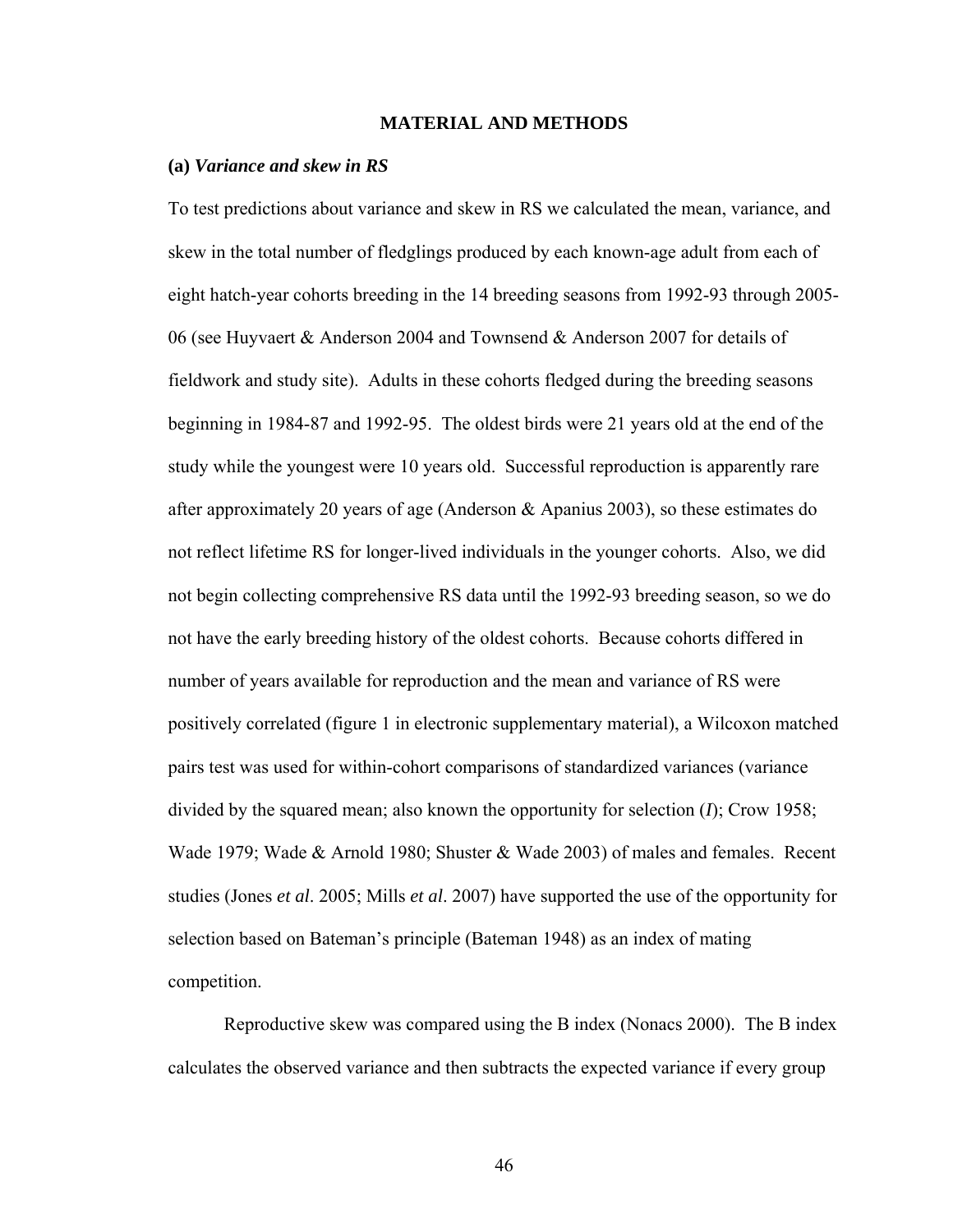member had an equal probability of gaining a resource (e.g., mate). B values of zero indicate randomly distributed resources, while significantly positive or negative values indicate more skewed or more equally shared resources, respectively. We used the Skew Calculator 2003 (Nonacs 2003a) to determine B index values, their 95%CI and level of statistical significance.

Much debate exists in the sexual selection literature over the best measure of inequality (Kokko *et al*. 1999; Nonacs 2000, 2003b; Fairbairn & Wilby 2001; Jones *et al*. 2005; Mills *et al*. 2007), leading Kokko *et al*. (1999) to advocate the use of multiple measures. Most measures correlate with each other (Nonacs 2003b; Mills *et al*. 2007), but the B index was reliable under a wide range of assumptions and allows the comparison of groups of different sizes and productivities (Nonacs 2003b). We calculated 12 additional inequality measures (detailed in table 1 in electronic supplementary material) and the Spearman rank correlations between all 13 inequality indices (table 2 in electronic supplementary material). Frequency distributions of RS of males and females within cohorts are presented in figure 2 in electronic supplementary material.

#### **(b)** *Breeding state transition probabilities*

We examined sex-specific variability in breeding state (non-breeder or breeder) transitions using multi-state mark-recapture model selection implemented in Program MARK (Cooch & White 2005). Individual encounter histories were established for the four oldest cohorts for a 13 year period (1992-2004). In these encounter histories, individuals could occupy one of three categories in a particular year: not seen, non-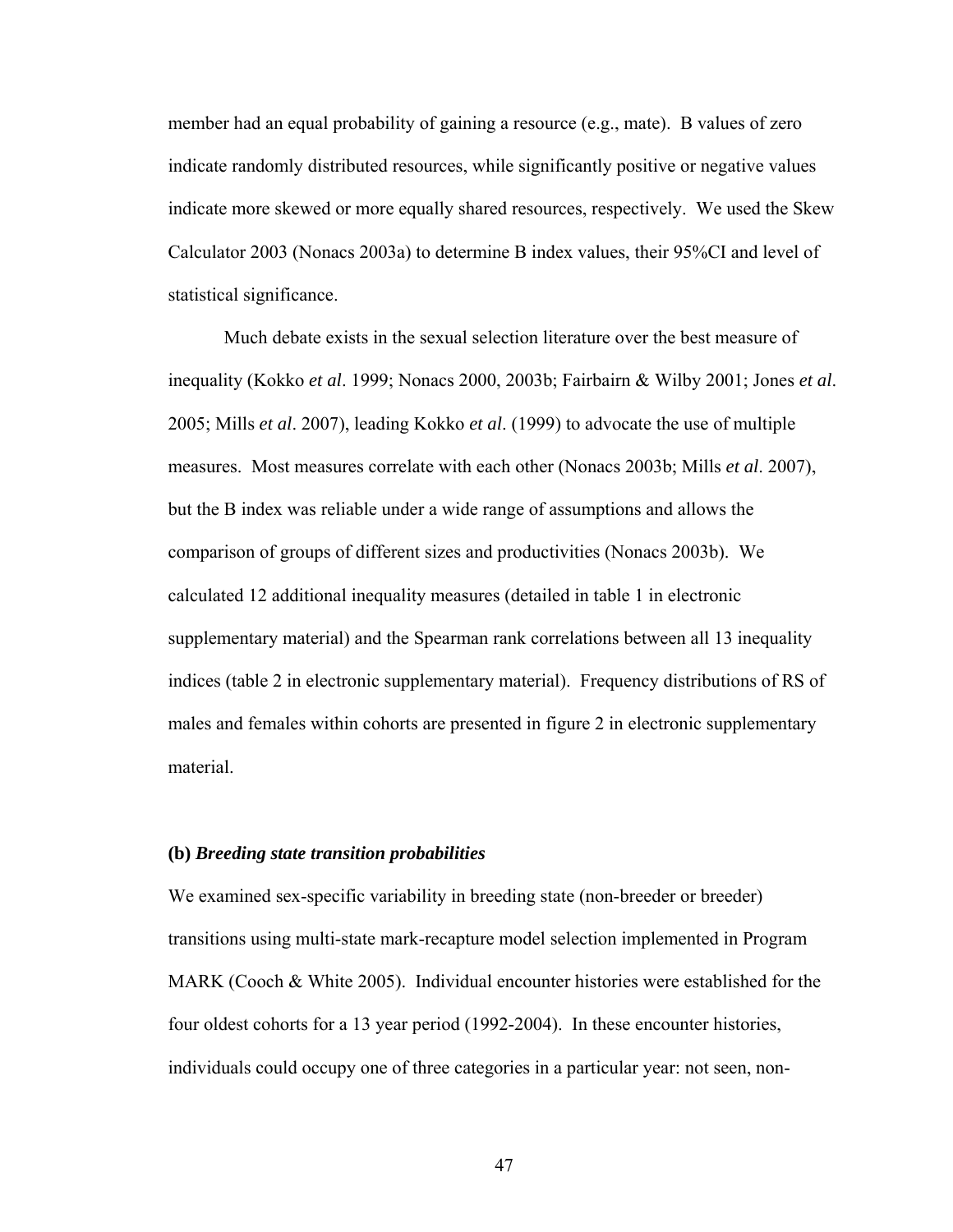breeder, or breeder. The 2005-06 breeding season was not included in this analysis because we monitored only successful breeding events in this year. Candidate models included survival (s) probability, resight (p) probability, and breeding state transition  $(\psi)$ probability parameters; each could remain constant (.) or vary by group (g), sex (r), or year (t). We used Akaike's Information Criterion (AIC) for model selection and ranking (Burnham & Anderson 2002). In practice, we used  $QAIC<sub>C</sub>$ , a version of AIC incorporating adjustment of the variance inflation factor, based on an estimate of median c-hat ( $\hat{c}$  = 1.19; Cooch & White 2005). Models with the lowest QAIC<sub>C</sub> values were assumed to better explain variation in the data.

## **(c)** *Breeding bout lengths*

Breeding bout lengths were determined for the same individuals over the same 13 year period used to test breeding state transition probabilities; individuals which never bred were excluded. A bout length was calculated as the number of consecutive years an individual bred (incubated  $1+$  eggs for any length of time). If an individual had two or more breeding bouts during the 13 year period, then the mean bout length was used for that individual. The total number of breeding bouts was also determined. Overall male and female mean bout lengths and total number of breeding bouts were compared with separate t-tests.

## **(d)** *RS of divorced and retained males*

RS within year (X) was determined for subsequently divorced or retained males (in year X+1) in the four oldest cohorts over a nine year period (1992-2001). Males were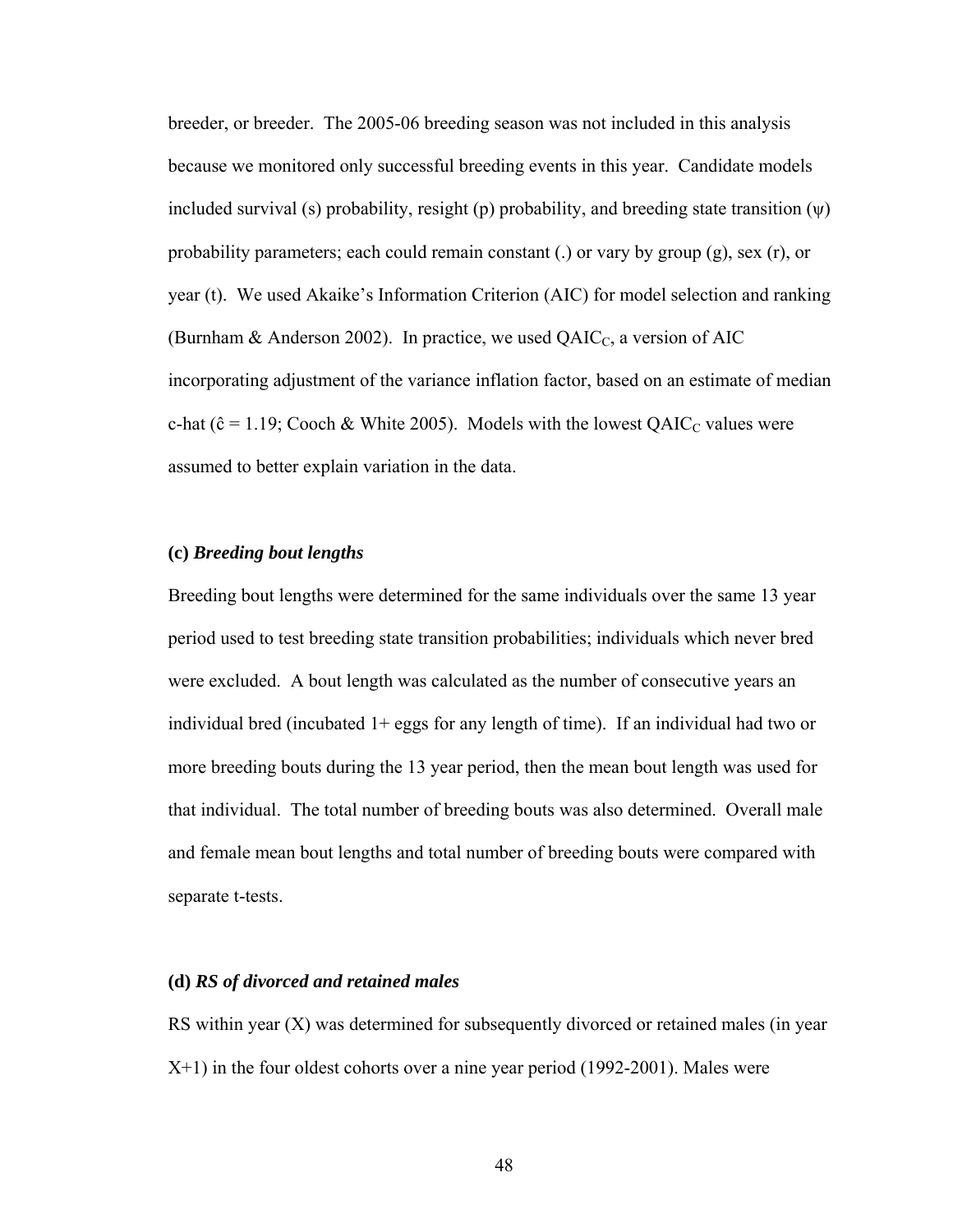classified as retained (those that bred with the same female in years  $X$  and  $X+1$ ) or divorced (bred with different females in years X and X+1 or males that rotated out of the breeding pool for one or more years and then returned to the breeding pool). Individuals which never bred were excluded. To allow divorced males the opportunity to resume breeding again, only males (retained or divorced) that survived to year X+4 were included in the analysis; hence, retentions and divorces from the last four breeding seasons were excluded. Many males could not be categorized as retained or divorced because they bred with unbanded females, so mean RS for all uncategorized males was determined as well. Mean RS (fledglings/male/year; a mean proportion) of retained, divorced, and all other males was compared with an ANOVA because assumptions of normality and homogeneity of variance were met. Additionally, divorced males were further subdivided into six categories by non-breeding gap length  $(0, 1, 2, 3, \geq 4$  years, still out) to determine the proportion of males falling into each category.

## **(e)** *Statistical Analyses*

Most statistical tests were performed using Statistica (v. 6.1 Statsoft Inc., Tulsa, OK, USA), except MARK analyses were performed using Program MARK (White  $\&$ Burnham 1999; Cooch & White 2005).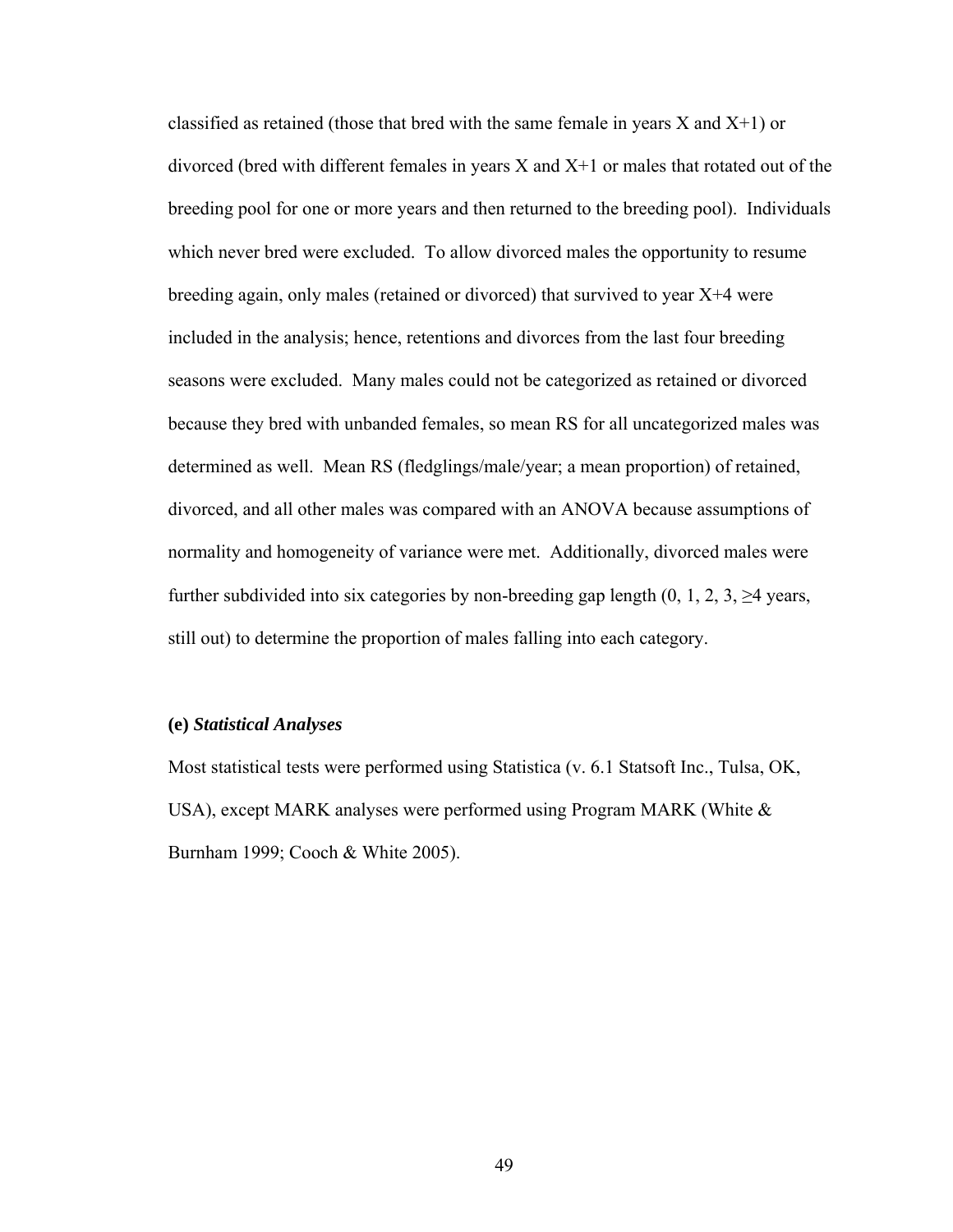#### **RESULTS**

### **(a)** *Variance and Skew in RS*

Standardized variance (*I*) in RS of males and females did not differ  $(Z = 0.980, p =$ 0.327), although the data suggested an age trend; males had higher values at younger ages while females had higher values at older ages (figure 1).

 Following correction with the false discovery method (Benjamini & Hochberg 1995; Curran-Everett 2000) for multiple comparisons, the B index values indicated that male RS was more skewed than would be expected from a random process (values significantly greater than zero) in seven of eight cohorts while female RS was more skewed in five of the eight cohorts (figure 2). Female RS tended to be less skewed in younger cohorts. No significant difference in reproductive skew between males and females was found in any cohort (figure 2). Therefore, one sex did not exhibit more reproductive skew than the other, although inspection of the distributions for males and females suggests a tendency for higher skew in females, not males (figure 2 in electronic supplementary material).

### **(b)** *Breeding state transition probabilities*

Model ranking using  $QAIC_{C}$  gave support for an influence of sex on breeding state transition probability (table 1). The model likelihood of the best model that did not include a sex effect on breeding state transition probability  $(\psi(g^*t))$  indicated that it received essentially no support relative to the best model overall, which included a sex effect ( $\psi$  (r\*g\*t)); table 1). The difference between the two best models ( $\Delta QAIC_C$ ) was less than 2, so these two were considered to have similar explanatory power (Burnham &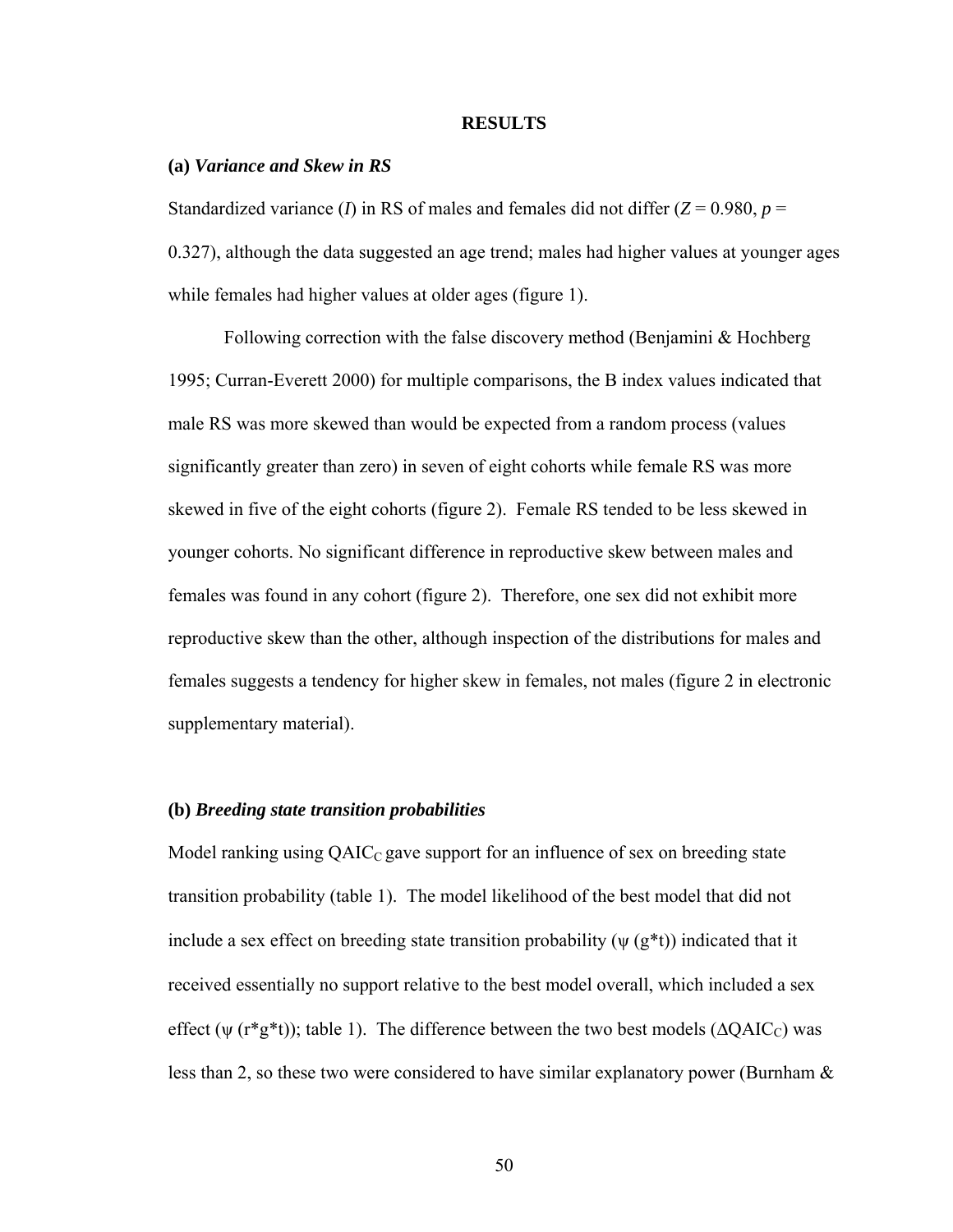Anderson 2002). Both top models included a sex effect as well as group  $(g)$  and year  $(t)$ effects on breeding state transition probability. Real parameter estimates derived from weighted averaging of these two models showed that males had higher breeder to nonbreeder transition probabilities than females did in 11 out of 12 years; 95% CIs indicated significant differences in eight of the 12 years (figure 3). Females had higher nonbreeder to breeder transition probabilities than males did in 10 out of 12 years; 95% CIs indicated a significant difference in five of the 12 years (figure 3 in electronic supplementary material). Transition probabilities were year-dependent, but the mean non-breeder to breeder transition probability for males was 0.452 (+/-0.161MSE); thus, few males should be excluded from breeding at some point during their lifetimes. The sex ratio bias of our population suggests that approximately 33% of males should be nonbreeders under the persistent individual quality model, but only 8.2% (95% CI = 5.6-11.8%) of males never bred based on estimates from our mark-recapture models.

## **(c)** *Breeding bout lengths*

Breeding bout length was significantly shorter in males (males  $= 3.44 \pm 0.12$  years,  $n =$ 282, females =  $4.70 \pm 0.22$  years,  $n = 201$ ;  $t = -5.35$ ,  $p < 0.0001$ ; figure 4). Males also had significantly more breeding bouts than females (males =  $1.85 \pm 0.05$ , females =  $1.65$ )  $\pm 0.05$ ;  $t = 2.59$ ,  $p = 0.01$ ). Breeding bouts were ended for most birds by poor environmental conditions in 1999-00 (see high breeder to non-breeder transition probabilities in figure 3), truncating the bouts of many females, but not males, at 6 years (figure 4). These females had bred continuously since the beginning of the study. As a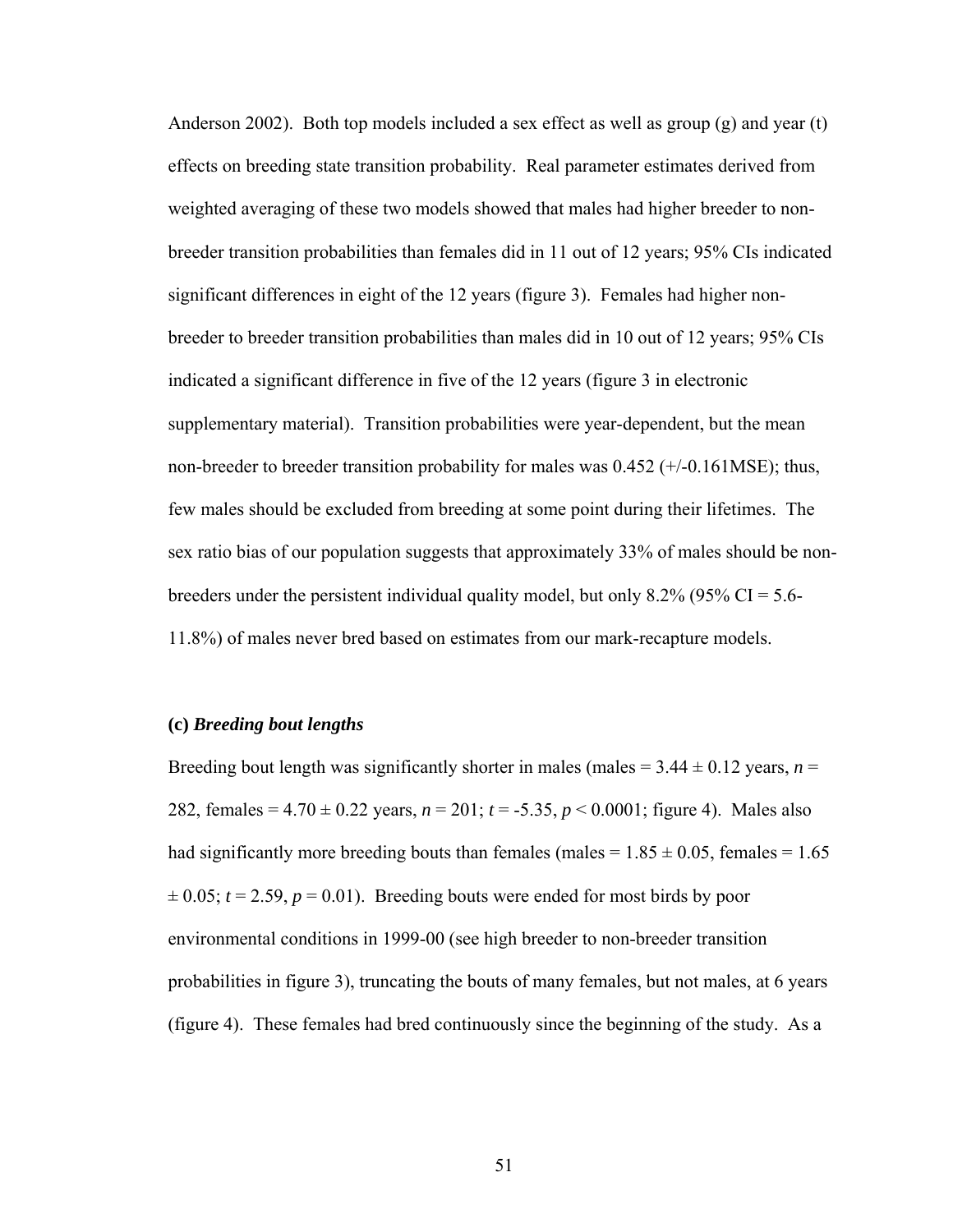result, our estimates of bout length and number probably understate the continuity of breeding of females more than males.

## **(d)** *RS of divorced and retained males*

The mean RS of retained (0.416  $\pm$  0.097), divorced (0.412  $\pm$  0.060), and all uncategorized  $(0.403 \pm 0.092)$  males in the year prior to divorce/retention did not differ  $(F_{2, 24} = 0.006, p$  $= 0.994$ ). Most divorced males resumed breeding after one year of non-breeding and few males obtained a new mate in the year of divorce (figure 5).

### **DISCUSSION**

Males did not exhibit the higher variance and skew in RS predicted by the persistent individual quality model of mate selection in our male-biased study population. Instead, these values were homogenized in males because males rotated in and out of the breeding pool, as indicated by their higher breeder to non-breeder transition probabilities (figure 3), greater than zero non-breeder to breeder transition probabilities (figure 3 in electronic supplementary material), shorter and more numerous breeding bouts (figure 4), and short periods outside the breeding pool (figure 5). Non-breeding males had nearly a 50% chance to (re)enter the breeding pool per year, and few males were excluded from breeding completely. Since females bred more regularly than males (figures 3 and 4), some females must switch mates between successive breeding attempts to continue their longer breeding bouts, and we found that approximately 38% of Nazca booby pairs divorce each year (Maness & Anderson unpub. data).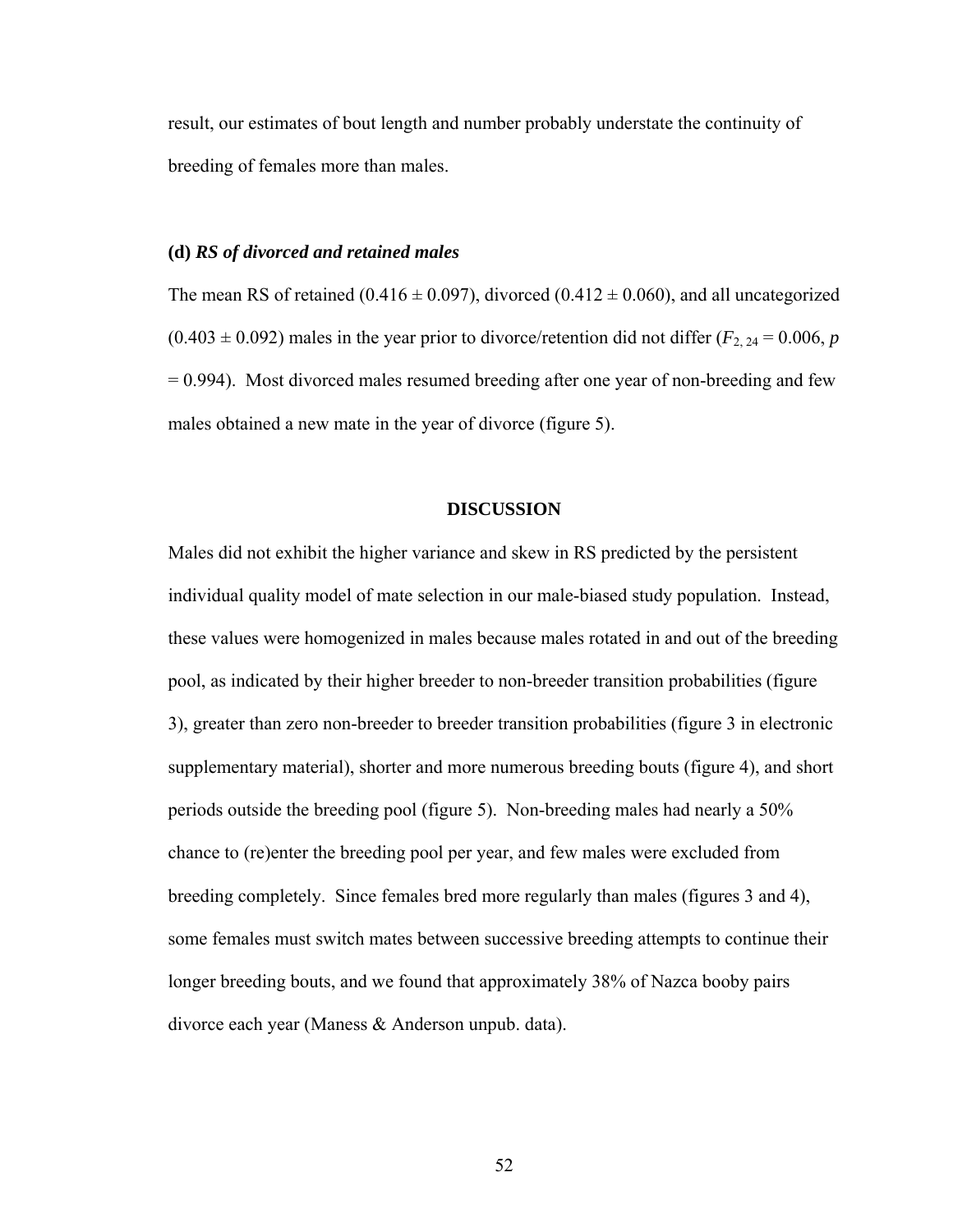Nazca booby males could voluntarily skip breeding attempts as some Procellariiform seabirds do (Bradley *et al*. 2000, Dobson & Jouventin 2007); however, evidence obtained from a behavioral study conducted in the 2003-04 breeding season on this Nazca booby population (Maness  $&$  Anderson 2008) clearly refutes this idea. Every Nazca booby male present in a subsection of the "Study Area" (detailed in Townsend & Anderson 2007) in the 2003-04 breeding season performed mate attraction behaviors (described in Nelson 1978). Of 111 males that bred in the same area the prior season (2002-03), 22 became non-breeders in 2003-04; 13 of these non-breeders were seen displaying in 2003-04, while the remaining nine individuals have not been seen in the four yearly censuses (described in Huyvaert & Anderson 2004) conducted since 2002-03. Therefore, 100% of males breeding in 2002-03 and present in 2003-04 attempted to obtain a mate by performing mate attraction behaviors, while 100% of 2002-03 breeders not seen in 2003-04 are mostly likely deceased.

Alternatively, costs of reproduction provide a basis for serial monogamy, imposed by females. Assuming that breeding induces "fecundity" costs of reproduction (as well as the demonstrated survival costs (Townsend and Anderson 2007)) in male Nazca boobies, females could mate-switch adaptively, replacing a temporarily degraded male for a current non-breeder in better condition. Females, but not males, would have this option in a male-biased population. Typically, female Nazca boobies in our study population simply leave the nest site held by their current mate and join another elsewhere (Maness & Anderson 2008). In such a mating system, few males would mate consistently, and few males would be excluded from the mating pool, even under a malebiased OSR. Our data support this interpretation. Since females breed more often than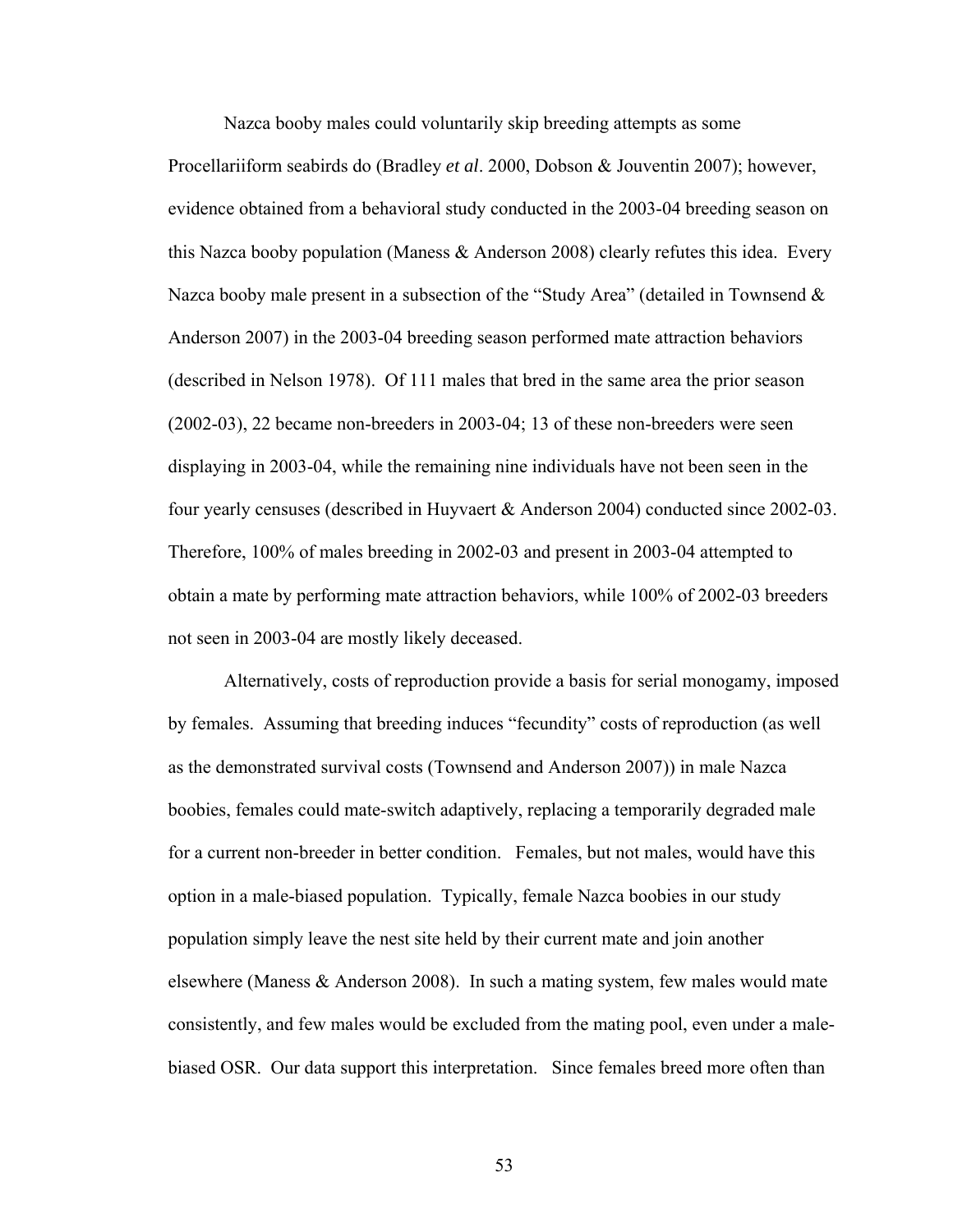males, one might expect that they would suffer higher mortality rates, but Townsend and Anderson (2007) found similar mortality rates between the sexes. This apparent contradiction may be explained by sex differences during the non-breeding season, when females vacate the breeding colony (presumably the site of negative density-dependent effects). In contrast, most males remain, defending nest sites that they will use in future breeding seasons, so males may have less opportunity to recover condition between breeding seasons (D. J. Anderson, unpub. data).

This evidence linking serial monogamy to sex ratio bias is novel and suggests selection on female mating preferences based on an interaction between at least two lifehistory components: OSR and reproductive effort. A within-sex, variance-based measure of sexual selection, like the opportunity for selection (Crow 1958; Wade 1979; Wade  $\&$ Arnold 1980; Shuster & Wade 2003) indicates that Nazca booby males do not appear to be under stronger sexual selection than females are, despite the biased OSR. Yet, males had more trouble securing a mate each breeding season as indicated by behavioral observations as well as breeder to non-breeder transition probabilities (figure 3) and females have good reason to remain choosy. Our novel findings suggest that the use of variance-based measures of intensity of selection may only be correct when restricted to a single breeding season.

Mate rotation influenced by OSR may explain divorce in successful pairs, an area seldom addressed in divorce theory. Most birds (90% of species; Lack 1968) are socially monogamous, but far fewer species form persistent pair bonds (Black 1996). Selective factors favoring mate fidelity include obligate bi-parental care (Williams 1966; Lack 1968; Emlen & Oring 1977) and the "mate familiarity effect" (improved joint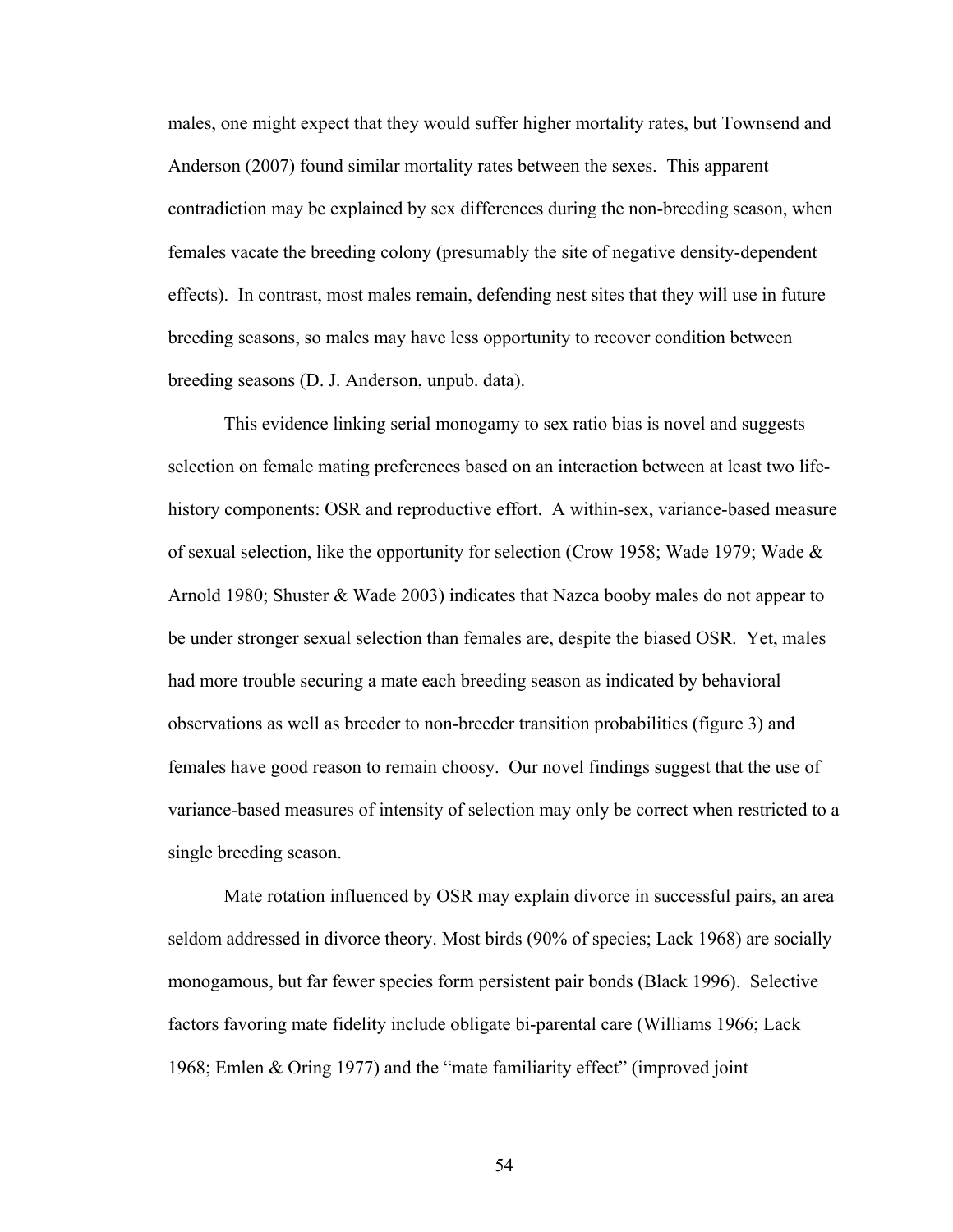reproductive performance from experience with each other; Black 1996). Long lifespan is also positively associated with high mate fidelity (Ens *et al*. 1996). From these considerations, long-lived seabirds are expected to form persistent pair bonds, and most do (Ens *et al*. 1996): albatrosses form some of the longest pair-bonds known in any animal taxon (Jouventin *et al*. 1999, Tickell 2000). Still, variation exists in divorce rate, even between different populations of the same long-lived species (Ens *et al*. 1996).

Many hypotheses regarding divorce fall under the "better option" model, whereby individuals may leave a partnership to obtain a higher quality mate, and thus to improve their reproductive success (reviewed in Choudhury 1995 and Ens *et al*. 1996). The rotation model suggests that divorced males should be more successful than retained males because higher costs of reproduction may be incurred by successful breeders. Most hypotheses regarding divorce predict worse performance in divorced males (see Choudhury 1995 and Ens *et al*. 1996): in Nazca boobies, prior performances of divorced and retained males were similar. The finding that RS was not higher in divorced males, as expected under the rotation model, may be explained by several possibilities which are not mutually exclusive: females might follow a mixture of divorce strategies; more than one year of successful breeding may be needed for some males to become depleted; and successful breeding may not induce higher costs than attempted breeding, especially if the nest failed late in the breeding period (Townsend  $\&$  Anderson 2007) detected this effect for survival costs of reproduction). It should be noted that most hypotheses regarding divorce do not predict equal performance between divorced and retained mates either.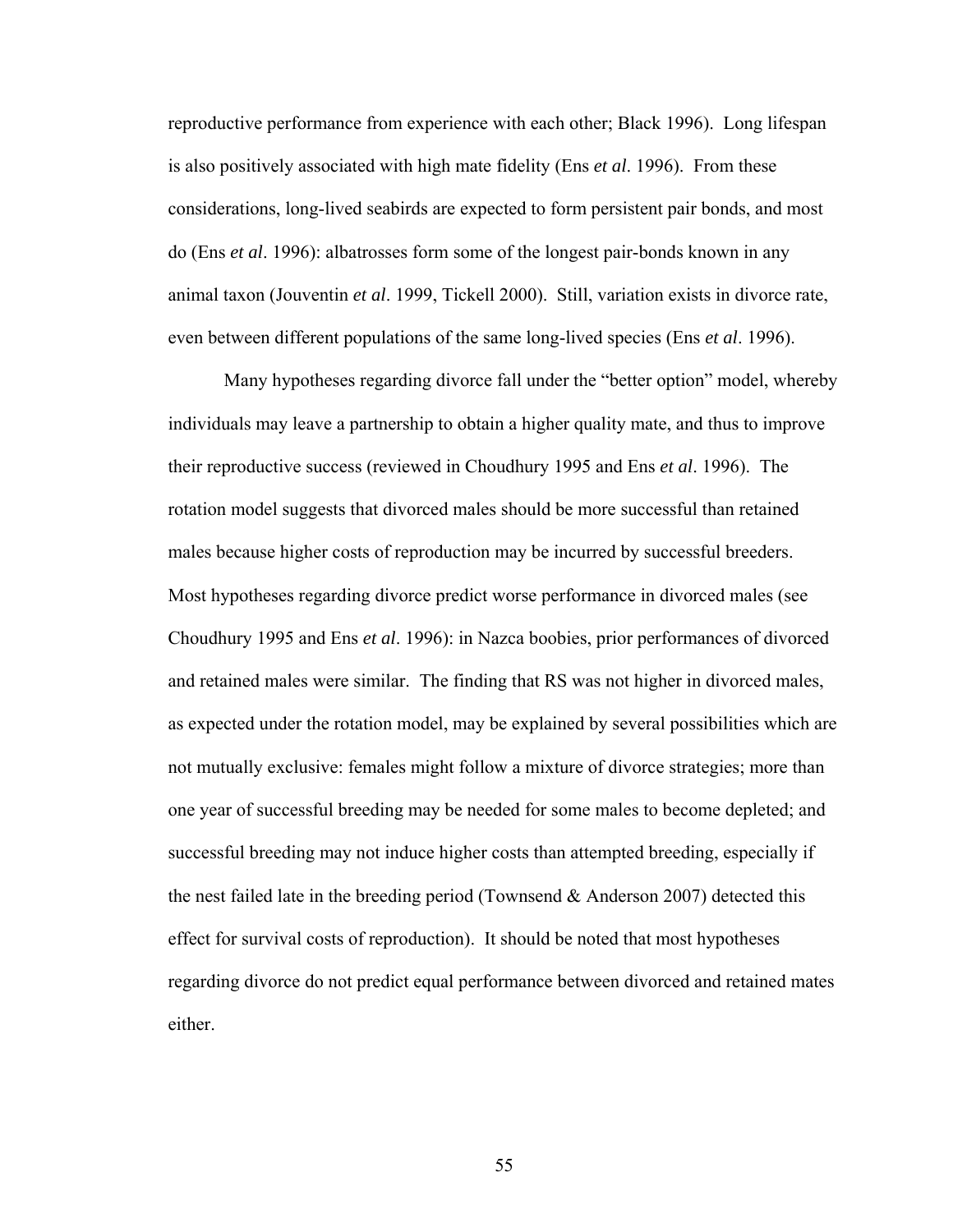If costs of reproduction are ubiquitous in iteroparous organisms, as suggested by life history theory (Stearns 1992), then any bias in the OSR should allow the members of the limiting sex the opportunity to improve their reproductive output through mate rotation. This implies that offspring provisioning ability, rather than persistent genetic quality (or experience), may be more important to potential mates in some instances, particularly in altricial species with prolonged parental care. If the genetic quality of potential mates varies little among individuals, then the degrading effects of reproductive effort may make switching mates more beneficial than staying with an experienced mate. Van de Pol *et al*. (2006) found that pairs of oystercatchers (*Haematopus ostralegus*) which had been together for many years  $(>=10$  years) had lower reproductive success than did newly formed pairs. Individuals of both sexes whose mates were experimentally removed, even ones with pair-bonds in excess of 10 years, improved their reproductive output after pairing with a new mate. The authors concluded that divorce would seem to be advantageous for either member of very old pairs (van de Pol *et al*. 2006), yet few pairs actually separate (Ens *et al*. 1993; Heg *et al*. 1993; Heg *et al*. 2003; van de Pol *et al*. 2006). We suggest that the territorial requirements of this population (Ens e*t al*. 1992; Heg *et al*. 1993; Ens *et al*. 1995) create an effectively even OSR, regardless of any bias in the adult sex ratio, because few openings in the breeding pool exist. Leaving a mate will likely lead to non-breeding status (van de Pol *et al*. 2006). Mate changing in oystercatchers may, thus, be constrained by their even OSR, such that they cannot take advantage of re-pairing with a new or refreshed mate whose condition has not declined with recent reproductive effort. Comparisons of standardized variances in reproductive success between the sexes and divorce rates in other monogamous species with biased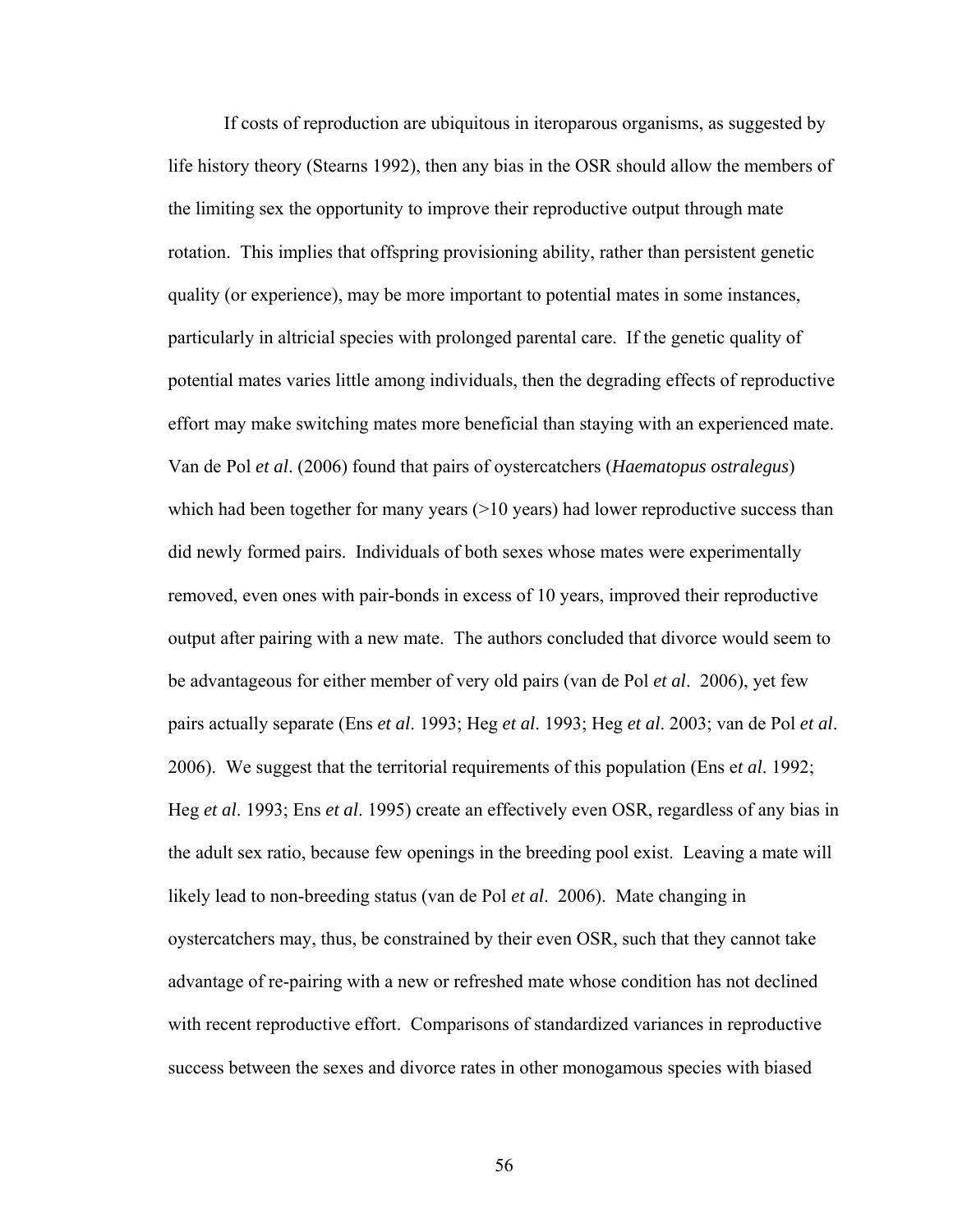sex ratios are needed to assess the generality of the novel rotation re-mating strategy found in Nazca boobies.

### **ACKKNOWLEDGEMENTS**

We thank the Galápagos National Park Service for permission to work in the Park; the Charles Darwin Research Station and TAME Airline for logistical support; the National Geographic Society, the Oak Foundation, the Mead Foundation, and Wake Forest University for research funding; our many competent assistants and colleagues for their work in producing our long-term databases; J. Awkerman and V. Apanius for statistical guidance; and the members of the Anderson lab group, K. Huyvaert, and one anonymous reviewer and Peter Nonacs for comments on an earlier draft. This material is based upon work supported by the National Science Foundation under Grants No. DEB 93045679, DEB 9629539, DEB 98-06606, and DEB 0235818 to DJA.

## **REFERENCES**

- Anderson, D.J. 1993. Masked booby (*Sula dactylatra*). In *Birds of North America*, *No. 73*. (eds. A. Poole & F. Gill). Washington, DC: The American Ornithologists' Union.
- Anderson, D.J. & Apanius, V. 2003 Actuarial and reproductive senescence in a long lived seabird: preliminary evidence. *Exp. Geron.* **38**, 757-760 (DOI: 10.1016/S0531-5565(03)00104-9).
- Anderson, D.J. & Boag, P.T. 2006 No extra-pair fertilization observed in Nazca Booby (*Sula granti*) broods. *Wilson J. Ornithol*. **118**, 244-247 (DOI: 10.1676/05-106.1).

Andersson, M.B. 1994 *Sexual Selection*. Princeton, NJ: Princeton University Press.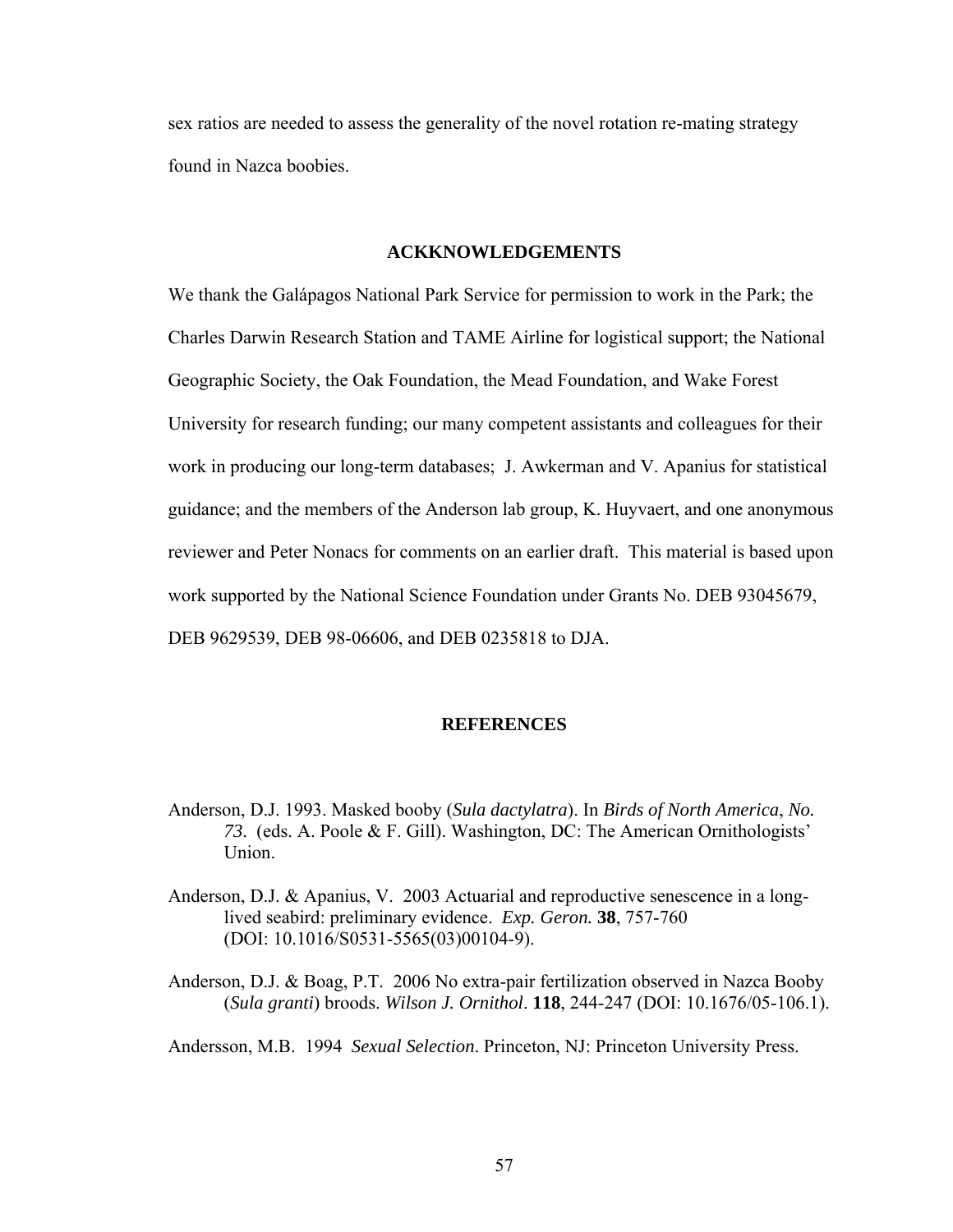- Apanius, V.A., Westbrock, M.W., & Anderson, D.J. 2008 Reproduction and Immune Homeostasis in a Long-lived Seabird, the Nazca Booby ( *Sula granti* ) *Ornith. Mono*. **65**, 1-46.
- Baeyens, G. 1981 Functional aspects of serial monogamy the magpie pair-bond in relation to its territorial system. *Ardea* **69**, 145-166.
- Bateman, A.J. 1948 Intrasexual selection in *Drosophila*. *Heredity* **2**, 349–368.
- Benjamini, Y. & Hochberg, Y. 1995 Controlling the false discovery rate a practical and powerful approach to multiple testing. *J. Roy. Stat. Soc. B.* **57**, 289-300.
- Black, J.M. 1996 Introduction: pair bonds and partnerships. In *Partnerships in birds. The study of monogamy* (ed. J.M. Black), pp. 3-20. Oxford: Oxford University Press.
- Black, J.M., Choudhury, S. & Owen, M. 1996 Do barnacle geese benefit from lifelong monogamy? In *Partnerships in birds. The study of monogamy* (ed. J.M. Black), pp. 91-117. Oxford: Oxford University Press.
- Bradley, J.S., Wooller, R.D. & Skira, I.J. 2000 Intermittent breeding in the short-tailed shearwater *Puffinus tenuirostris*. *J. Anim. Ecol*. **69**, 639-650 (DOI: 10.1046/j.1365-2656.2000.00422.x).
- Burnham, K. P. & Anderson D. R. 2002 Model *Selection and Multimodel Inference: A Practical Information-Theoretical Approach*. 2nd edn. New York: Springer-Verlag.
- Choudhury, S. 1995 Divorce in birds: a review of the hypotheses. *Animal. Behav*. **50**, 413-429 (DOI: 10.1006/anbe.1995.0256).
- Clutton-Brock, T.H. 1988 *Reproductive Success*. Chicago, IL: The University of Chicago Press.
- Clutton-Brock, T.H., & Parker, G.A. 1992 Potential reproductive rates and the operation of sexual selection. *Quart. Rev. Biol.* **67**, 437-456 (DOI: 10.1086/417793).
- Cooch, E. & White, G. 2005 *Program MARK: A Gentle Introduction*. 5th edn. http://www.phidot.org/software/mark/docs/book/
- Crow, J.F. 1958 Some possibilities for measuring selection intensities in man. *Human Biol*. **30**, 1-13.
- Curran-Everett, D. 2000 Multiple comparisons: philosophies and illustrations. *Amer. J. Physiol. Reg. Int. Comp. Physiol*. **279**, R1-R8.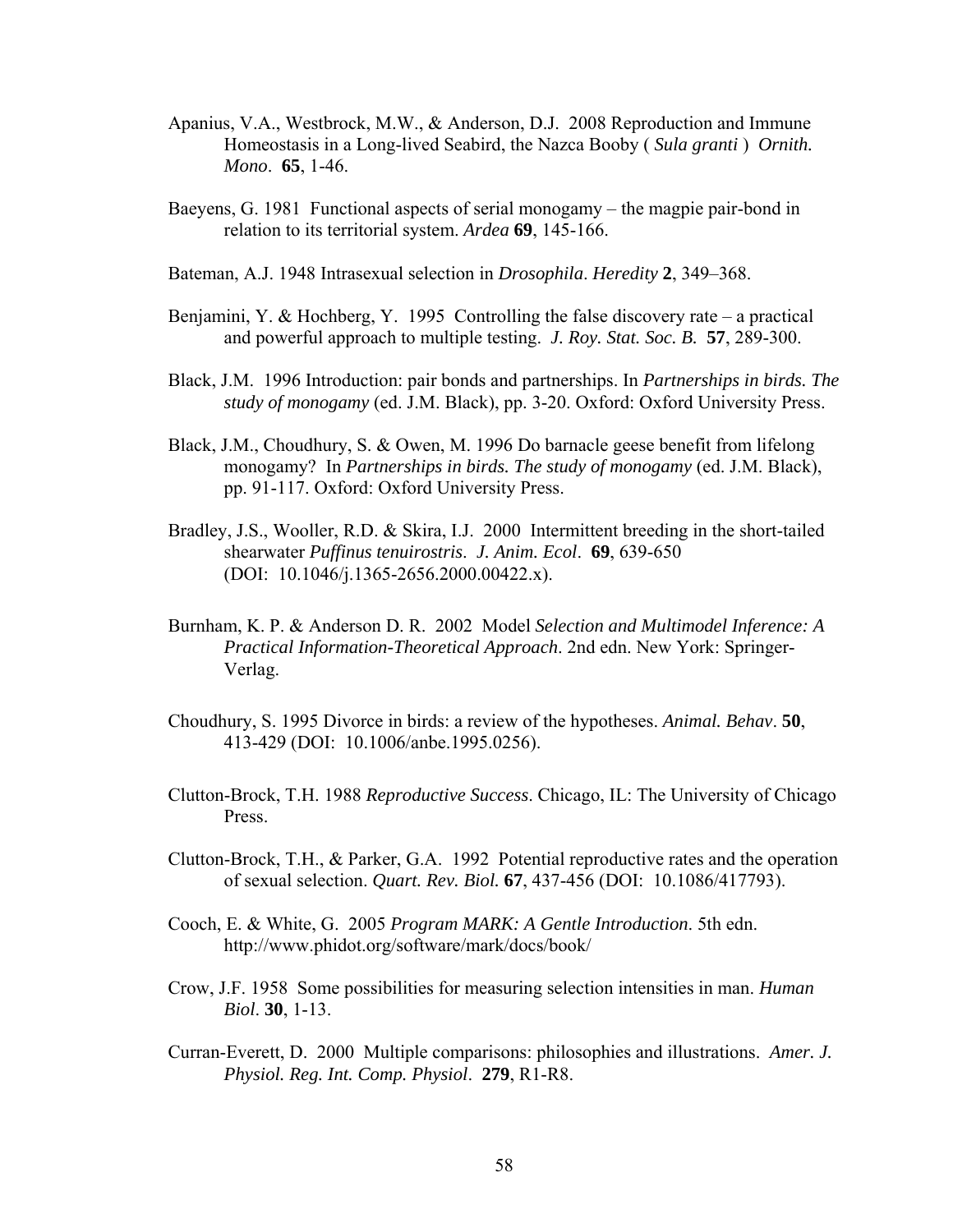- Dobson, F.S. & Jouventin, P. 2007 How slow breeding can be selected in seabirds: testing Lack's hypothesis. *Proc. Roy. Soc. B*. **274**, 275-279 (DOI: 10.1098/rspb.2006.3724).
- Dubois, F., Wajnberg, É., & Cézilly, F. 2004 Optimal divorce and re-mating strategies for monogamous female birds: a simulation model. *Behav. Ecol. Sociobiol*. **56**, 228-236 (DOI: 10.1007/s00265-004-0780-y).
- Emlen, S.T. & Oring, L.W. 1977 Ecology, sexual selection, and the evolution of mating systems. *Science* **197**, 215-223 (DOI: 10.1126/science.327542).
- Enders, M.M. 1993 The effect of male size and operational sex ratio on male mating success in the common spider mite, *Tetranychus urticae* Kock (Acari: Tetranychidae). *Anim. Behav*. **46**, 835-846 (DOI: 10.1006/anbe.1993.1269).
- Ens, B.J., Choudhury, S. & Black, J.M. 1996 Mate fidelity and divorce in monogamous birds. In *Partnerships in birds. The study of monogamy* (ed. J.M. Black), pp. 344- 401. Oxford: Oxford University Press.
- Ens, B.J., Kersten, M., Brenninkmeijer, A., & Hulscher, J.B. 1992 Territory quality, parental effort and reproductive success of oystercatchers (*Haematopus ostralegus*). *J. Anim. Ecol.* **61**, 703-715 (DOI: 10.2307/5625).
- Ens, B.J., Safriel, U.N., Harris, M.P. 1993 Divorce in the long-lived and monogamous oystercatcher, *Haematopus ostralegus*: incompatibility or choosing the better option? *Anim. Behav*. **45**, 1199-1217 (DOI: 10.1006/anbe.1993.1142)
- Ens B.J., Weissing, F.J., & Drent, R.H. 1995 The despostic distribution and deferred maturity  $-2$  sides of the same coin. Am. Nat. **146**, 625-650 (DOI: 10.1086/285818).
- Erickstad, K.E., Fauchald, P., Tveraa, T. & Steen, H. 1998 On the cost of reproduction in long-lived birds: the influence of environmental variability. *Ecol*. **79**, 1781- 1788 (DOI: 10.2307/176796).
- Fairbairn, D.J. & Wilby, A.E. 2001 Inequality of opportunity: measuring the potential for sexual selection. *Evol. Ecol. Res*. **3**, 667-686.
- Forslund, P. & Pärt, T. 1995 Age and reproduction in birds hypotheses and tests. *Trends Ecol. Evol.* **10**, 374-378 (DOI: 10.1016/S0169-5347(00)89141-7).
- Golet, G.H., Irons, D.B. & Estes, J. A. 1998 Survival costs of chick rearing in Black legged Kittiwakes. *J. Anim. Ecol*. **67**, 827-841 (DOI: 10.1046/j.1365-2656.1998.00233.x).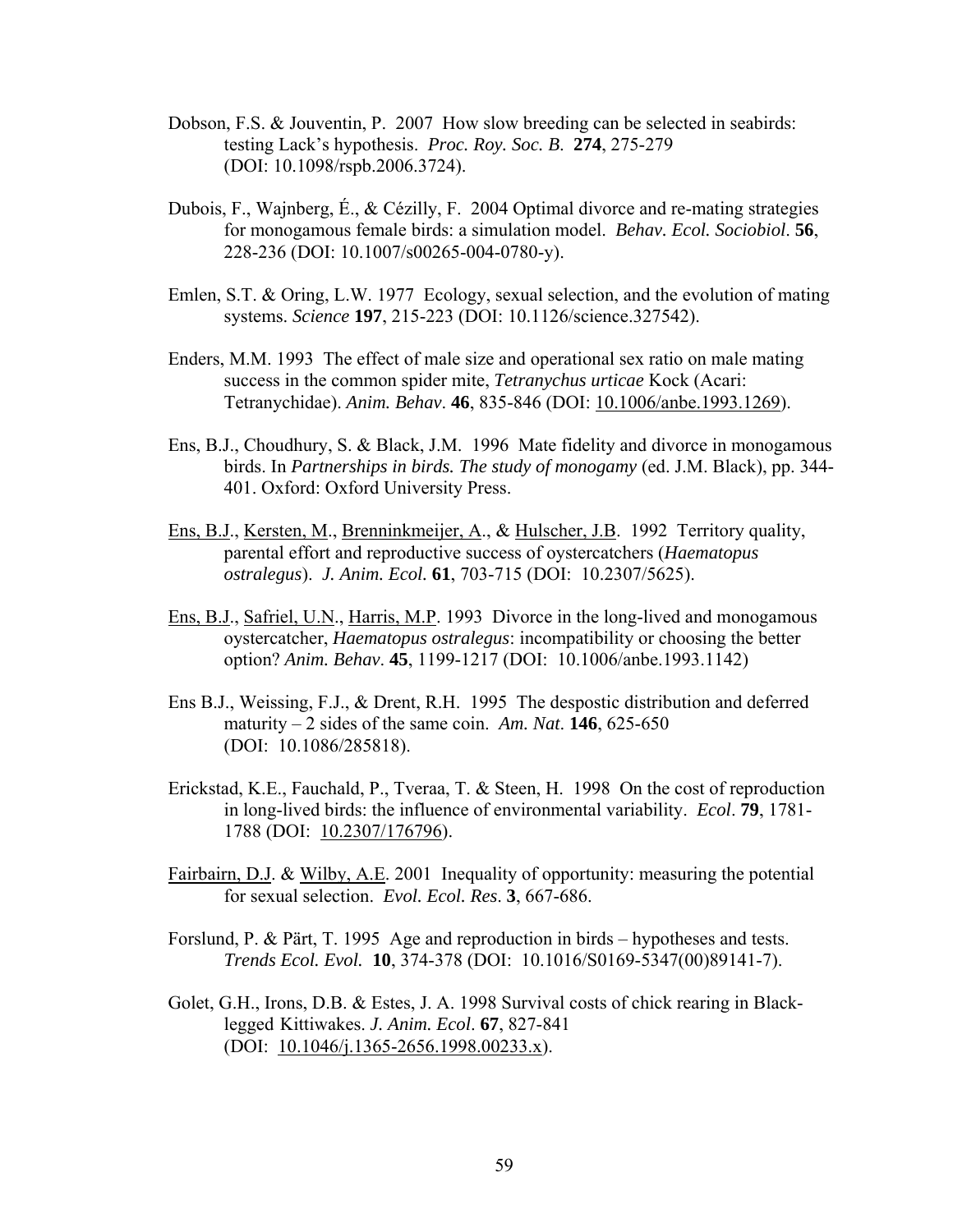- Golet, G.H., Schmutz, J.K., Irons, D.B. & Estes, J.A. 2004 Determinants of reproductive costs in the long-lived Black-legged Kittiwake: a multiyear experiment. *Ecol*. *Mono.* **74**, 353-372.
- Hamilton, W.D. & Zuk, M. 1982 Heritable true fitness and bright birds a role for parasites. *Science*. **218**, 384-387 (DOI: 10.1126/science.7123238).
- Heg, D, Bruinzeel, L.W., & Ens, B.J. 2003 Fitness consequences of divorce in the oystercatcher, *Haematopus ostralegus*. *Anim. Behav*. **66,** 175–184 (DOI: 10.1006/anbe.2003.2188).
- Heg, D., Ens, B.J., Burke, T., Jenkins, L., & Kruijt, J.P. 1993 Why does the typically monogamous oystercatcher (*Haematopus ostralegus*) engage in extra-pair copulations? *Behav*. **126**, 247-289.
- Huyvaert, K.P. & Anderson, D.J. 2004 Limited dispersal by Nazca boobies (*Sula granti*). *J. Avian Biol*. **35**, 46-53 (DOI: 10.1111/j.0908-8857.2004.03131.x).
- Jacobsen, K.O., Erikstad, K.E., & Sæther, B.E. 1995 An experimental-study of the costs of reproduction in the kittiwake *Rissa tridactyla*. *Ecol*. **76**, 1636-1642 (DOI: 10.2307/1938164).
- Jones, A.G., Arguello, J.R., & Arnold, S.J. 2004 Molecular parentage analysis in experimental newt populations: The response of mating system measures to variation in the operational sex ratio. *Am. Nat.* **164**, 444-456 (DOI: 10.1086/423826).
- Jones, A.G., Rosenqvist, G., Berglund, A. & Avise, J.C. 2005 The measurement of sexual selection using Bateman's principles: An experimental test in the sex-rolereversed pipefish *Syngnathus typhle*. *Int. Comp. Biol*. **45**, 874-884 (DOI: 10.1093/icb/45.5.874).
- Jouventin, P., Lequette, B., & Dobson, F.S. 1999 Age-related mate choice in the wandering albatross. *Anim. Behav*. **57**, 1099-1106 (DOI: 10.1006/anbe.1999.1083).
- Kalmbach, E., Nager, R., Griffiths, R. & Furness, R. 2004 Increased reproductive effort results in male-biased offspring sex ratio: an experimental study in a species with reversed sexual size dimorphism. *Proc. Roy. Soc. B***. 268,** 2175-2179 (DOI: 10.1098/rspb.2001.1793).
- Kokko, H. & Monoghan, P. 2001 Predicting the direction of sexual selection. *Ecol. Lett*. **4**, 159-165 (DOI: 10.1046/j.1461-0248.2001.00212.x).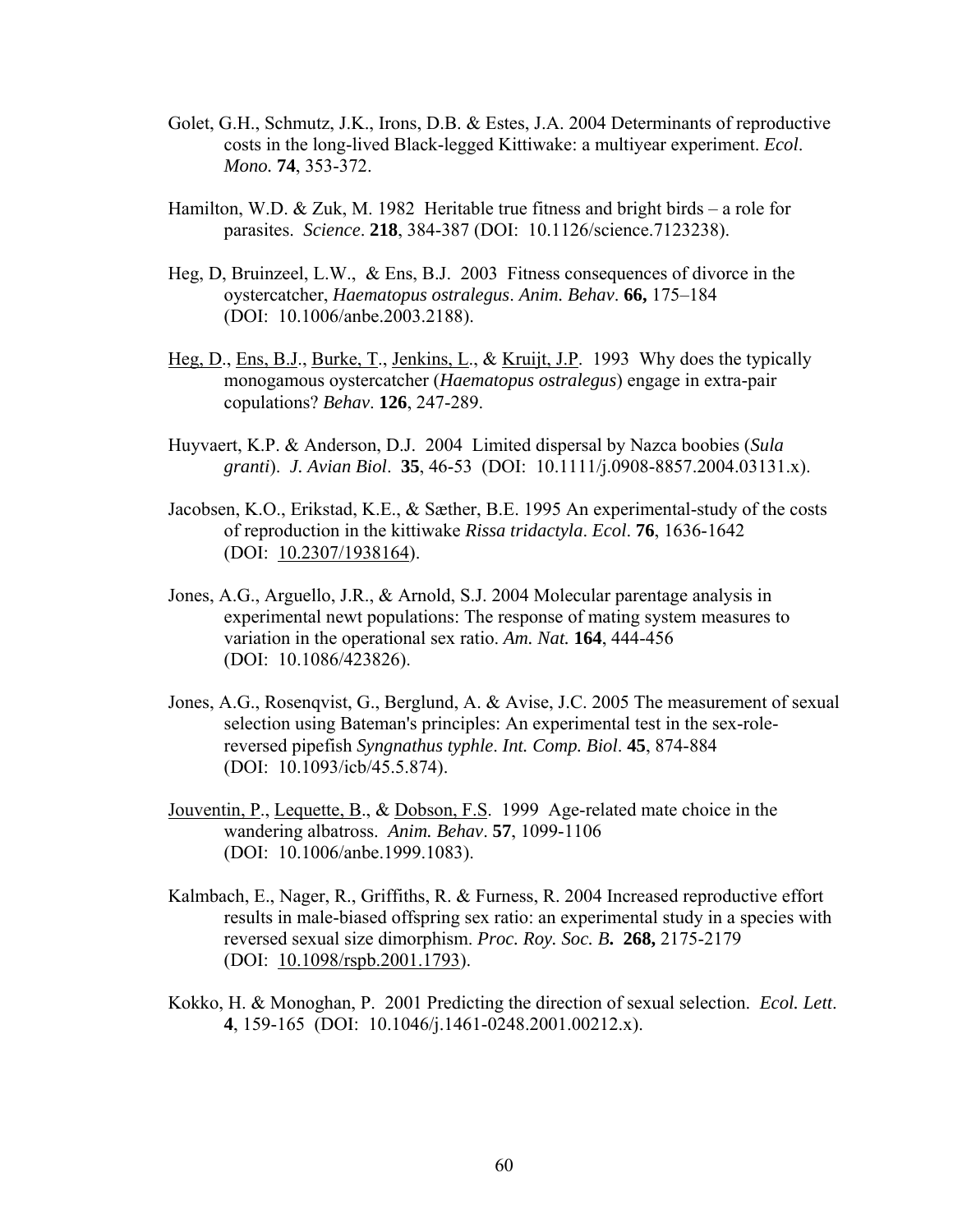- Kokko, H., Mackenzie, A., Reynolds, J.D., Lindström, J., & Sutherland, W.J. 1999 Measures of inequality are not equal. *Am. Nat*. **72**, 358-382 (DOI: 10.1086/303235).
- Kvarnemo, C. & Ahnesjö, I. 1996 The dynamics of operational sex ratios and competition for mates. *Trends Ecol. Evol.* **11**, 404-408 (DOI: 10.1016/0169-5347(96)10056-2).
- Kvarnemo, C. & Ahnesjö, I. 2002 Operational sex ratios and mating competition. In *Sex Ratios: Concepts and Research Methods* (ed. I.C.W. Hardy), pp. 366-382. Cambridge: Cambridge University Press.
- Lack, D. 1968 *Ecological adaptations for breeding in birds*. London: Chapman & Hall.
- Maness, T.J., Westbrock, M.A. & Anderson, D.J. 2007 Ontogenic sex ratio variation in Nazca Boobies ends in male-biased adult sex ratio. *Waterbirds* **30**, 10-16.
- Maness, T.J. & Anderson, D.J. 2008 Mate rotation by female choice and coercive divorce in Nazca boobies, *Sula granti*. *Anim. Behav.* **76**, 1267-1277.
- McNamara, J.M. & Forslund, P. 1996 Divorce rates in birds: Predictions from an optimization model. Am. Nat. **147**, 609-640 (DOI: 10.1086/285869).
- Mills, S.C., Grapputo, A., Koskela, E., & Mappes, T. 2007 Quantitative measure of sexual selection with respect to the operational sex ratio: a comparison of selection indices. *Proc. R. Soc. B.* **274**, 143-150 (DOI: 10.1098/rspb.2006.3639).
- Nelson, J.B. 1978 *The Sulidae: Gannets and Boobies*. Oxford: Oxford University Press.
- Nonacs, P. 2000 Measuring and using skew in the study of social behavior and evolution. *Am Nat.* **156**, 577-589 (DOI: 10.1086/316995).
- Nonacs, P. 2003a Skew Calculator 2003, v1.2. http://www.eeb.ucla.edu/Faculty/Nonacs/SKEW%20CALCULATOR%202003.htm
- Nonacs, P. 2003b Measuring the reliability of skew indices: is there one best index? *Anim. Behav.* **65**, 615-627 (DOI: 10.1006/anbe.2003.2096).
- Pyle, P., Nur, N., Sydeman, W.J. & Emslie, S.D. 1997 Cost of reproduction and the evolution of deferred breeding in the Western Gull. *Behav. Ecol*. **8**, 140-147 (DOI: 10.1093/beheco/8.2.140).
- Pyle, P., Sydeman, W.J. & Hester, M. 2001 Effects of age, breeding experience, mate fidelity and site fidelity on breeding performance in a declining population of Cassin's auklets. *J. Anim. Ecol*. **70**, 1088-1097 (DOI: 10.1046/j.0021-8790 .2001.00567.x).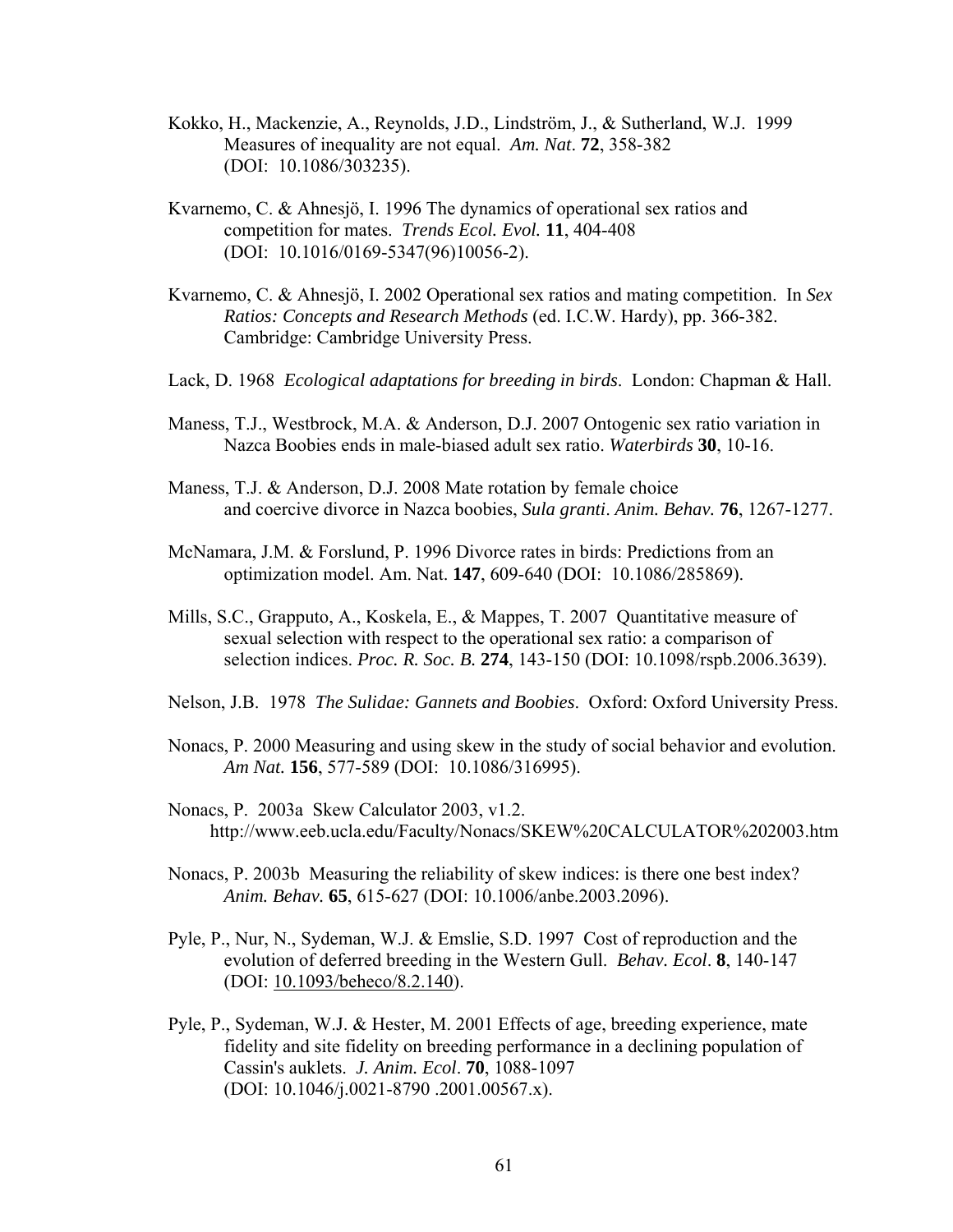- Reid, W.V. 1987 The cost of reproduction in the Glaucous-winged Gull. *Oecologia* **74**, 458-467 (DOI: 10.1007/BF00378945).
- Sæther, B.E., Andersen R., & Pedersen, H.C. 1993 Regulation of parental effort in a long-lived seabird - an experimental manipulation of the cost of reproduction in the Antarctic Petrel, *Thalassoica antarctica*. *Behav. Ecol. Sociobiol*. **33**, 147-150 (DOI: 10.1007/BF00216594).
- Shuster, S.M. & Wade, M.J. 2003 *Mating Systems and Strategies*. Princeton, NJ: Princeton University Press.
- Stearns, S.C. 1992 *The evolution of life histories*. New York, NY: Oxford University Press.
- Tickell, W.L.N. 2000 *Albatrosses*. New Haven, CT, USA: Yale University Press.
- Townsend, H.M. & Anderson, D.J. 2007 Long-term assessment of costs of reproduction in Nazca boobies (*Sula granti*) using multi-state mark-recapture models. *Evol*. **61**,1956-1968
- van de Pol, M., Heg, D., Bruinzeel, L.W., Kuijper, B., & Verhulst, S. 2006 Experimental evidence for a causal effect of pair-bond duration on reproductive performance in oystercatchers (*Haematopus ostralegus*). *Behav. Ecol*. **17**, 982-991 (DOI: 10.1093/beheco/arl036).
- Wade, M.J. 1979 Sexual selection and variance in reproductive success. *Am. Nat.* **114**, 742-747 (DOI: 10.1086/283520).
- Wade, M.J. & Arnold, S.J. 1980 The intensity of sexual selction in relation to male sexual behavior, female choice, and sperm precedence. *Anim. Behav*. **28**, 446-461 (DOI: 10.1016/S0003-3472(80)80052-2).
- Weimerskirch, H., Chastel, O. & Ackermann, L. 1995 Adjustment of parental effort to manipulated foraging ability in a pelagic seabird, the Thin-billed Prion *Pachyptila belcheri*. *Behav. Ecol. Sociobiol*. **36**, 11-16 (DOI: 10.1007/s002650050119).
- White, G.C. & Burnham, K.P. 1999 Program MARK: survival estimation from populations of marked animals. *Bird Study* **46**, 120-139 Suppl. S.
- Williams, G.C. 1996 *Adaptation and natural selection*. Princeton, NJ: Princeton University Press.
- Wooller, R.D., Bradley, J.S. & Croxall, J.P. 1992 Long-term population studies of seabirds. *Trends Ecol. Evol.* **7**, 111-114 (DOI: 10.1016/0169-5347(92)90143-Y).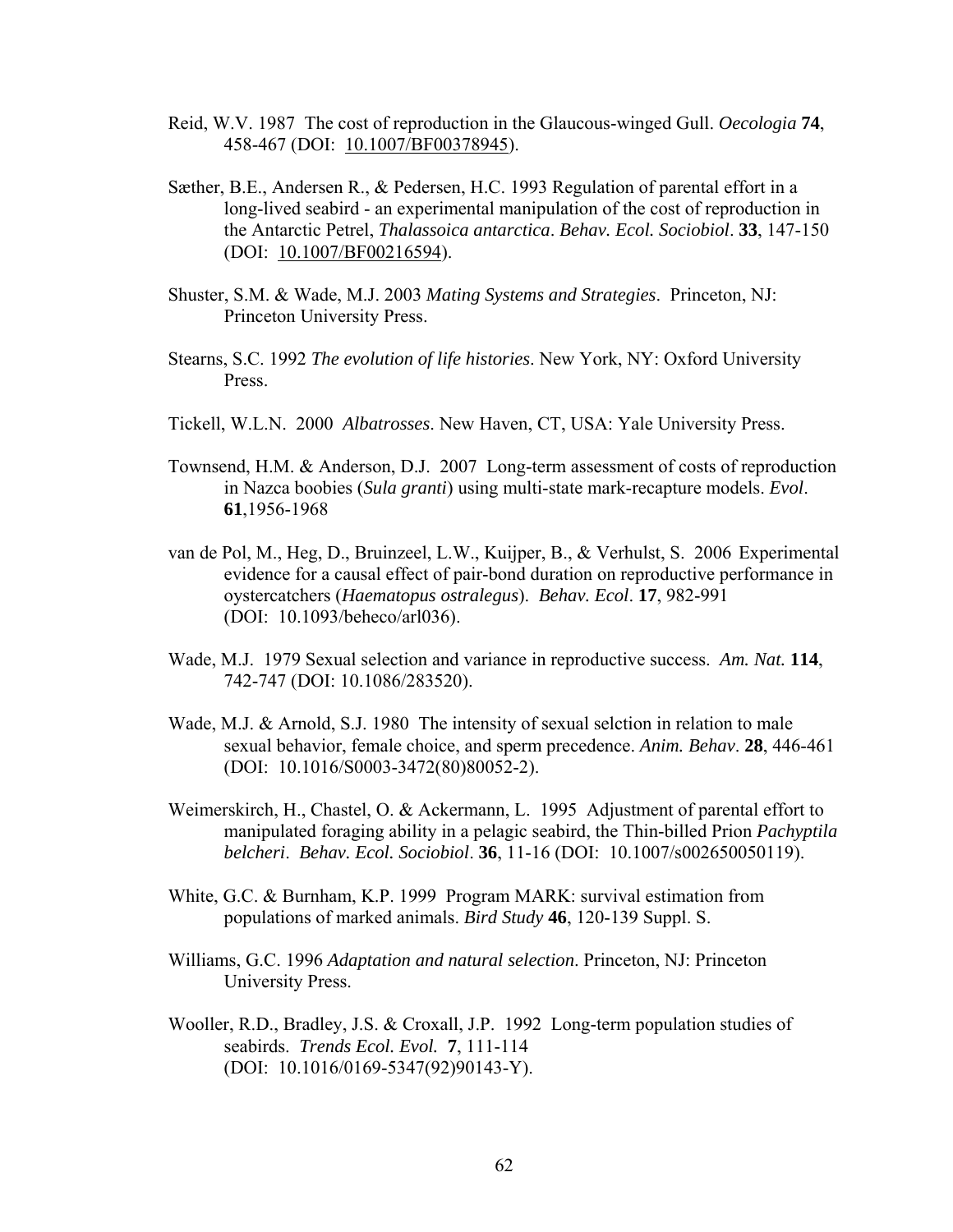Table 1. QAIC<sub>C</sub> rankings of multi-state models developed in Program MARK. Survival probabilities (s), recapture probabilities (p), and breeding state transition probabilities (ψ) were modeled as constant (.) or were allowed to vary as a function of sex (r), group (g; breeder/non-breeder), time (t; year), or by incorporating interactions (\*) of these factors.

|                                 |              |                   | <b>QAICc</b> | Model             |                   |             |
|---------------------------------|--------------|-------------------|--------------|-------------------|-------------------|-------------|
| <b>Model</b>                    | <b>QAICc</b> | $\triangle$ QAICc | Weight       | <b>Likelihood</b> | <b>Parameters</b> | <b>Qdev</b> |
| $s(g) p(g) \psi(r^*g^*t)$       | 5277.19      | 0.00              | 0.57         | 1.00              | 52                | 2087.35     |
| $s(g) p(r*g) \psi(r*g*t)$       | 5277.71      | 0.53              | 0.43         | 0.77              | 54                | 2083.77     |
| $s(g) p(g*t) \psi(r*g*t)$       | 5296.56      | 19.38             | 0.00         | 0.00              | 74                | 2061.30     |
| $s(r*g*t) p(r*g*t) \psi(r*g*t)$ | 5314.67      | 37.48             | 0.00         | 0.00              | 140               | 1940.06     |
| $s(g) p(r*g*t) \psi(r*g*t)$     | 5327.55      | 50.37             | 0.00         | 0.00              | 98                | 2042.16     |
| $s(g) p(g*t) \psi(g*t)$         | 5375.90      | 98.71             | 0.00         | 0.00              | 50                | 2190.16     |
| $s(g) p(g) \psi(g^*t)$          | 5835.04      | 557.85            | 0.00         | 0.00              | 28                | 2694.18     |
| $s(g) p(r*g*t) \psi(r*t)$       | 5861.85      | 584.66            | 0.00         | 0.00              | 74                | 2626.59     |
| $s(.) p(.) \psi(.)$             | 6238.87      | 961.68            | 0.00         | 0.00              | 3                 | 3148.41     |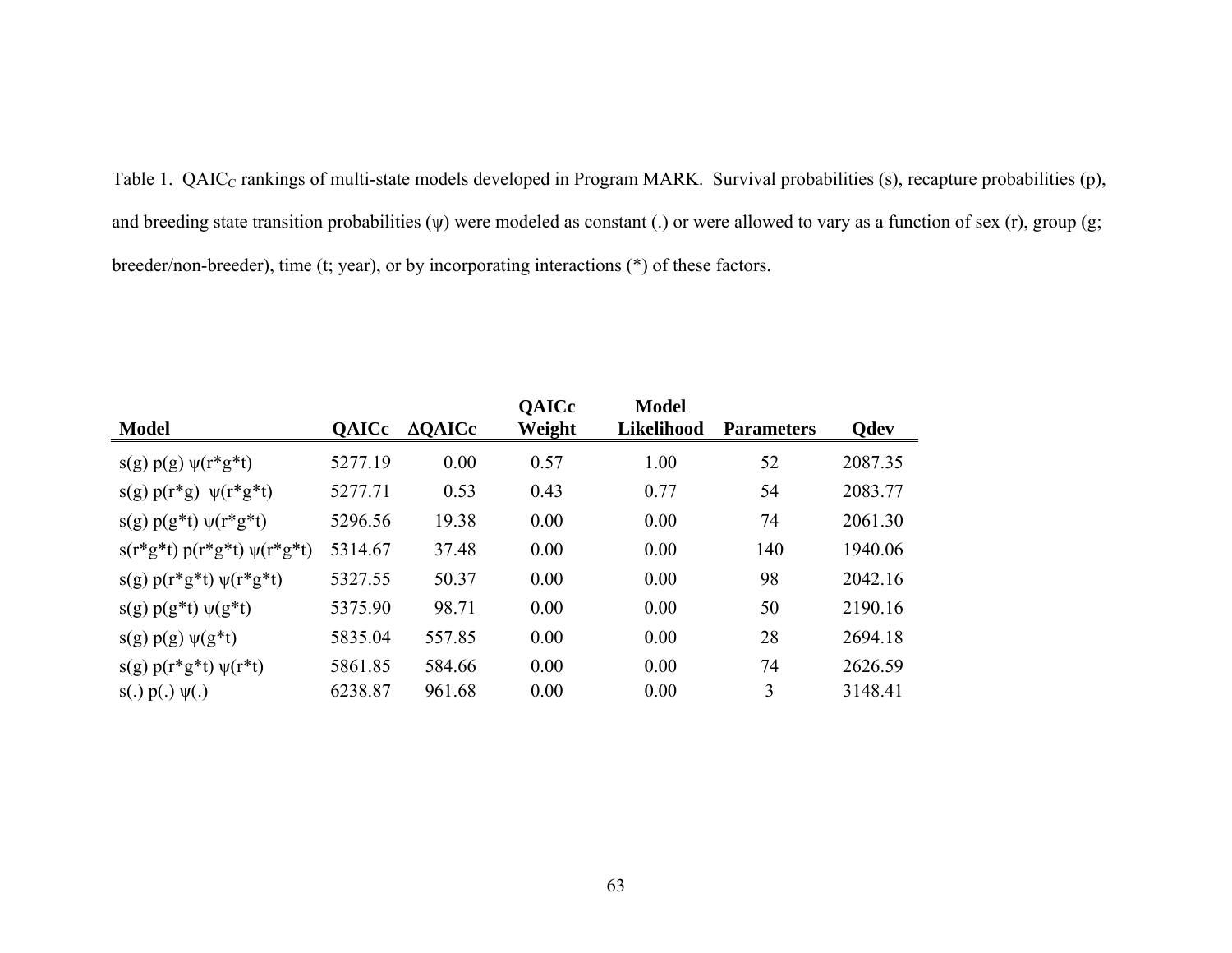Figure 1. Standardized variances in reproductive success of males and females within a hatching cohort. The trend (not significant) toward higher values for young males and older females may be explained by younger males having fewer breeding attempts than females (Maness & Anderson, unpub. data), amplifying the contrast in RS between successful and unsuccessful males, and by the rotation of mating partners by females homogenizing variance in RS among older males.

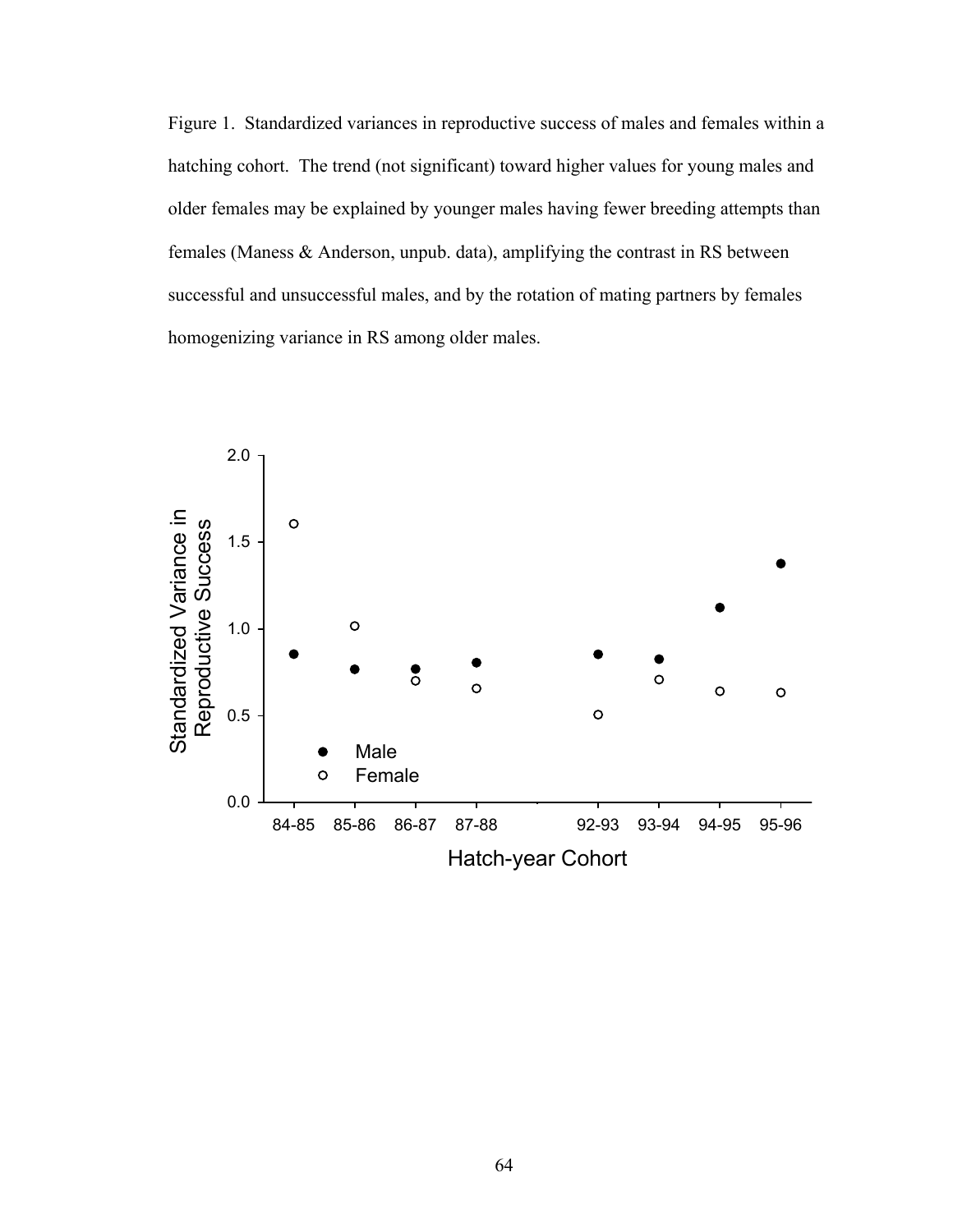Figure 2. Relationship between male and female reproductive skew (B Index, Nonacs 2000) within a hatching cohort. Despite a male sex ratio bias, no difference in reproductive skew was found between the sexes. Error bars represent 95% CI. The dashed line indicates the B value for randomly distributed reproduction.

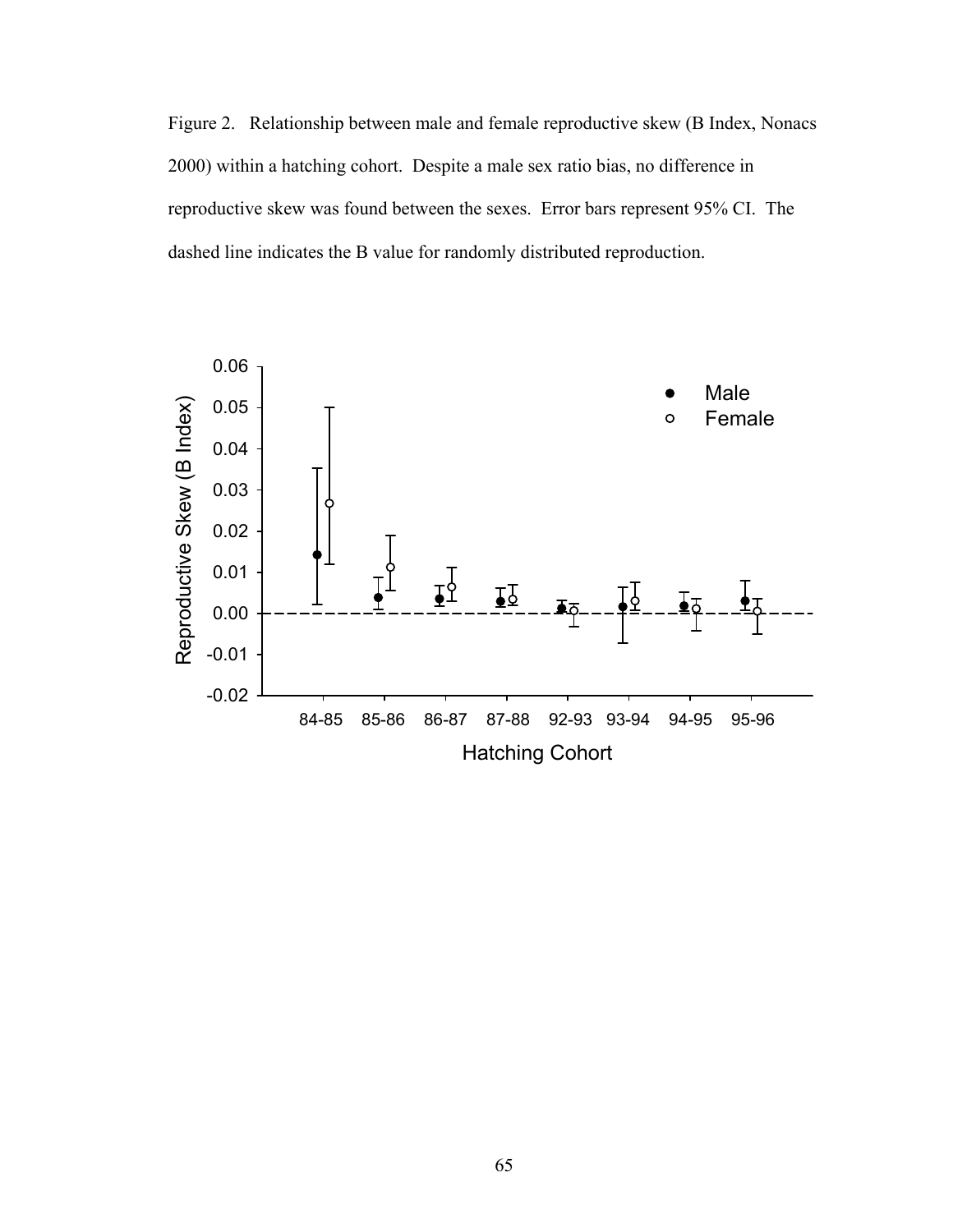Figure 3. Real parameter estimates of breeder to non-breeder transition probabilities of males and females modeled over a 13 year period. Males had significantly higher transition probabilities in most years. Probabilities increased dramatically for both sexes after the breeding failures during the strong El Niño-Southern Oscillation event of 1997- 98. Most birds did not breed during in 1999-2000, but females that did breed in that season were more likely than males were to become non-breeders the following year. Error bars denote 95% CI.

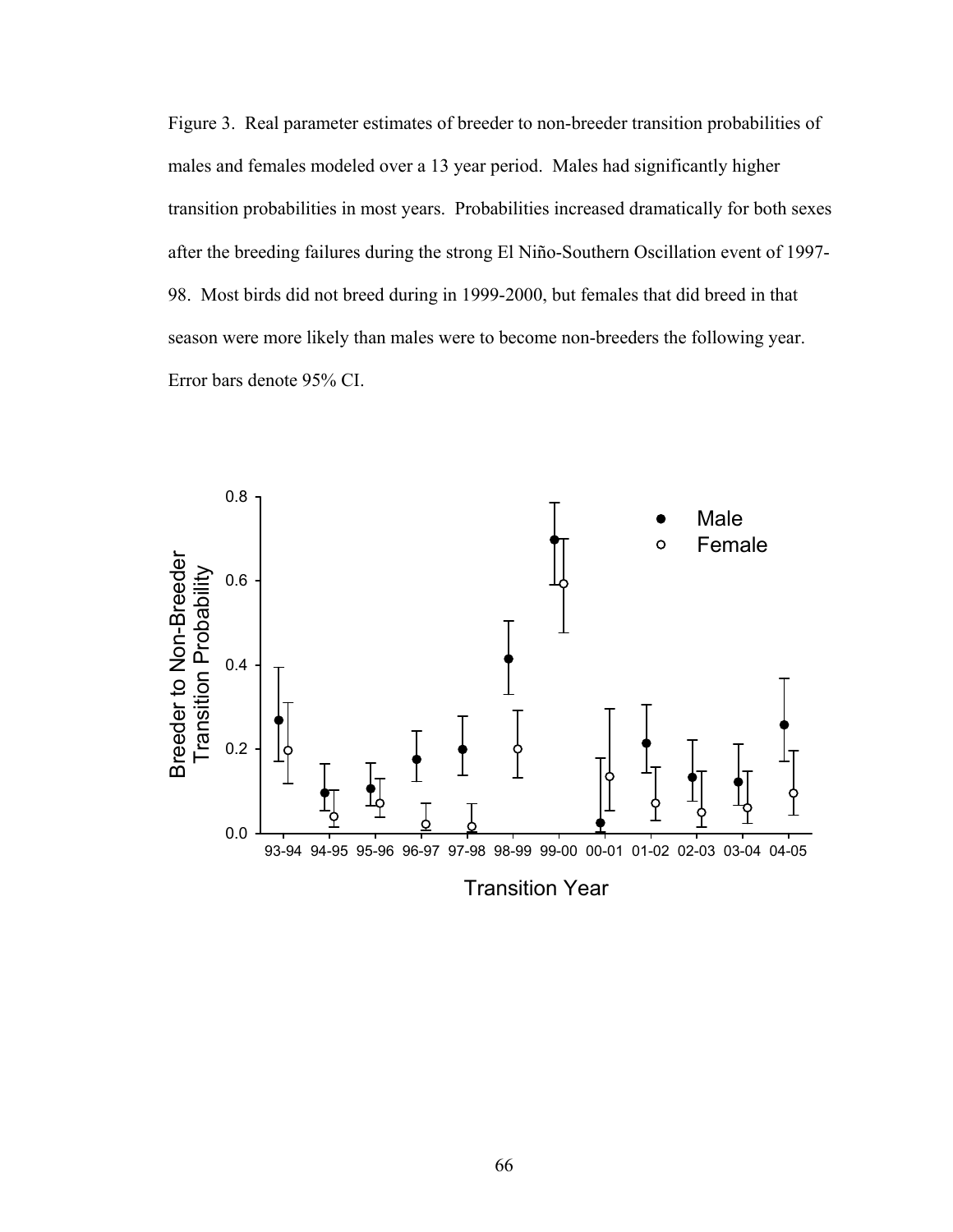Figure 4. The mean number of years male and female Nazca boobies bred consecutively (bout length) shown as a proportion. Females had significantly longer breeding bout lengths than males did ( $t = -5.35$ ,  $p < 0.0001$ ).

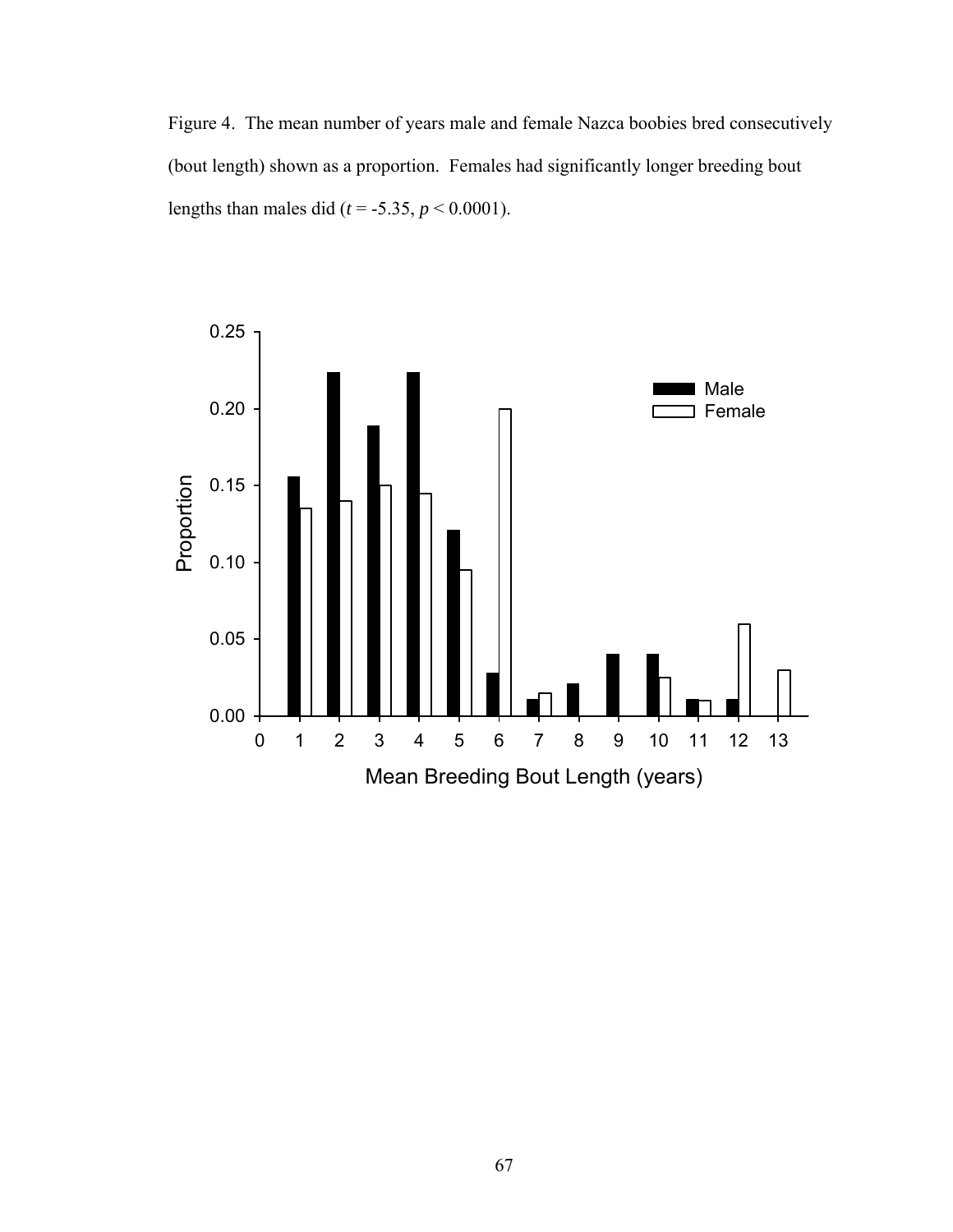Figure 5. The number of divorced males, expressed as a proportion, categorized by nonbreeding gap length determined from cohorts that fledged from the 1984-85 to the 1987- 88 cohorts over a nine year period (1992-2001). "0" indicates that divorced males bred with a new female with no interruption in breeding status. "Still out" indicates that the divorced male was still alive (in 2005-06), but had yet to resume breeding at the time of this study. Most divorced males resumed breeding after a gap of one year. Error bars indicate 95% CI.

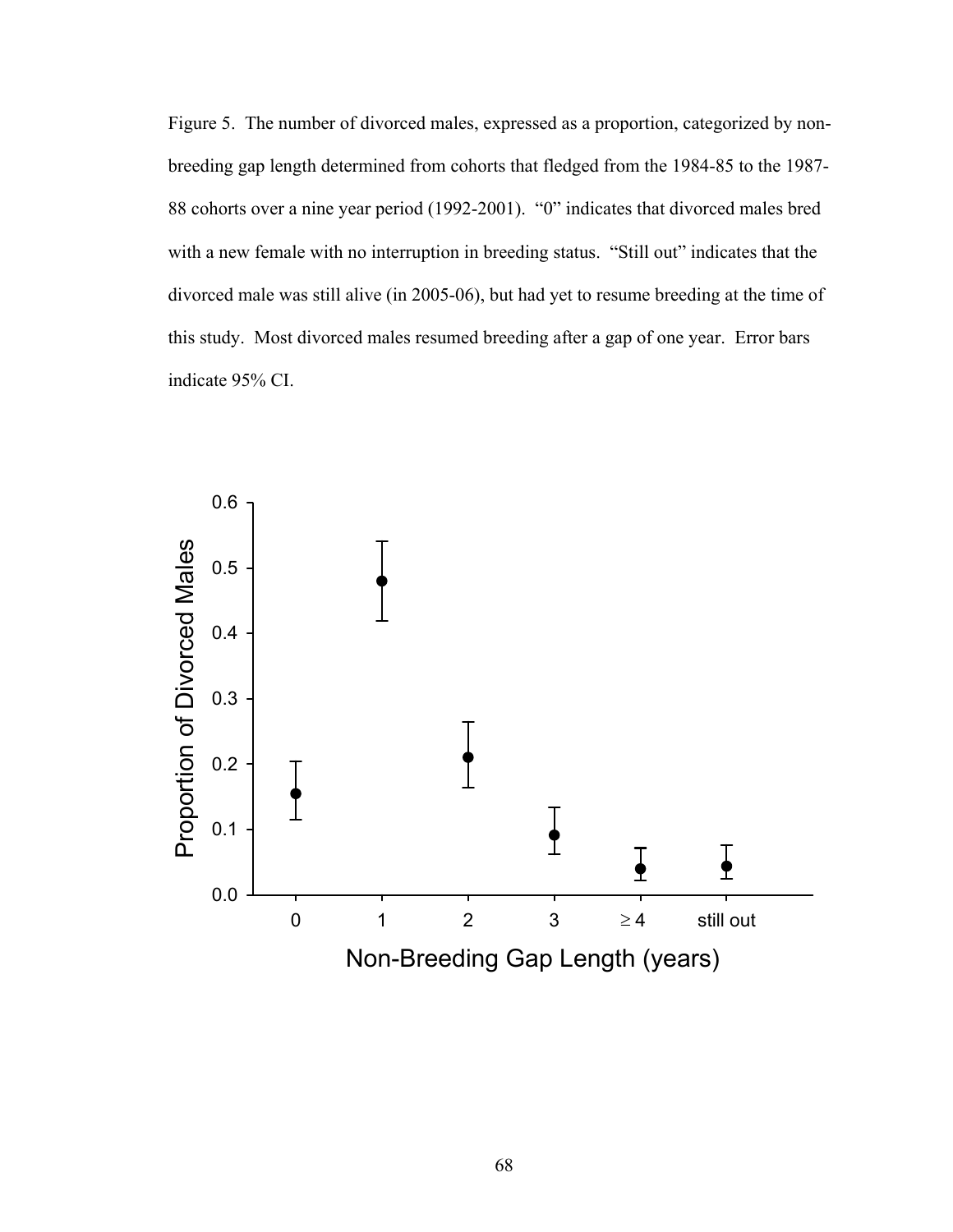# **APPENDIX**

Supplementary figure 1. Relationship between mean reproductive success and variance in reproductive success of eight hatching cohorts over a 14 year period as determined by reduced major axis regression performed in SAS (v. 9.1.3, Cary, North Carolina, USA). Regression equations: females,  $y = 3.44x - 3.71$ ; males,  $y = 2.41x - 1.24$ . Insert shows regression slopes and their 95% CIs.

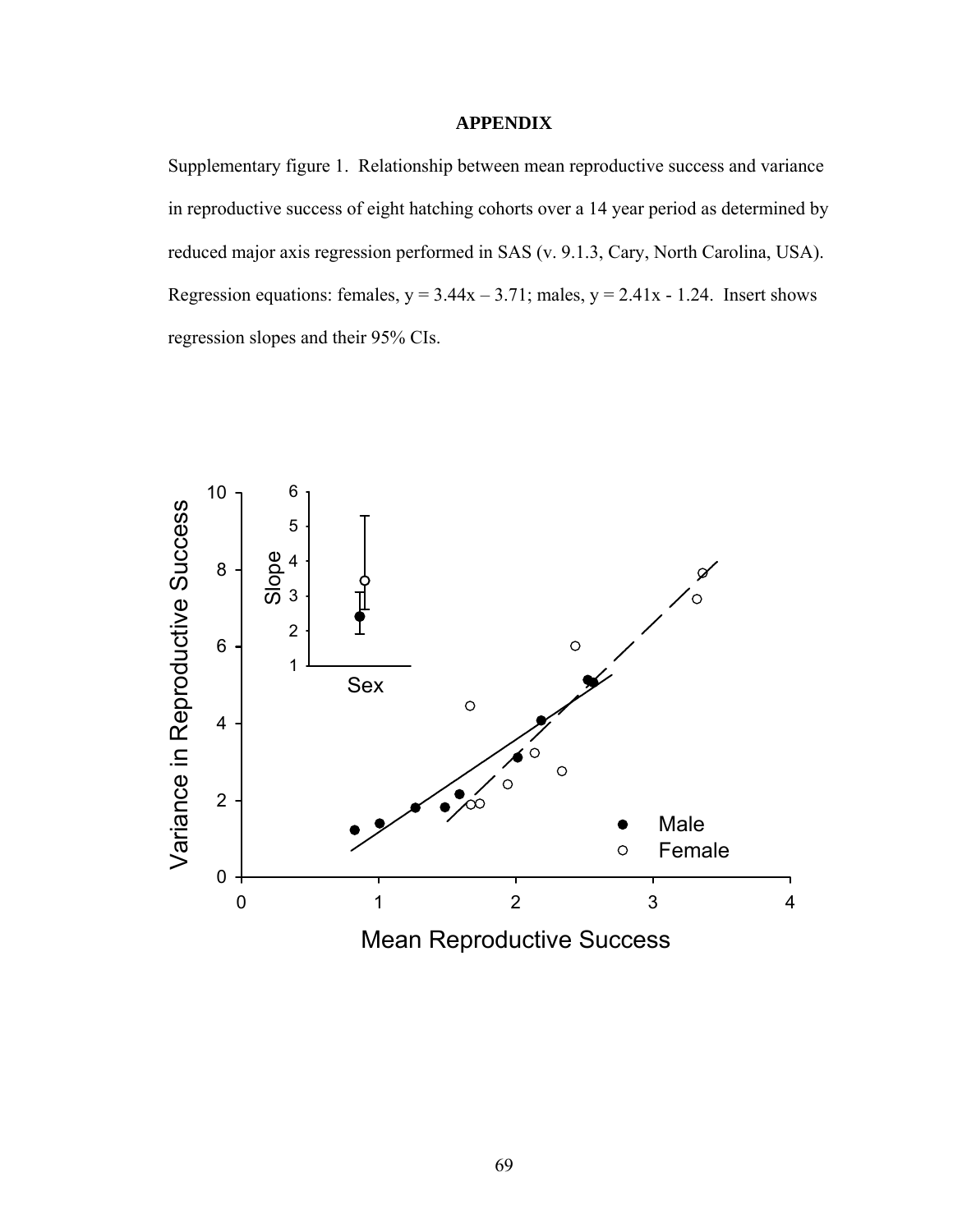Supplementary figure 2. Frequency distributions of total reproductive success for male and female Nazca boobies from eight different hatching cohorts summed across the 14 breeding seasons from 1992 to 2005. X-axis in each panel is total reproductive success (total number of fledglings produced) while each Y-axis is proportional frequency within sex. The hatching cohort is given in the title of each panel.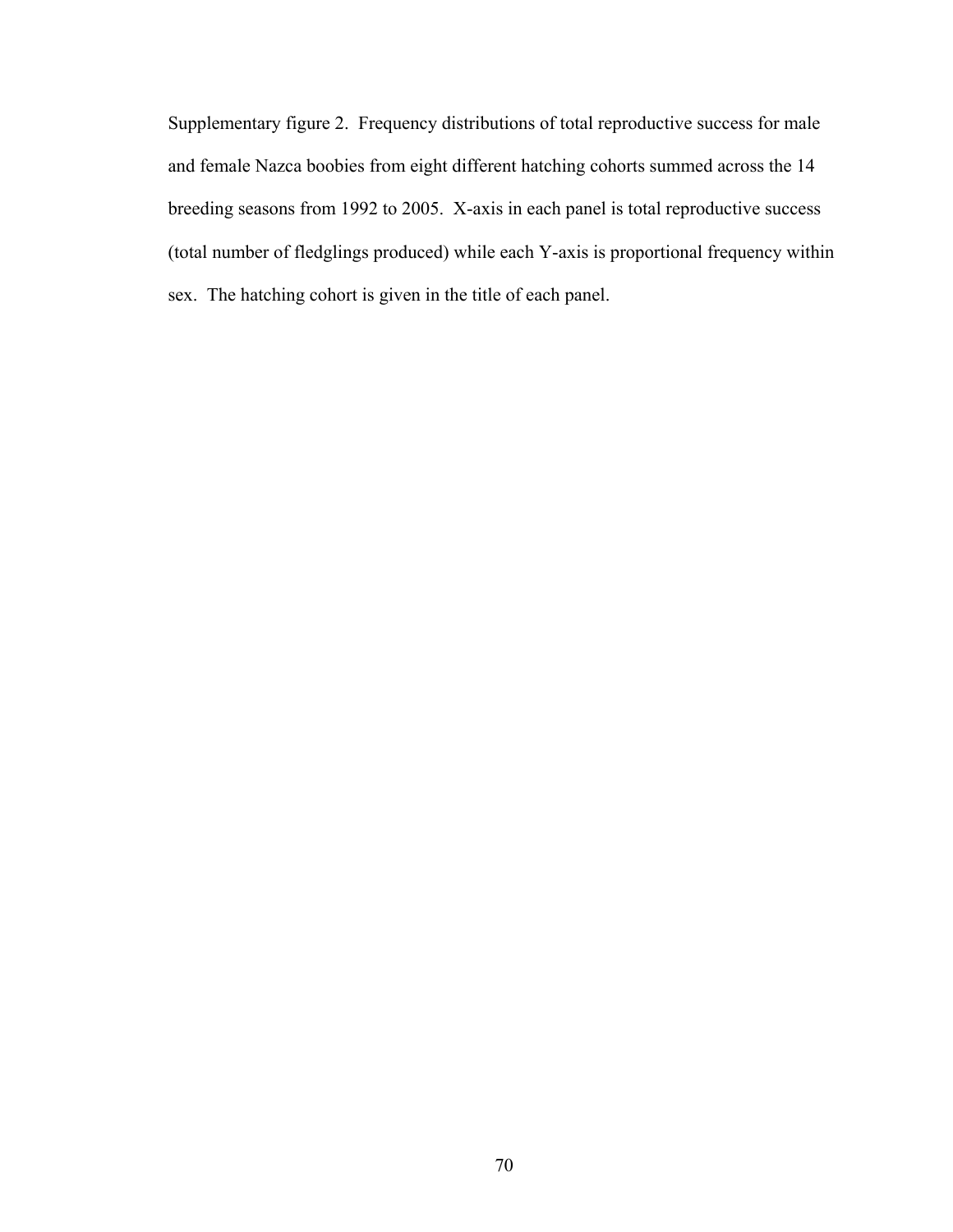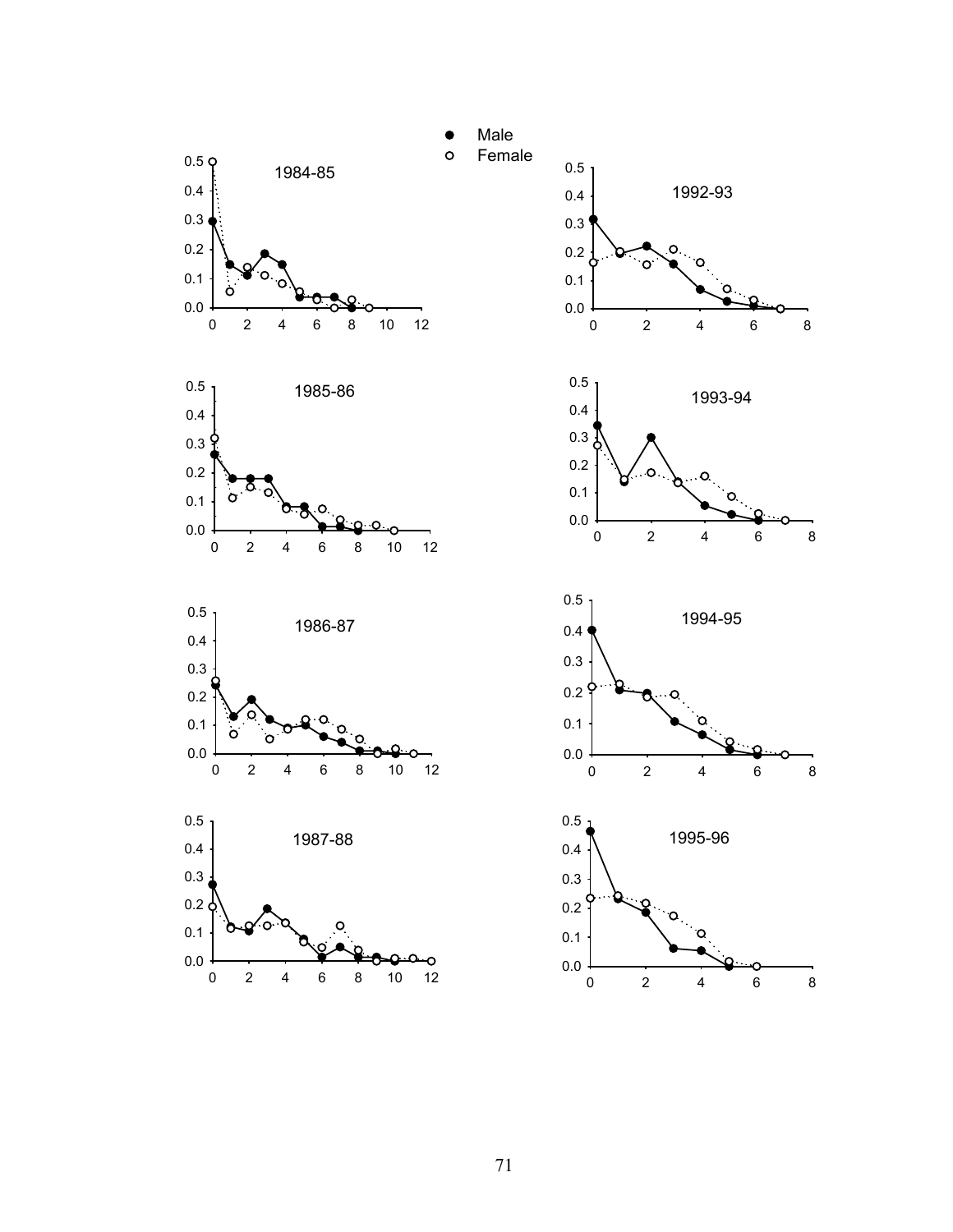Supplementary figure 3. Real parameter estimates of non-breeder to breeder transition probabilities of males and females modeled over a 13 year period. Females had significantly higher transition probabilities in five of the years. Males had an overall probability of 0.452 of becoming a breeder despite the male-biased adult sex ratio. Error bars denote 95% CI. Error estimates are large for females because few females fail to breed each year.

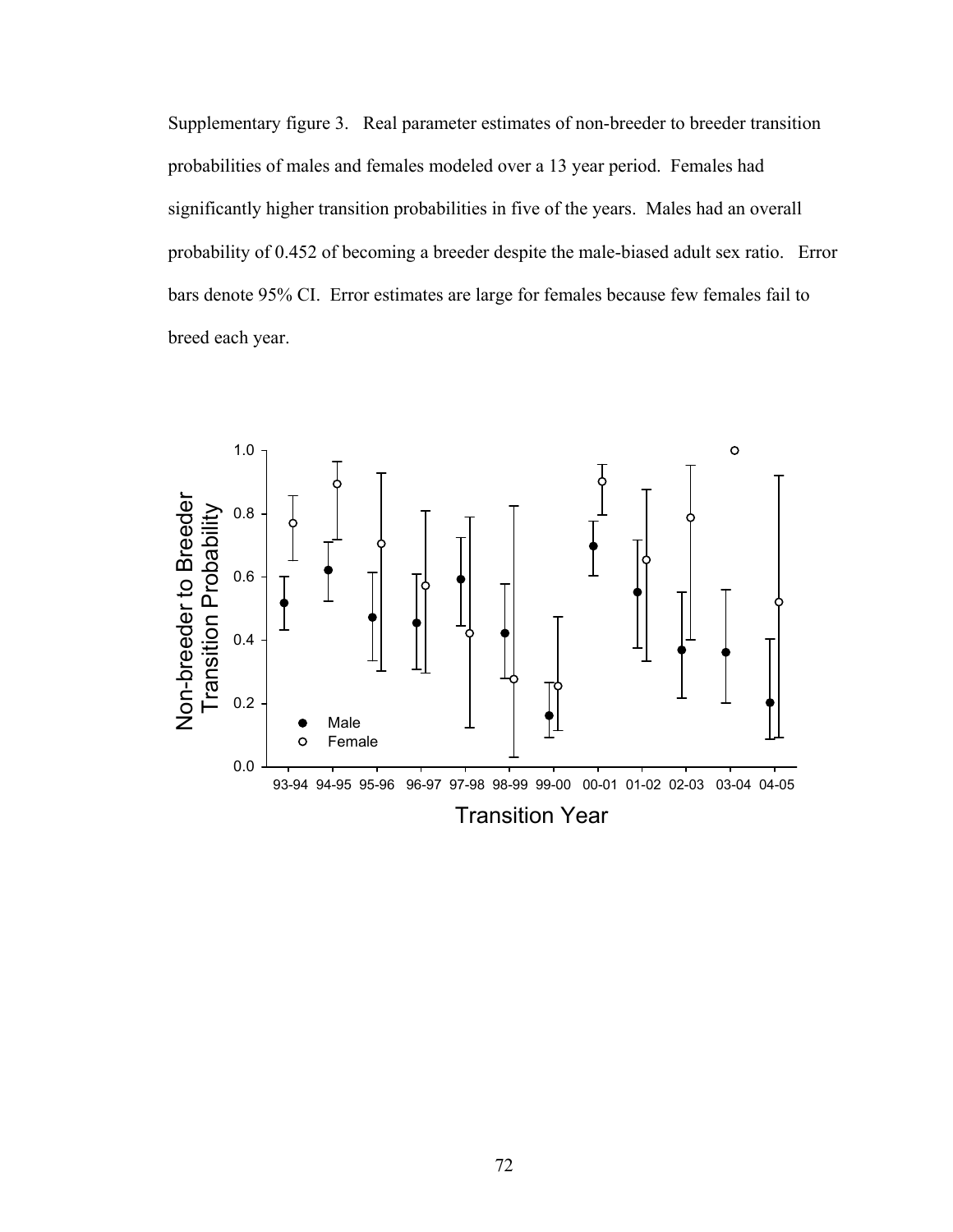Supplementary table 1. Values for 13 inequality measures of reproductive success in male and female Nazca boobies from eight different hatching cohorts. S index, corrected S index (Sc), effective number index (S3), monopolization index (*Q*) iterative skew index ( $\lambda$ ), Morisita index ( $I_0$ ), standardized Morisita index ( $I_p$ ), and binomial skew index (B) are detailed in Nonacs 2003b and calculated with the Skew Calculator (Nonacs 2003a). Equations for Gini coefficient  $(G)$ , moment skewness  $(g_1)$ , index of dispersion (D), and coefficient of variation (CV) are given in Kokko *et al*. 1999. The opportunity for selection or standardized variance (*I*) is described in the text (Materials and Methods).

| Cohort         | <b>Sex</b> | S    | $S_c$ | $S_3$ | $\mathcal{Q}$ | λ    | $I_{\delta}$ | $I_{\rm p}$ | B     | $\boldsymbol{G}$ | $g_1$ | D    | <b>CV</b> |      |
|----------------|------------|------|-------|-------|---------------|------|--------------|-------------|-------|------------------|-------|------|-----------|------|
|                | Male       | 0.31 | 0.22  | 0.47  | 0.015         | 0.12 | 1.39         | 0.5022      | 0.014 | 0.52             | 0.63  | 1.87 | 0.92      | 0.85 |
| 1984-85        | Female     | 0.51 | 0.38  | 0.63  | 0.028         | 0.13 | 1.98         | 0.5059      | 0.027 | 0.66             | 1.20  | 2.62 | 1.26      | 1.60 |
|                | Male       | 0.27 | 0.15  | 0.44  | 0.004         | 0.05 | 1.28         | 0.5007      | 0.004 | 0.49             | 0.63  | 1.55 | 0.88      | 0.77 |
| 1985-86 Female |            | 0.33 | 0.26  | 0.51  | 0.012         | 0.07 | 1.60         | 0.5041      | 0.011 | 0.56             | 0.85  | 2.47 | 1.01      | 1.02 |
|                | Male       | 0.25 | 0.18  | 0.43  | 0.004         | 0.03 | 1.35         | 0.5012      | 0.004 | 0.49             | 0.67  | 1.87 | 0.87      | 0.77 |
| 1986-87        | Female     | 0.26 | 0.23  | 0.41  | 0.007         | 0.05 | 1.37         | 0.5022      | 0.006 | 0.48             | 0.29  | 2.21 | 0.83      | 0.70 |
|                | Male       | 0.28 | 0.21  | 0.45  | 0.003         | 0.02 | 1.41         | 0.5011      | 0.003 | 0.50             | 0.72  | 1.87 | 0.88      | 0.81 |
| 1987-88 Female |            | 0.20 | 0.17  | 0.40  | 0.004         | 0.03 | 1.35         | 0.5013      | 0.003 | 0.46             | 0.53  | 2.15 | 0.82      | 0.66 |
|                | Male       | 0.32 | 0.15  | 0.46  | 0.001         | 0.02 | 1.22         | 0.5002      | 0.001 | 0.51             | 0.67  | 1.23 | 0.95      | 0.85 |
| 1992-93        | Female     | 0.17 | 0.07  | 0.34  | 0.001         | 0.02 | 1.08         | 0.3539      | 0.001 | 0.40             | 0.23  | 1.07 | 0.72      | 0.51 |
|                | Male       | 0.35 | 0.15  | 0.45  | 0.002         | 0.36 | 1.15         | 0.3640      | 0.002 | 0.50             | 0.50  | 1.10 | 0.94      | 0.83 |
| 1993-94        | Female     | 0.28 | 0.18  | 0.42  | 0.003         | 0.04 | 1.24         | 0.5005      | 0.003 | 0.48             | 0.33  | 1.27 | 0.84      | 0.71 |
|                | Male       | 0.40 | 0.17  | 0.53  | 0.002         | 0.02 | 1.34         | 0.5005      | 0.002 | 0.57             | 0.82  | 1.24 | 1.10      | 1.12 |
| 1994-95        | Female     | 0.22 | 0.09  | 0.39  | 0.001         | 0.02 | 1.13         | 0.4565      | 0.001 | 0.45             | 0.48  | 1.19 | 0.86      | 0.64 |
|                | Male       | 0.47 | 0.16  | 0.58  | 0.003         | 0.04 | 1.39         | 0.5005      | 0.003 | 0.61             | 1.02  | 1.41 | 1.40      | 1.38 |
| 1995-96 Female |            | 0.24 | 0.07  | 0.39  | 0.001         | 0.03 | 1.06         | 0.1850      | 0.001 | 0.45             | 0.36  | 0.88 | 0.79      | 0.63 |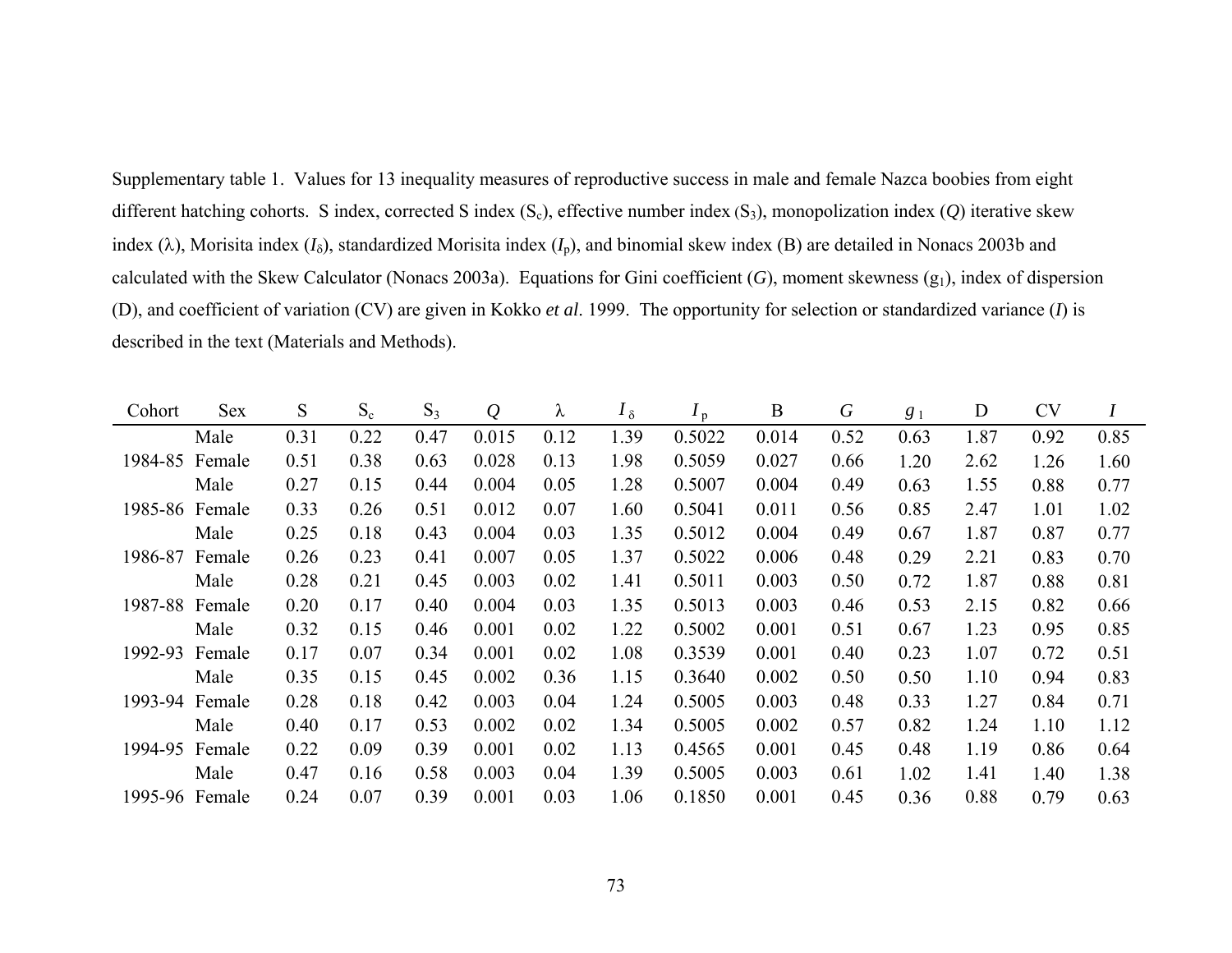Supplementary table 2. Spearman rank order correlations between the 13 indices of inequality described in supplementary table 1. Significant correlations (*p* < 0.05) are in bold. Most indices were highly correlated.

| Index          | S     | $S_c$ | $S_3$ | $\varrho$ | λ     | $I_{\delta}$ | $I_{\rm p}$ | B     | $\boldsymbol{G}$ | 81    | D     | <b>CV</b> | Ι     |
|----------------|-------|-------|-------|-----------|-------|--------------|-------------|-------|------------------|-------|-------|-----------|-------|
| S              | 1.000 | 0.465 | 0.944 | 0.351     | 0.418 | 0.500        | 0.283       | 0.362 | 0.929            | 0.738 | 0.235 | 0.926     | 0.938 |
| $S_c$          | 0.465 | 1.000 | 0.544 | 0.858     | 0.568 | 0.885        | 0.899       | 0.848 | 0.568            | 0.444 | 0.865 | 0.379     | 0.559 |
| $S_3$          | 0.944 | 0.544 | 1.000 | 0.504     | 0.371 | 0.668        | 0.465       | 0.508 | 0.994            | 0.882 | 0.409 | 0.968     | 0.997 |
| $\varrho$      | 0.351 | 0.858 | 0.504 | 1.000     | 0.687 | 0.853        | 0.956       | 0.998 | 0.516            | 0.431 | 0.909 | 0.366     | 0.501 |
| λ              | 0.418 | 0.568 | 0.371 | 0.687     | 1.000 | 0.453        | 0.525       | 0.702 | 0.368            | 0.126 | 0.471 | 0.300     | 0.362 |
| $I_{\delta}$   | 0.500 | 0.885 | 0.668 | 0.853     | 0.453 | 1.000        | 0.906       | 0.836 | 0.688            | 0.691 | 0.894 | 0.532     | 0.674 |
| $I_{p}$        | 0.283 | 0.899 | 0.465 | 0.956     | 0.525 | 0.906        | 1.000       | 0.945 | 0.490            | 0.474 | 0.974 | 0.319     | 0.471 |
| B              | 0.362 | 0.848 | 0.508 | 0.998     | 0.702 | 0.836        | 0.945       | 1.000 | 0.518            | 0.421 | 0.896 | 0.372     | 0.505 |
| $\,G\,$        | 0.929 | 0.568 | 0.994 | 0.516     | 0.368 | 0.688        | 0.490       | 0.518 | 1.000            | 0.885 | 0.438 | 0.959     | 0.997 |
| g <sub>1</sub> | 0.738 | 0.444 | 0.882 | 0.431     | 0.126 | 0.691        | 0.474       | 0.421 | 0.885            | 1.000 | 0.474 | 0.874     | 0.888 |
| D              | 0.235 | 0.865 | 0.409 | 0.909     | 0.471 | 0.894        | 0.974       | 0.896 | 0.438            | 0.474 | 1.000 | 0.279     | 0.418 |
| <b>CV</b>      | 0.926 | 0.379 | 0.968 | 0.366     | 0.300 | 0.532        | 0.319       | 0.372 | 0.959            | 0.874 | 0.279 | 1.000     | 0.962 |
|                | 0.938 | 0.559 | 0.997 | 0.501     | 0.362 | 0.674        | 0.471       | 0.505 | 0.997            | 0.888 | 0.418 | 0.962     | 1.000 |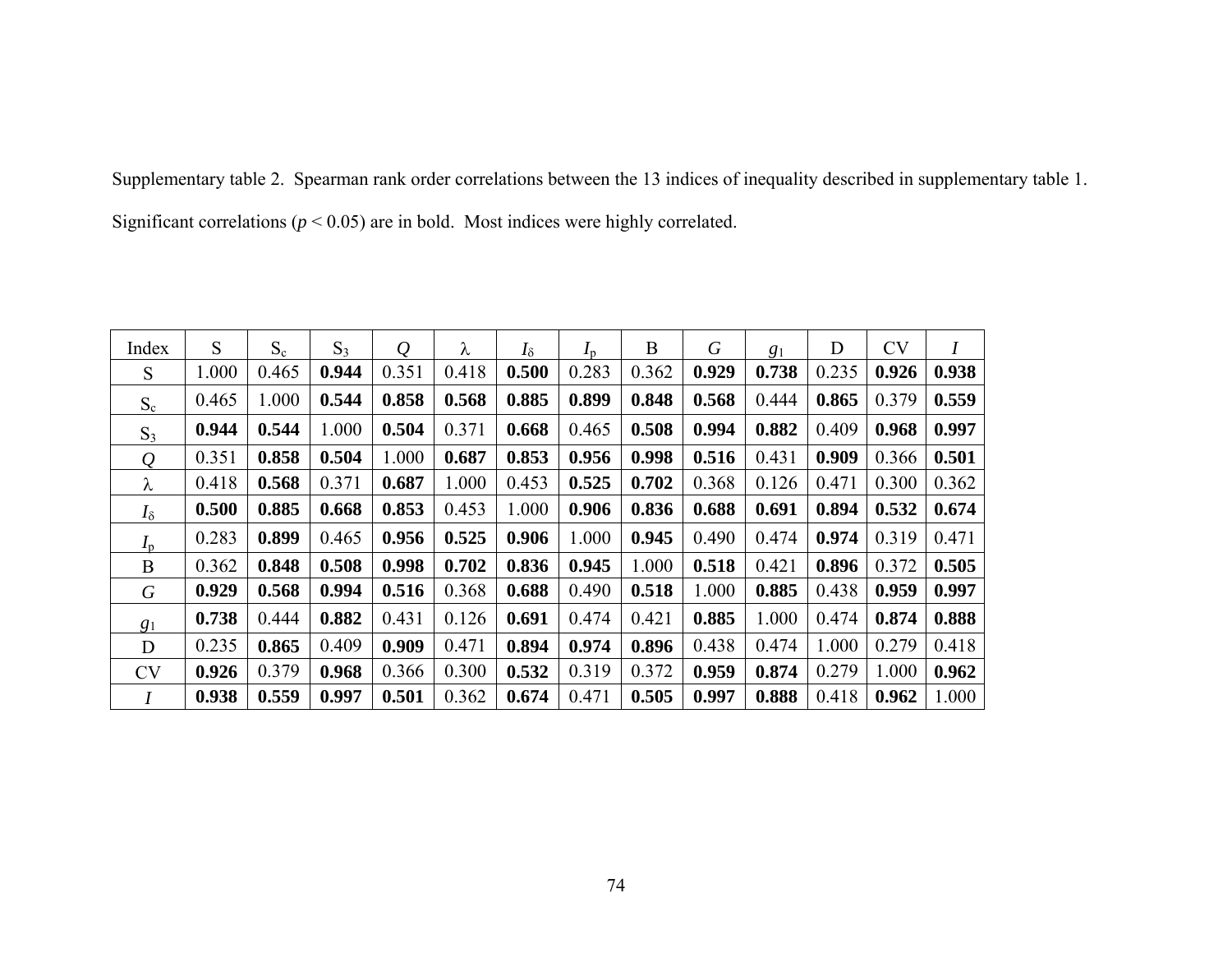# **CHAPTER 3**

**Mate rotation by female choice and coercive divorce in Nazca boobies (***Sula granti***)**

TERRI J. MANESS & DAVID J. ANDERSON

Department of Biology, Wake Forest University, Winston-Salem, North Carolina

Correspondence: T.J. Maness, Department of Biology, Wake Forest University, Winston-Salem, NC 27109, U.S.A. (email: manetj2@wfu.edu).

*Minor stylistic variations and the inclusion of multiple authors are due to this chapter being based on an article published in the journal* **Animal Behaviour (76:1267-1277).**  *This chapter appears as published except the citations have been updated and material published as an electronic supplement has been appended. T. Maness performed all analyses and prepared the manuscript. D. Anderson acted in an advisory and editorial capacity.*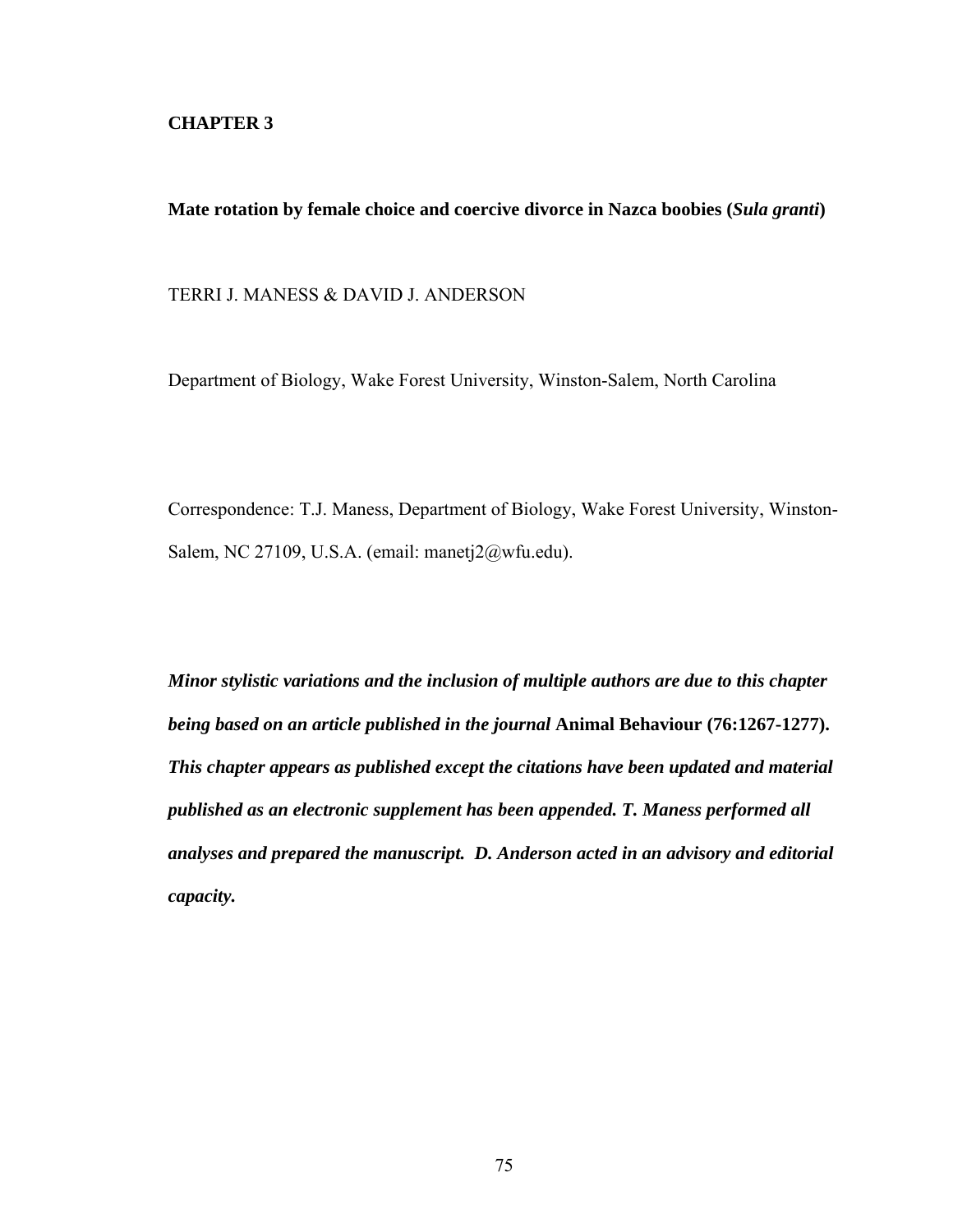#### **ABSTRACT**

The formation and dissolution of mating pair-bonds have been fruitful areas of investigation for evolutionary biologists. Adaptive mate choice has been the focus of most research on pair dissolution. However, recent work has shown that an important cause of pair dissolution can be involuntary forced divorce, where intruder(s) oust one or both partners. Previously, we presented evidence that, in a male-biased population, females exchanged a reproductively depleted male for a new "refreshed" mate. This "mate rotation" model of divorce could be driven by female choice, forced divorce by unpaired males, or by males forgoing reproduction to recover condition. Here, we examine these alternatives with behavioral and demographic data from our long-term study of banded Nazca boobies. The mate rotation pattern of divorce appears to be driven by a combination of two circumstances involving a female's abandonment of a previous partnership. In some cases, the female appeared to cooperate with a male intruder, causing her former partner to leave the nest. In other cases, the female abandoned her former mate and joined a new male at another nest site. Recent studies that have disentangled age and breeding experience from pair-bond length have shown that an initial increase in reproductive output correlated with pair-bond length, but after a period of time together the reproductive success of the pair declined. Given the assumed ubiquity of the cost of reproduction, divorce after a lengthy pair bond would seem to be advantageous for one or both mates when fresh potential partners are available.

Keywords: cost of reproduction; divorce; mate choice; mate rotation; Nazca booby; pairbond; serial monogamy; sex ratio bias; *Sula granti*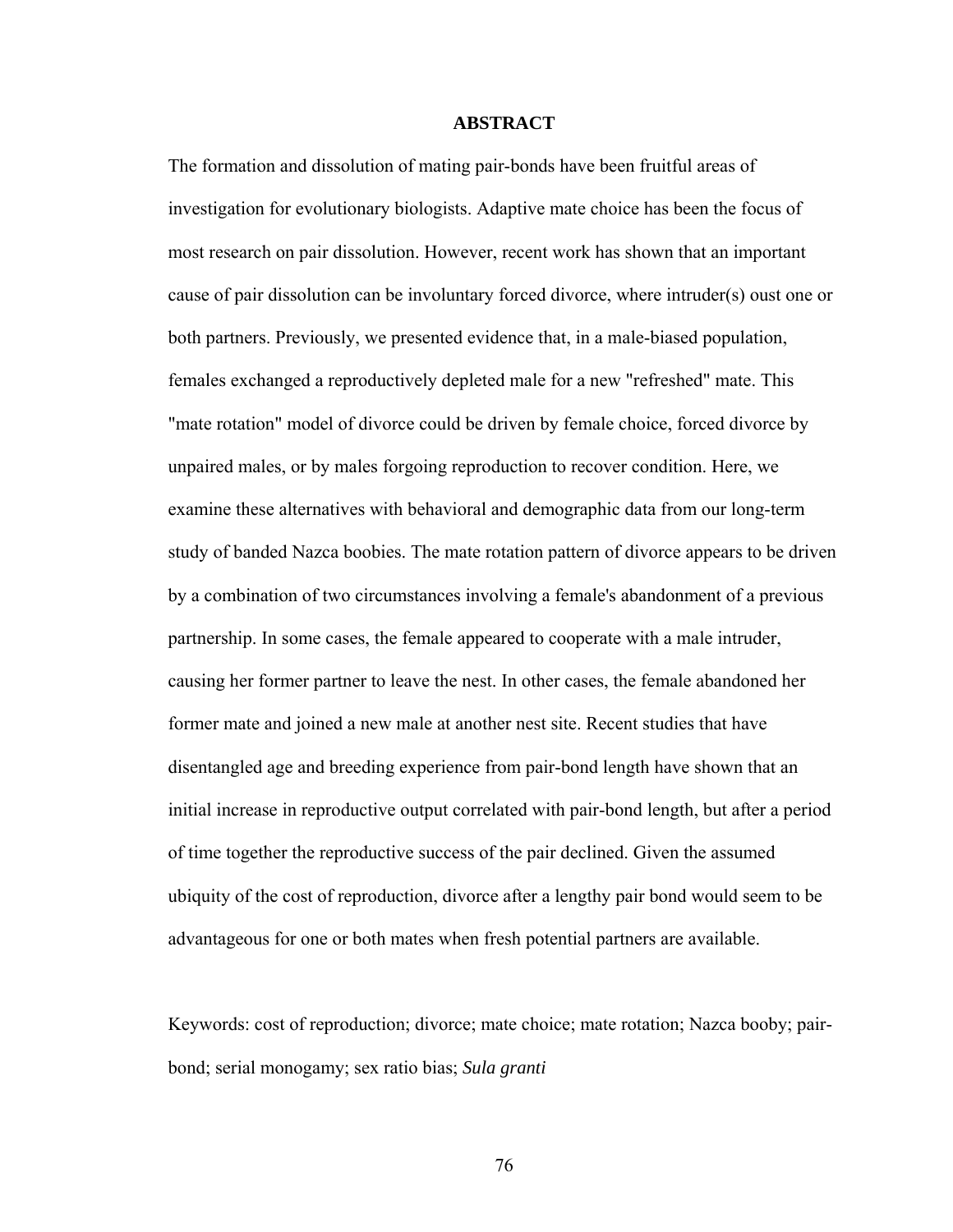#### **INTRODUCTION**

The variability observed in bird mating systems, especially the prominence of monogamy and extended pair bonds (Black 1996), has long been a focus of interest to evolutionary biologists (Lack 1968). Recent work has emphasized the termination of mating partnerships, providing a complement to the older and larger literature on pair formation (reviewed in Andersson 1994). Divorce, the disruption of the pair bond without death, gives insight into important evolutionary topics including sexual selection and mate choice. The frequency of divorce varies considerably between species, from 0% in waved albatrosses, *Phoebastria irrorata* (Harris 1973) to 98% in greater flamingos, *Phoenicopterus roseus* (Cézilly & Johnson 1995), as well as between different populations of the same species (reviewed in Ens et al. 1996).

Divorce may be imposed on the pair and so be non- or maladaptive; possibilities include chance events leading partners to lose contact (Choudhury 1995; Ens et al. 1996), asynchronous arrival at the breeding area (Dhondt & Adriaensen 1994; Naves et al. 2006), and intruder(s) forcing divorce by ousting one or both partners (Taborsky  $\&$ Taborsky 1999, Jeschke et al. 2007). Alternatively, divorce may reflect adaptive abandonment by either partner to un-do its previous mate choice. Most adaptive hypotheses fall under the "better option" model (reviewed in Choudhury 1995 and Ens et al. 1996), whereby a partner leaves because of incompatibility (Coulson 1972), to obtain a higher quality mate (Ens et al. 1993), to correct errors in mate choice (Johnston & Ryder 1987), or to obtain a mate whose condition has not been impaired by recent reproductive effort (Cézilly & Johnson 1995; Maness & Anderson 2007). Adaptive divorce could also result from one pair member, but not both, resting to recover breeding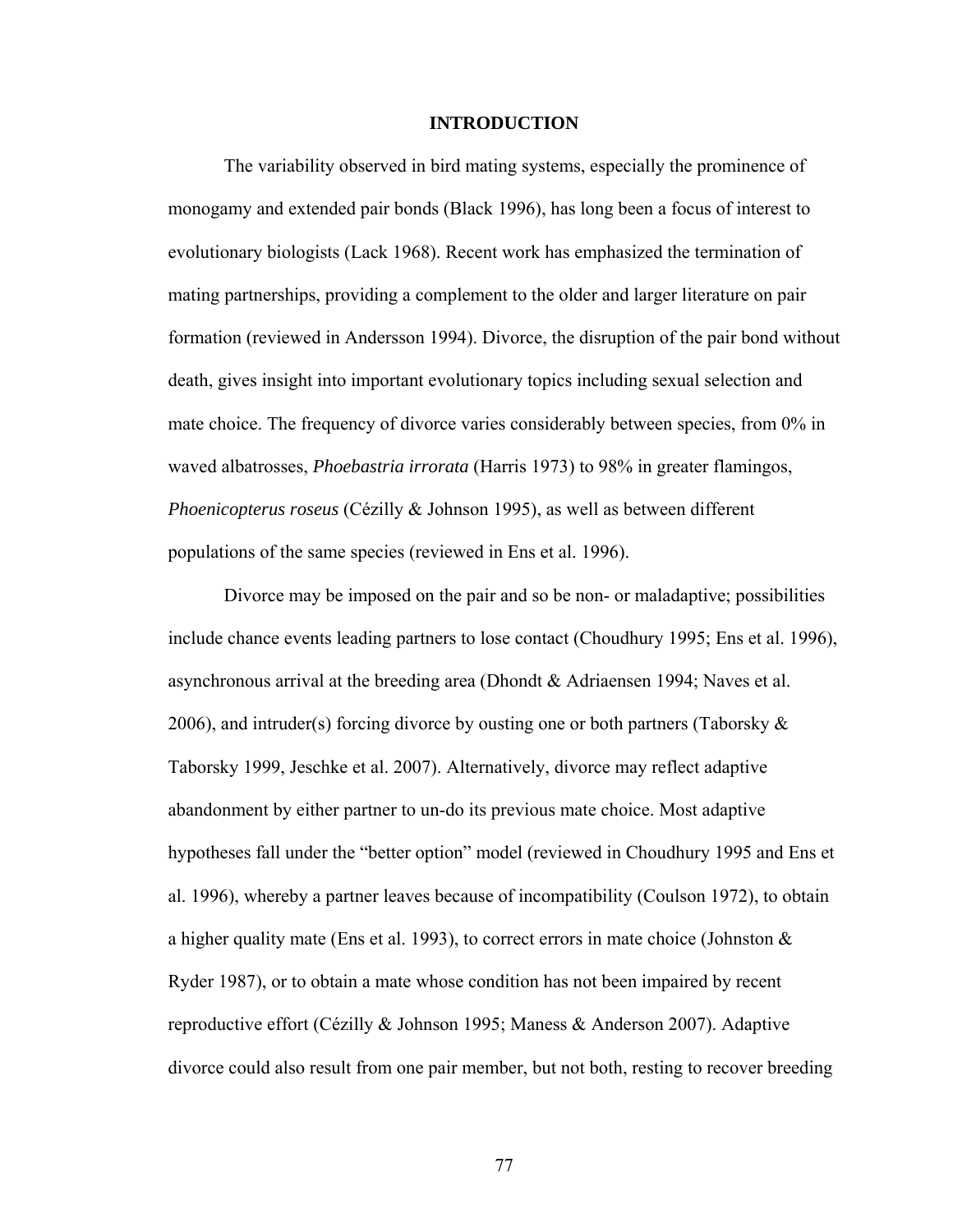condition. This pattern of divorce might be expected in species with frequent "time-outs", such as long-lived birds (e.g., Jouventin & Dobson 2002; Dobson & Jouventin 2007), or among low-quality individuals (Mougin et al. 1997; Cam et al. 1998, Bradley et al. 2000). These hypotheses have been evaluated at the ultimate level (reviewed in Choudhoury 1995 and Ens et al. 1996; Heg et al. 2003; Jeschke et al. 2007), but few have added a proximate perspective by also investigating the behaviors leading to the divorce event.

The probability of divorce may be conditioned by the operational sex ratio (OSR; Emlen & Oring 1977) of the population of interest (Choudhury 1995). Considering a male-biased population, males (the abundant sex) have fewer breeding opportunities than females do and so should be less likely than females to divorce voluntarily; a female has a pool of unpaired males available, facilitating mate switching if her mate's condition declines below that of members of the non-breeding pool (Cézilly & Johnson 1995; Maness  $\&$  Anderson 2007); and pairs may be more likely to be victims of forced divorce imposed by unpaired males (López-Sepulcre & Kokko 2005). Our previous work on a male-biased population (Townsend & Anderson 2007; Maness et al. 2007) of Nazca boobies (*Sula granti*) showed that divorce was common and that males enter and exit the breeding pool more frequently than females do (Maness & Anderson 2007). Those results and others indicated a female mating preference based on costs of reproduction and enabled by the ready availability of unpaired, high-condition males, consistent with a model of adaptive "mate rotation" that maximized the physiological condition of the female's current mate (Maness & Anderson 2007).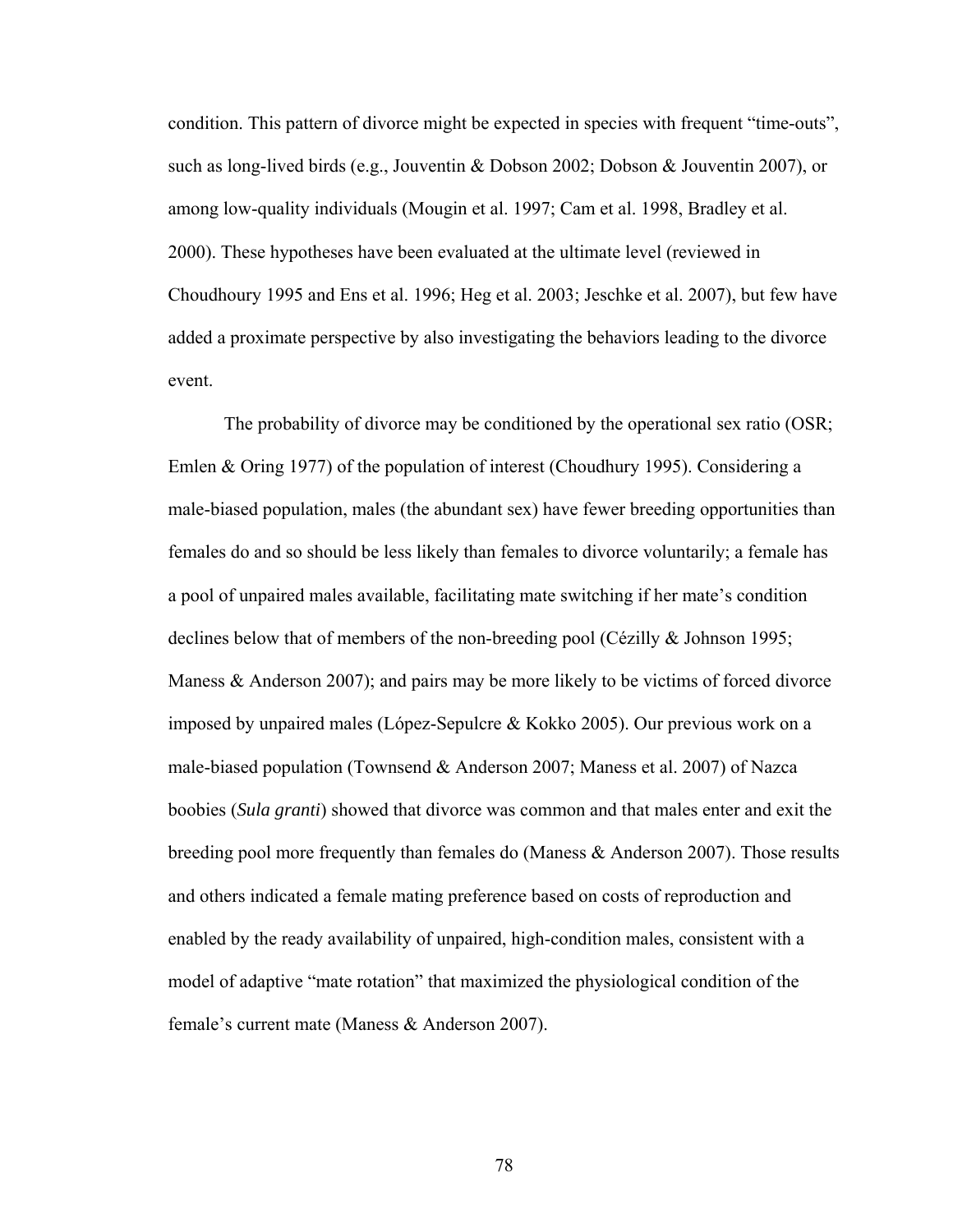Many studies have suggested that females are the predominant initiators of divorce in birds (reviewed in Cézilly et al. 2000). Our previous study suggested that female Nazca boobies drive divorce and that males are involuntarily rotated out of pairings by female choice; however, we could not rule out some other mechanisms underlying the divorce patterns we observed (Maness  $\&$  Anderson 2007). Here, we test divorce hypotheses using data on pre-breeding behaviors, pairing histories, and reproductive consequences of pairing history of our study population. Divorce in Nazca boobies could be driven by adaptive mate rotation involving female choice, by males choosing non-breeding status to recover condition, or by forced divorce imposed on the pair by one of the many non-breeding males in our population (approximately one third of all adult males lack mates at a given moment; Maness & Anderson 2007). Jeschke et al. (2007) found evidence that forced divorce may be more common than previously thought.

If the adaptive mate rotation model operates in our population, then 1) prior to divorce, a female choosing to leave her former partner should sample the behavior of her old mate, plus that of one or more other males before opting for a new mate; 2) the RS of divorcing females should be high prior to, and not decline after, divorce; 3) divorced males should attempt to retain their mate or to attract a new one because they divorced involuntarily; and 4) the RS of male "victims" of female choice should be high prior to, and decline after, divorce. The prediction that divorce should follow a successful breeding attempt contrasts with a meta-analysis demonstrating a negative association between breeding success and mate retention (Dubois & Cézilly 2002). We do not suggest that unsuccessful males should be retained preferentially under mate rotation;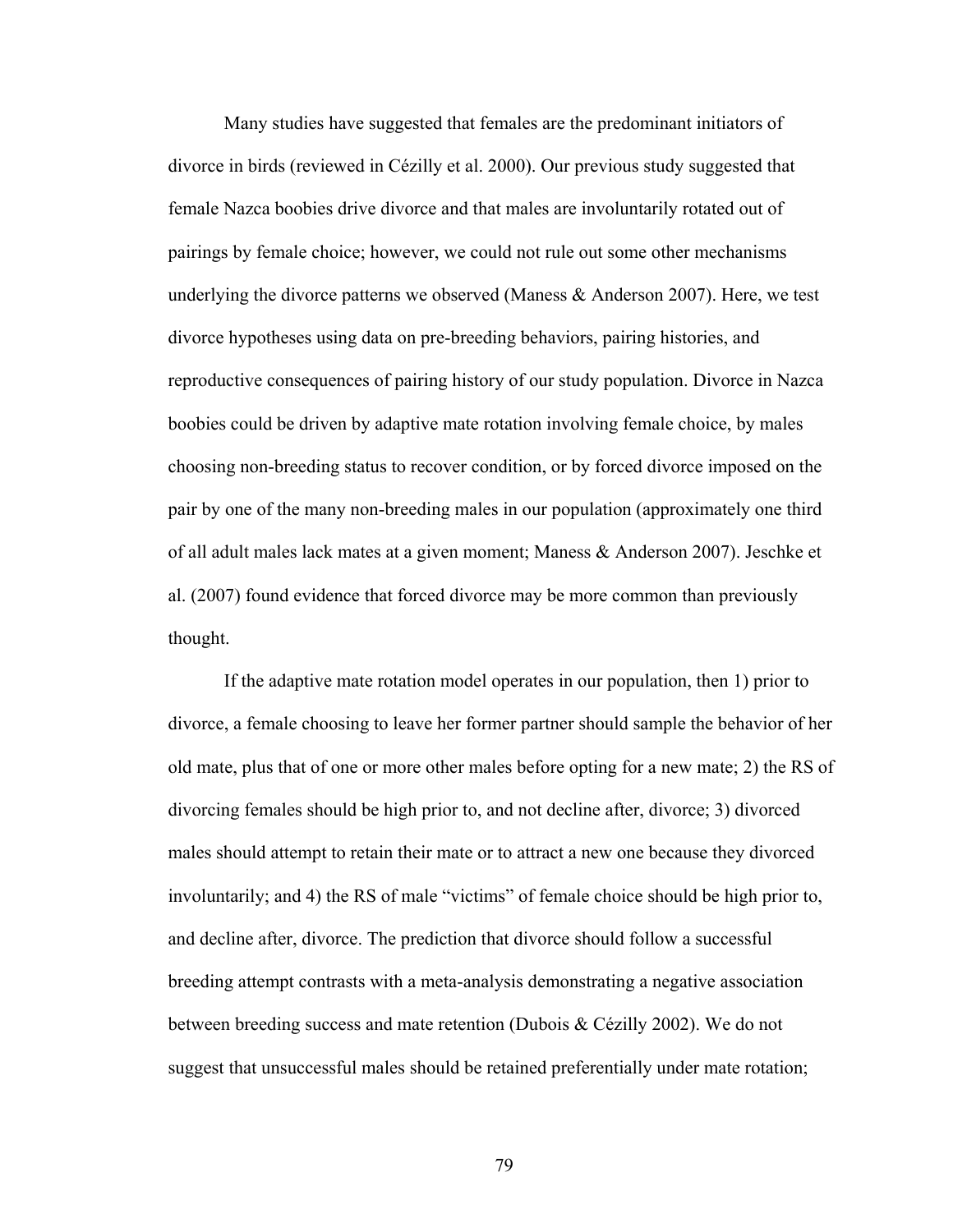successful and unsuccessful males should be retained if a better alternative is not available. However, successful breeders are more likely to be in poorer condition than recently non-breeding males, given the demonstrated survival costs of reproduction (Townsend & Anderson 2007) and mass loss during breeding (Apanius et al. 2008) in this species, and females should select against these successful breeders, (i.e., upgrade mates). Previously, we tested the prediction that male victims of divorce have higher RS than do retained males in the year preceding divorce and found no difference in these estimates (Maness & Anderson 2007). However, the operation of more than one factor causing divorce could have confounded this test conducted at the population level. Accordingly, a more specific prediction of the mate rotation model regarding male RS, replacing 4) above, is that 4) RS of males divorced *due to female choice* should be high prior to, and decline after, divorce.

If males choose temporary non-breeding status, then these males 1) should not attempt to breed; and 2) might abandon their nest sites.

If divorce is forced upon a Nazca booby pair by a non-breeding male, then 1) one or both members of the pair should resist (with aggression against the incomer) the take over; 2) aggressive behavior of the current male in a pair should predict his success in mate retention; 3) RS of males that lose their nest site should be high prior to divorce (leading to poor condition and thus poor fighting ability) and low after divorce; and 4) the RS of only the incomer should improve post-divorce (Jeschke et al. 2007) and the RS of the female victim of forced divorce may decline.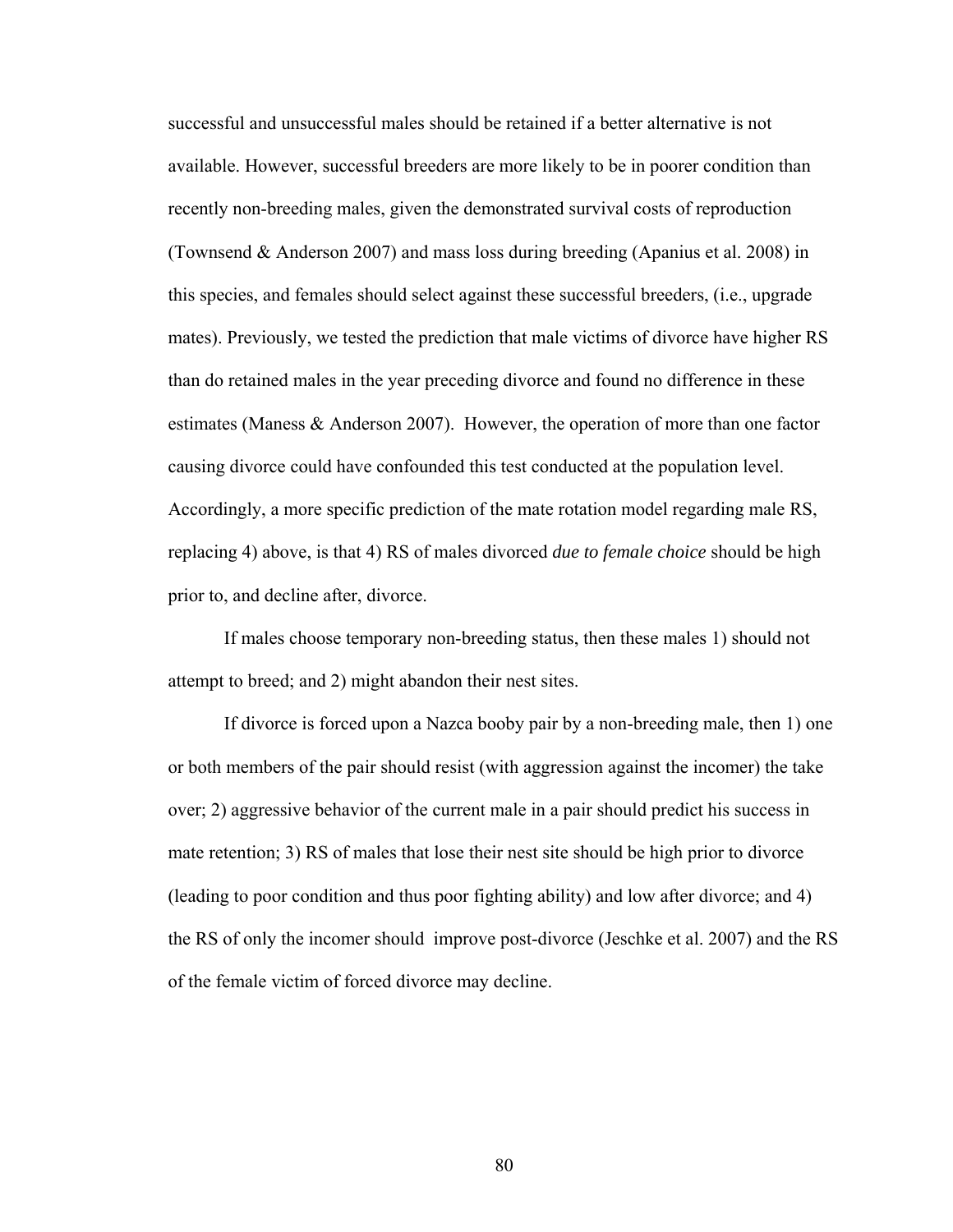#### **METHODS**

#### **Behavioral Observations**

Nazca boobies are socially and genetically monogamous (Anderson & Boag 2006), long-lived pelagic seabirds (Anderson & Apanius 2003) with bi-parental care and similar parental roles (Anderson  $\&$  Ricklefs 1992; Apanius et al. 2008). The population breeds seasonally at our study site at Punta Cevallos, Isla Española, Galápagos Islands, with most egg-laying between October and January, and most fledging completed by June. At the beginning of each breeding season, male Nazca boobies defend nest sites, where they exclude other males and perform mate attraction behaviors (Nelson 1978). To determine behaviors preceding divorce (or mate retention) and to identify behaviors females could use to assess potential mates, all resident birds (defined below) in a subsection of the colony known as the "mini-area" were observed during the pre-breeding season, starting 30 August 2003, through the egg-laying period of 2003. The "mini-area" is the northern third of the "study area", which is the northern half of sub-colony 1 (Huyvaert & Anderson 2004; Apanius et al. 2008 give a detailed description). Egg-laying began in mid-October and continued until February of 2004, but observations ended on 21 December 2003, when 95% of all clutches had been established. Since most birds vacate the colony during the heat of midday (Anderson & Ricklefs 1992; Anderson et al.  $2004$ ), birds were observed from 06:00 to 09:00 and 15:00 to 18:00. All resident birds in the mini-area were fitted with metal as well as numbered plastic bands. The sex of adult Nazca boobies can be determined easily by voice (Nelson 1978). Males were given black plastic leg bands, while females had grey bands. The numbering on each plastic band was large enough to read easily by eye or with binoculars from approximately 20m (the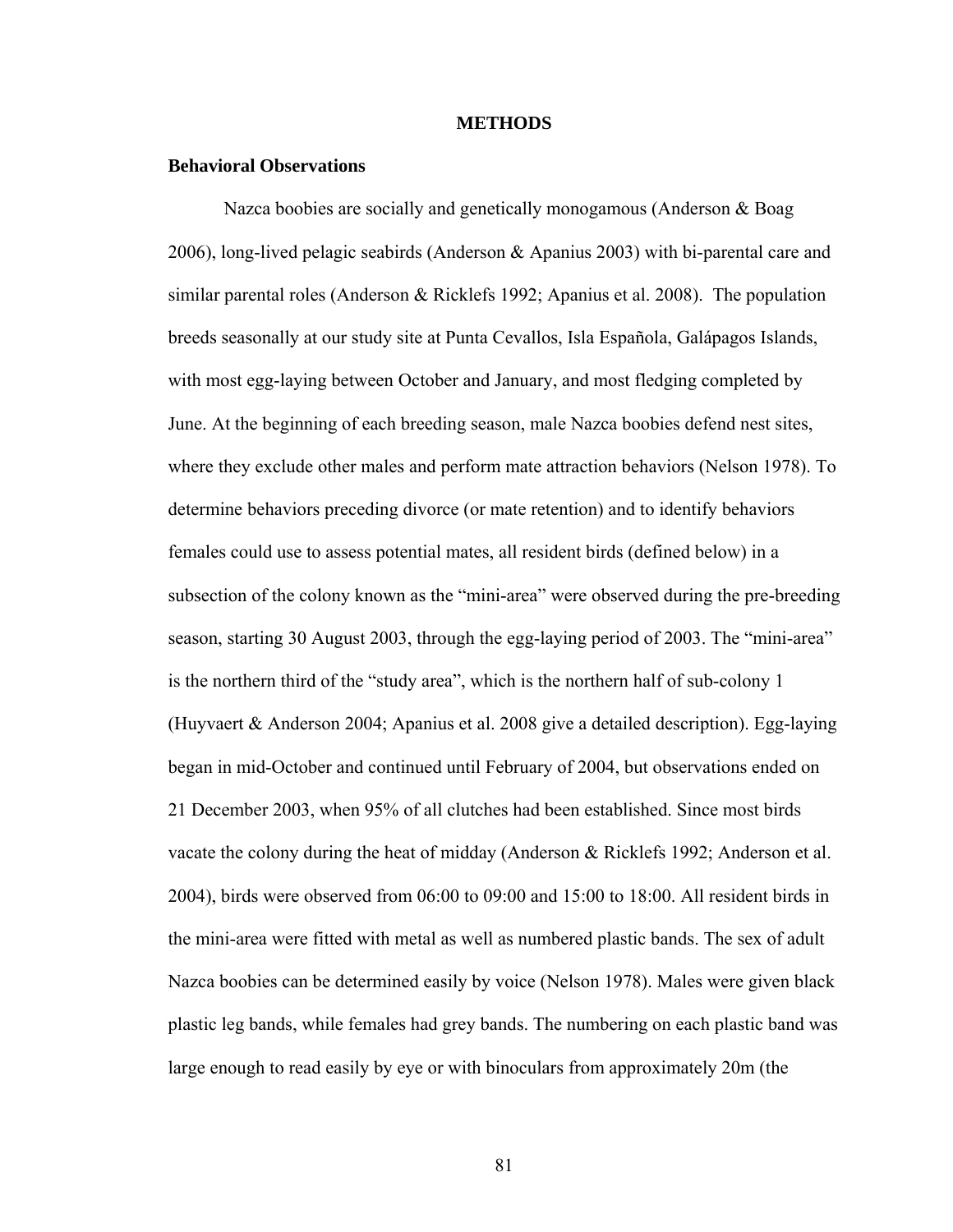maximum distance observers were from the birds). We noted 26 specific behaviors (see Electronic Supplementary Material) of males and females at the beginning of the 2003-04 breeding season. Our treatment of behavior types followed those of Van Tets (1965) and Nelson (1978), except as noted in the Electronic Supplementary Material.

The mini-area was divided into four observation subsections (A, B, C, and D), each of which contained approximately 75 birds that were present regularly. Each subsection was observed on a 6-day rotating schedule: on day 1, section A was observed from 0600 to 0900 hours and section B from 1500 to 1800 hours; on day 2, section C was observed from 0600 to 0900 hours and section D from 1500 to 1800 hours; no observations were performed on day 3; on day 4, section B was observed from 0600 to 0900 hours and section A from 1500 to 1800 hours; on day 5, section D was observed from 0600 to 0900 hours and section C from 1500 to 1800 hours; no observations were performed on day 6; then the cycle started over again at day 1. The same two observers performed every observation session. The first observer dictated a bird's behavior, its plastic identification number, its location (nest number; every nest site in this area has a permanent metal identification number), and the identity of any birds it interacted with; the second observer recorded the dictated information and noted the time. The observers sat on natural rock formations (see Fig.1 of Apanius et al. 2008) or a raised wooden platform, both of which afforded a clear view of most birds in the observation area and were one or more meters from the nearest nest site. If the view of a bird or its nest site was continuously obstructed by the rocky terrain, the bird's observable behaviors were noted (particularly its interactions with neighbors), but these birds were omitted from all analyses. Given that individuals in our population are indifferent to humans, we assumed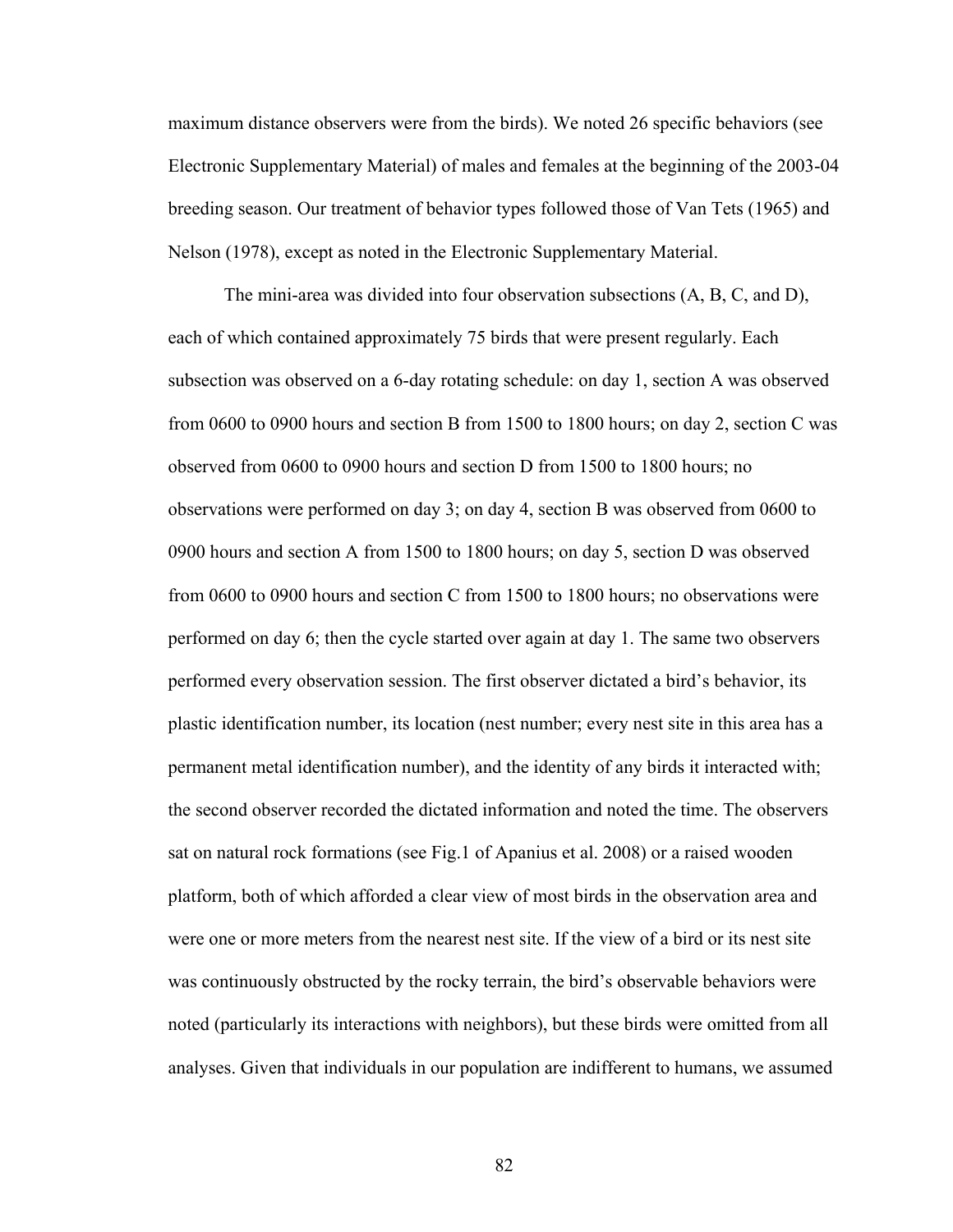that our presence caused no disturbance to the birds. As a precaution, the observers were in position 15min before each observation period began to allow the birds any necessary acclimation to their presence. The observers performed one 6-day practice rotation prior to beginning actual data collection and had no knowledge of the previous pairing patterns of the birds. Approximately two weeks after data collection began the observation hours were reduced to 0600 to 0800 hours and 1600 to 1800 hours because most birds vacated the colony before 0900 hours and did not return until after 1600 hours. The observation hours were further reduced to 0600 to 0700 hours and 1700 to 1800 hours after 6 December 2003 since most clutches had been established by that date and interactions of interest were largely restricted to these hours. We were also present in the mini-area for several additional hours each day in the course of conducting other demographic studies and opportunistically noted aggressive interactions between individuals and injuries sustained from fights. These behaviors were not included in the factor analysis described below.

Several different Nazca booby behaviors appear to convey similar messages to a receiver. For example, yes/no head wagging, wing-flailing, and jabbing are all used in territoriality (Van Tets 1965; Nelson 1978). Therefore, many behaviors were expected to correlate with one another. We used factor analysis to reduce the 26 recorded behaviors to a smaller set of factors for use in later analyses. We used principal components analysis (PCA; SPSS, ver.15.0; SPSS, Inc., Chicago, IL, USA) for this data reduction, using a covariance matrix as input, rather than a correlation matrix, because we wanted to compare factor structures between different groups of birds (Kim & Mueller 1978). Logistic regressions compared factor structures between different groups of males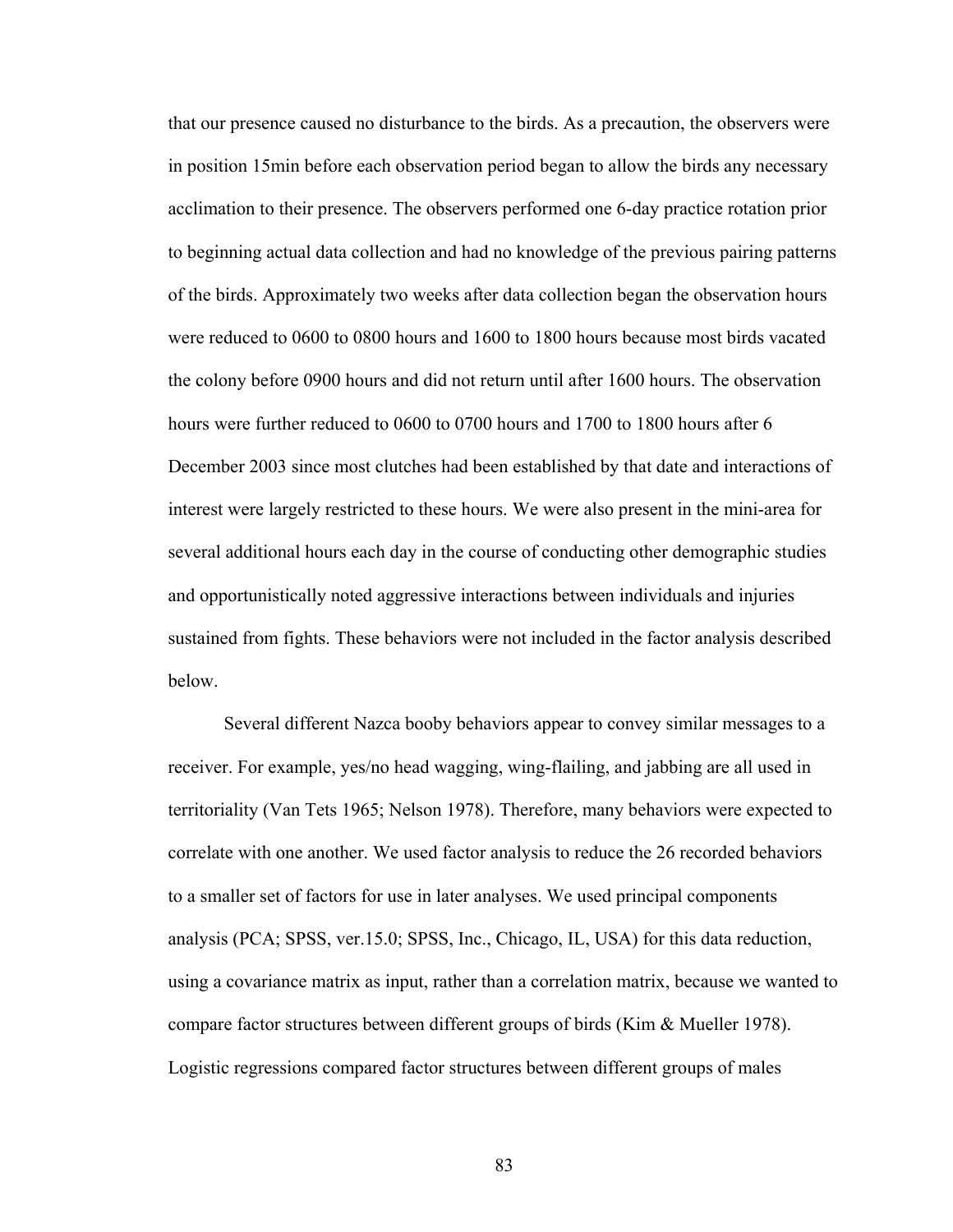(breeders vs. non-breeders and retained vs. divorced males). Akaike's Information Criterion corrected for small sample sizes (AICc) was used for logistic regression model selection and ranking (Burnham & Anderson 2002). Since AICc converges to AIC with large sample sizes, AICc should be employed regardless of sample size (Burnham and Anderson, 2002). We also report Bayesian Information Criterion (BIC) values as an alternative model selection tool. The BIC penalizes free parameters more strongly than does AIC (Schwarz 1978).

We recorded the behaviors of 160 resident males and 107 resident females, over a total of 318 hours. Birds present during observation periods for more than 500 minutes (2 S.D. from the mean) were considered resident birds; birds present less than the cut-off time were considered visitors and were excluded from all analyses. Two resident females did not breed in 2003-04, but did form exclusive bonds with a social partner. These females and their social partners were excluded from all analyses that determined predictors of mating success. Only the behaviors that males performed prior to the subpopulation's initiation of breeding (the first egg was laid in the mini-area on 16 October 2003) were considered for factor analysis, because an unpaired male's behavior may change as the likelihood of obtaining a mate diminishes as fewer females remain available for breeding. We calculated the frequency of each of the 26 behaviors that a male performed and the total time that a male was present over the truncated observation period. The 26 recorded behaviors were likely to factor well (KMO test  $= 0.784$ ; Bartlett's approximate  $\chi^2_{325} = 2768.95$ ,  $P < 0.0001$ ). Five components, explaining 85.0% of the variance in the data set, were extracted. A Varimax rotation with Kaiser Normalization was used to determine component loadings.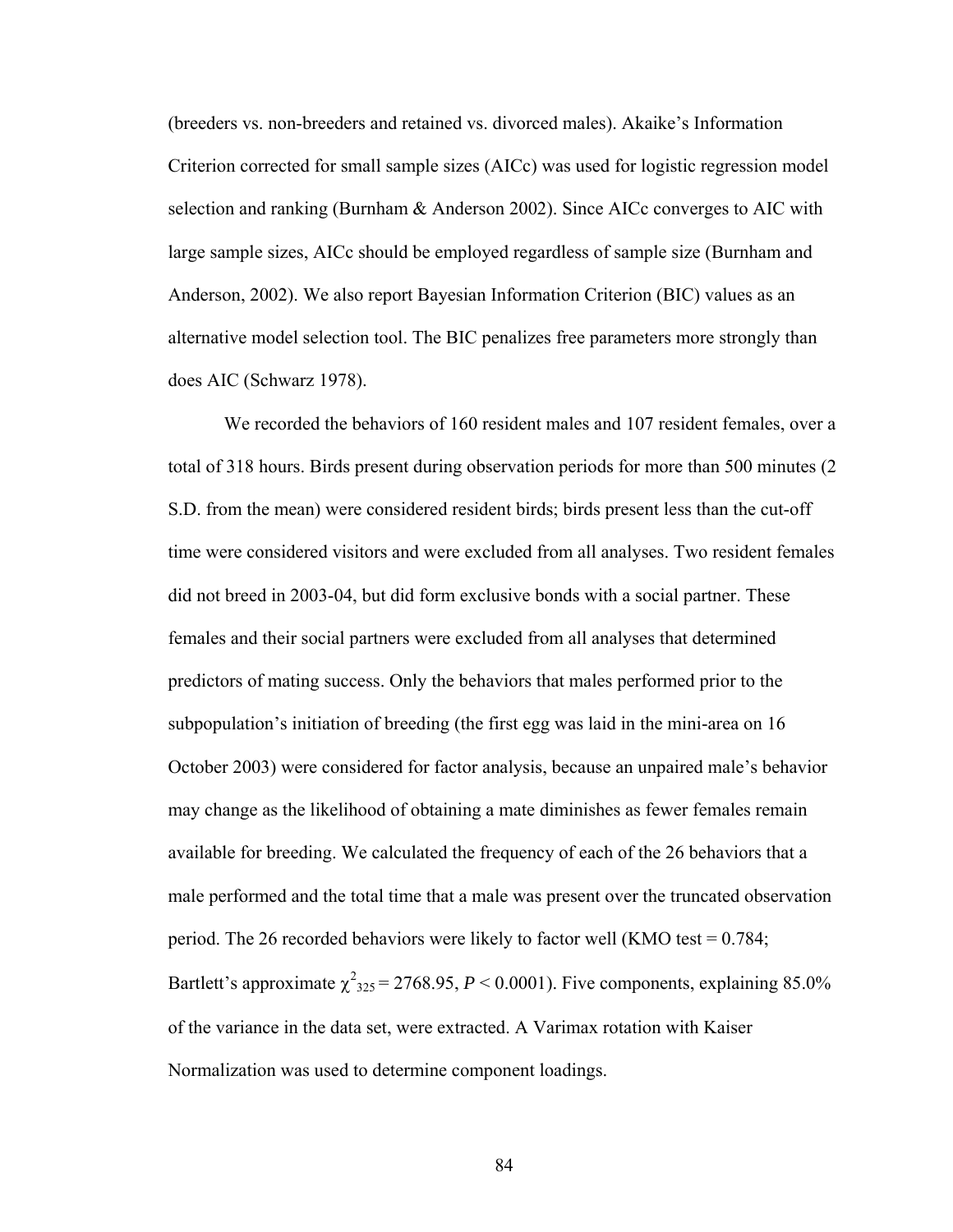We named the five components Mate, Territorial, Prospecting, Aggressive, and Advertising, based on the behaviors that loaded onto them (see Table 1 for the behaviors and their component loading scores). Two behaviors, displaced and fight, did not load highly onto any factor, probably because they were relatively rare behaviors. These behaviors were left in the analysis because removing them did not appreciably change the outcome of the PCA and they were subsequently assigned to the factors they correlated with most. Two other behaviors, garden and circle flight, loaded onto two factors each. Garden correlated with Advertising and Territorial components, reflecting the dual nature of this behavior. Males may garden to make their symbolic nests more attractive to females (Advertising) and they also pick up and rearrange nest material during conflicts with neighbors (Territorial). Circle flight correlated with Mate and Territorial components. Males perform circle flights to establish and maintain territories (Nelson 1978). In this study, males also performed circle flights repeatedly to bring gifts to potential mates or preceding mutual jabs with a potential mate.

The five behavioral components and total minutes present were used as fixed effects in a logistic regression ("R" open-source software by R-project, ver.2.6.1; http://www.r-project.org) with mating success (105 breeding and 53 non-breeding males) as the binary outcome variable. All predictors were entered using a block entry method. The omnibus test of model coefficients was significant ( $\chi^2$ <sub>6</sub> = 76.55, *P* < 0.0001) and the model was a good fit  $(-2LL = 125.043)$ ; Hosmer and Lemeshow  $\chi^2_8 = 1.71$ ,  $P = 0.99$ ; AICc =139.79; BIC = 160.48); however, total minutes present was not a significant predictor  $(P = 0.91)$  and was dropped from the model. The final model correctly classified 80.4% of males (-2LL = 125.044; Hosmer and Lemeshow  $\chi^2 = 1.71$ ,  $P = 0.99$ ;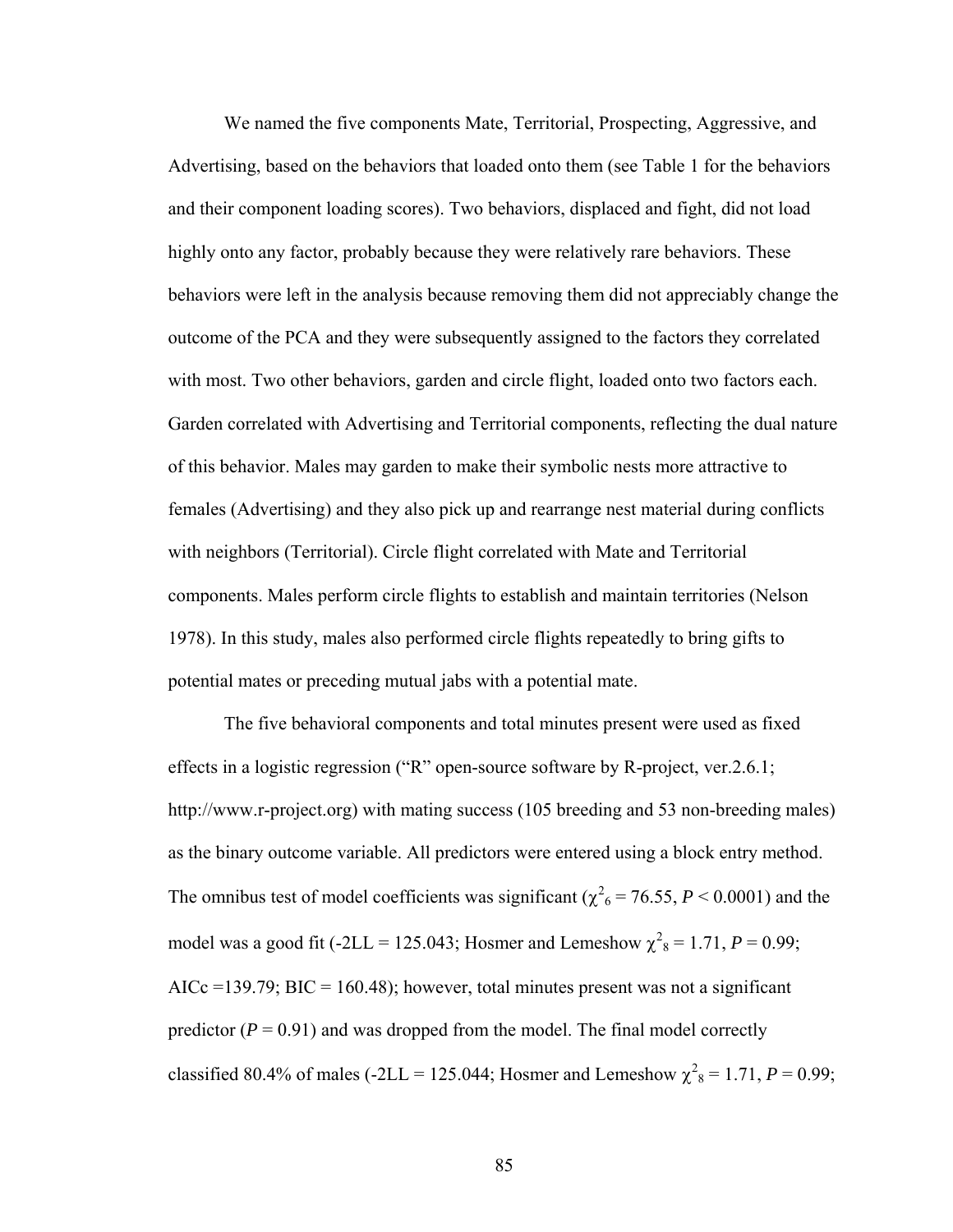$AICc = 137.60$ ;  $BIC = 155.42$ ). Significant positive predictors of male mating success were Mate, Territorial, and Advertising behaviors, while Prospecting behavior was a significant negative predictor and Aggression was not significant (Table 2A). All males were used in this analysis, including those retained as mates from the previous season. Females who retain their mate may use different behavioral criteria than do divorcing females when deciding with whom to mate because they have prior experience with the male (Dubois et al. 2004); therefore, a second logistic regression was performed with retained males left out of the model. As in the previous logistic regression, the five behavioral components and total minutes present were used as fixed effects with mating success (43 breeding and 53 non-breeding males) as the binary dependent variable. Again, total minutes present was not a significant predictor  $(P = 0.90; AICc = 107.43;$  $BIC = 124.10$ ) and was dropped from the model. The omnibus test of model coefficients was significant ( $\chi^2$ <sub>5</sub> = 36.87, *P* < 0.0001) and the model was a good fit (-2LL = 92.174; Hosmer and Lemeshow  $\chi^2$ <sub>7</sub> = 8.77, *P* = 0.27; AICc = 105.28; BIC = 119.56) and correctly classified 80.2% of males. Thus, the two regression approaches produced nearly identical results with significant positive predictors of mating success being Mate, Territorial, and Advertising behaviors, Prospecting was a significant negative predictor, and Aggressive behaviors were not significant (Table 2B). We used these aggregating behavioral components to test predictions of various divorce models below.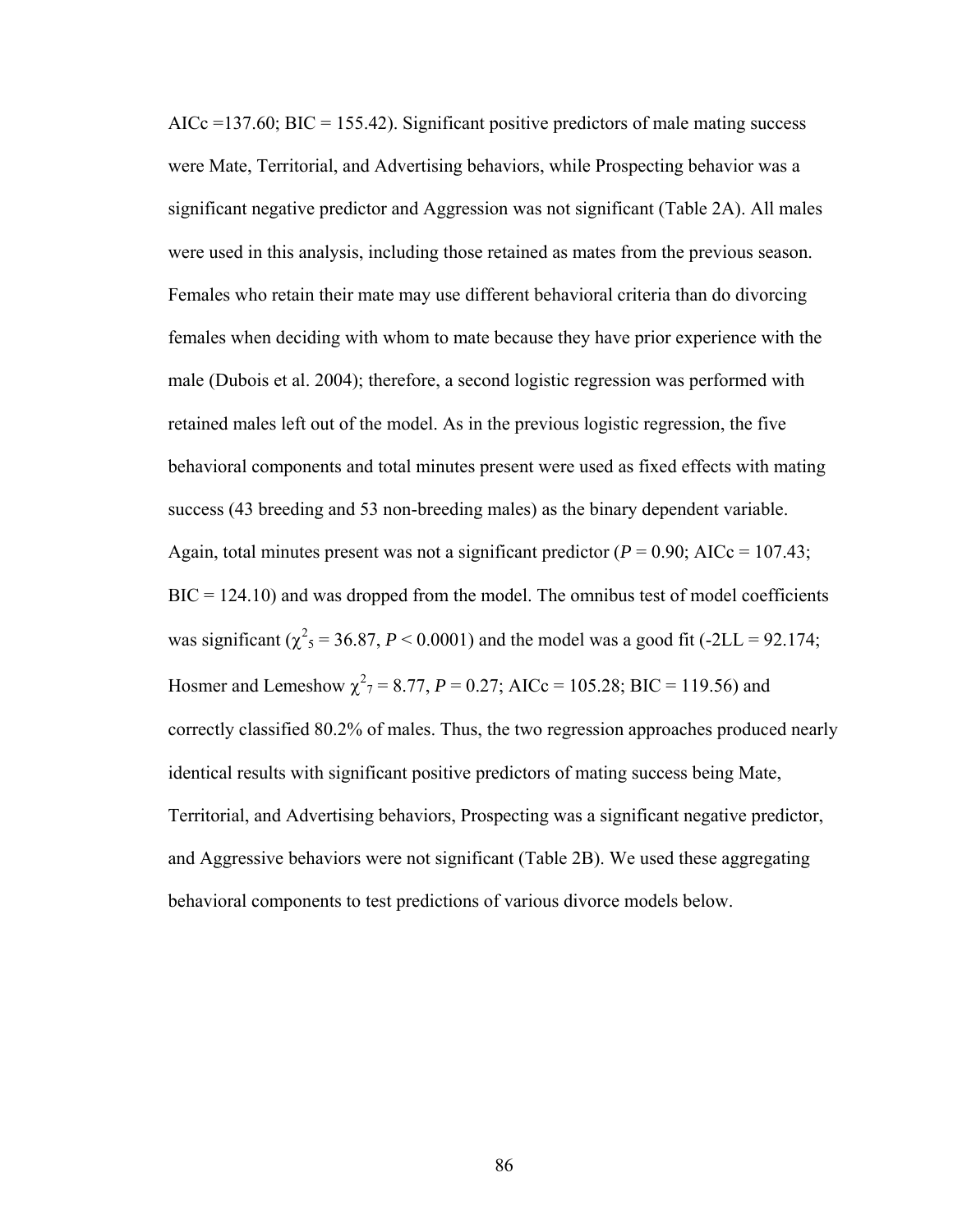## **Reproductive Success of Male and Female Categories**

To examine predictions regarding pre- and post- divorce RS, we categorized male and female Nazca boobies using a modification of the partnership categorization of Jeschke et al. (2007): *retained* (partnership remains intact), *stayer* (focal bird divorces and retains its nest site), *mover* (focal bird divorces and leaves its nest site), and *incomer* (focal bird acquires both a nest site and a new partner). Pairs in which one member died were not divorces and were omitted from all analyses. We calculated RS in the years prior to and after divorce, or in years without divorce (see flow diagrams in Figs. 1 and 2). To separate males and females into the four partnership categories, we examined our database of reproductive histories of 469 banded adults in the "study area" (see above). Nest sites in this area have been marked with permanent nest numbers since 1995. We restricted our investigation to the breeding seasons beginning in 2000 through 2004 because 1) we could not track nest takeovers prior to 1995, 2) many adults became nonbreeders for several years after the strong El Niño-Southern Oscillation event of 1997– 1998 (Maness & Anderson 2007), and 3) the size of the banded population was larger during these years than during earlier years of our work, facilitating the tracing of mating patterns of recognizable birds. The proportion of birds banded in the study area was higher than in the rest of our study site, avoiding analytical problems associated with pairs including an unbanded (and so unidentifiable) bird.

Pairs of birds were followed for three years (the mean breeding bout length for males; Maness & Anderson 2007). Year X was the year prior to the divorce (or no divorce if retained), year  $X+1$  was the year immediately after divorce, and year  $X+2$  was the final year we followed the fate of pairs. The RS of each bird was determined for each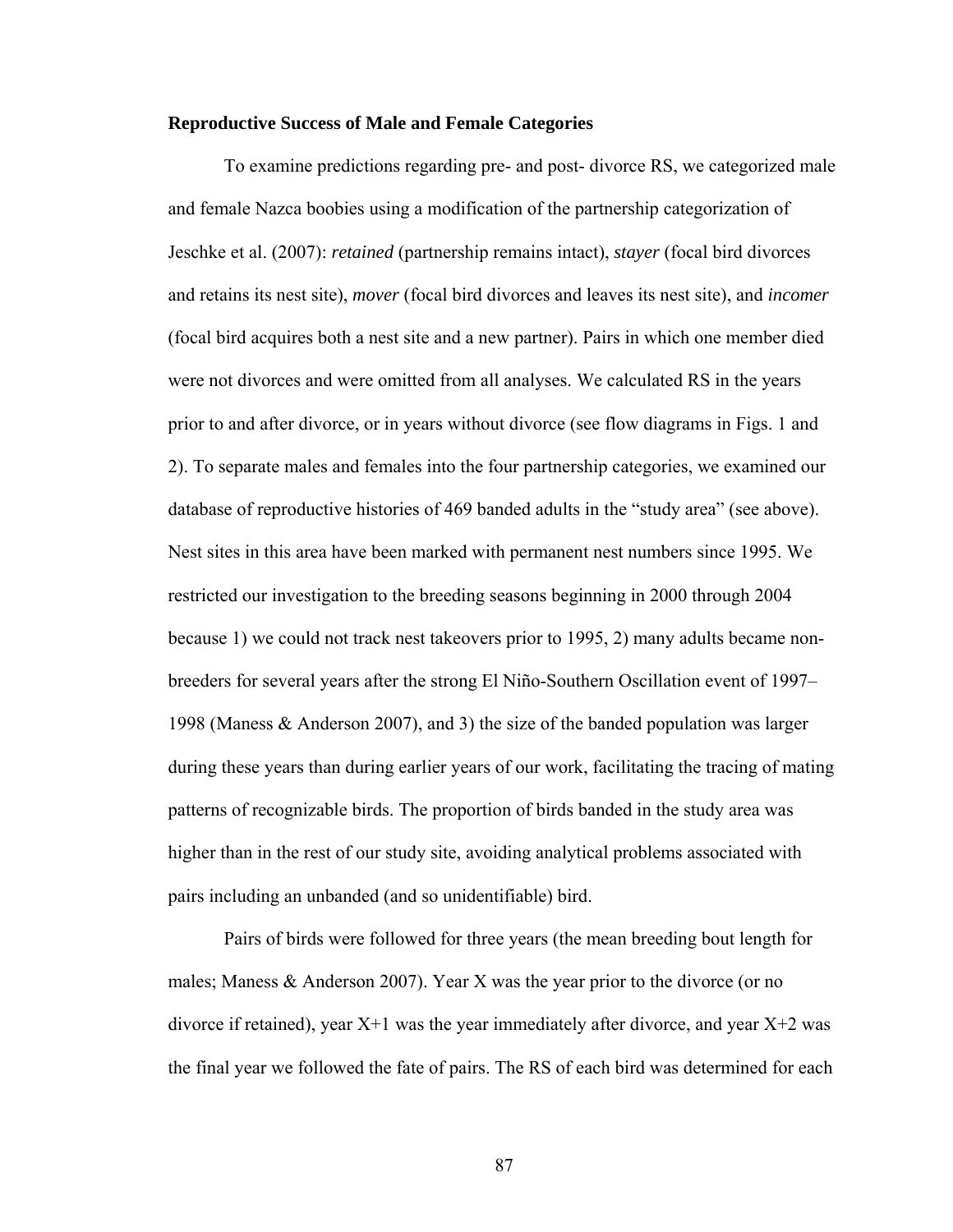of these points in a breeding sequence. Since the extra pair fertilization rate of Nazca boobies is estimated as 0% (Anderson & Boag 2006) and RS is binary for Nazca boobies, (they raise at most, one offspring per year; Humphries et al. 2006), within-year RS between categories was compared using log-linear analysis of frequency tables (Statistica, v. 6.1; Statsoft, Inc., Tulsa, OK, USA). Repeated measures log-linear analyses (SPSS, ver.15.0; SPSS, Inc., Chicago, IL, USA) were used to assess whether withincategory RS improved or declined after yr X. To avoid pseudo-replication, RS was considered separately by sex and partnership category.

To minimize the number of statistical tests performed, omnibus log-linear analyses of partnership category (four levels) by  $RS_{VXX}$  (two levels) by  $RS_{VXX+1}$  (two levels) frequency tables were analyzed separately by sex to test for category by  $RS_{vrX}$ , and category by  $RS_{yrX+1}$ , interactions. Tabulations of category by  $RS_{yrX}$  by  $RS_{yrX+2}$  (two levels) were analyzed similarly. If the model fit was adequate and the maximum likelihood (ML)  $\chi^2$  of two-way interactions was significant, then individual contrasts of interest were examined. Effect sizes were determined by odds ratios. The false discovery method (Benjamini & Hochberg 1995, Curran-Everett 2000) was used to adjust the critical value when multiple comparisons were performed. All hypotheses tested below were directional, so one-tailed tests were performed in all cases.

#### **RESULTS**

## *Mate rotation predictions:*

Twenty-four of the 87 males (27.6%) that bred the year before (2002-03) the behavioral observations were conducted were divorced at the beginning of the 2003-04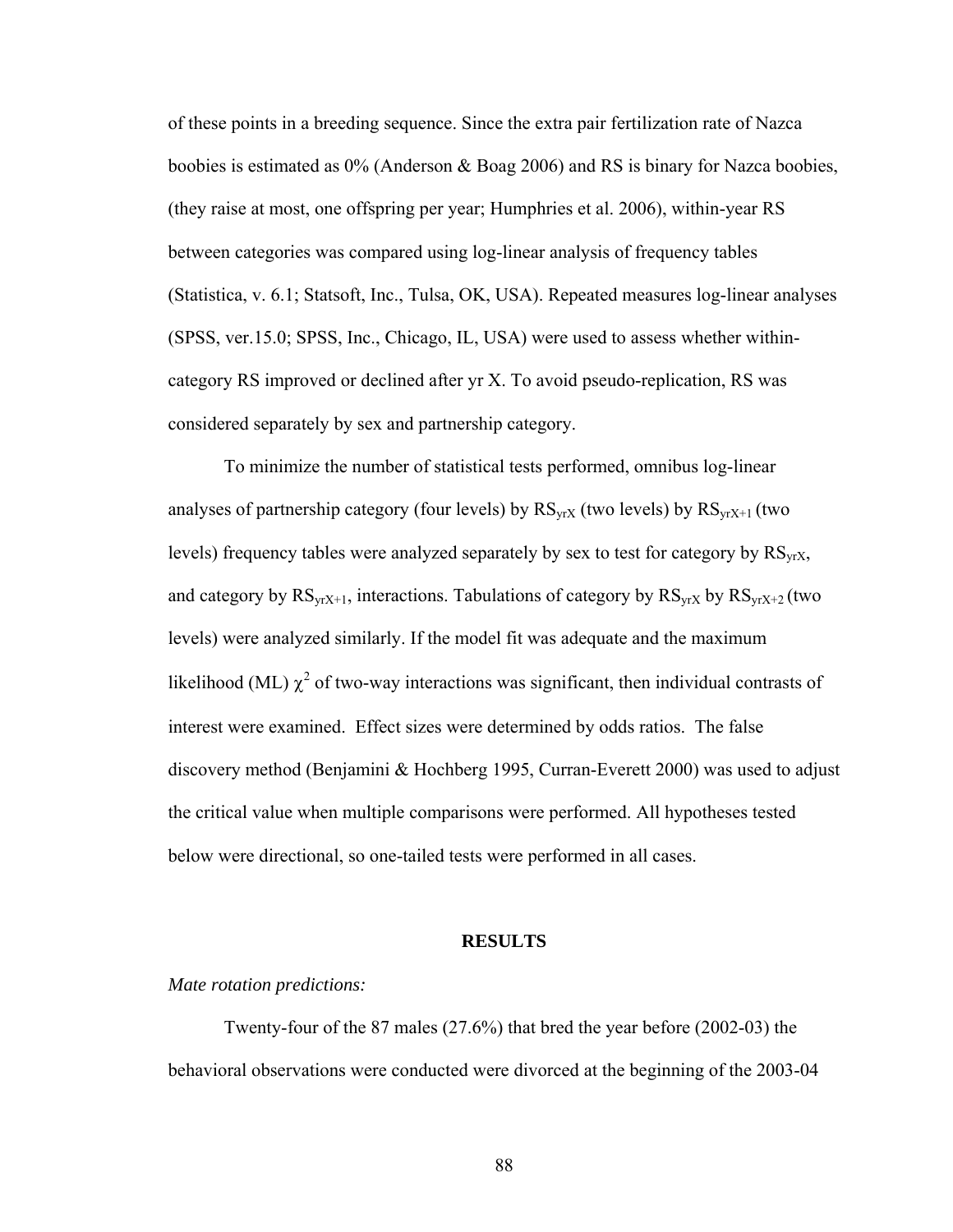breeding season. Fourteen (58.3%) of these divorces involved pairs that successfully fledged a chick in 2002-03.

 Nineteen (79.2%) divorces were attributable to female choice. Fourteen of these 19 involved mover females. Eight of the 14 movers performed Mate behaviors (see Methods) with her old mate and one or more other males before settling with a new mate at a new nest site, consistent with prediction 1); six of these fledged a chick in the previous year. Six mover females did not interact with their previous partners and spent no time at their old nests; instead, these females performed Mate behaviors with one or more males before settling at a new site with a new male. Only one of these six movers produced a fledgling with her old mate in the previous year. The remaining five of the 19 divorces were all preceded by successful breeding in the previous year and involved stayer females. In two of these five cases, the female only interacted aggressively toward her old mate and assisted the incoming male in defending their nest site from the previous year from her old partner. One of these incoming males was defeated and driven away by the old male, but then the female joined with the incoming male to defeat and drive away her old partner. In the remaining three cases, the female performed Mate behaviors with her old mate and with the incoming male while her original mate was absent, presumably foraging. The female then became aggressive toward her old mate and assisted the incoming male in defending the nest site from her old partner.

 Five of the 24 divorces (20.8%) could not be attributed exclusively to female choice. Two of these divorces had no clear instigator and were perhaps cases of mutual divorce because neither member of the pair spent time at their old nest sites, the pair members did not interact (except for one brief aggressive encounter), and no incoming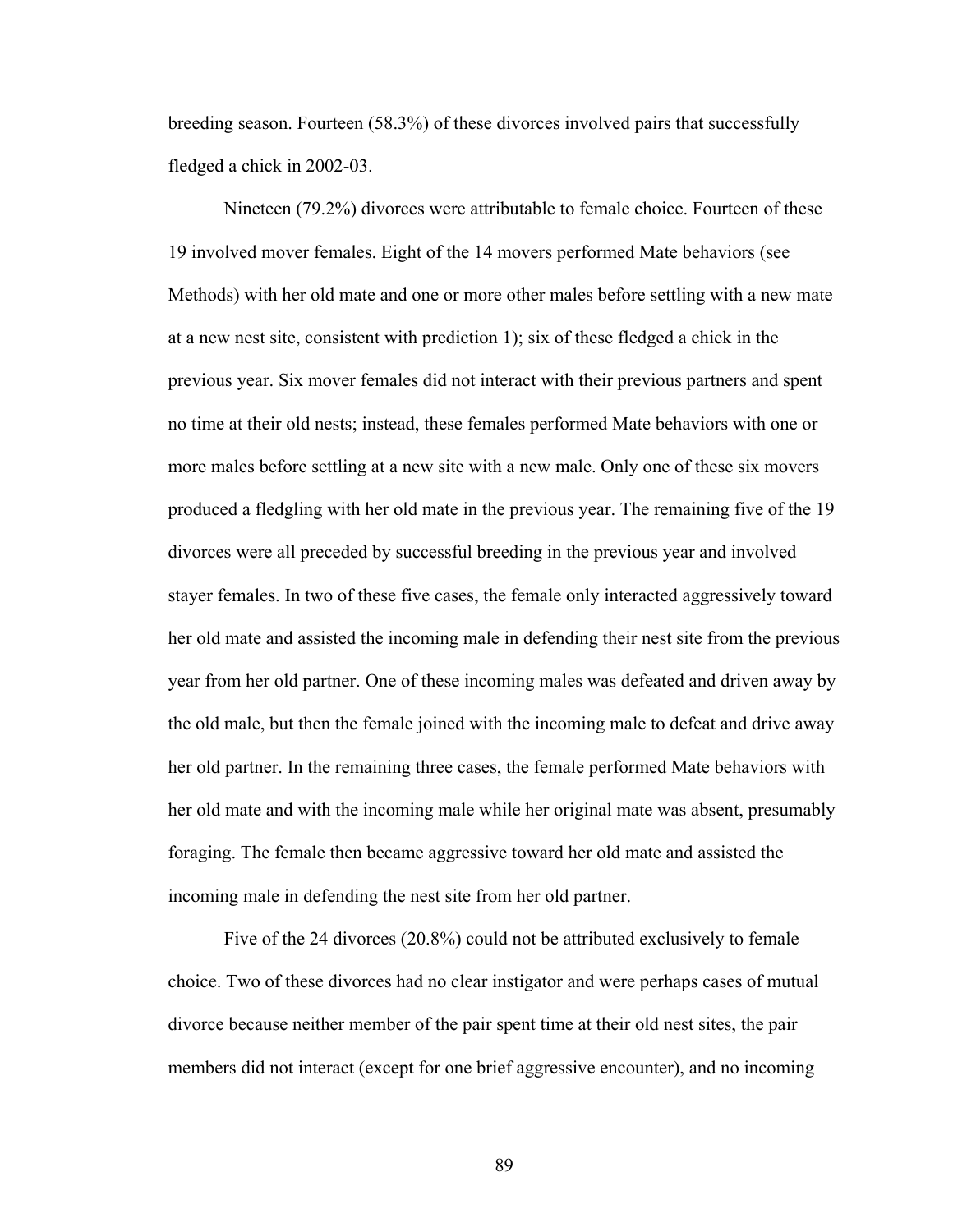birds took over their old sites. All males and both females in these two divorce cases obtained new mates in 2003-04. One of these five divorces appeared to be due to asynchronous arrival of the pair members because the original male re-mated before his old mate returned from non-breeding absence; she was unusually late, arriving 60 days later than the median arrival date for females. One of the five divorces could have been due to chance events or forced divorce because the pair's nest site was occupied by a new pair before either member of the old pair returned from non-breeding absence, and both former residents had aggressive encounters with the incoming pair. The last of these five divorces was consistent with a forced divorce because an incoming male defeated and chased away the original male before the original female returned from non-breeding absence. The female paired with the incomer and so this divorce could arguably be attributed to female choice because she could have chosen to pair with her old mate (a non-breeder in 2003-04) at his new nest or to pair with a new male at a new site rather than staying with the incomer. However, we did not treat this divorce as a case of female choice.

 Inconsistent with prediction 2) of mate rotation, females divorcing in 2003-04 were not more likely to have fledged a chick  $(RS = 0.63, 95\%CI = 0.41 - 0.81)$  in the preceding year than females that retained their mates ( $RS = 0.48$ ,  $95\%CI = 0.36 0.61, \chi^2_1 = 1.22$ ,  $P = 0.14$ ), but the statistical power of this test was low (0.304) due to the small number of females divorcing in the one year analysis. Prediction 2) received partial support in the larger multi-year log-linear analysis. The female category by  $RS_{vrX}$  by RS<sub>yrX+1</sub> frequency table produced a well fit model ( $\chi^2$ <sub>4</sub> = 5.14, *P* = 0.27) with significant two-way interactions ( $\chi^2$ <sub>7</sub> = 15.77, *P* = 0.027). Female stayers had significantly higher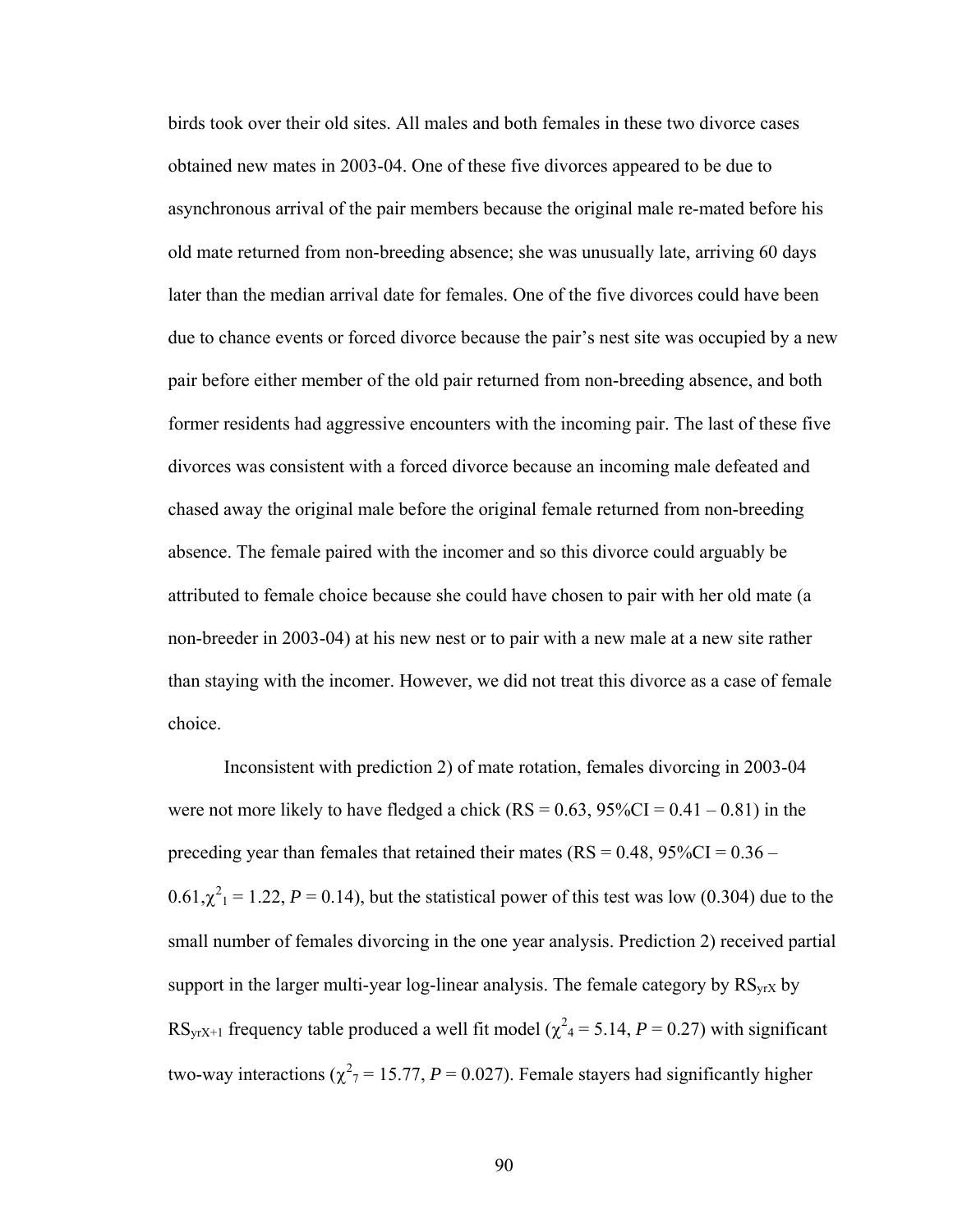RS<sub>yrX</sub> than did retained females ( $\chi^2$ <sub>1</sub> = 4.54, *P* = 0.016, adjusted  $\alpha$ <sub>crit</sub> = 0.017, odds ratio = 1.19; Fig. 2), but female movers did not have higher  $\text{RS}_{\text{yrX}}$  than did retained females  $(\chi^2)$  $= 0.12$ ,  $P = 0.36$ ; Fig. 2). The RS<sub>vrX</sub> of stayer and mover females combined (all divorcing females,  $RS_{VIX} = 0.47$ ,  $95CI = 0.38 - 0.57$ ) was not different from the  $RS_{VIX}$  of retained females ( $\text{RS}_{\text{yrx}} = 0.40$ ,  $95\text{CI} = 0.35 - 0.46$ ;  $\chi^2_1 = 1.48$ ,  $P = 0.11$ ). No difference was found in the RS<sub>yrX+1</sub> between any of the female categories ( $\chi^2$ <sub>3</sub> = 3.76, *P* = 0.29). The log-linear analysis of female category by  $RS_{VIX}$  by  $RS_{VIX+2}$  frequency table produced a well fit model ( $\chi^2$ <sub>4</sub> = 2.30, *P* = 0.68) with marginally significant two-way interactions ( $\chi^2$ <sub>7</sub> = 13.89,  $P = 0.053$ ). Stayer females had marginally higher  $RS_{yrx+2}$  than retained females  $(\chi^2_1 = 4.10, P = 0.022,$  adjusted  $\alpha_{\text{crit}} = 0.017,$  odds ratio = 3.16; Fig.2), but mover females did not have higher  $\text{RS}_{\text{yrX+2}}$  than retained females ( $\chi^2$ <sub>1</sub> = 1.13, *P* = 0.144). All divorced females (movers and stayers;  $RS_{vrx+2} = 0.53$ ,  $95CI = 0.39 - 0.66$ ) did not have higher RS<sub>yrX+2</sub> than retained females (RS<sub>yrX+2</sub> = 0.51, 95CI = 0.44-0.58;  $\chi^2$ <sub>1</sub> = 0.08, *P* = 0.39). Repeated-measures log-linear analysis revealed that RS did not change for any female category across either time span (LR<sub>1</sub> < 3.14,  $P > 0.04$ , adjusted  $\alpha_{\text{crit}} = 0.006$ ). As predicted, some (stayer), but not all, divorced females had higher RS prior to divorce than those females choosing to retain their partners. Also, the RS of divorcing females did not decline post-divorce.

All of the divorced males performed Advertising behaviors during the prebreeding period; those that attracted a female to their nests performed Mate behaviors with them; none willingly abandoned their old sites; and none appeared to try to drive their old mate (or potential new mates) from their nest site, supporting prediction 3). The RS values for male "victims" of divorce in 2003-04 are the same as those reported above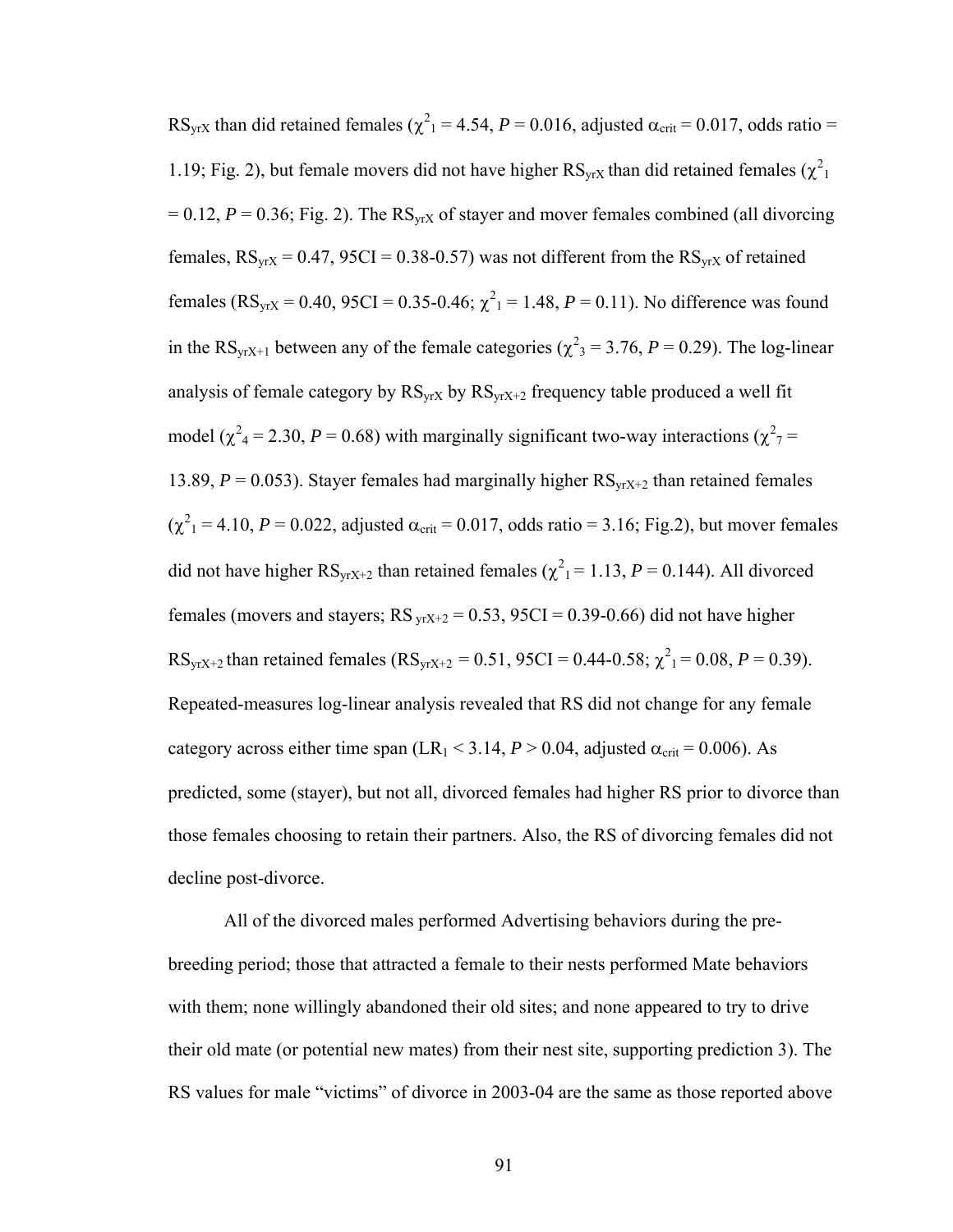for female choice, inconsistent with prediction 4) because these male victims were not more likely to have fledged a chick the prior year than retained males (but see analysis of larger sample size below).

No divorces that occurred during the observation year could be attributed exclusively to male choice, and only two divorces could not be attributed at least partly to female choice (a female arriving late, and a pair displaced by another pair), so we made the simplifying assumption that all divorces in the multi-year analysis were results of female choice. Inevitably, without behavioral observations in all years, a small minority of divorces will be classified incorrectly with this assumption. The multi-year log-linear analysis of male category by  $RS_{VIX}$  by  $RS_{VIX+1}$  frequency table produced a well fit model  $(\chi^2_4 = 5.89, P = 0.21)$  with significant two-way interactions  $(\chi^2_7 = 50.93, P < 0.0001)$ . Mover males had significantly higher  $\text{RS}_{\text{yrx}}$  than retained males ( $\chi^2$ <sub>1</sub> = 5.59, *P* = 0.009, odds ratio = 2.26; Fig. 1), but stayer males did not  $(\chi^2_1 = 0.04, P = 0.42)$ . All divorced males combined (movers and stayers) had similar  $RS_{VIX}$  ( $RS = 0.47$ ,  $95CI = 0.38 - 0.57$ ) to retained males  $(\chi^2_1 = 1.48, P = 0.11)$ . Repeated-measures log-linear analysis revealed that the RS of mover and stayer males was significantly reduced one year after divorce ( $LR_1$  = 14.07,  $P \le 0.001$ , odds ratio = 0.12 and LR<sub>1</sub> = 6.06,  $P = 0.007$ , odds ratio = 0.40, respectively), but not reduced two years after divorce with respect to year  $X$  (LR<sub>1</sub> = 1.159,  $P = 0.28$  and  $LR_1 = 0.111$ ,  $P = 0.74$ , respectively). Prediction 4) received mixed support because some, but not all, divorced males had higher RS in the previous year than retained males and the RS of divorced males was significantly reduced the year after divorcing.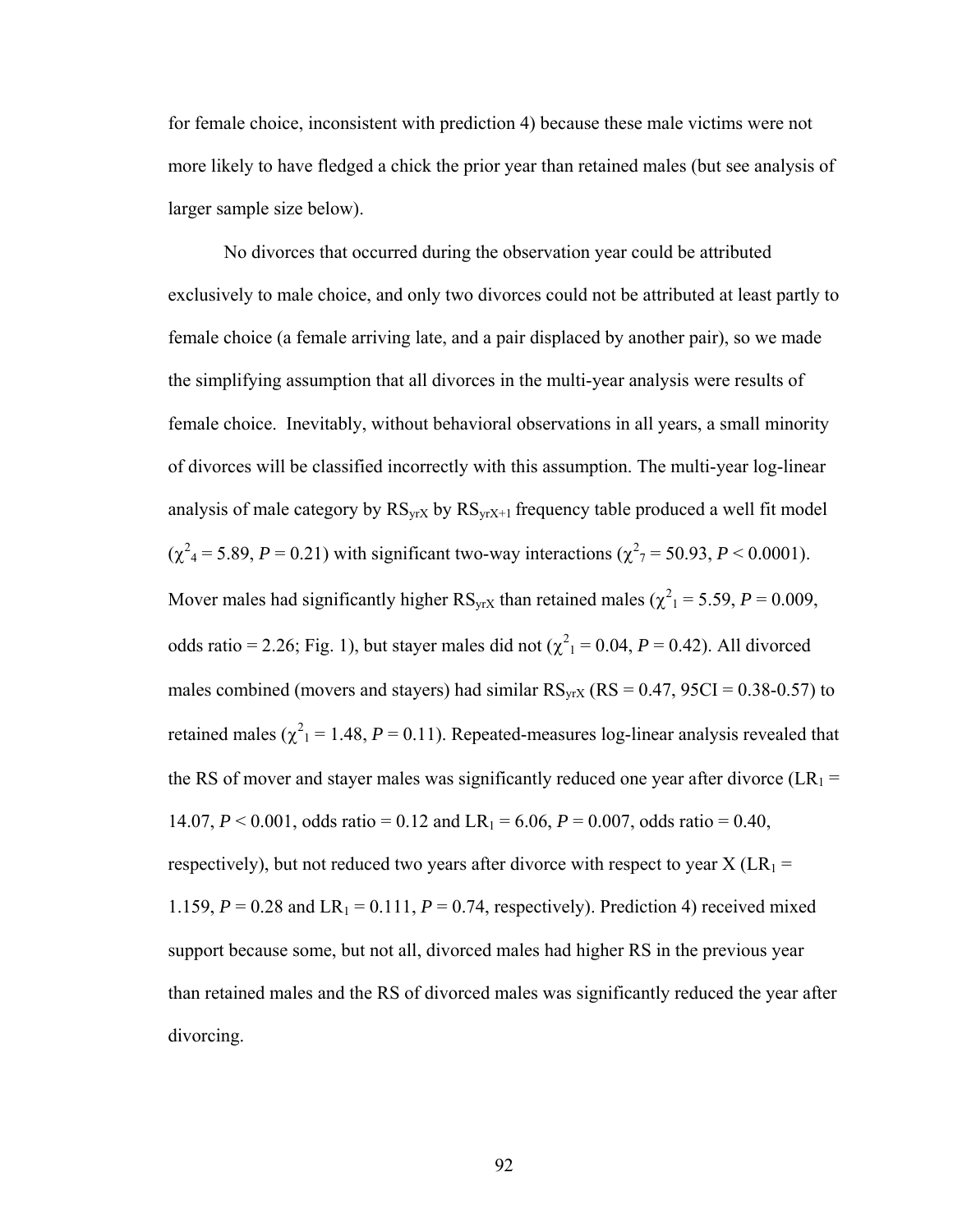#### *Male time out predictions:*

All males that were divorced at the beginning of the 2003-04 breeding season established nest site territories and performed Advertising behaviors during the prebreeding season inconsistent with prediction 1). Only two males appeared to willingly give up their previous nest sites and both of these males obtained new mates at new sites, inconsistent with prediction 2). Moreover, 58.3% of divorced males obtained new mates in 2003-04.

# *Forced divorce predictions*:

Six divorced males lost their nest sites to an incoming male and one lost his nest to an incoming pair (described above) in 2003-04. All seven of these males attempted to resist the nest take-over: they all had aggressive encounters with the incoming male and/or their former mates prior to losing their nests, consistent with prediction 1). As described above, the six former partners of these males did not appear to resist the incoming males. Instead, these females were aggressive toward their former mates, indicating that males but not females were forced to divorce in these cases. Although Aggressive behavior was not a significant predictor of male mating success, retained males had marginally higher component scores for Aggressive behaviors (Welch  $F_{1, 35.4}$  = 3.65,  $P = 0.032$ , adjusted  $\alpha_{\text{crit}} = 0.025$ ), than those males that lost their nest sites. But retained males did not have higher component scores for Territorial behaviors (Welch  $F_{1}$ ,  $_{7.9}$  = 1.53,  $P = 0.13$ ), providing mixed support for prediction 2). (Welch tests (SPSS, ver.15.0; SPSS, Inc., Chicago, IL, USA) were performed because the sample size (events per parameter) was too small to adequately estimate logistic regression coefficients of the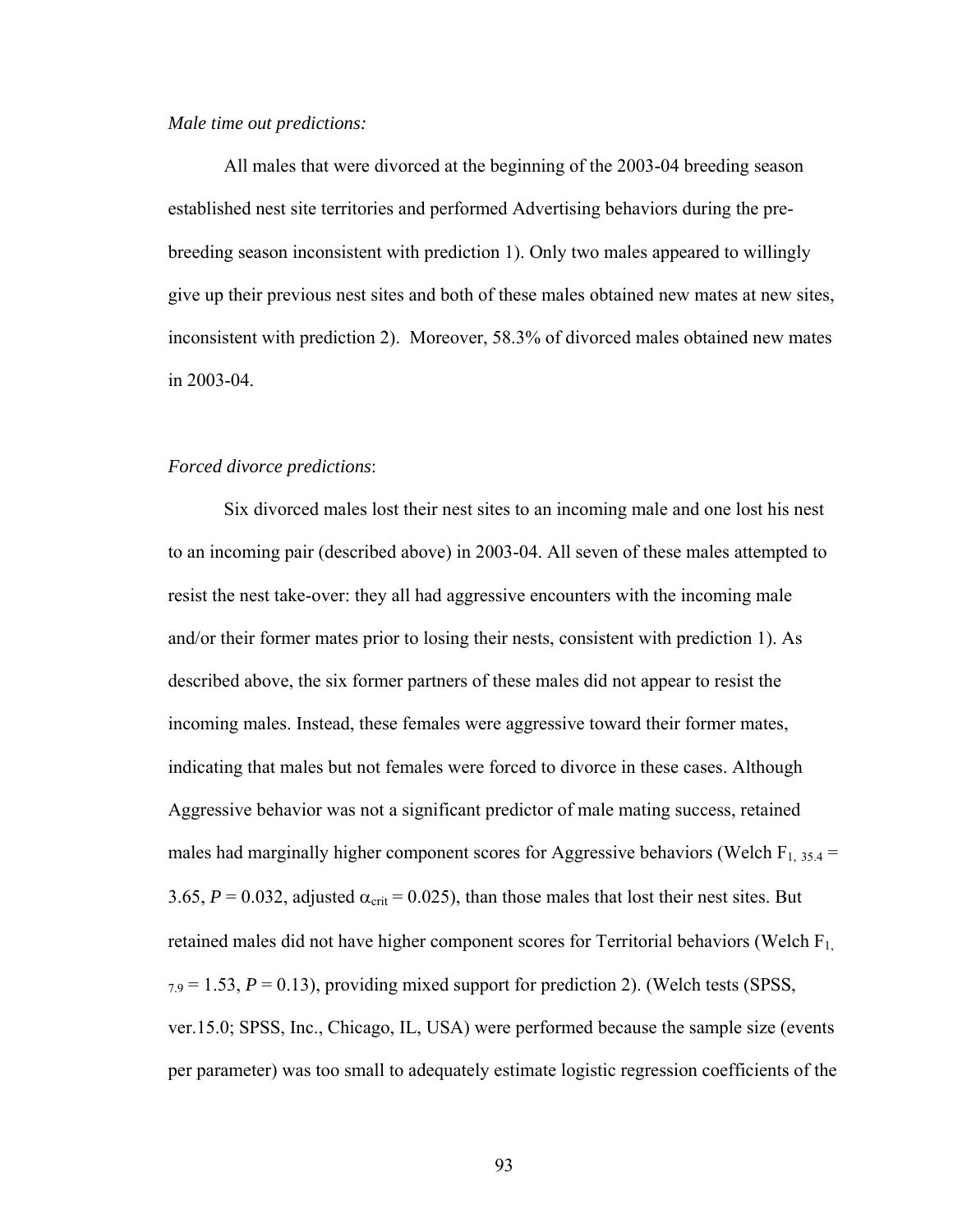PCA behavioral components (Peduzzi et al. 1996)). The males who lost their nests to incomers had significantly higher RS in 2002-03 ( $RS = 1.0$ ,  $95CI = 0.63 - 1.0$ ) than did retained males (RS = 0.48, 95CI = 0.36 – 0.61;  $\chi^2$ <sub>1</sub> = 6.74, *P* = 0.009,  $\phi$ <sub>2</sub> = 0.31; Cramer's coefficient (Zar 1999, pg. 403) is reported here because the odds ratio cannot be calculated when a proportion  $= 1.0$ ), consistent with prediction 3). Only one male that was forced from his former nest site obtained a new mate in 2003-04, so RS dropped for this group of males ( $RS = 0.14$ ,  $95CI = 0.03 - 0.53$ ; repeated measure analysis of contingency tables and effect size cannot be calculated because of zeros in one column of the table) which is also consistent with prediction 3). Incomer males had significantly lower RS<sub>yrX</sub> than all other male categories ( $\chi^2$ <sub>1</sub> > 12.69, *P* < 0.001, odds ratio < 0.07; Fig. 1). The log-linear analysis of male category by  $RS_{yrx}$  by  $RS_{yrx+2}$  frequency table produced a well fit model ( $\chi^2$ <sub>4</sub> = 5.14, *P* = 0.27) with significant two-way interactions  $(\chi^2_{7} = 21.06, P = 0.004)$ . Incomer males had significantly higher RS<sub>yrX+2</sub> than all other male categories  $(\chi^2$ <sub>1</sub> > 3.99, *P* < 0.046, odds ratio > 4.55; Fig. 1). The RS of incomer males significantly improved in both years after their partner's divorce (yr<sub>X</sub> to  $y_{r_{X+1}}$ : LR<sub>1</sub>  $= 15.25, P \le 0.001$ , odds ratio = 36.85 and yr<sub>X</sub> to yr<sub>X+2</sub>: LR<sub>1</sub> = 18.02, *P* < 0.001, odds ratio = 77.50; Fig. 1). Incoming males were the only category, male or female, to significantly improve their RS post-divorce (or no divorce, if retained), which is consistent with prediction 4). However, the RS of stayer females did not decline after the forced divorce which is inconsistent with prediction 4).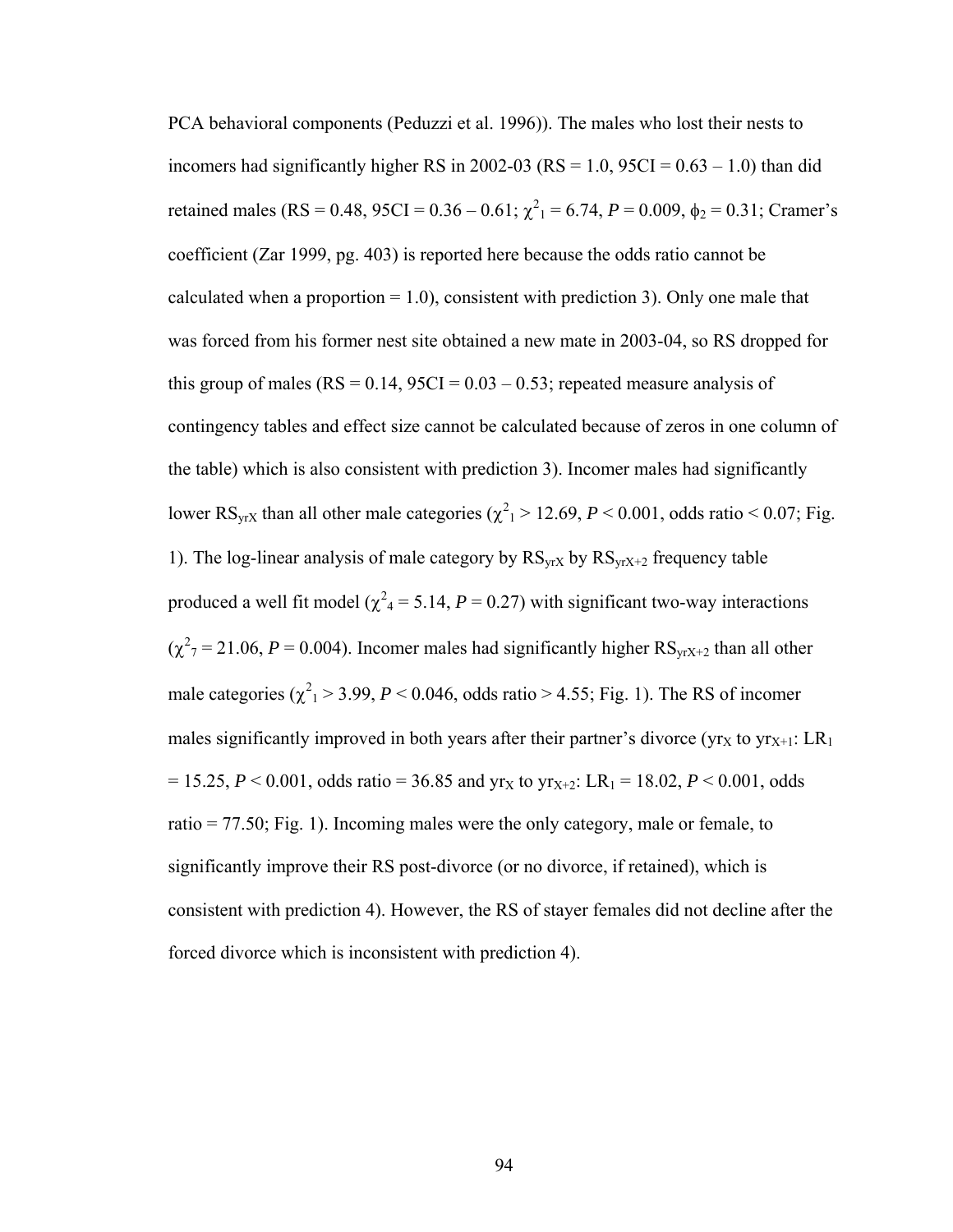#### **DISCUSSION**

Empirical and theoretical assessments of pair formation, divorce, and re-mating strategies have been fruitful areas of investigation for evolutionary biologists (see Choudhury 1995 and Ens et al. 1996 for reviews), but the importance of involuntary forced divorce as a mechanism of pair dissolution has been overlooked and underinvestigated (Jeschke et al. 2007). Non-breeding adults have been postulated to be a buffer against population fluctuation (Durell & Clarke 2004), but recent theoretical work has suggested that these "unemployed" (Anderson et al. 2004) individuals can reduce population growth, perhaps through harassment of breeders and disruption of established pair-bonds (López-Sepulcre & Kokko 2005; Jeschke et al. 2007). In the case of Nazca boobies, non-breeding adults regularly attack unattended chicks in our study colony and the resulting injuries can lead to substantial nestling mortality from subsequent bloodfeeding by landbirds (Anderson et al. 2004). Non-breeding males in this study also harassed incubating females; sometimes the female stopped incubation to chase these males away (TJM pers. obs.). Given the excess of adult males in our population and their interference with normal breeding activities, non-adaptive forced divorce is a plausible cause of pair disruption in addition to adaptive mate rotation, and instances of forced divorce have been reported in other species (Ens et al. 1993; Dhondt et al. 1996; Williams & McKinney 1996; Taborsky & Taborsky 1999; Heg et al. 2003; Jeschke et al. 2007). We know of no other study before ours that has systematically investigated the behavior of pairs and non-breeding adults prior to divorce to reveal the proximate cause(s).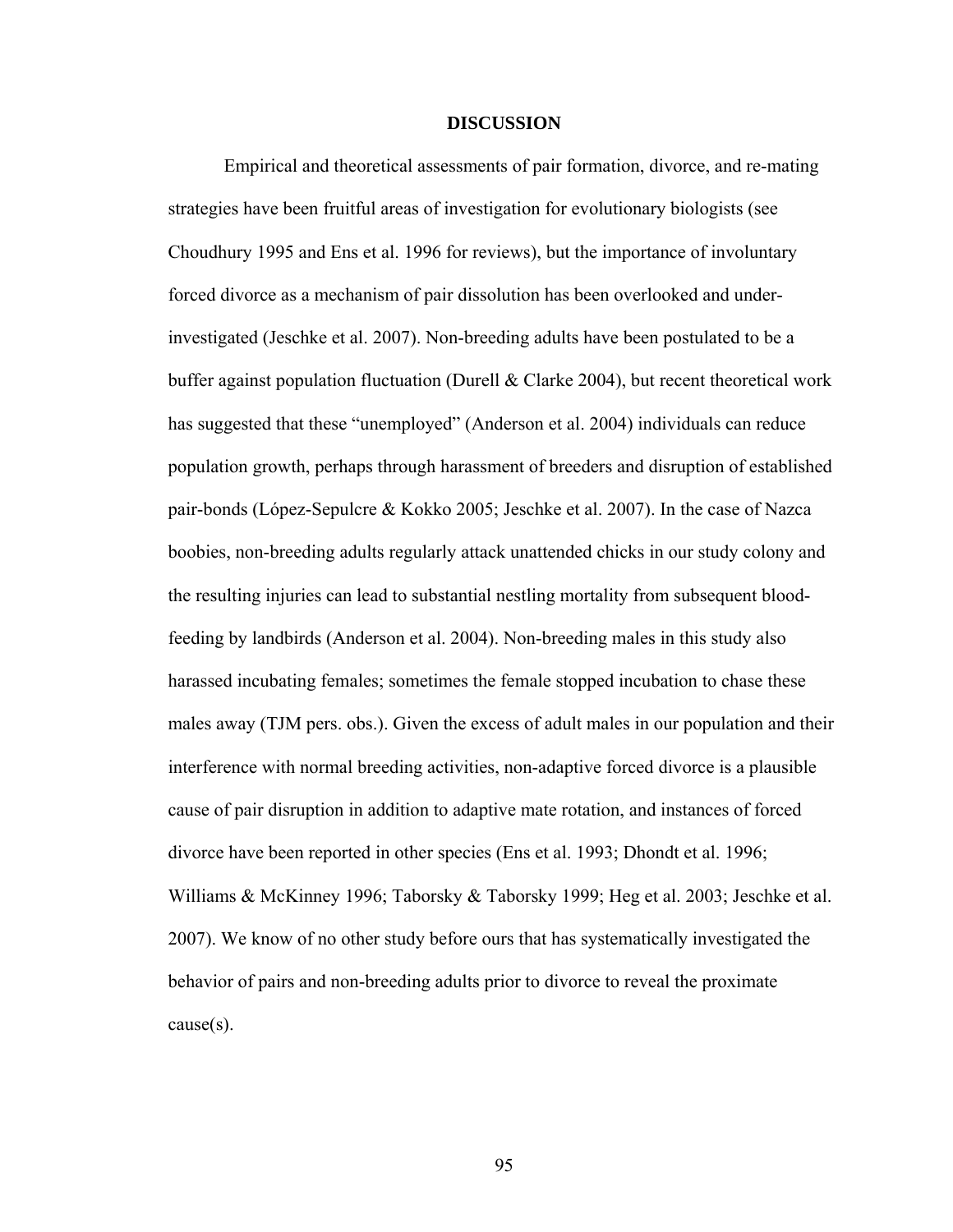Our behavioral observations provided evidence for chance events, forced divorce, and female choice against successful (mate rotation) as well as unsuccessful (better option) males as likely causes of divorce in our population. Two instances of divorce could not be classified but were consistent with both parties instigating the divorce (error in mate choice or incompatibility). Individuals of differing quality or breeding status may pursue different divorce strategies (Choudhury 1995); therefore, it is likely that multiple causes of divorce exist within a population, as we have concluded in this study. This pattern could be fairly common, but only a few studies have documented this phenomenon to date (Ens et al. 1993; Cockburn et al. 2003; Heg et al. 2003).

 We found marginal support for mate rotation predictions among stayer females, whose gain in RS compared to that of retained females approached significance. Mover females did not have higher RS prior to divorce than did retained females, inconsistent with prediction 2) of the mate rotation model, and behavioral observations suggested that these females divorced as predicted by the better option model and not the mate rotation model. Mover females came largely from unsuccessful pairs, and most did not visit their old nest sites or interact with their old partners, suggesting that they had decided to avoid their old partners some time before we began our observations. Thus, reproductive histories and behavioral observations indicate that female choice against prior mates can follow the mate rotation model in the case of successful pairs and can follow the better option model in the case of failed pairs. It is possible that the male partner in unsuccessful pairs (all stayers in our observational study) could be the instigator of divorce. We find this unlikely because many divorced males became non-breeders in the year following divorce, and RS of divorced males decreased significantly, at least in the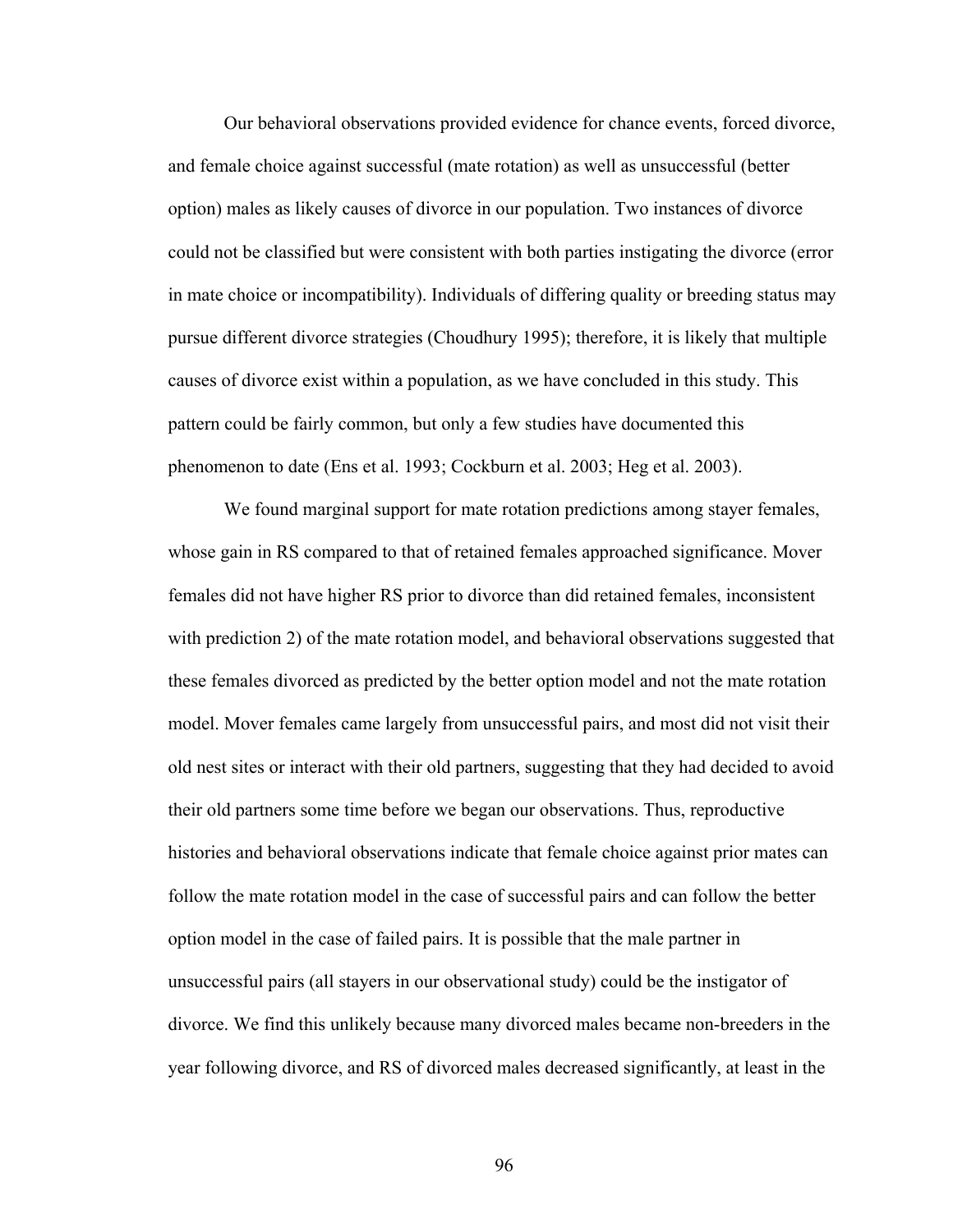year immediately following divorce, while mover females' RS did not. In divorces involving successful pairs, the females tended to interact (perform Mate behaviors) with their old mate and one or more other males before pairing with a new male, perhaps indicating that the decision to upgrade mates required more time and information than in the case of previously unsuccessful pairings.

 We did not find evidence of adaptive departure of males from the breeding pool to recover condition because all divorced males Advertised their availability to potential mates, none willingly gave up their nest sites (except for the two cases of mutual divorce), and none attempted to drive their old mate or potential new mates from their nest sites.

Divorced males that moved from their old nest sites defended their nest sites from the incoming male and former mate prior to being forced away, consistent with forced divorce by outside males in cooperation with pair females. Incoming males were the only category of males that improved their RS significantly after divorce (Fig. 1). This outcome is predicted by both the mate rotation model of divorce and the forced divorce scenario because females should switch to previously non-breeding males under mate rotation and unemployed males should most easily oust depleted (= successfully breeding) males under forced divorce. Collectively, our results suggest that mate rotation was usually accomplished by forced divorce. Divorce generally had a negative effect on male RS, particularly in the year immediately following divorce, because many mover and stayer males failed to obtain a new mate that year. Most divorced males return to breeding status after one or two years of non-breeding (Maness & Anderson 2007), and most mover males would then become incomers, so it could be argued that divorce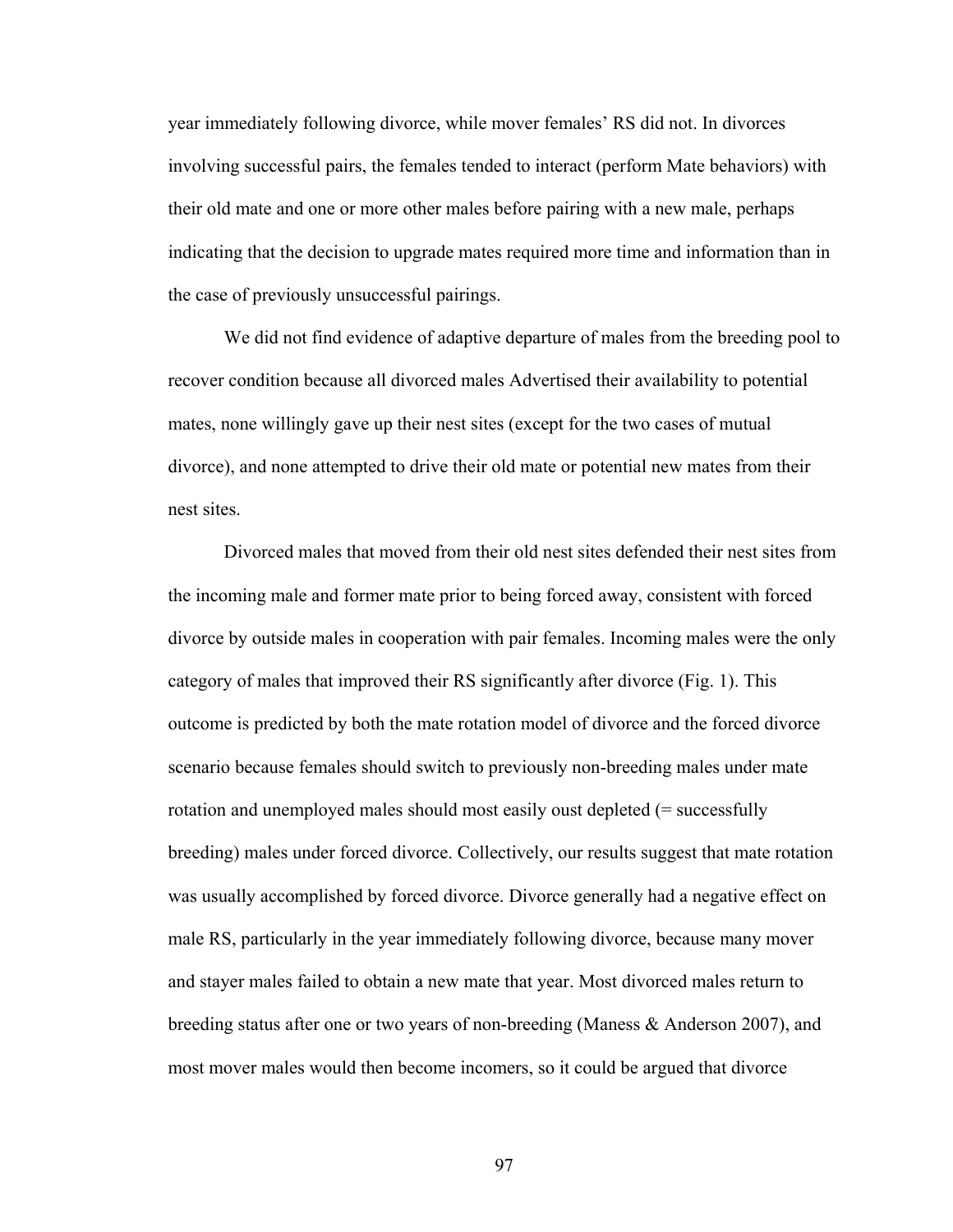benefits these males as well. However, in all seven cases (100%) of an incoming male taking a mover male's nest site, the males had aggressive interactions that led to bleeding lacerations for both males and often (five out of seven cases) the stayer female also had aggressive interactions with her former mate which occasionally led to injury to the stayer female (TJM pers. obs.). Also, a male that did not have an established nest site was highly unlikely to obtain a mate, as indicated by the negative logistic regression coefficient of Prospecting behaviors. In summary, we found no evidence to support voluntary ceding of the breeding attempt by the mover male to the incomer.

Instead, behavioral observations suggest that, in most cases, the divorce appears to be a new type of forced divorce, one that is forced upon a successful male by his old mate and the incoming male in the context of adaptive mate rotation. Females have good reason to join with the incomer because the RS of the female stayers, the supposed "victims" of forced divorce, was higher than any other female category prior to divorce and remained highest two years after the divorce (Fig. 2). Males that lost their nest sites to an incoming male were less aggressive in the pre-breeding season than retained males were, although this behavior was not a significant predictor of overall male mating success. Other behavioral criteria, such as Mate, Prospecting, Territorial, and Advertising behaviors, may be used in females' mate choice decisions, perhaps because highly aggressive males tend to be poor parents (Wingfield et al., 1990; Forsgren 1997; Qvarnström & Forsgren 1998; Wong 2004).

Previous studies suggested that forced divorce may be important in populations that are at, or near, their carrying capacity and limited by high quality nesting sites (Heg et al. 2003, Jeschke et al. 2007). Our population does not fit this pattern because nesting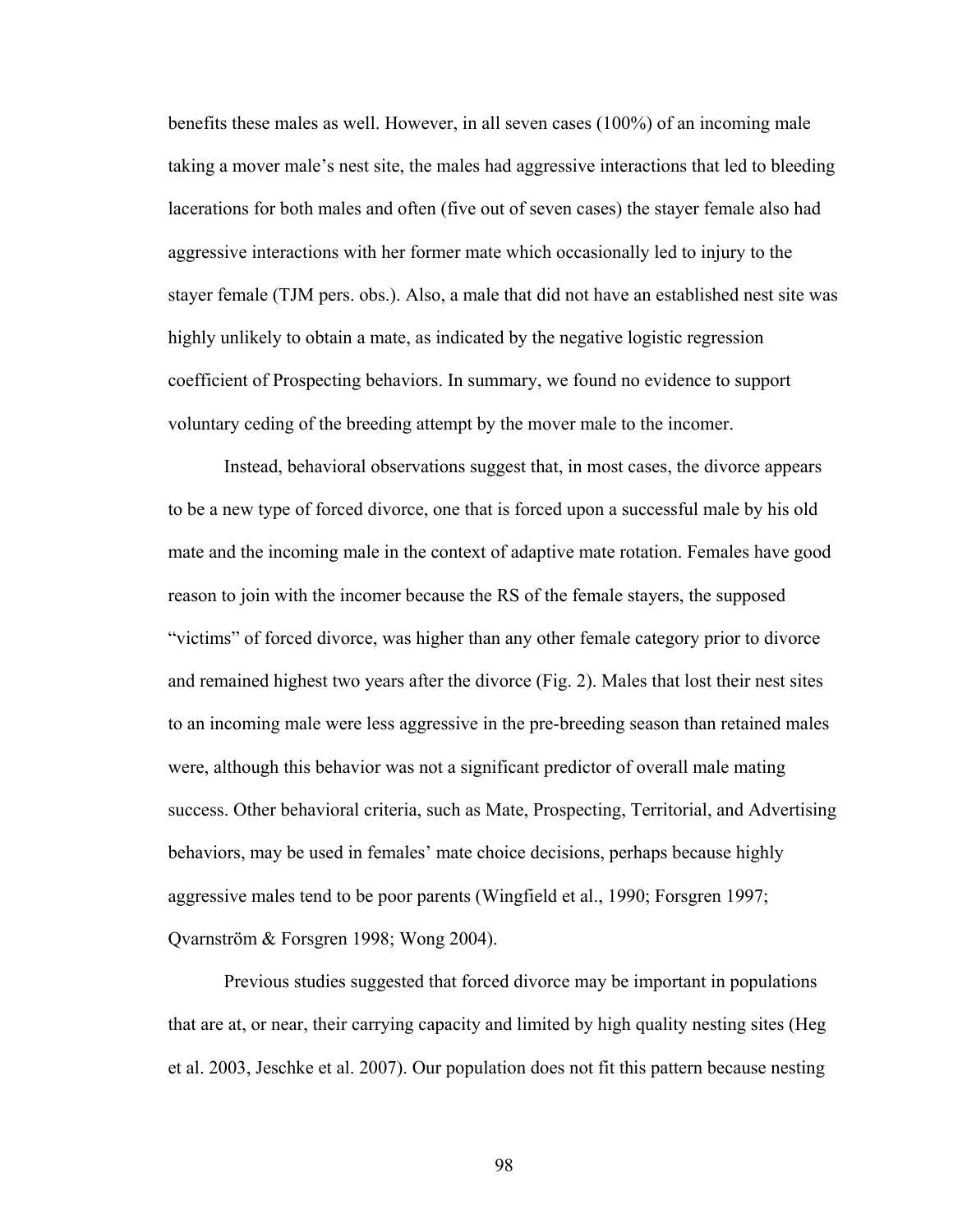sites do not appear to be limited (Townsend et al. 2002) and nest site quality (microclimate, ease of flight initiation, substrate characteristics, etc.) has not explained any variation in the number of fledglings produced at a particular site (DJA, unpublished data). In addition, if high quality females (stayers) in our population selected preferred nest sites only, then they would have no reason to assist an incomer with the nest takeover. Instead, these females could settle for the winner of the male contest, but these stayer females were active participants in the takeover and we observed one female opt for an incomer that lost a fight with her former partner. So while site fidelity could contribute to mate fidelity in our system, it does not appear to be the driving force in mate rotation.

The mate rotation pattern of divorce appears to be due to a combination of two effects involving a female's abandonment of a previous partnership. In some cases, forced divorce included female collusion, and in other cases, the female chose another male at another nest site. Long-lived species with obligate bi-parental care, such as seabirds, are expected to divorce rarely because RS should improve as familiarity with a mate increases (Black 1996) and most seabirds form persistent pair-bonds (Ens et al. 1996). We found no evidence supporting a mate familiarity effect because mover females and incomer males had higher RS than faithful pairs. Recent studies that have disentangled age and breeding experience from pair-bond length have shown that pairbond length correlated with an initial increase in RS, which is then followed by a decrease (Lewis et al. 2006; van de Pol et al. 2006; Naves et al. 2007). Experimental removal of either pair member reversed this downward reproductive trend once the "victim" of divorce paired with a new mate (van de Pol et al. 2006). If costs of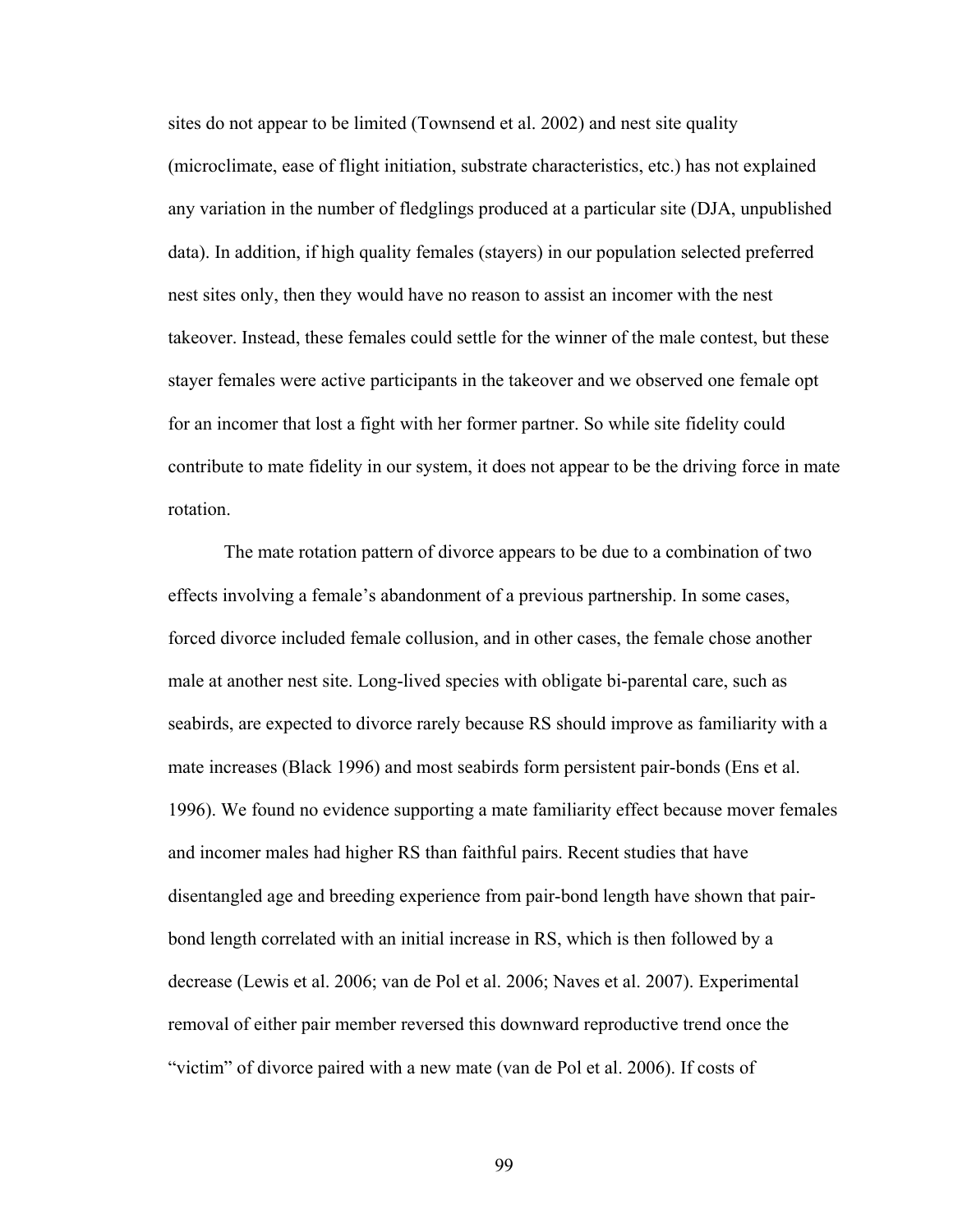reproduction are ubiquitous in iteroparous organisms, as suggested by life-history theory (Stearns 1992), then divorce, after a period of time together, would seem advantageous for one or both members of a pair, particularly if non-breeding partners were available. A logical line of future inquiry then becomes "What constrains older pairs to stay together?"

#### **ACKNOWLEDGEMENTS**

We thank the Galápagos National Park Service for permission to work in the Park; the Charles Darwin Research Station and TAME Airline for logistical support; the National Geographic Society, the Oak Foundation, the Mead Foundation, and Wake Forest University for research funding; our many competent assistants and colleagues for their work in producing our long-term databases; Tiffany Beachy for assistance with behavioral observations; V. Apanius and M. Müller for statistical guidance; and the members of the Anderson lab group; and two anonymous reviewers for comments on an earlier draft. This material is based upon work supported by the National Science Foundation under Grants No. DEB 93045679, DEB 9629539, DEB 98-06606, and DEB 0235818 to DJA.

#### **REFERENCES**

- **Anderson, D. J., & Apanius, V. A.** 2003. Actuarial and reproductive senescence in a long-lived seabird: preliminary evidence. *Experimental Gerontology*, **38**, 757- 760.
- **Anderson, D. J., & Boag, P. T**. 2006. No extra-pair fertilization observed in Nazca Booby (*Sula granti*) broods. *Wilson Journal of Ornithol*o*gy*, **118**, 244-247.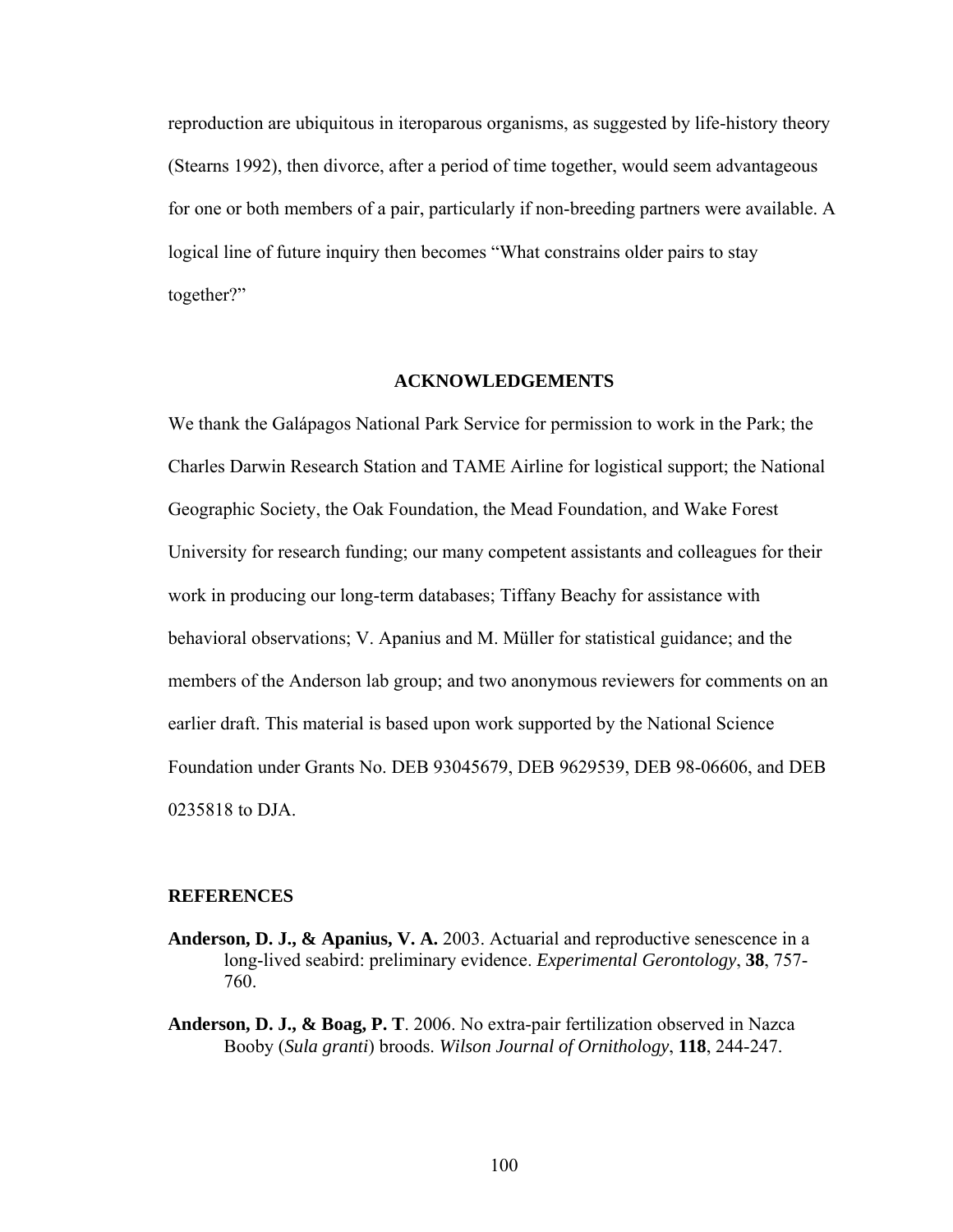- **Anderson, D. J., & Ricklefs, R. E.** 1992. Brood size and food provisioning in Masked and Blue-footed Boobies (Sula spp). *Ecology*, **73**, 1363-1374.
- **Anderson, D. J., Porter, E. T., & Ferree, E. D.** 2004. Non-breeding Nazca boobies (*Sula granti*) show social and sexual interest in chicks: Behavioural and ecological aspects. *Behaviou*r, **141**, 959-977.
- **Andersson, M. B.** 1994. *Sexual Selection*. Princeton, NJ: Princeton University Press.
- **Apanius, V. A., Westbrock, M. W., & Anderson, D. J**. 2008. Reproduction and immune homeostasis in a long-lived seabird, the Nazca booby (*Sula granti*). *Ornithological Monographs,* **65**, 1-39.
- **Benjamini, Y., & Hochberg, Y**. 1995. Controlling the false discovery rate a practical and powerful approach to multiple testing. *Journal of the Royal Statistical Society B – Methodological,* **57**, 289-300.
- **Black, J. M.** 1996. Introduction: pair bonds and partnerships. In: *Partnerships in birds. The study of monogamy* (Ed. by J.M. Black), pp. 3-20. Oxford: Oxford University Press.
- **Bradley, J. S., Wooller, R. D., & Skira, I. J.** 2000. Intermittent breeding in the shorttailed shearwater *Puffinus tenuirostris*. *Journal of Animal Ecology,* **69**, 639-650.
- **Burnham, K. P., & Anderson. D. R.** 2002. Model *Selection and Multimodel Inference: A Practical Information-Theoretical Approach*. 2nd edn. New York: Springer-Verlag.
- **Cam, E., Hines, J. E., Monnat, J. Y., Nichols, J. D., & Danchin, E.** 1998. Are adult nonbreeders prudent parents? The Kittiwake model. *Ecology*, **79**, 2917-2930.
- **Cézilly, F., & Johnson, A. R.** 1995. Re-mating between and within breeding seasons in the Greater Flamingo *Phoenicopterus ruber roseus*. *Ibis*, **137**, 543-546.
- **Cézilly, F., Préault, M., Dubios, F., Faivre, B., & Patris, B.** 2000. Pair-bonding in birds and the active role of females: a critical review of empirical evidence. *Behavioral Processes*, **51**, 83-92.
- **Choudhury, S.** 1995. Divorce in birds: a review of the hypotheses. *Animal Behaviour*, **50**, 413-429.
- **Cockburn A., Osmond H. L., Mulder R. A., Green, D. J., & Double, M. C.** 2003. Divorce, dispersal and incest avoidance in the cooperatively breeding superb fairy-wren *Malurus cyaneus*. *Journal of Animal Ecology*, **72**,189–202.
- **Coulson, J. C.** 1972. The significance of the pair-bond in the kittiwake. *Proceedings of the International Ornithological Congress*, **25**, 424-433.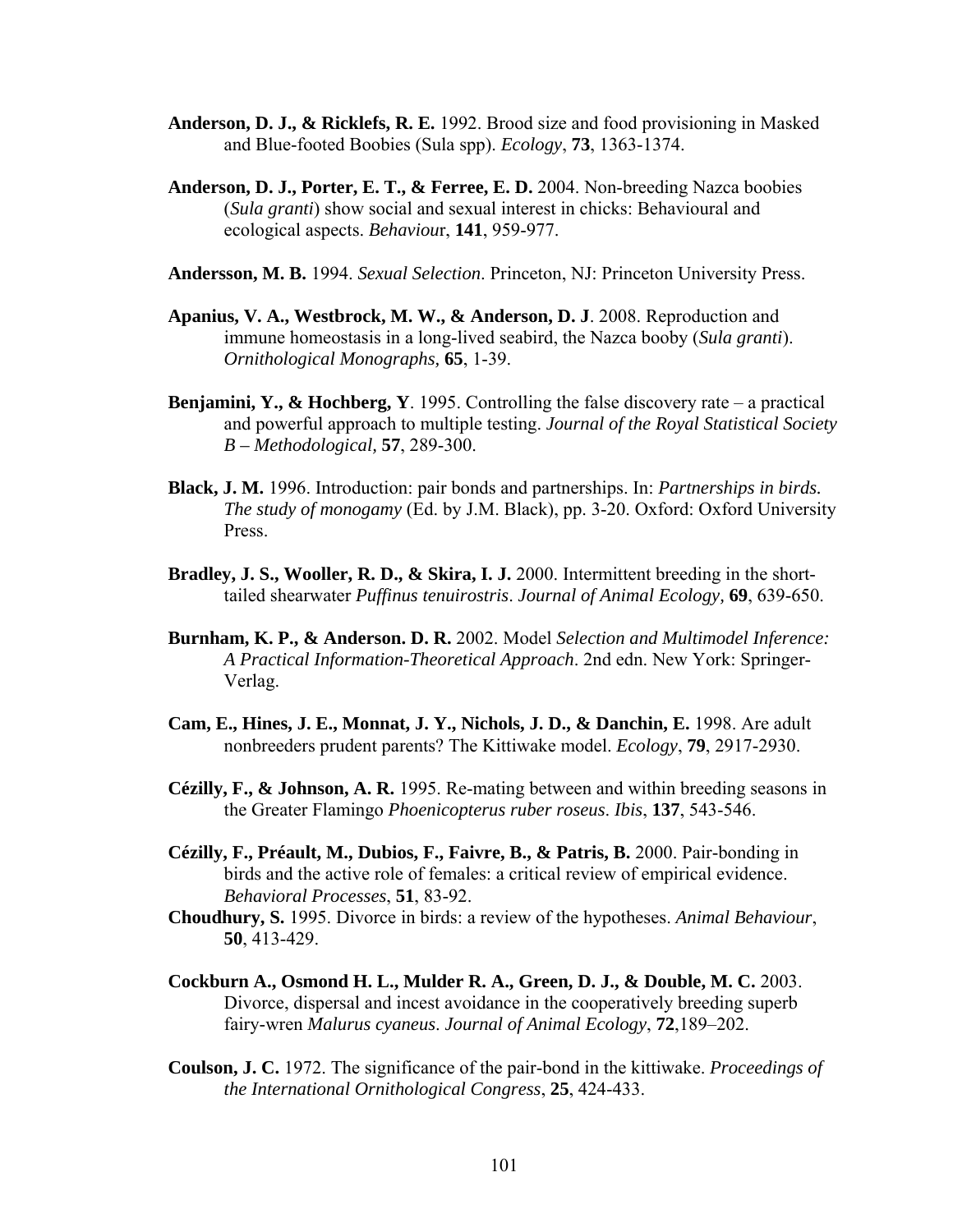- **Curran-Everett, D.** 2000. Multiple comparisons: philosophies and illustrations. *American Journal of Physiology Regulatory Integrative and Comparative Physiology*, **279**, R1-R8.
- **Dhondt, A. A., & Adriaensen, F.** 1994. Causes and effects of divorce in the Blue Tit *Parus caeruleus*. *Journal of Animal Ecology*, **63**, 979-987.
- **Dhondt A., Adriaensen, F., & Plompen, W.** 1996. Between- and within-population variation in mate fidelity in the Great Tit. In: *Partnerships in birds: the study of monogamy* (Ed. by J.M. Black), pp. 235-248. Oxford: Oxford University Press.
- **Dobson, F. S., & Jouventin, P.** 2007. How slow breeding can be selected in seabirds: testing Lack's hypothesis. *Proceedings of the Royal Society B-Biological Sciences*, **274**, 275-279.
- **Dubois, F., & Cézilly, F.** 2002. Breeding success and mate retention in birds: a meta analysis. *Behavioral Ecology and Sociobiol*ogy, **52**, 357-364.
- **Dubois, F., Wajnberg, É., & Cézilly, F.** 2004. Optimal divorce and re-mating strategies for monogamous female birds: a simulation model. *Behavioral Ecology and Sociobiol*ogy, **56**, 228-236.
- **Durell, S. E. A. le V dit, & Clarke, R. T.** 2004. The buffer effect of non-breeding birds and the timing of farmland bird declines. *Biological Conservation*, **120**, 375-382.
- **Emlen, S. T., & Oring, L.W.** 1977. Ecology, sexual selection, and the evolution of mating systems. *Science,* **197**, 215-223.
- **Ens, B. J., Choudhury, S., & Black, J. M.** 1996. Mate fidelity and divorce in monogamous birds. In: *Partnerships in birds. The study of monogamy* (Ed. by J. M. Black), pp. 344-401. Oxford: Oxford University Press.
- **Ens, B .J., Safriel, U. N., & Harris, M.P.** 1993. Divorce in the long-lived and monogamous oystercatcher, *Haematopus ostralegus*: incompatibility or choosing the better option? *Animal Behaviour*, **45**, 1199-1217.
- **Forsgren, E.** 1997. Female sand gobies prefer good fathers over dominant males. *Proceedings of the Royal Society of London, Series B*, **264**, 1283-1286.
- **Harris, M. P.** 1973. The biology of the Waved Albatross *Diomedea irrorata* of Hood Island, Galapagos. *Ibis*, **115**, 483-510.
- **Heg, D., Bruinzeel, L. W., & Ens, B. J.** 2003. Fitness consequences of divorce in the oystercatcher, Haematopus ostralegus. *Animal Behaviour*, **66**, 175-184.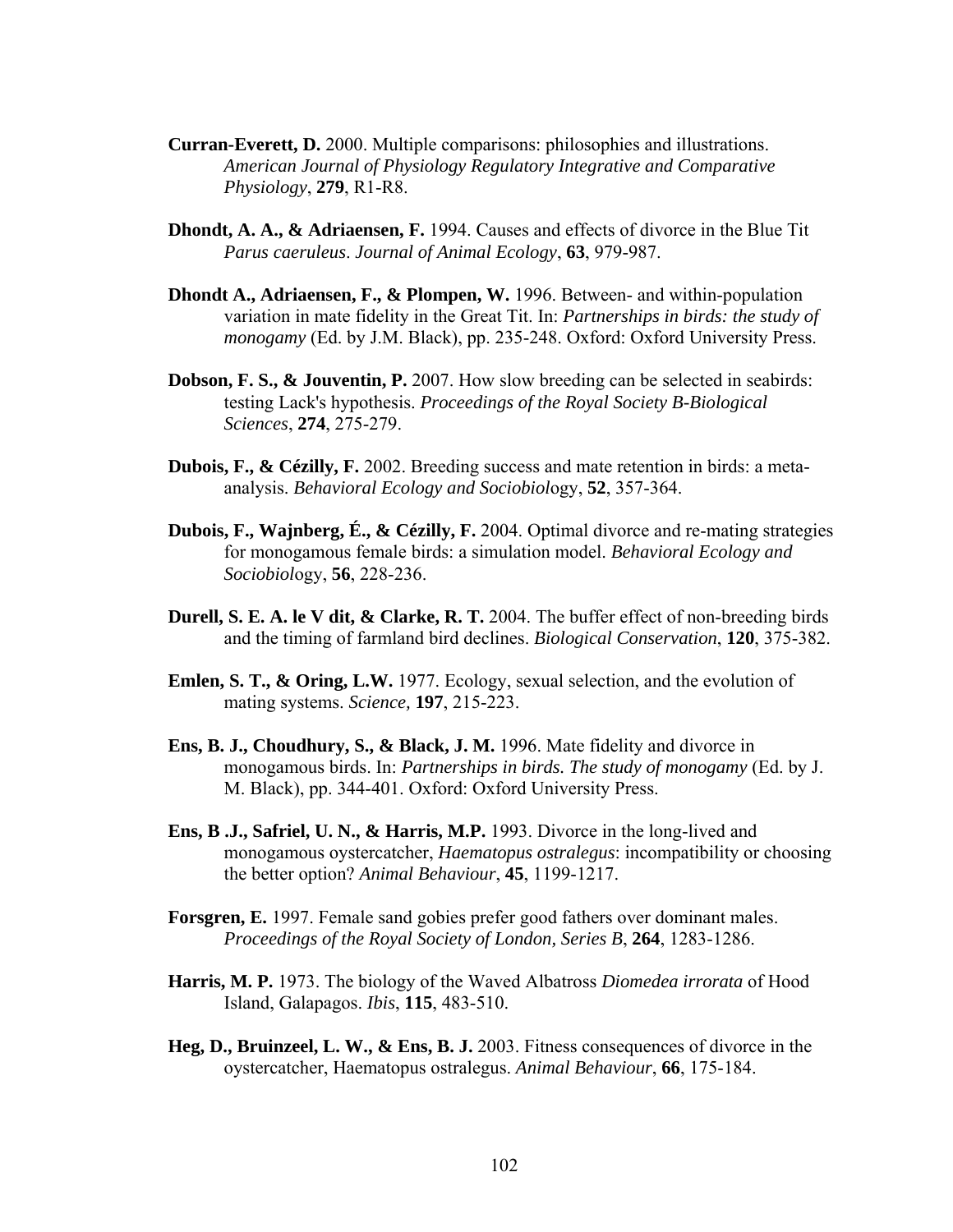- **Humphries, C. A., Arevalo, V. D., Fischer, K. N., & Anderson, D. J.** 2006. Contributions of marginal offspring to reproductive success of Nazca booby (*Sula granti*) parents: tests of multiple hypotheses. *Oecologia*, **147**, 379-390.
- **Huyvaert, K .P., & Anderson, D. J.** 2004. Limited dispersal by Nazca boobies (*Sula granti*). *Journal of Avian Biology*, **35**, 46-53.
- **Jeschke, J. M., Wanless, S., Harris, M. P., & Kokko, H.** 2007. How partnerships end in guillemots *Uria aalge*: chance events, adaptive change, or forced divorce? *Behavioral Ecology*, **18**, 460-466.
- **Johnston, V. H., & Ryder, J.** 1987. Divorce in Larids: a review. *Colonial Waterbirds*, **10**, 16-26.
- **Jouventin, P., & Dobson, F. S.** 2002. Why breed every other year? The case of albatrosses. *Proceedings of the Royal Society of London Series B-Biological Sciences*, **269**, 1955-1961.
- **Kim, J., & Mueller, C. W.** 1978. *Factor Analysis: Statistical methods and practical issues.* Thousand Oaks, CA: Sage Publications, Quantitative Applications in the Social Sciences Series, No. 14.
- **Lack, D.** 1968. *Ecological adaptations for breeding in birds*. London: Chapman & Hall.
- **Lewis, S., Wanless, S., Elston, D. A., Schultz, M. D., Mackley, E., du Toit, M., Underhill, J. G., & Harris, M. P.** 2006. Determinants of quality in a long-lived colonial species. *Journal of Animal Ecology*, **75**, 1304 - 1312.
- **López-Sepulcre, A., & Kokko, H.** 2005. Territorial defense, territory size, and population regulation. *American Naturalist*, **166**, 317-329.
- **Maness, T. J., & Anderson, D. J.** 2007. Serial monogamy and sex ratio bias in Nazca boobies. *Proceedings of the Royal Society B-Biological Sciences*, **274**, 2047-2054.
- **Maness, T. J., Westbrock, M. A., & Anderson, D. J.** 2007. Ontogenic sex ratio variation in Nazca Boobies ends in male-biased adult sex ratio. *Waterbirds*, **30**, 10-16.
- **Mougin, J. L., Jouanin, C., & Roux, F.** 1997. Intermittent breeding in Cory's Shearwater *Calonectris diomedea* of Selvagem Grande, North Atlantic. *Ibis*, **139**, 40-44.
- **Naves, L. C., Monnat, J. Y., & Cam, E.** 2006. Breeding performance, mate fidelity, and nest site fidelity in a long-lived seabird: behaving against the current? *Oikos*, **115**, 263 - 276.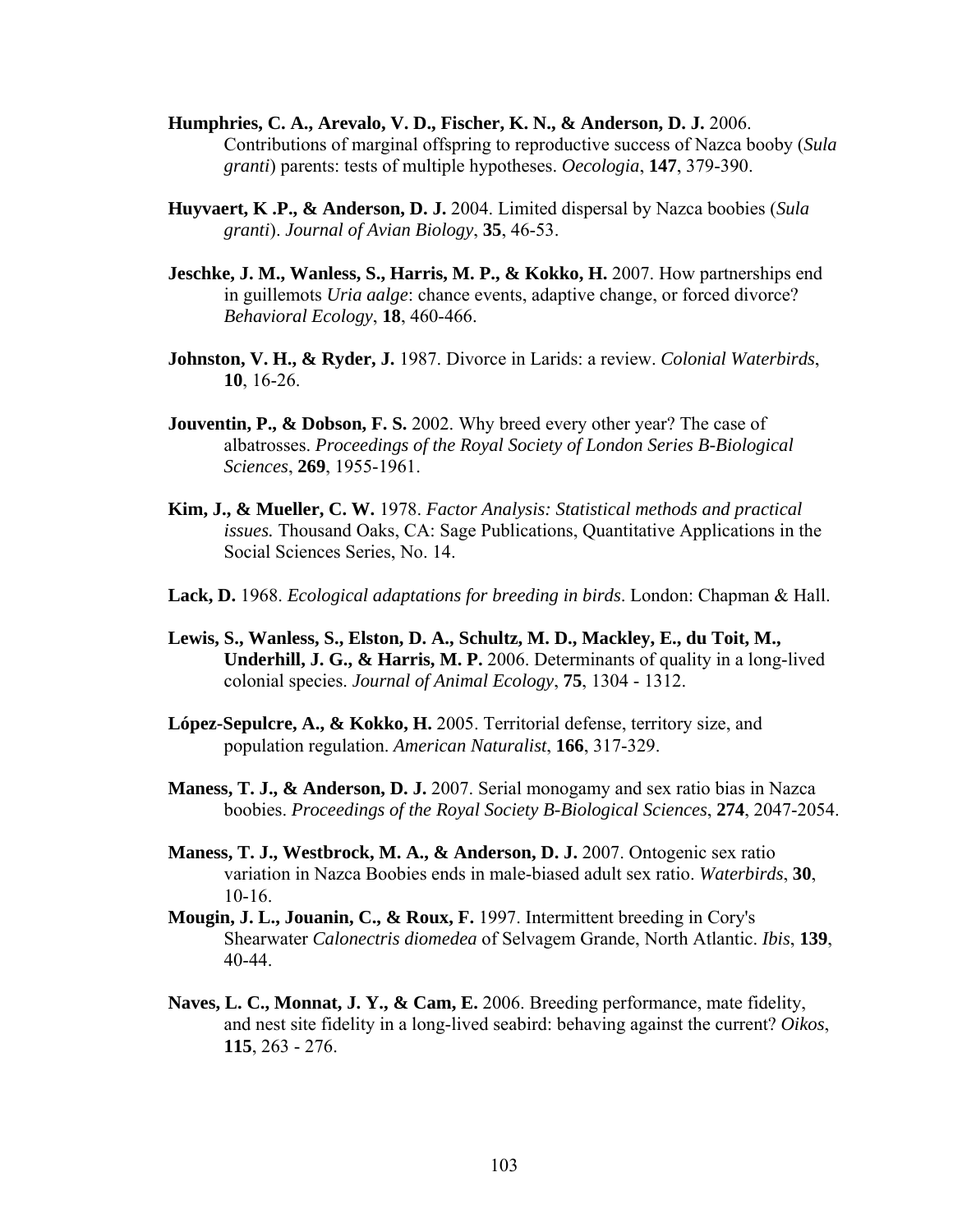- **Naves, L. C., Cam, E., & Monnat, J. Y.** 2007. Pair duration, breeding success and divorce in a long-lived seabird: benefits of mate familiarity? *Animal Behaviour*, **73**, 433-444.
- **Nelson, J. B.** 1978. *The Sulidae: Gannets and Boobies*. Oxford: Oxford University Press.
- **Peduzzi, P., Concato, J., Kemper, E., Holford, T. R., & Feinstein, A.** 1996. A simulation of the number of events per variable in logistic regression analysis. *Journal of Clinical Epidemiology*, **99**, 1373-1379.
- **Qvarnström, A., & Forsgren, E.** 1998. Should females prefer dominant males? *Trends in Ecology and Evolution*, **13**, 498-501.
- **Stearns, S. C.** 1992. *The evolution of life histories*. New York, NY: Oxford University Press.
- **Schwarz, G.** 1978. Estimating dimension of a model. *Annals of Statistics*, **6**, 461-464.
- **Taborsky, B., & Taborsky, M.** 1999. The mating system and stability of pairs in kiwi *Apteryx spp*. *Journal of Avian Biology*, **30**, 143-151.
- **Townsend, H. M., & Anderson, D. J.** 2007. Assessment of costs of reproduction using multi-state mark-recapture models. *Evolution*, **61**, 1956-1968.
- **Townsend, H. M., Huyvaert, K. P., Hodum, P. J., & Anderson, D. J.** 2002. Nesting distributions of Galápagos boobies (Aves: Sulidae): an apparent case of amensalism. *Oecologia*, **132**, 419-427.
- **van de Pol, M., Heg, D., Bruinzeel, L.W., Kuijper, B., & Verhulst, S.** 2006. Experimental evidence for a causal effect of pair-bond duration on reproductive performance in oystercatchers (*Haematopus ostralegus*). *Behavioral Ecology*, **17**, 982-991.
- **Van Tets, G. F.** 1965. A comparative study of some social communication patterns in the Pelicaniformes. *Ornithological Monographs*, **2**, 1-88.
- **Williams, M., & McKinney, F.** 1996. Long-term monogamy in a river specialist—the Blue Duck. In: *Partnerships in birds. The study of monogamy* (Ed. by J. M. Black), pp. 73-90. Oxford: Oxford University Press.
- **Wingfield, J. C., Hegner, R. E., Dufty, A. M., & Ball, G. F.** 1990. The challenge hypothesis – theoretical implications for patterns of testosterone secretion, mating systems, and breeding strategies. *American Naturalist*, **136**, 829-846.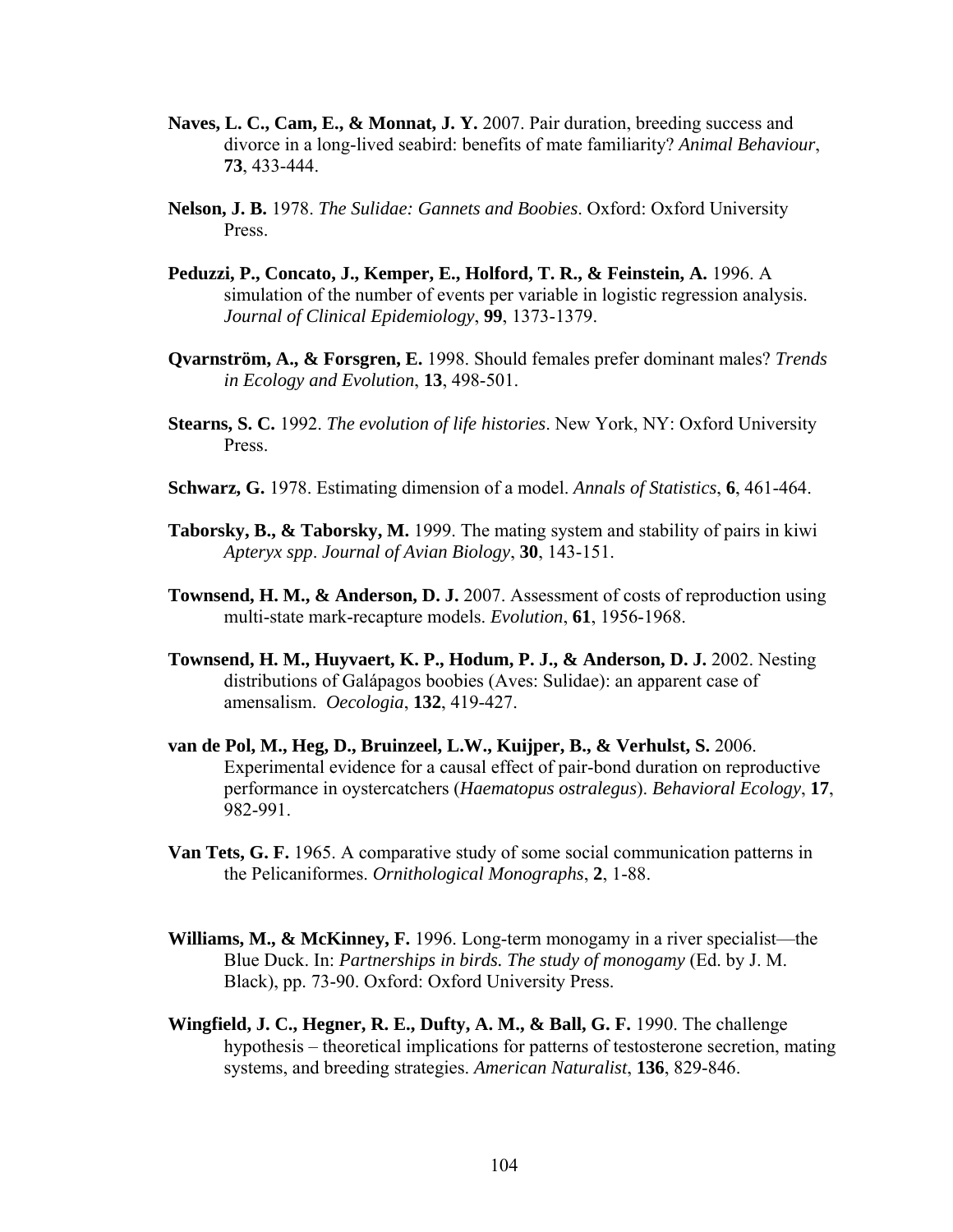- **Wong, B. B. M.** 2004. Superior fighters make mediocre fathers in the Pacific blue-eye fish. *Animal Behaviour*, **67**, 583-590.
- **Zar, J. H.** 1999. *Biostatistical Analysis. 4th Edition*. Upper Saddle River, NJ: Prentice- Hall, Inc.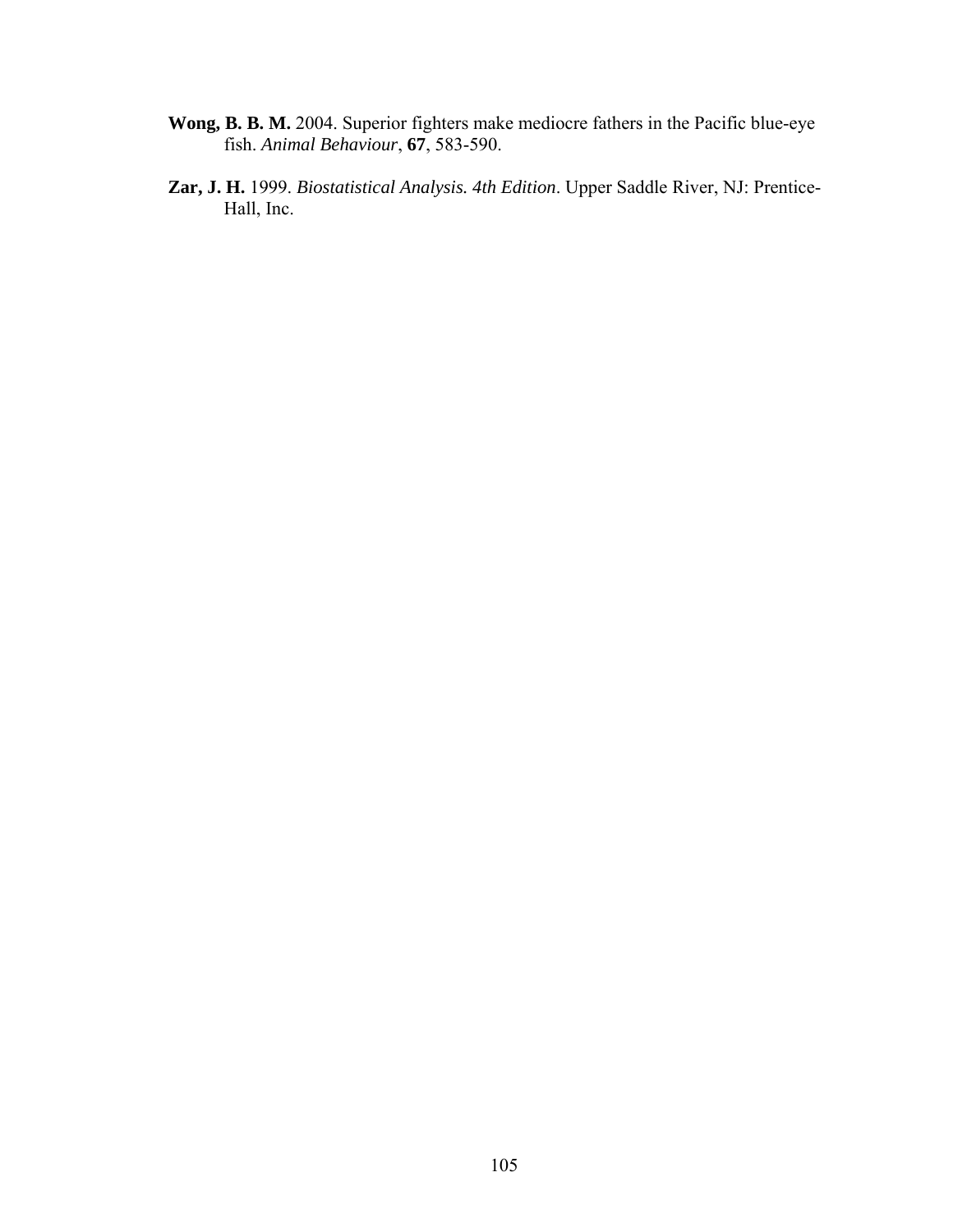Table 1. Components and component loading scores from a principal components analysis of the 26 different behaviors (described in electronic supplementary material 1) performed by male Nazca boobies during the pre-egg-laying period in 2003. The behaviors reduced to five components and were named by the main behaviors that loaded onto them.

| <b>Mate</b>     |               | <b>Territorial</b> |              | <b>Prospecting</b> |              | <b>Aggression</b> |              | <b>Advertising</b> |              |
|-----------------|---------------|--------------------|--------------|--------------------|--------------|-------------------|--------------|--------------------|--------------|
| <b>Behavior</b> | <b>Score</b>  | <b>Behavior</b>    | <b>Score</b> | <b>Behavior</b>    | <b>Score</b> | <b>Behavior</b>   | <b>Score</b> | <b>Behavior</b>    | <b>Score</b> |
| gift            | 0.908         | yes/no             | 0.864        | roaming            | 0.675        | squabble          | 0.841        | skypoint           | 0.842        |
| mutual jab      | 0.882         | garden             | 0.699        | roam flight        | 0.661        | bill clash        | 0.732        | garden             | 0.660        |
| mutual gift     | 0.811         | vocal              | 0.651        | returned           | 0.633        |                   |              | parade             | 0.426        |
| allopreen       | 0.748         | wing flail         | 0.613        | left               | 0.604        |                   |              |                    |              |
| bill touch      | 0.704         | jab                | 0.477        | flee               | 0.587        |                   |              |                    |              |
| copulation      | 0.619         | circle flight      | 0.432        |                    |              |                   |              |                    |              |
| cop. attempt    | $0.553$ fight |                    | 0.296        |                    |              |                   |              |                    |              |
| roam            | 0.496         |                    |              |                    |              |                   |              |                    |              |
| chased          | 0.478         |                    |              |                    |              |                   |              |                    |              |
| circle flight   | 0.457         |                    |              |                    |              |                   |              |                    |              |
| displaced       | 0.198         |                    |              |                    |              |                   |              |                    |              |

# **Component Loading Score**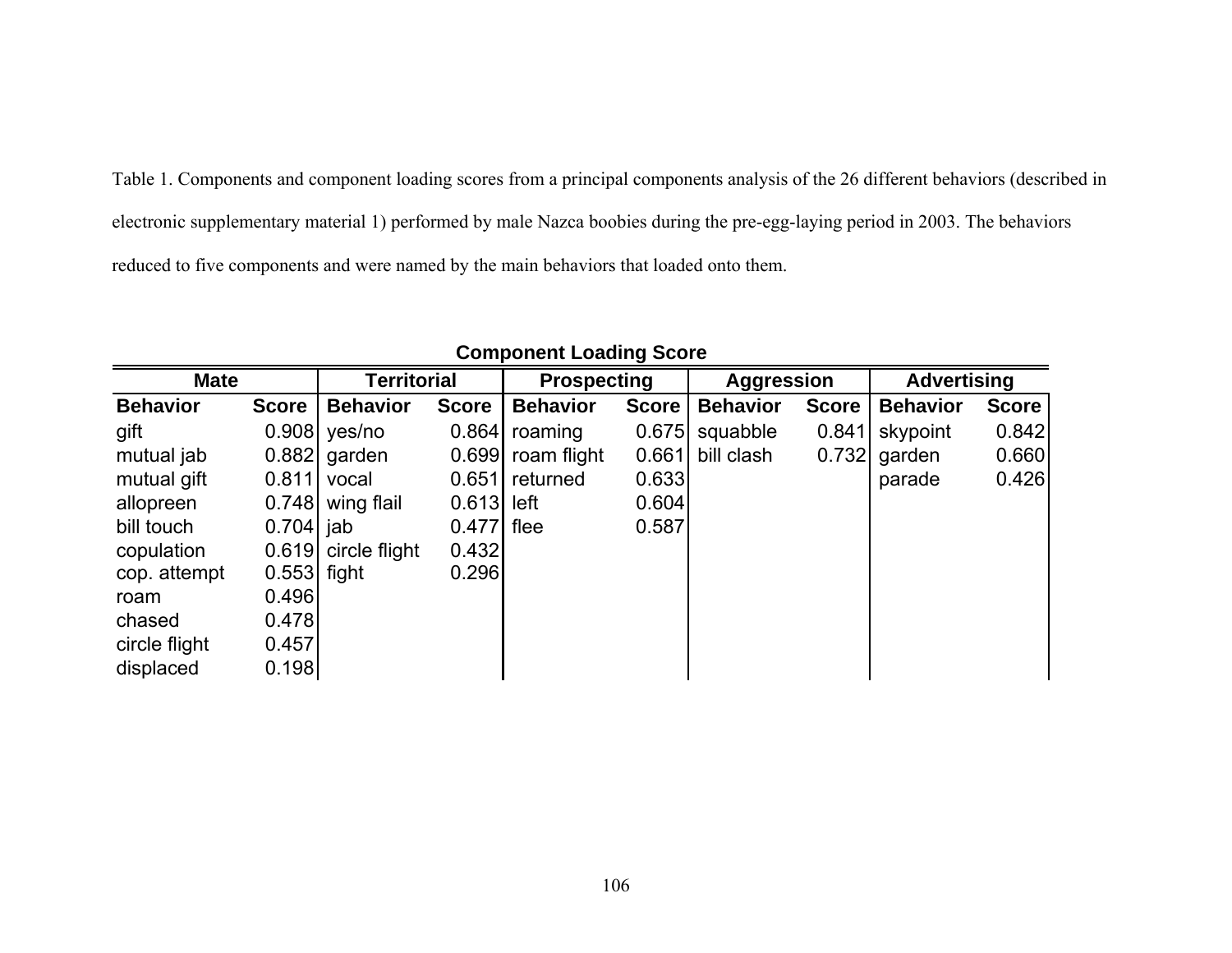Table 2. Logistic regression coefficients, standard error, statistical significance, odds ratio, and 95% confidence intervals of odds ratios of behavioral predictors of male mating success in Nazca boobies. A. All males, including those retained by their previous mates, were used in this analysis. B. Only non-breeding and males breeding with a new mate (retained males excluded) were used in this analysis.

A.

|                  |          | standard |         | <b>Odds</b> | 95% CI for OR |              |  |
|------------------|----------|----------|---------|-------------|---------------|--------------|--|
| <b>Predictor</b> | ß        | error    | p-value | ratio       | Lower         | <b>Upper</b> |  |
| Constant         | 1.434    | 0.302    | < 0.001 |             |               |              |  |
| Mate             | 2.159    | 0.403    | < 0.001 | 8.67        | 3.94          | 19.10        |  |
| Prospecting      | $-1.303$ | 0.334    | < 0.001 | 0.27        | 0.14          | 0.52         |  |
| Territorial      | 0.615    | 0.290    | 0.034   | 1.85        | 1.05          | 3.26         |  |
| Advertising      | 0.465    | 0.238    | 0.050   | 1.59        | 1.00          | 2.54         |  |
| Aggression       | 0.149    | 0.234    | 0.525   | 1.16        | 0.73          | 1.84         |  |

B.

|                  |          | standard |         | <b>Odds</b> | 95% CI for OR |              |  |
|------------------|----------|----------|---------|-------------|---------------|--------------|--|
| <b>Predictor</b> |          | error    | p-value | ratio       | Lower         | <b>Upper</b> |  |
| Constant         | 0.551    | 0.335    | 0.100   |             |               |              |  |
| Mate             | 1.635    | 0.437    | < 0.001 | 5.13        | 2.18          | 12.08        |  |
| Prospecting      | $-0.949$ | 0.338    | 0.005   | 0.39        | 0.20          | 0.75         |  |
| Territorial      | 0.775    | 0.321    | 0.016   | 2.17        | 1.16          | 4.07         |  |
| Advertising      | 0.651    | 0.262    | 0.013   | 1.92        | 1.15          | 3.20         |  |
| Aggression       | 0.252    | 0.241    | 0.297   | 1.29        | 0.80          | 2.06         |  |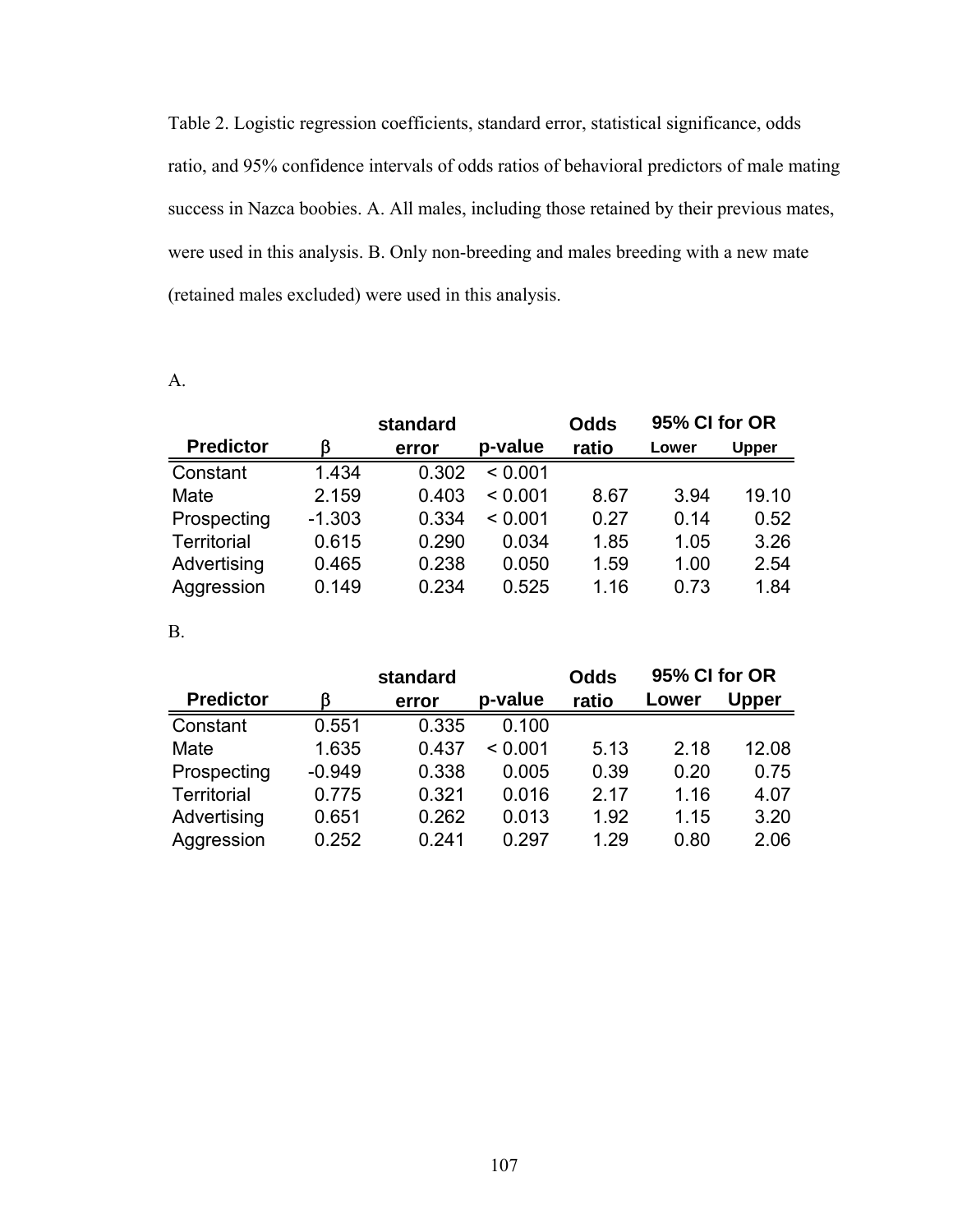Figure 1. Male reproductive success by partnership category over a three year period. Year X was the year prior to the divorce (or no divorce if retained), year X+1 was the year immediately after divorce, and year X+2 was the final year we followed the fate of pairs. Error bars represent 95% C.I. The flow diagram illustrates the partnership categories; the circles indicate nest sites and arrows represent yearly transitions. Individuals that stay at the same nest site between years are linked by horizontal arrows, while birds that change nest sites are linked by diagonal arrows. Solid arrows indicate transitions that must occur in a particular category, while dotted arrows represent transitions that may occur.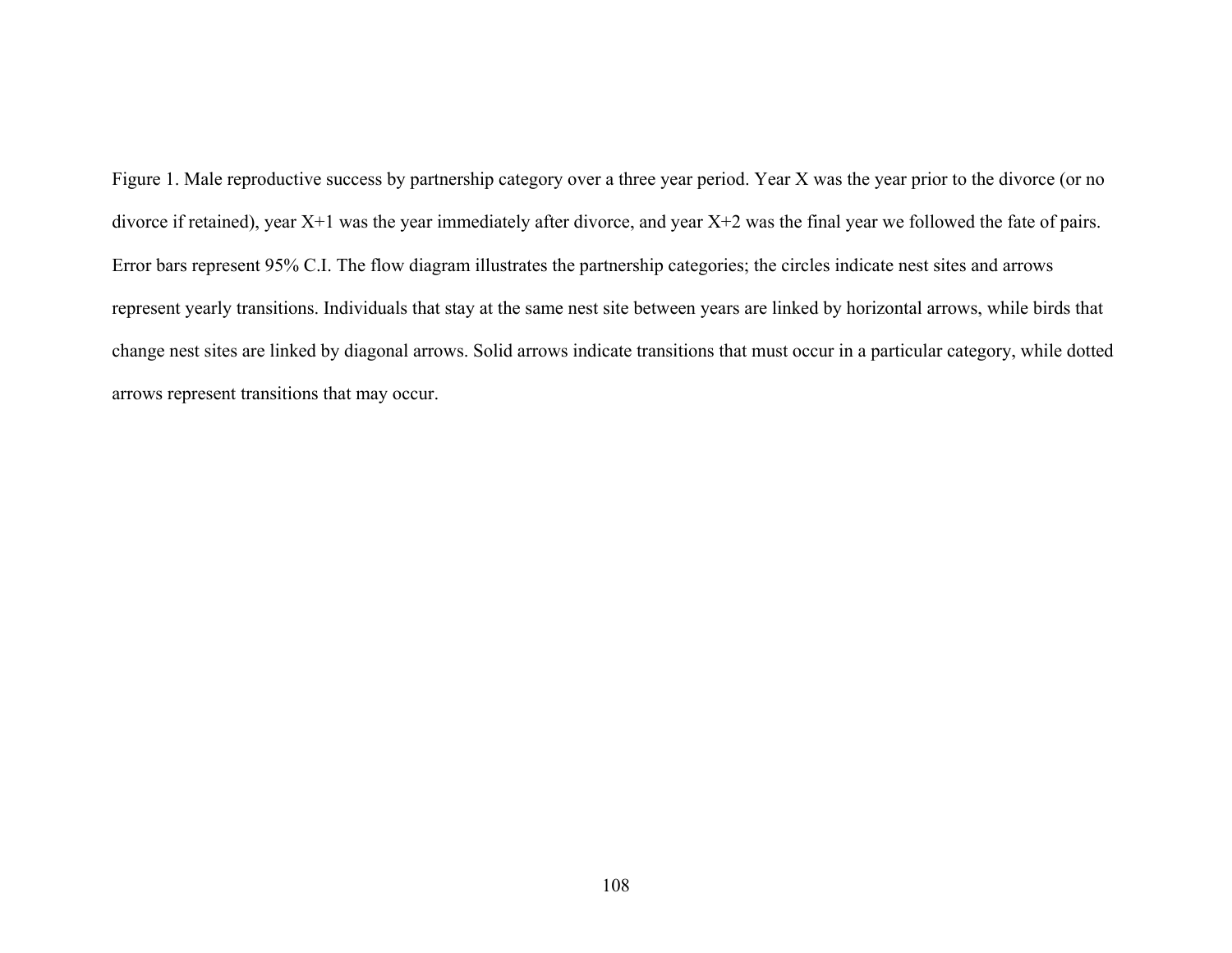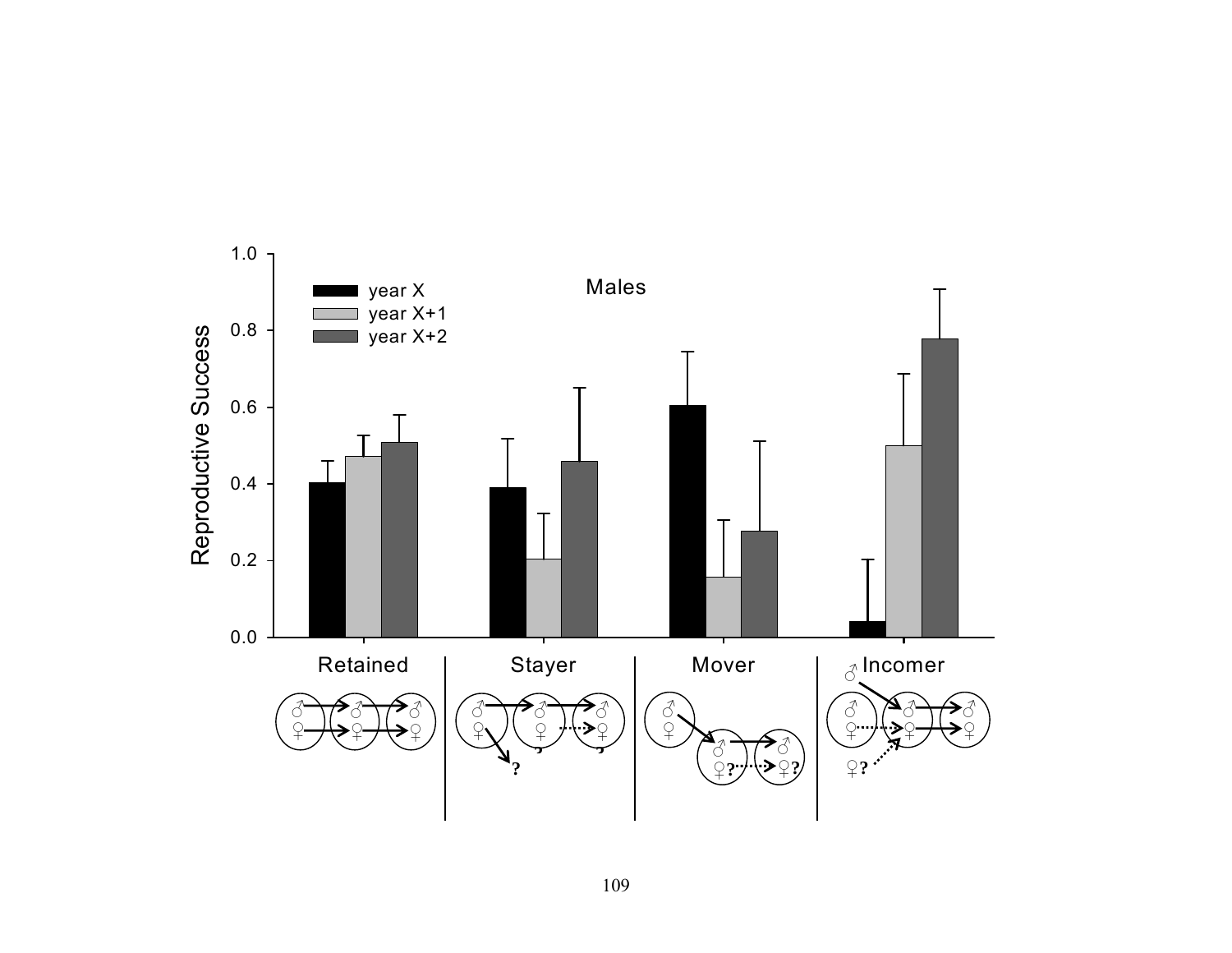Figure 2. Female reproductive success by partnership category over a three year period. Year X was the year prior to the divorce (or no divorce if retained), year X+1 was the year immediately after divorce, and year X+2 was the final year we followed the fate of pairs. Error bars represent 95% C.I. The flow diagram illustrates the partnership categories; the circles indicate nest sites and arrows represent yearly transitions. Individuals that stay at the same nest site between years are linked by horizontal arrows, while birds that change nest sites are linked by diagonal arrows. Solid arrows indicate transitions that must occur in a particular category, while dotted arrows represent transitions that may occur.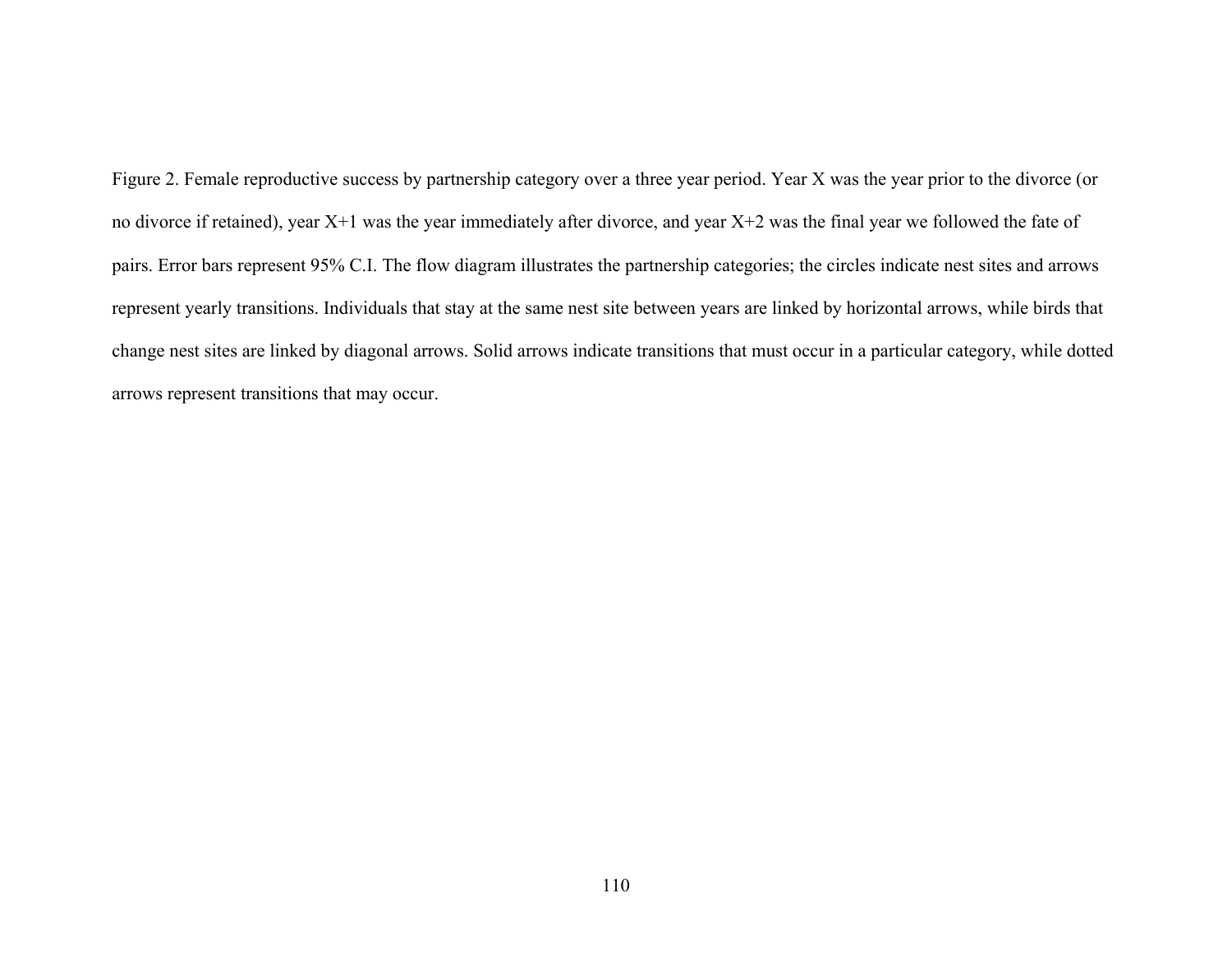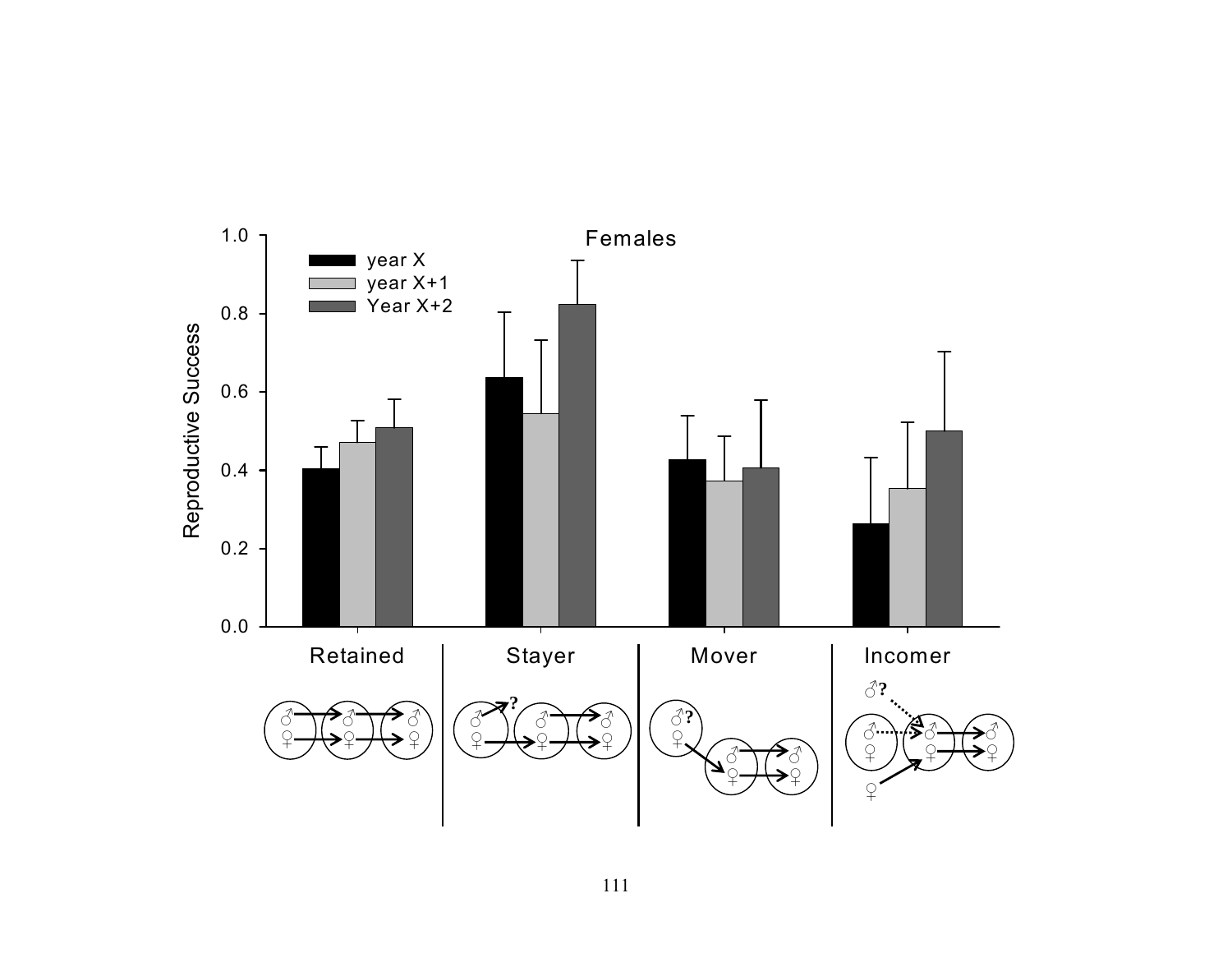#### **APPENDIX**

Electronic Supplementary Material:

Behavioral descriptions from Van Tets (1965) and Nelson (1978) unless otherwise noted:

#### **Establishment and Maintenance of Territory**:

- Aerial Reconnaissance (Roam Flight; this study): A flight over the colony, presumably to search for vacant sites. Take off and landing is usually performed silently and does not occur at a particular site (see circle flight below).
- Ground Reconnaissance (Roaming; this study): Wandering around the colony on foot, presumably to search for vacant sites, usually performed silently and without particular direction (see Roam below).
- Circle Flight: A brief aerial excursion around the colony where a bird takes off from and returns to a particular site (at or near its nest site). Landing is performed with the wings held in a V-shape and is usually accompanied by a loud call.

Vocal (this study): A call, usually directed at an opponent.

- Wing-flailing: A sudden opening and lifting of the wings which are then spread and brought down sharply. Wing-flailing can be a single swift movement or may be repeated several times.
- Jabbing: A thrust of the bill toward (but not making contact with) an opponent usually delivered from a forward leaning posture.
- Bill clash: A jab where the bills of two opponents come into contact often repeatedly and loudly.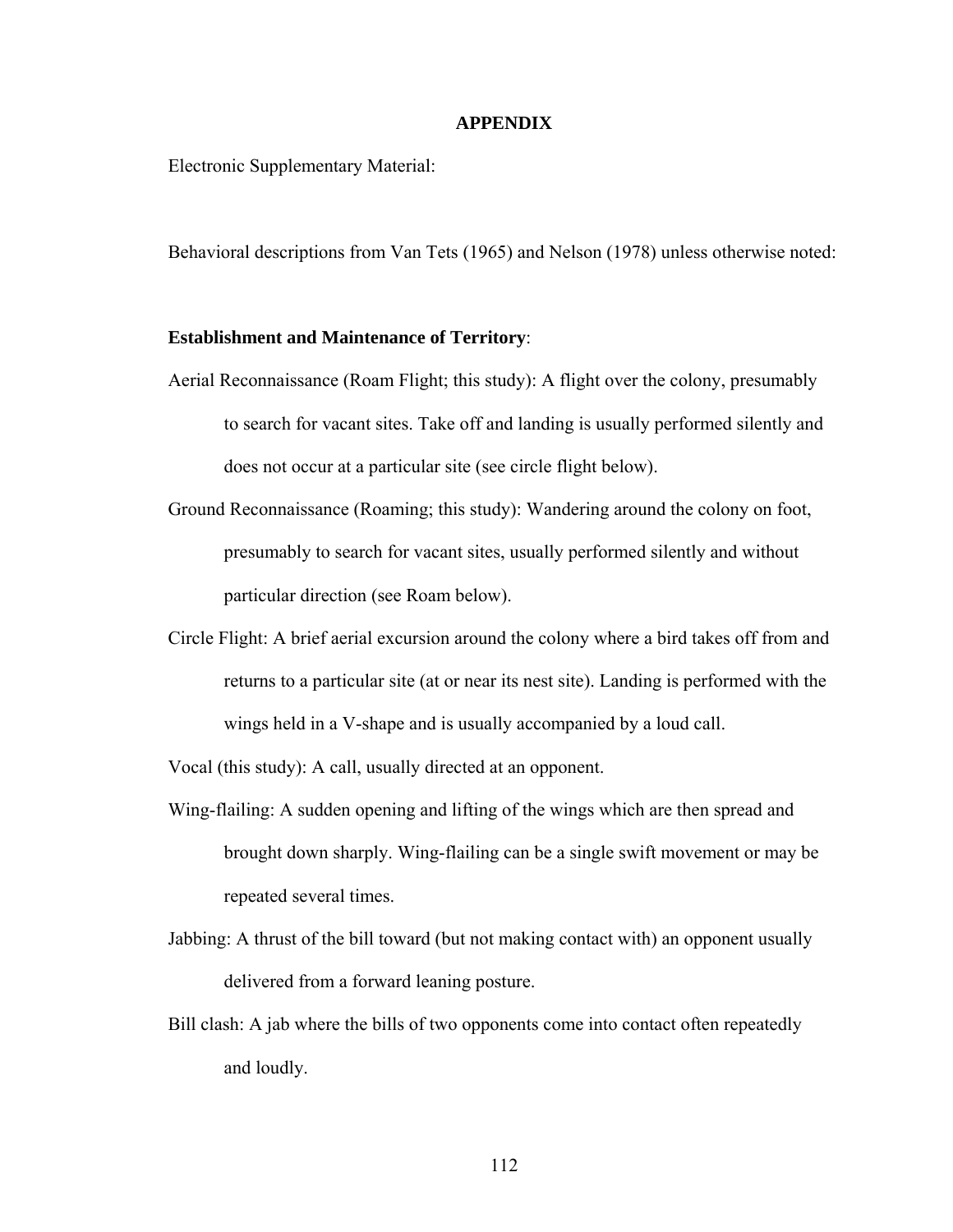- Yes/No Headshake: A display that looks as if the bird were nodding a frenzied "yes" superimposed on a slow "no". This display is often repeated and sometimes accompanied by vocalizations.
- Squabbling (this study): A combination of Vocal, Wing-flailing, Jabbing, and Yes/No Headshaking behaviors.
- Fight: Usually involves an interlocking of bills (and/or biting; this study) and pushing of opponents with an extended neck.
- Chase (this study): Occurs when one bird runs toward another, presumably to chase away or remove an intruder.
- Displace (this study): Usually occurs after a chase, where the focal bird displaces an individual from its current position (usually a nest site or conspicuous vantage point).
- Flee (this study): Running away from an opponent, usually with the bill held close to the body (Pelican Posture).

Left (this study): Flying away from the colony or roaming out of the observation area. Returned (this study): Returning to the colony or observation area after leaving.

#### **Formation and Maintenance of Pairs**

Sky-pointing: A display where an individual stretches its neck toward the sky, lifts its wings and whistles through a slightly opened bill.

Symbolic Nest Building (Gardening; this study): Nests of Nazca boobies have no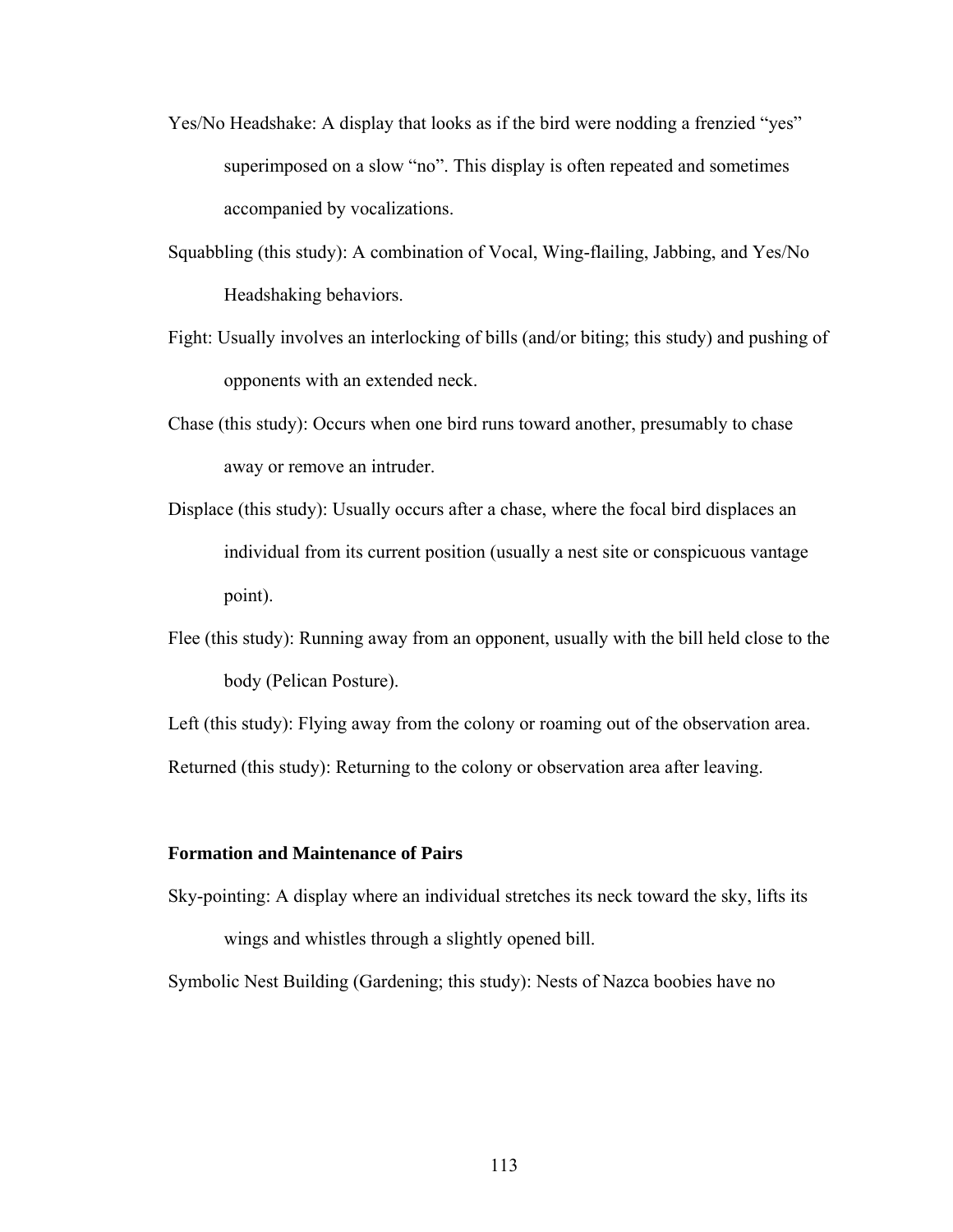Structural significance, but birds will gather, present, arrange, and rearrange a variety of materials (pebbles, feathers, bones, dung, vegetation, crab shells, and other detritus) around the center of their nest.

- Parading: An exaggerated walk where an individual lifts its feet higher than is necessary and displays them at an angle.
- Roam (this study): Walking (without exaggerated steps; see Parading above) to and from the nest site, often to steal a neighbor's nest materials, to obtain gifts (see below) for a potential mate, or to sky-point from a conspicuous vantage point.
- Mutual Jabbing: Performed by a pair, where the birds rush toward each other and thrust their open bill into the other's, sometimes rapidly shaking their heads and audibly clashing their bills together. Usually accompanied by vocalizations.

Bill Touching: Delicately touching another's bill with the tips of one's own closed bill.

Gift: Presenting a potential mate with symbolic nest materials (held in the bill).

Mutual Gifts (this study): Mutual presentation of gifts (see above) by a pair.

Allopreening: Preening another's feathers (non-reciprocal) or mutual preening

(reciprocal) performed by a pair.

Copulation attempt (this study): An attempted but failed copulation, usually because the male fails to mount the female or is prevented (by female) from mounting.

Copulation: Successful meeting of cloacal openings.

Other behaviors not always noted when performed and used in this study only for determining time present, or performed after egg-laying began and subsequently not used in behavioral analyses: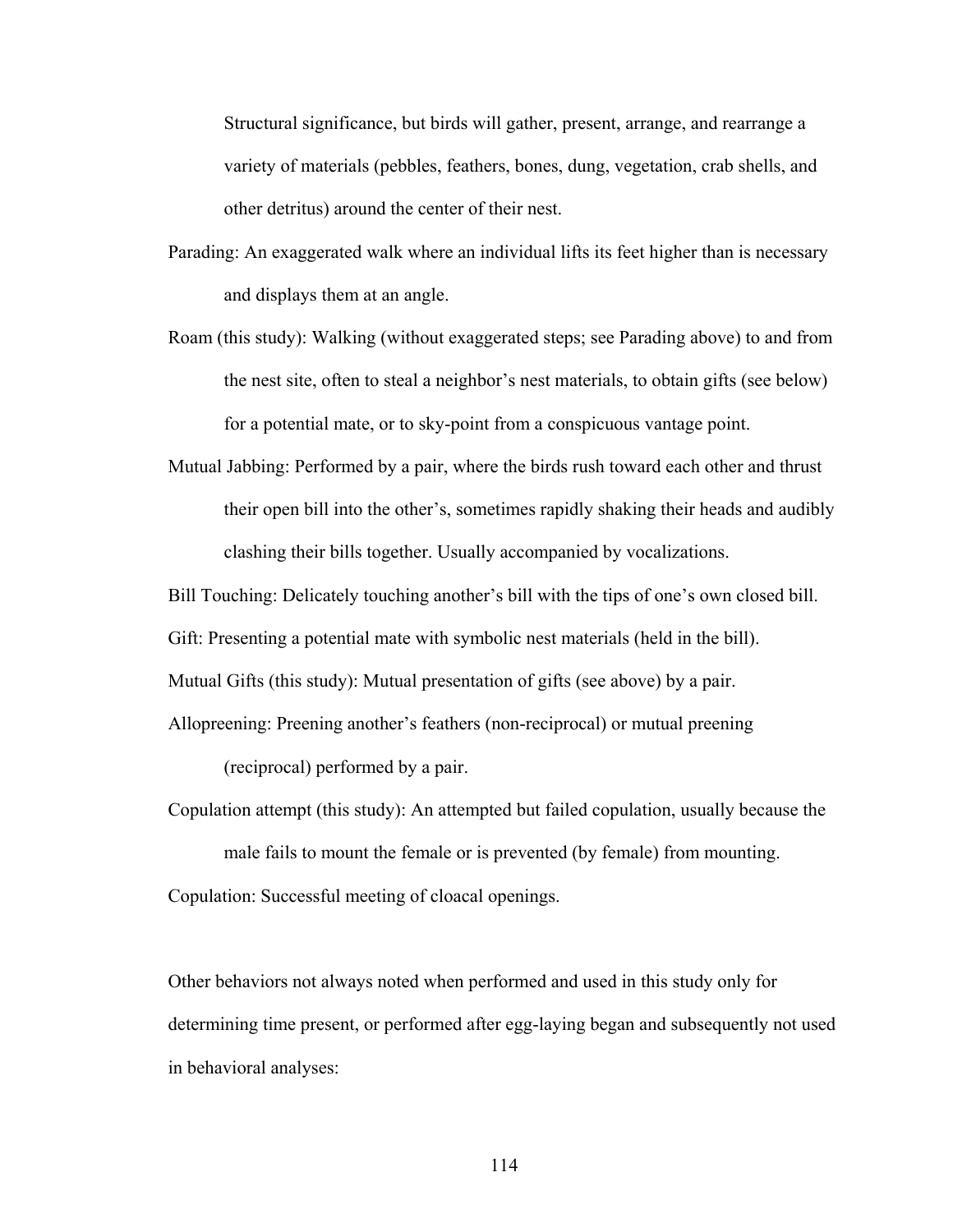Gazing: An intent stare performed with an out-stretched neck.

Sleeping (this study): Sitting still with eyes closed.

Awake (this study): Sitting still with eyes open.

Out-posting: Standing in a conspicuous vantage point near one's nest site.

Preen: Cleaning and arranging one's own feathers.

- New arrival (this study): Arriving at the colony for the first time during an observation period.
- Gone (this study): A bird that was present previously during an observation period but now not seen.
- Bite (this study): Closing the bill on a body part (other than the bill; see fight above) of another bird.
- Gift Attempt (this study): Presentation of a gift (see above) by an unpaired male usually to an incubating female.

Incubate: Sitting or standing with feet covering the egg(s).

Not Incubating (this study): Standing near the nest but not in contact with or shading the egg(s) or leaving the egg(s) unattended.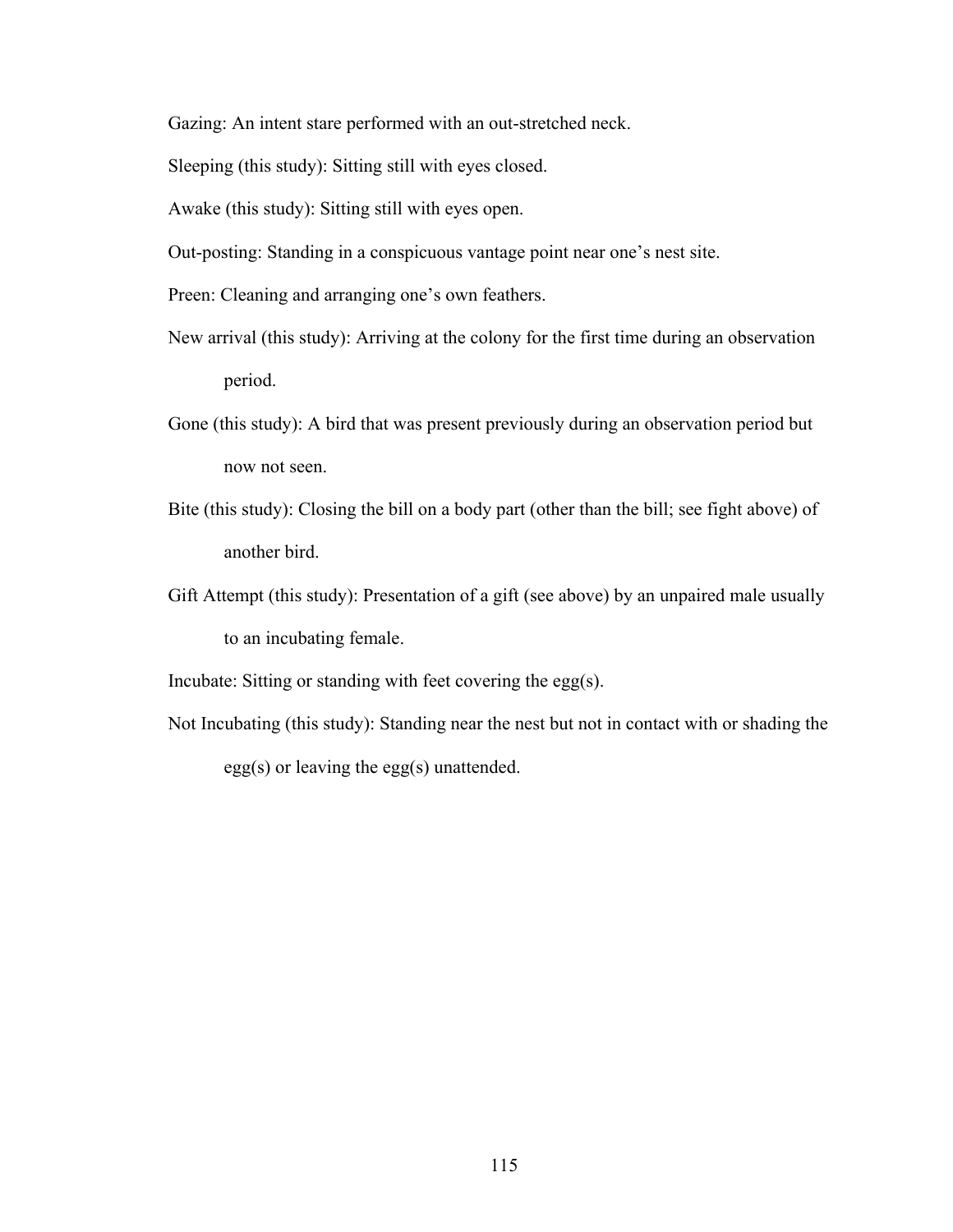# **CHAPTER 4**

# **Hematological and morphological parameters are associated with male mating success in Nazca boobies**

Terri J. Maness, Victor Apanius, and David J. Anderson

*Minor stylistic variations and the inclusion of multiple authors are due to this chapter being based on an article to be submitted for publication. T. Maness did IgG assays, performed all analyses, and prepared the manuscript. V. Apanius guided laboratory analyses of plasma metabolites and acted in an advisory capacity. D. Anderson acted in an advisory and editorial capacity.*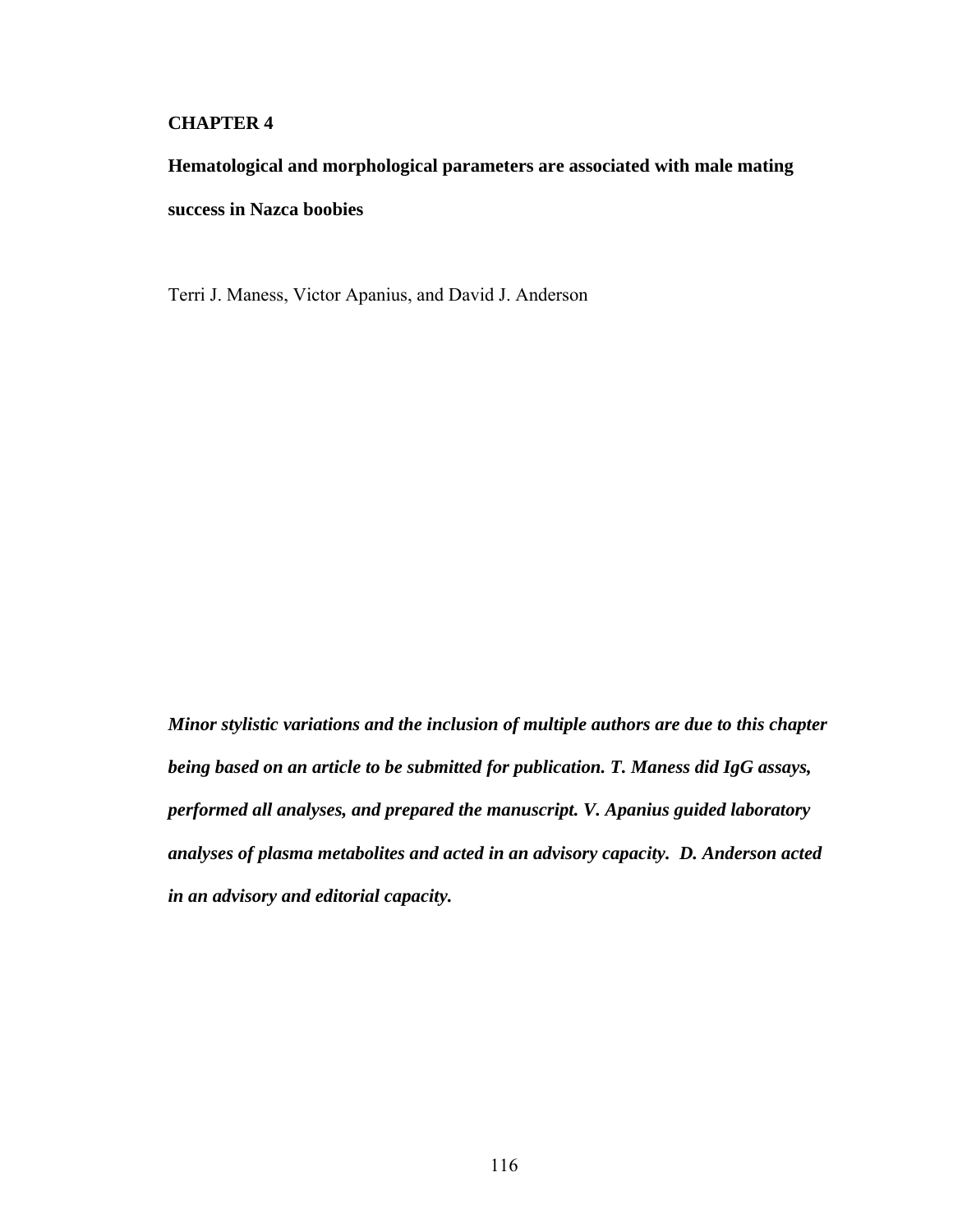#### **ABSTRACT**

Behavioral ecologists traditionally link the latent variable called "individual quality" with exaggerated secondary sexual characteristics or suites of phenotypically variable cues or behaviors. Life history theory suggests that high quality individuals are better able to afford investment in breeding than are low quality individuals, and so should express these relevant cues in a more attractive manner. Populations with biased operational sex ratios provide opportunities to investigate mate choice since the bias offers members of the limiting sex the opportunity to choose among competing potential mates. We investigated mate choice in a male-biased population of Nazca boobies and asked whether males that were chosen as mates differed in morphology or blood chemistry from those that were not chosen. Nazca booby males that were selected as mates in our study were in better body condition, had significantly lower immunoglobulin G levels, and, as a group, had lower variance in circulating albumin concentration than did males not selected as mates. Our results suggest that females may use several long-term, rather than short-term, indicators of nutritional health and condition to determine with whom to mate.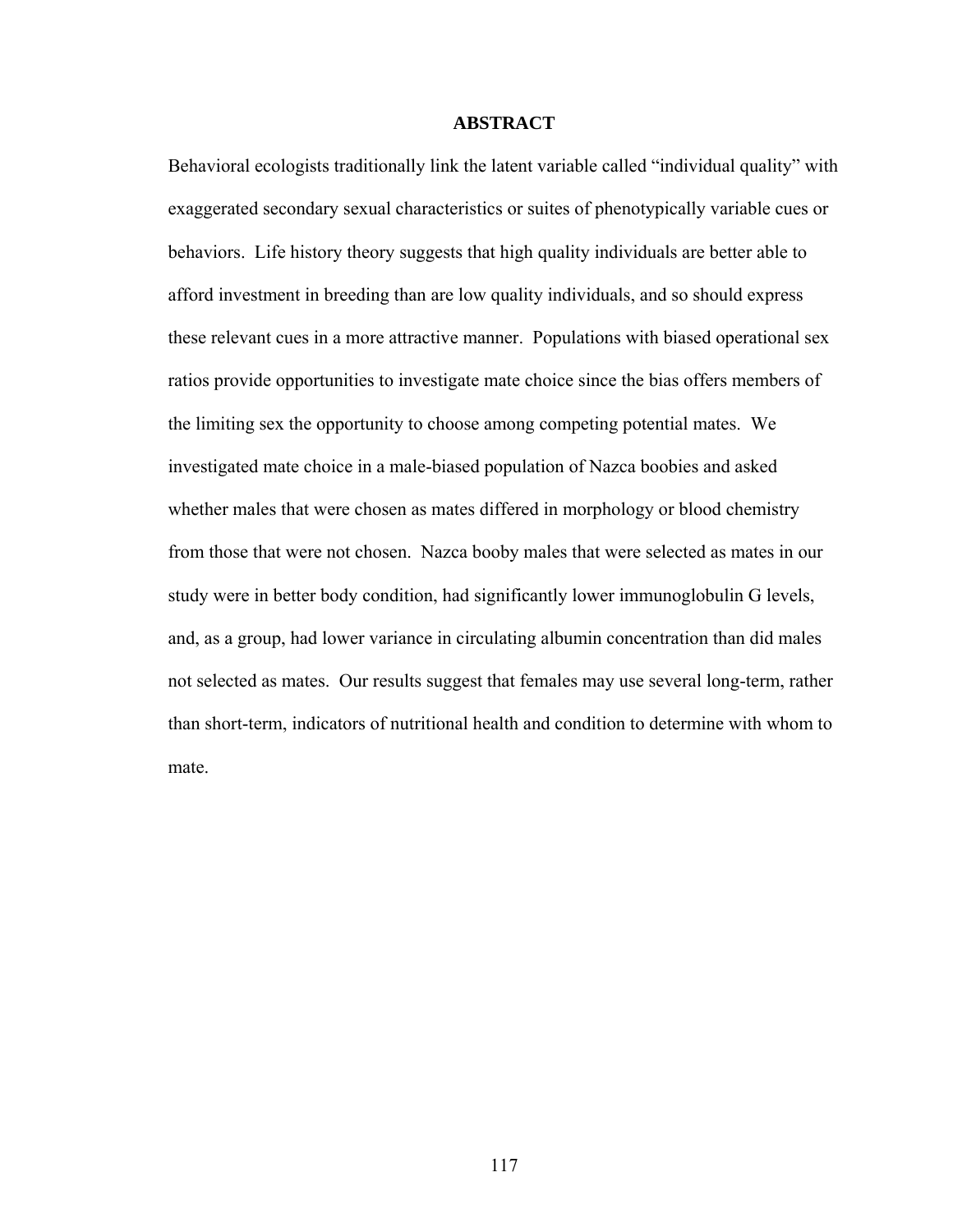#### **INTRODUCTION**

Theories of mate choice are based on the premise that choosers exploit phenotypic cues that accurately predict the potential mate's fitness (Andersson 1994, Kokko et al. 2003). The reliability of sexually selected cues involves life-history trade-offs between allocation of time and energy to parental effort vs. other fitness-related functions, like self-maintenance. Under such a trade-off, higher-quality individuals are generally better able to afford investment in breeding than are lower-quality individuals (Stearns 1992). To optimize reproduction, members of monogamous taxa should select partners with superior reproductive performance (via parental care (Trivers 1972) and/or "good genes" (reviewed in Andersson 1994)), but how that is signaled at the proximate level is an open question.

A biased operational sex ratio (OSR; relative ratio of individuals ready to mate: males/(males + females); Enders 1993, Kvarnemo and Ahnesjö 1996, 2002) offers members of the limiting sex more opportunity to choose among competing potential mates, As a consequence, a biased OSR is expected to drive sexual selection on members of the over-represented sex (Emlen and Oring 1977, Andersson 1994, Shuster and Wade 2003). Thus, populations with biased OSRs provide opportunities to investigate mate choice in monogamous species.

Previously, we investigated pairing patterns in a population of Nazca boobies (*Sula granti*) with a significantly male-biased OSR (Townsend and Anderson 2007, Maness and Anderson 2007, 2008). Nazca boobies are long-lived seabirds (Anderson and Apanius 2003) with social and genetic monogamy (Anderson and Boag 2006) and obligate bi-parental care (Nelson 1978, Anderson 1993). As is typical of long-lived taxa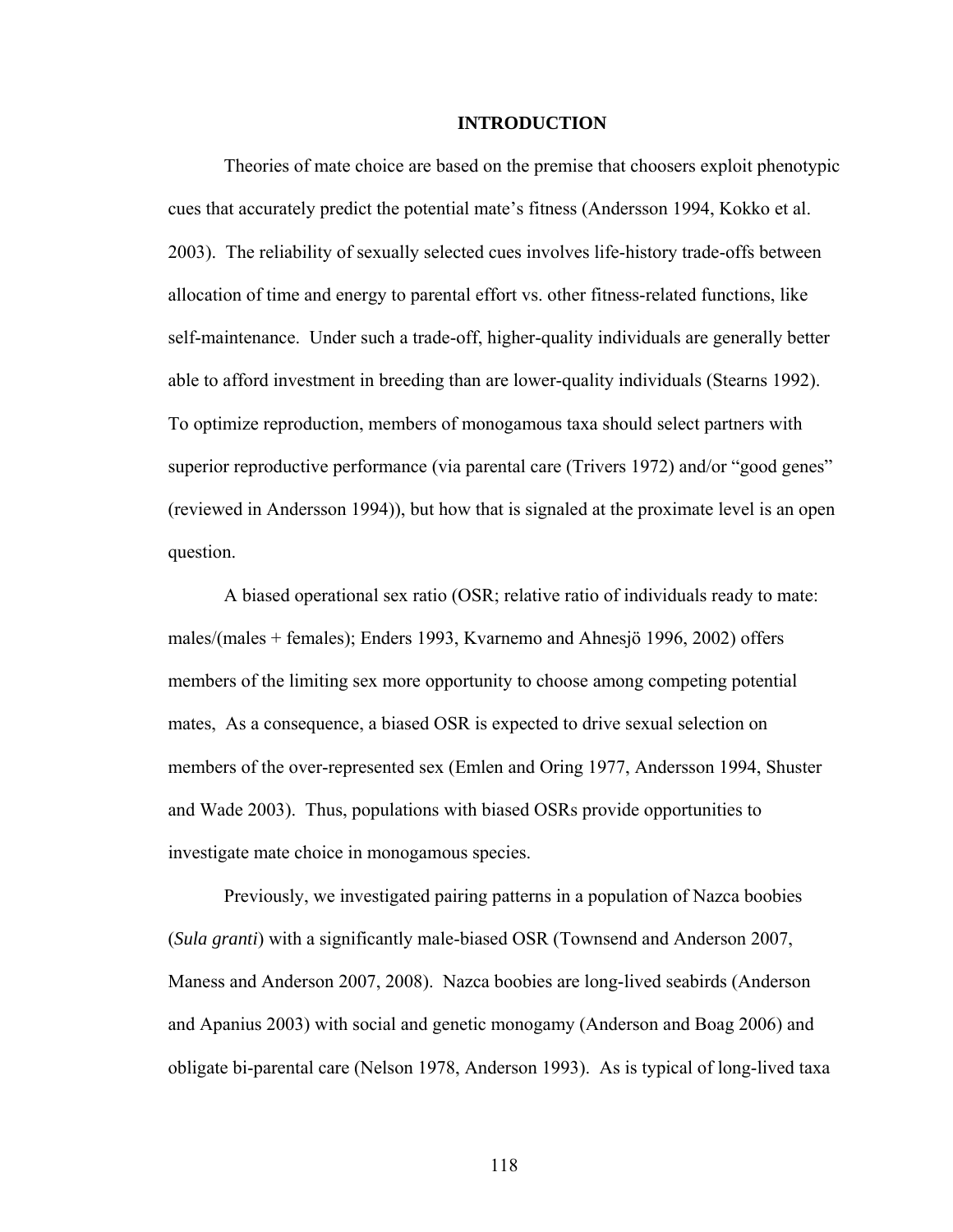(Stearns 1992), Nazca boobies exhibit low annual fecundity (Humphries et al. 2006) and long developmental periods (Nelson 1978, Anderson 1993, Apanius et al. 2008). Parents produce at most one fledgling per breeding attempt (Nelson 1978; Humphries et al. 2006) and offspring require 160-180 days to develop from the egg to fledging (Nelson 1978, Anderson 1993, Apanius et al. 2008). Since parents invest considerable time and energy in reproduction, we would expect Nazca boobies to be choosy about their mates. The divorce rate in Nazca boobies is atypically high (28-38% per year; Maness and Anderson 2007, 2008) for a single-brooded, long-lived species (Ens et al. 1996, Jeschke and Kokko 2008). Females in our male-biased population frequently exchange their previous partners for new mates from the current pool of non-breeding males (Maness and Anderson 2007, 2008). Surprisingly, divorce occurred after successful, as well as unsuccessful breeding attempts, implicating costs of successful reproduction in mate retention (Maness and Anderson 2007, 2008). Thus, the male-biased OSR provided the opportunity for selection on female mating preferences (Maness and Anderson 2007, 2008), and we deduced that female choice is based at least in part on the current condition of potential mates. Here we ask whether males that were chosen as mates differed from rejected males in physiological condition, reflected in their morphology and blood chemistry.

 Since provisioning ability is essential to breeding success in seabirds (Nur 1984; Schreiber and Burger 2002), it is commonly predicted that body mass or body condition index (BCI - usually mass corrected for body size; reviewed in Brown 1996) at the start of the reproductive cycle is an important determinant of parental performance. Individuals with greater mass for their body size are expected to be more proficient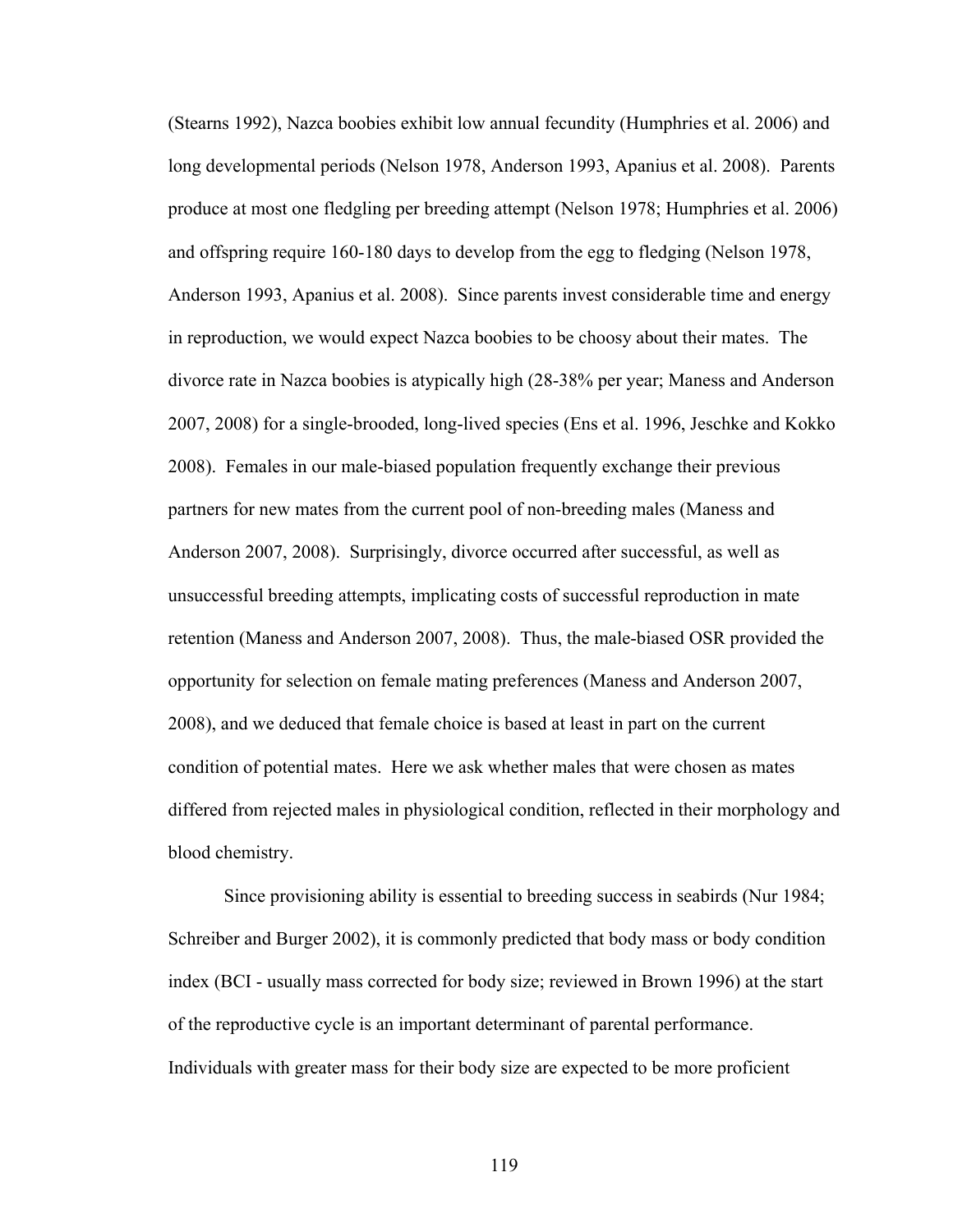foragers (Chastel et al. 1995). Furthermore, potential mates with greater body reserves (e.g., higher BCI scores) may have more endurance during non-feeding incubation bouts (Chaurand and Wiemerskirch 1994a, Olsson 1997, Gauthier-Clerc et al. 2001) and may guard young chicks for longer periods of time (Tveraa et al. 1998, Tveraa and Christensen 2002). The methods used to calculate BCIs have generated much recent discussion and theoretical models indicate that the relationship between body mass and condition indices may be difficult to interpret without additional sources of information (Brown 1996, Jakob et al. 1996, Green 2001, Schulte-Hostedde et al. 2005). Recognizing the controversy surrounding the use and method of calculating BCI, we used (in separate analyses) uncorrected body mass as well as mass corrected for structural size (BCI) as predictors of mating success. We predicted that males with greater body mass and/or higher BCI scores would be more likely to be selected as mates.

Veterinarians use blood chemistry to assess pathological changes due to dehydration, malnutrition, trauma, or disease (Fudge 1997, Harr 2002). The ability of blood parameters to resolve variation in physiological status within wild populations of breeding (i.e., healthy) birds is receiving increasing scrutiny. Generally, decreased body condition, when assessed by mass loss, is reflected in diverse blood parameters (Table 1). Whether these hematological parameters provide more sensitive measures of mate quality, compared to morphological traits, has not been previously addressed. We focused on concentrations of three hematological parameters with sufficient background information for unambiguous interpretation of the outcomes; uric acid (UA), albumin (ALB), and immunoglobulin G (IgG). We know of no other study that has compared these blood parameters in a mate choice study.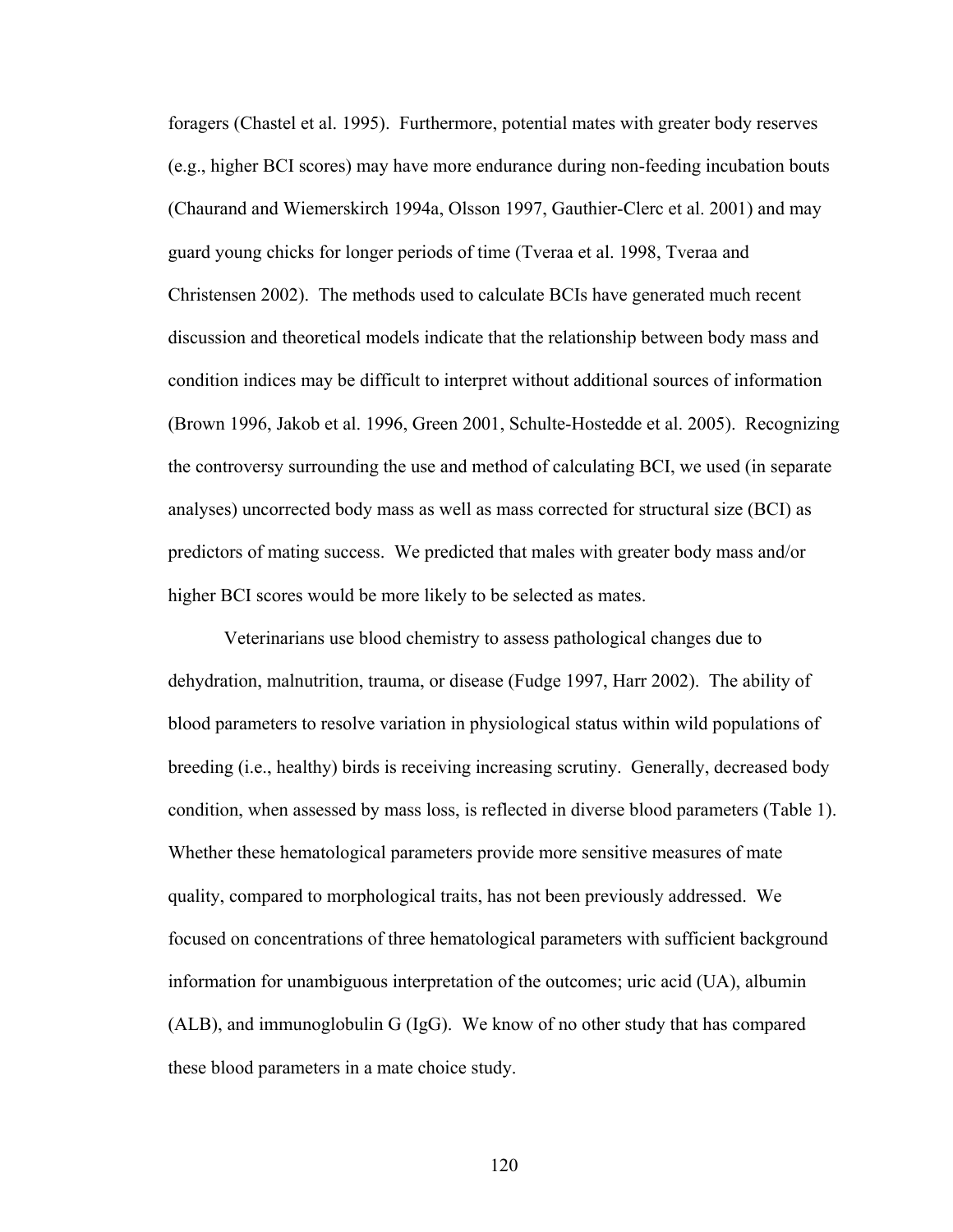UA is the principal waste product of dietary protein catabolism in birds.

Carnivorous raptors and piscivorous seabirds show a pronounced post-prandial increase in UA concentration, especially when prey is ingested in a single, large meal (Kolmstetter and Ramsay 2000, Harr 2002, Lumeij and Remple 1991). Circulating UA also rises in conjunction with mass loss during starvation and during extreme non-feeding incubation bouts (Cherel et al. 1988, Jenni-Eiermann and Jenni 1991, 1994, and 1998, Alonso-Alvarez and Ferrer 2001; Alonso-Alvarez et al. 2002, 2003). Catabolism of body proteins is only expected when fat reserves are depleted (Cherel et al. 1988) because of their role in body structure and muscle function (Castellini and Rea 1992); therefore, UA concentration is only expected to increase appreciably during phase III of fasting or shortly before death by starvation (Le Maho et al. 1981, Boismenu et al. 1992, Alonso-Alvarez and Ferrer 2001). In our study, we assumed that elevated UA concentration indicates recent foraging success, as it signals the digestion of a large meal. If elevated UA concentration was due to depletion of body reserves, we would expect a negative correlation between UA concentration and body mass. If recent foraging success reflects the likelihood of continued foraging success, then males selected as mates should have an elevated UA level.

 ALB is the most abundant serum protein. Circulating levels are under tight homeostatic regulation, reflecting its critical role in maintaining colloidal osmotic pressure in the vasculature (Griminger 1976, Sturkie 1976). It also has a central role in the circulatory transport of hydrophobic fatty acids, vitamins, and hormones and can be taken up by peripheral cells as a source of amino acids for protein synthesis (Griminger 1976). An elevated ALB level indicates hemoconcentration due to dehydration, while a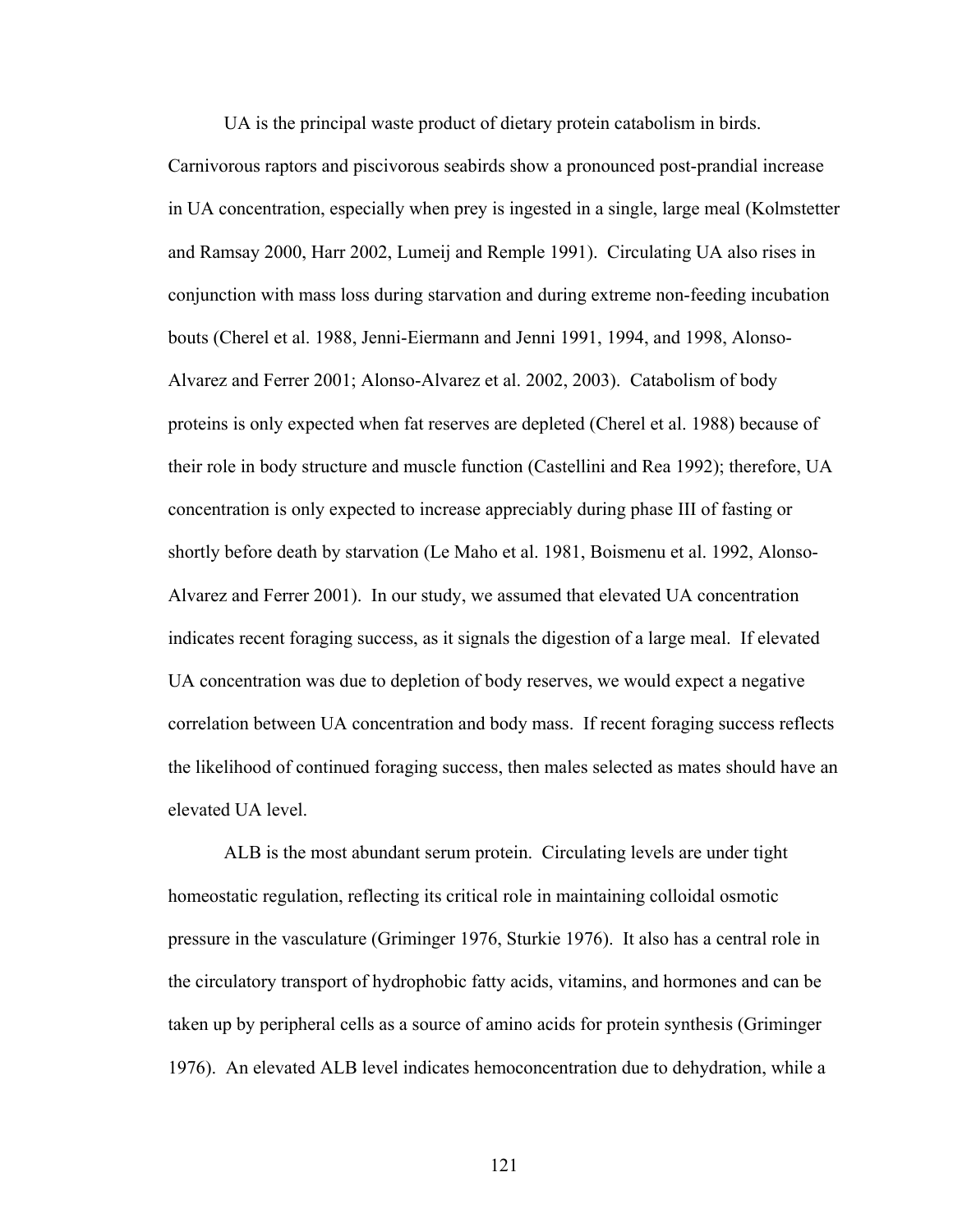low level indicates protein malnutrition (Griminger 1976, Harr 2002). In our study, we assumed that ALB concentration is maintained at a homeostatic set-point and that deviations from that point represent lax regulation, which may be associated with erratic physiological performance. Accordingly, we expected males selected as mates to have a lower variance in ALB level, as a group, compared to the higher variance expected in the cohort of rejected males.

IgG, also referred to as IgY, is the second most abundant plasma protein. It provides a critical self-maintenance function by binding to and eliminating toxins, viruses, bacteria, and parasites that infiltrate body surface barriers (Warr 1995, Hanson 1979, Lemke et al. 2004). IgGs are produced by splenic B-lymphocytes and have the ability to confer rapid responses to previous antigenic exposure ("immunological memory"; Hanson 1979, Warr 1995). Extensive studies in laboratory animals and humans show that the circulating IgG level is maintained around homeostatic set-points by independent control of synthesis and degradation rates (Waldmann et al. 1970). Repeated measurements of IgG concentration in adult Nazca boobies during the chickrearing period showed that it fluctuated around individual homeostatic set-points and that both parents maintained constant levels, in contrast to the decline across the reproductive cycle consistently shown for short-lived taxa (Apanius et al. 2008). An increased IgG level could be the result of antigen exposure (McFarlane 1973) or increased allocation to this self-maintenance component (Sarker et al. 2000) while a low IgG level may be induced by stress (Barnard et al. 1994, de Vries et al. 1997). As with ALB, we assumed that the cohort of selected males, as a group, will have a lower variance in IgG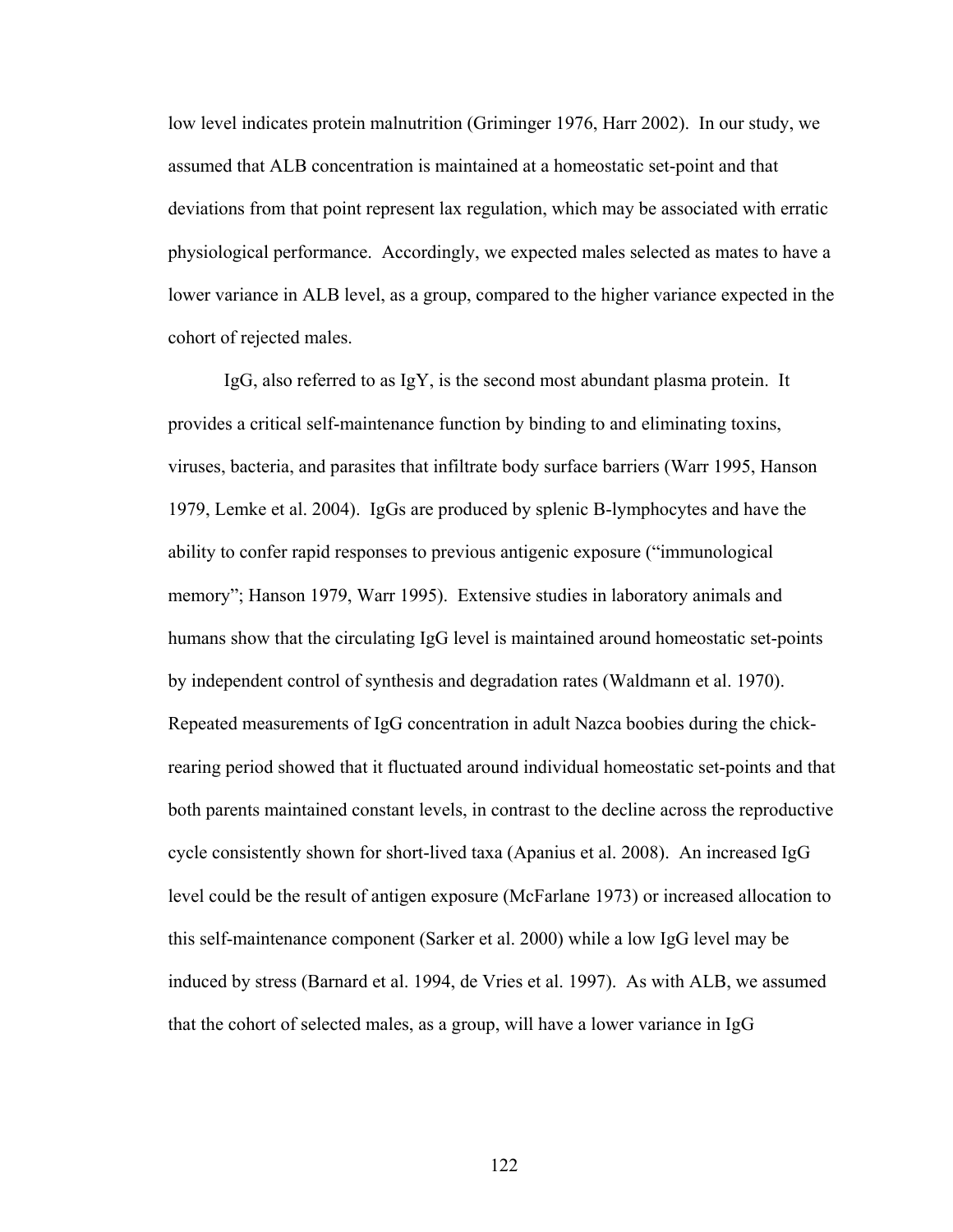concentration, compared to rejected males that are unable to maintain consistent regulation of this self-maintenance trait.

# *Summary of predictions tested*:

1. If mass and/or BCI reflects long-term foraging success, then males with higher mass and/or BCI are expected to be selected as mates.

2. If recent foraging success reflects the likelihood of continued foraging success, then males with high UA levels are expected to be selected as mates.

3. If the variance of ALB concentration represents the degree of homeostatic regulation of this physiological trait, then the cohort of selected mates is expected to have a lower variance.

4. If the variance of IgG concentration indicates the ability to regulate this selfmaintenance trait homeostatically, then the cohort of selected mates is expected to have a lower variance.

#### **METHODS**

#### *Study site and blood sampling*:

Our group has been conducting long-term demographic studies on a population of Nazca boobies at Punta Cevallos, Isla Española, Galápagos Islands (1°23'S, 89°37'W), Ecuador since 1984. Although extra pair copulations are common in this population, the extra pair fertilization rate is estimated to be zero (Anderson and Boag 2006); so parentage can be assigned reliably through behavior. Beginning on 17 August 2003 and continuing through 28 September 2003, 2-3mL blood samples were collected by brachial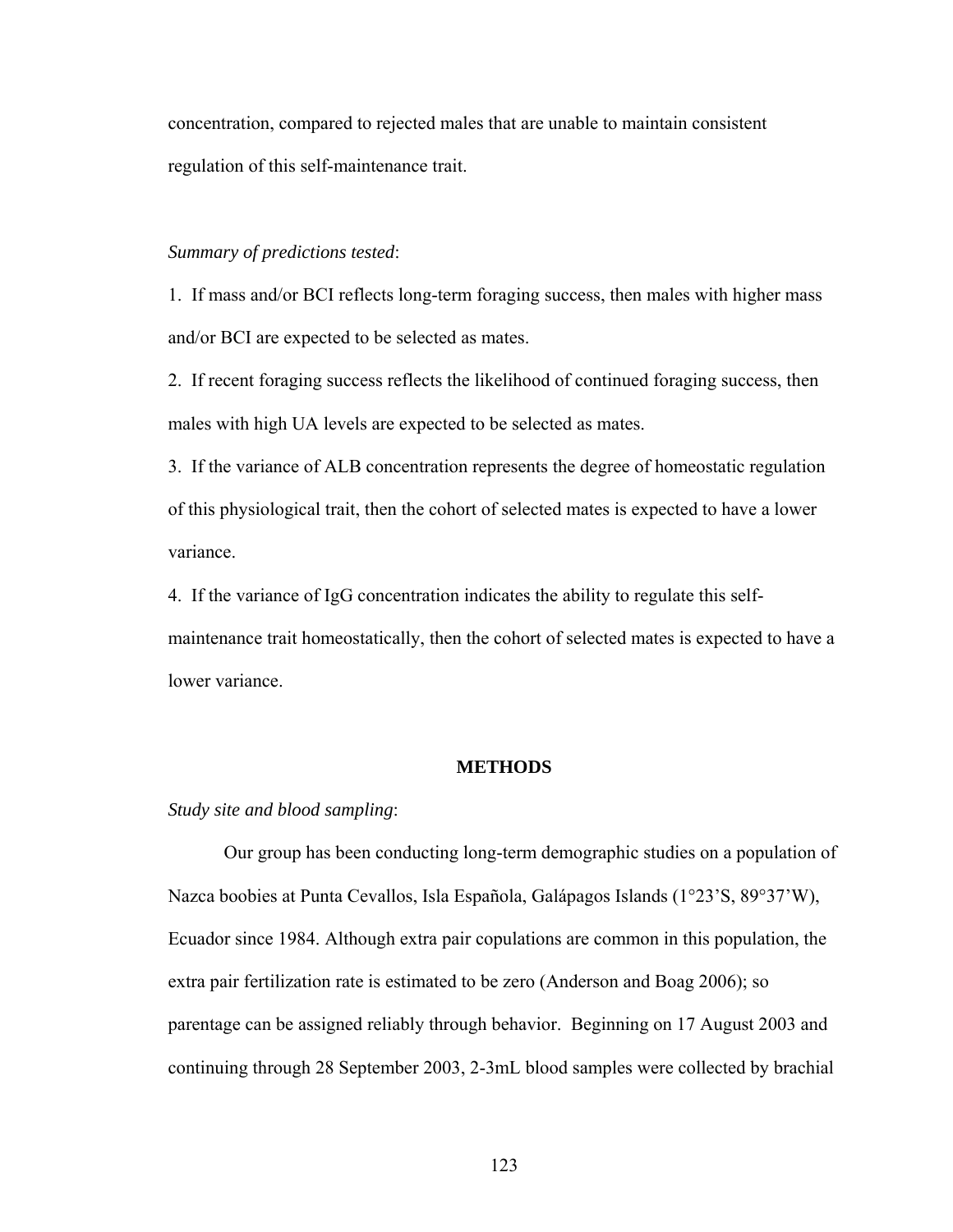venipuncture from resident male boobies (sexes are dimorphic by voice; Nelson 1978) in a subsection of the "study area" known as the "mini-area" (see fig. 2 of Apanius et al. 2008 for detailed description and map). Blood sampling was standardized to the same circadian phase (2000 to 2400h). Sampling was done at this time because foragers (successful and unsuccessful) would have returned to the colony by this time (Anderson and Ricklefs 1992) and mass of ingested food would be highest (contrasting with time body mass was determined; see below). Most samples (83.4%) were collected as males began courtship display (Van Tets 1965, Nelson 1978, Maness and Anderson 2008) in late August and early September of 2003 and all sampling was completed at least two weeks before egg-laying began in mid-October of 2003. Blood was placed in 1.5 mL polypropylene microcentrifuge tubes and allowed to clot at ambient temperature for 2-4 hrs, then centrifuged at 10,000 rpm for 10 min. Serum was then transferred to a clean 1.5 mL cryovial and frozen in the field in a propane powered freezer. Samples were transported from the field on ice, and then stored at  $-80^{\circ}$ C until laboratory analysis.

#### *Morphometric measurements*:

We measured male body mass with a Pesola spring scale  $(2500g \pm 20g)$ , culmen and tarsus length were determined with vernier calipers  $(\pm 0.1 \text{ mm})$ , and flattened wing length and ulna length were measured with a wing rule  $(\pm 1.0 \text{ mm})$ . Measurements were taken during the same circadian phase (0200 – 0600 h) when mass of ingested food was lowest to best estimate body reserves. Dates measurements were taken were from 23 August to 30 September 2003. Mass did not correlate with measurement date (Spearman  $R = -0.12$ ,  $P = 0.14$ ). Structural size was determined by principal component analysis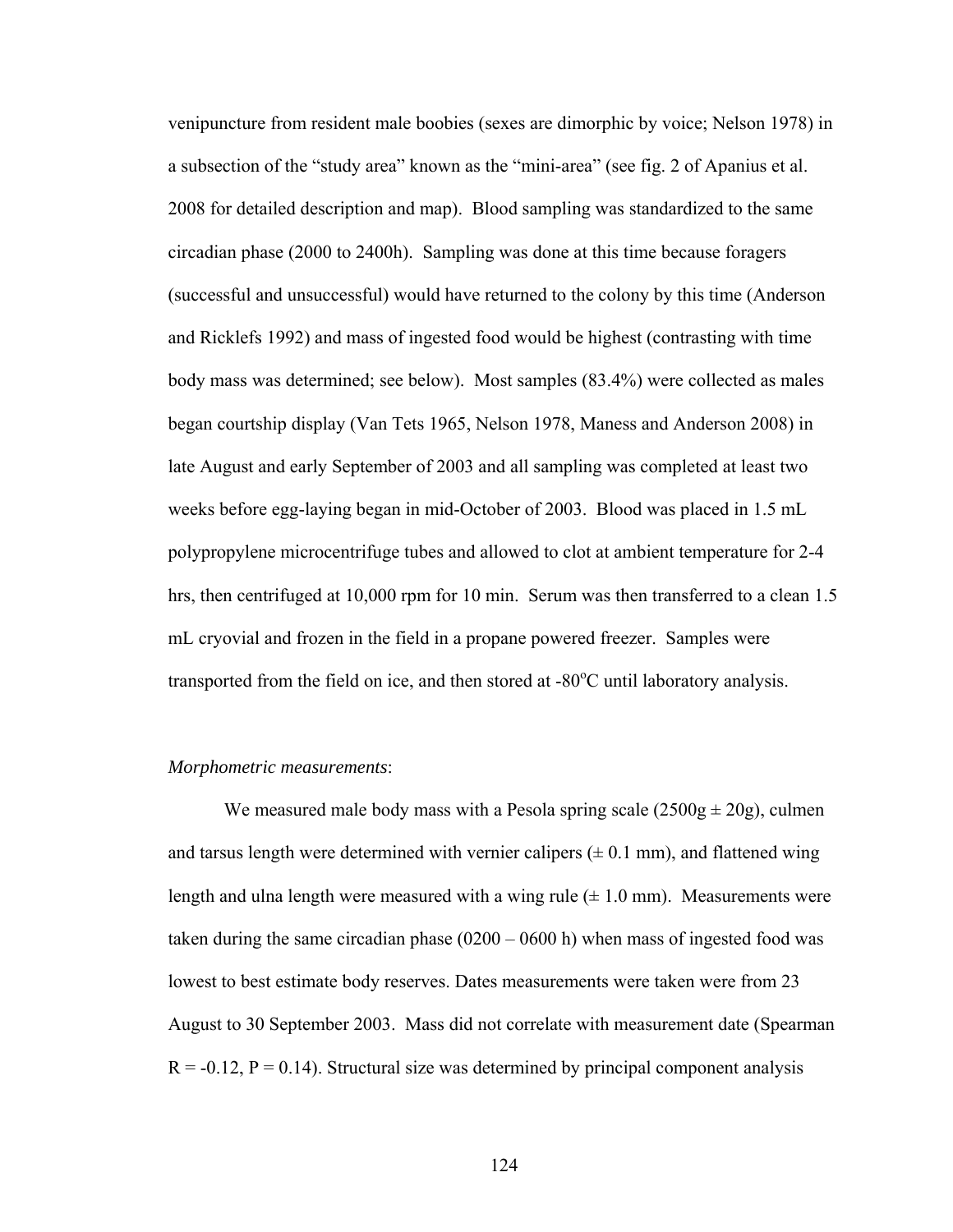(PCA) of the four skeletal/feather measurements. A BCI was calculated as the residuals from an ordinary least squares regression of mass and the first principle component (PC1) of body size (see Schulte-Hostedde et al. 2005).

We obtained morphological measurements from 146 males and blood and morphological measurements from 136 males. All structural measurements significantly correlated with each other ( $p < 0.04$ , Table 2) and PC1 (table 3) explained 75.7% of the variation in structural size. The regression of structural size and mass was significant  $(F_{(1, 144)} = 7.88, P < 0.006)$ , and PC1 explained 5.2% of the variation in mass.

#### *Uric Acid measurement*:

Serum concentration of UA was measured through enzymatic rate reactions following manufacturer's instructions (Thermo Electron, TR24321). Assays were performed in triplicate in 96-well micro-plate and absorbance at 520nm was measured with a micro-plate reader (Victor3, Perkin-Elmer). Normal human serum (Data-Trol N, Thermo Electron, TR40001/1902-050) was used as a reference in every plate.

UA level correlated with sampling date (Spearman's  $R = -0.328$ ,  $P < 0.001$ ). An analysis of the main effects of UA and sampling date, and their interaction (UA\*Date) on male breeding success revealed that sampling date and its interaction with UA concentration had no significant effects on male breeding success (data not shown), and so sampling date was not a confounding variable in our analyses.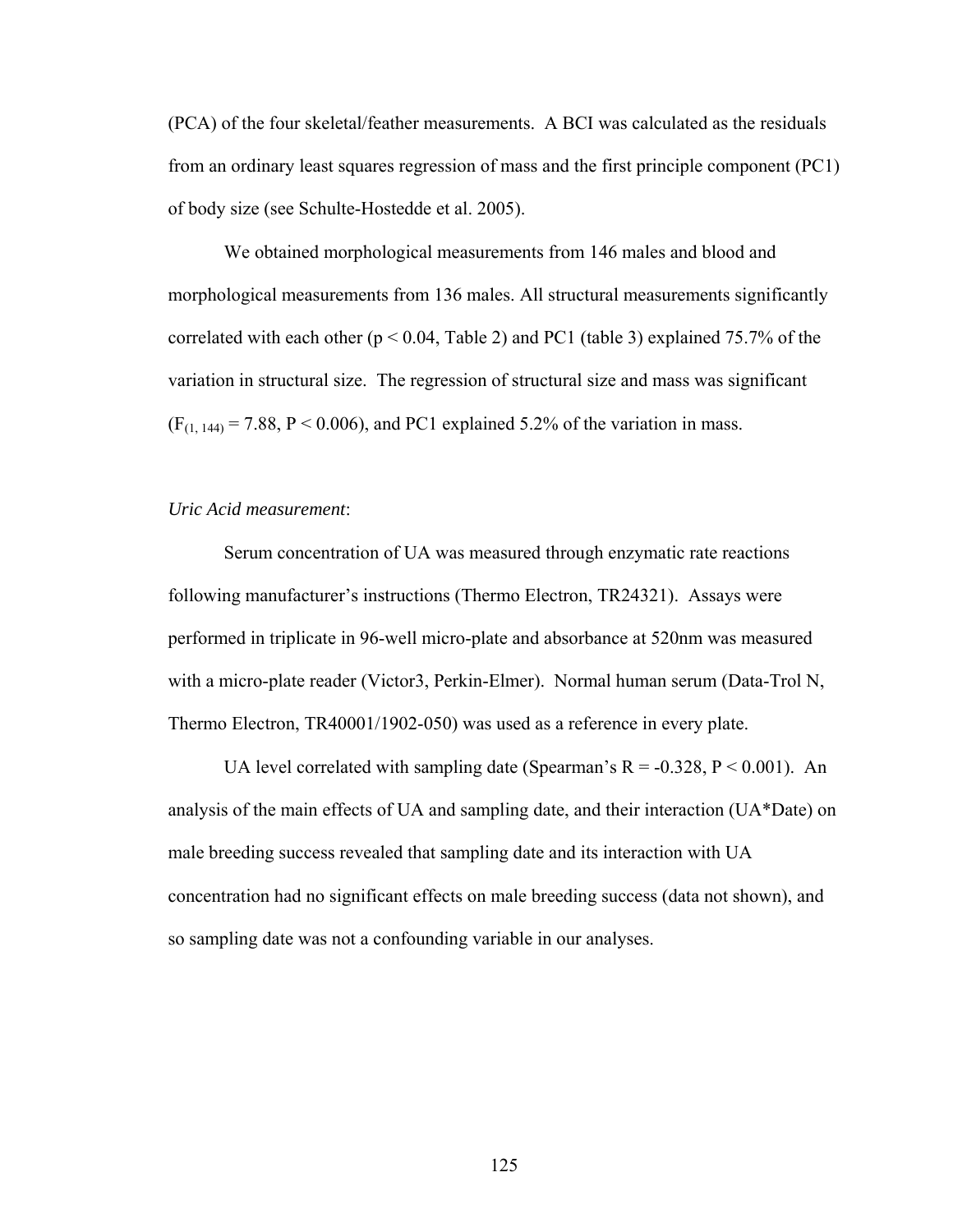#### *Albumin measurement*:

Serum concentration of ALB was measured through dye binding of Bromocresol Green following manufacturer's instructions (Thermo Electron, TR36021/1105-250). Assays were performed in triplicate in 96-well micro-plate and absorbance at 625nm was measured with a micro-plate reader (Victor3, Perkin-Elmer). Normal human serum (Data-Trol N, Thermo Electron, TR40001/1902-050) was used as a reference in every plate.

ALB level correlated with sampling date (Spearman  $R = 0.225$ ,  $P < 0.007$ ). An analysis of the main effects of ALB and sampling date and their interaction (ALB\*Date) on male breeding success revealed that sampling date and its interaction with ALB concentration had no significant effects on male breeding success (data not shown), and so sampling date was not a confounding variable in our analyses.

#### *Immunoglobulin G measurement*:

IgG was identified based on the molecular weight of the native protein and of the subunits following reductive dissociation in two-dimensional electrophoresis after Apanius et al. (1983). IgG concentration was measured by electrophoretic separation from other serum proteins in 7.5% polyacrylamide gels followed by quantitative staining and densitometry (Apanius and Nisbet 2003; Fig. 3). Purified Chicken IgG (I4881, Sigma-Aldrich) was used to construct a standard curve (2, 4, 6, 8, 10 mg/mL) in each gel. This concentration range produced a linear standard curve with  $r^2 > 0.95$  for each gel. Reference chicken serum (Sigma-Aldrich, C5405) was used in each gel.

IgG level did not correlate with sampling date (Spearman  $R = -0.06$ ,  $P = 0.47$ ).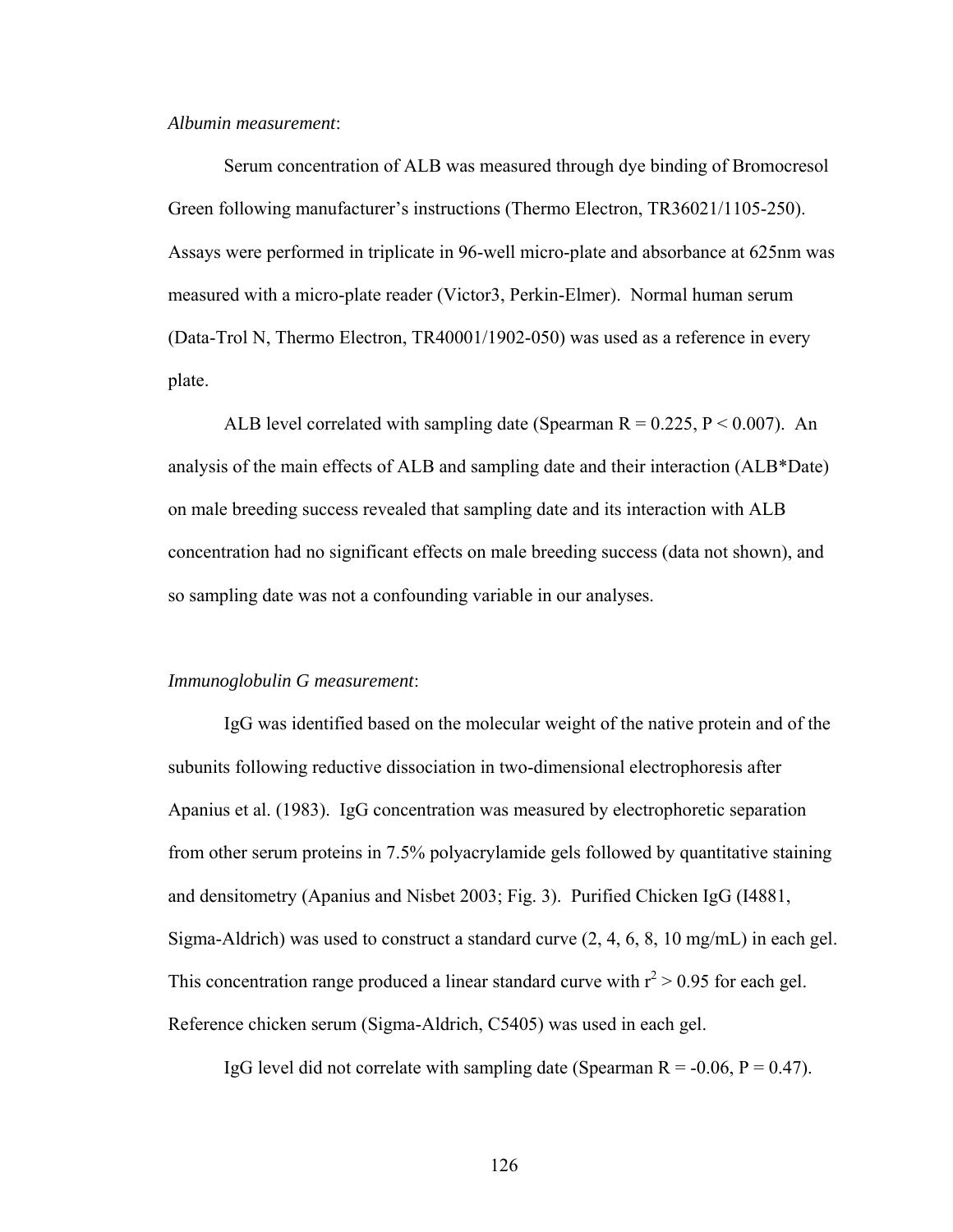# *Statistical Analyses*:

Levene's test was used to compare homogeneity of variances of ALB and IgG concentrations between breeding and non-breeding males. Logistic regressions were used to assess directional predictors (mass and UA) of male mating success and Akaike's Information Criterion (corrected for small sample sizes (AICc)) was used for logistic regression model selection and ranking (Burnham and Anderson 2002). Since AICc converges to AIC with large sample sizes, AICc should be employed regardless of sample size (Burnham and Anderson, 2002). All predictors were entered using a block method. We also report Bayesian Information Criterion (BIC) values as an alternative model selection tool. The BIC penalizes free parameters more strongly than does AIC (Schwarz 1978).

 All statistical tests were performed in SPSS (ver.15.0; SPSS, Inc., Chicago, IL, USA).

#### **RESULTS**

#### *Variance tests*

 The variance in ALB concentration was significantly higher in non-breeding males (Table 5, Figure 1). The variance in IgG concentration (log transformed, see below) was not different between groups (Table 5), contrary to our original prediction. None the less, females might select mates with a particular IgG concentration and we added IgG to the logistic regression analysis.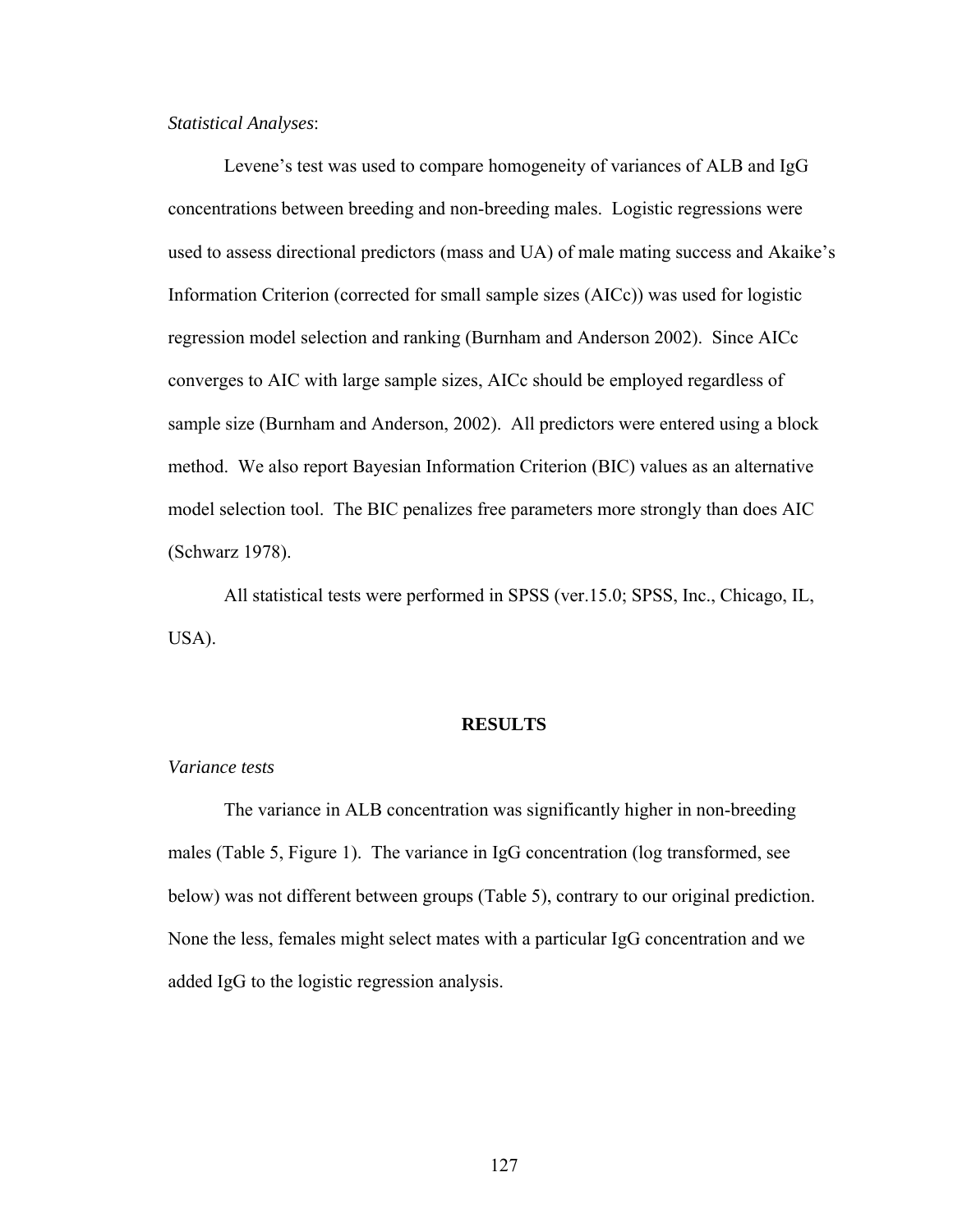# *Logistic regressions*

The behaviors of mass and BCI in logistic regressions were nearly identical, and we report only the results for BCI here. The first logistic model tested included BCI, UA, and IgG levels as predictors of male mating success. UA and IgG levels were logtransformed prior to input because their distributions were positively skewed (Sokal and Rohlf 1995). Diagnostics of logistic regression residuals revealed one extreme outlier (standardized residual  $> 3.0$ ), and this individual was omitted from further analyses (Jennings 1986). The omnibus test of model coefficients was significant ( $\chi^2$ <sub>3</sub> = 14.478, *P*  $= 0.002$ ) and the model was a good fit (-2LL = 142.10; Hosmer and Lemeshow  $\chi^2$ <sub>8</sub> = 8.88,  $P = 0.35$ ; AICc = 150.41, BIC = 161.72) and classified 74.1% of males correctly. BCI was a significant positive predictor and IgG level was a significant negative predictor of male mating success, while UA level was not significant (Table 6). Subsequent testing of nested and reduced models resulted in a final model that included IgG and BCI as predictors. This model's omnibus test of model coefficients was significant ( $\chi^2$ <sub>2</sub> = 14.01, P = 0.001) and the model was a good fit (-2LL = 142.57; Hosmer and Lemeshow  $\chi^2$ <sub>8</sub> = 13.99, *P* = 0.082, AICc = 148.75, BIC = 157.28) and classified 74.1% of males correctly; IgG level was a significant negative predictor and BCI was a significant positive predictor of mating success (Table 6). The difference in AICc rankings of the two models ( $\triangle AICc = 1.66$ ) suggested that the two models have equal predictive value (Burnham & Anderson 2002), while the difference between BIC rankings ( $\triangle BIC = 4.44$ ) provided "positive" evidence (Raftery 1995) that the more complex model should be rejected. Thus, because both models correctly classified the same percentage of subjects, we selected the more parsimonious model as the best model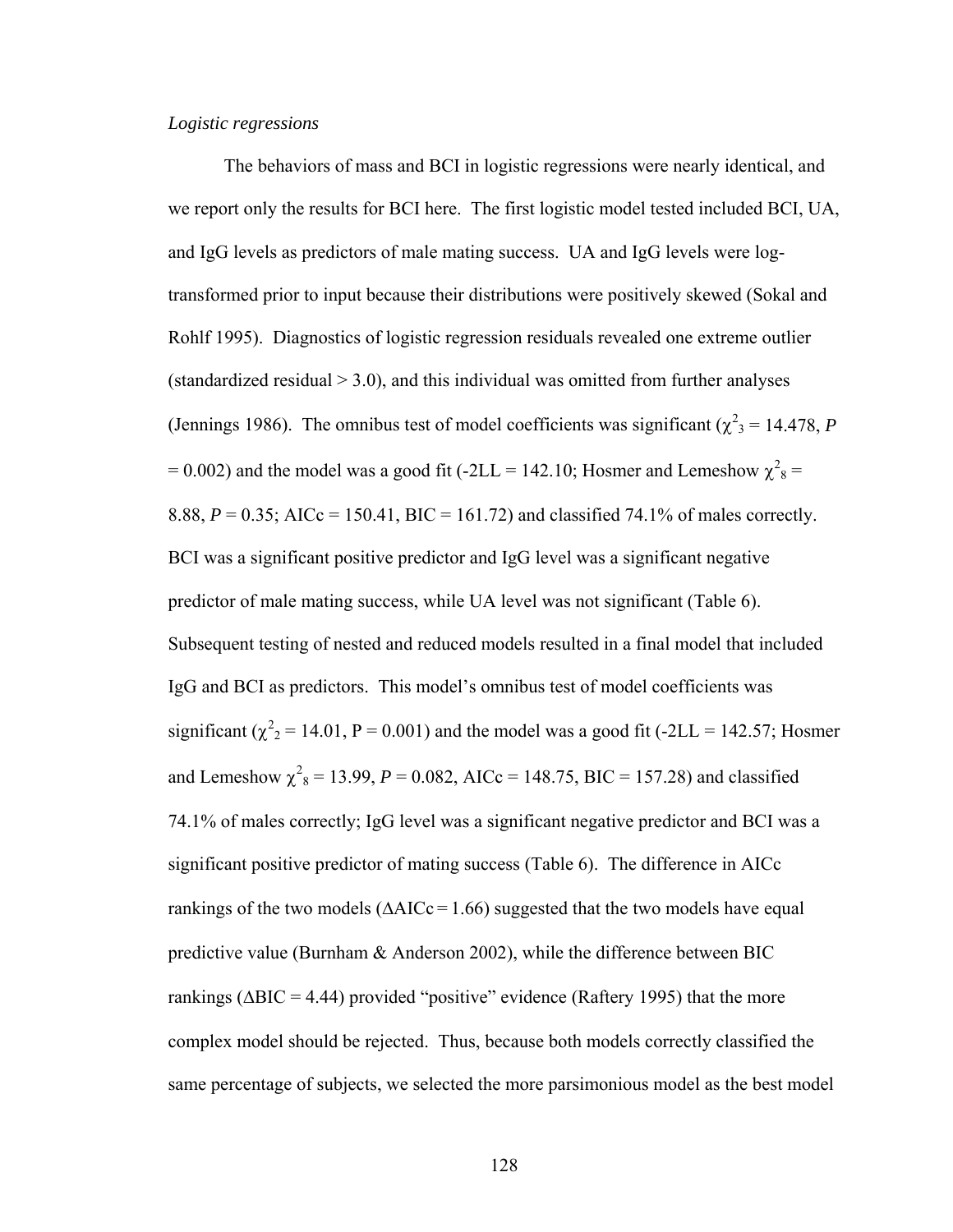to evaluate the relationship between physiological parameters and mate choice. IgG concentration was a negative predictor of mating success, indicating that males with high IgG level were less likely to be selected as mates (Table 6). BCI was a positive predictor of mating success, indicating that males with more mass for their body size were more likely to be selected as mates (Table 6).

A female who retains her mate may use different criteria than a naïve female when deciding with whom to mate due to her prior experience with the male (Dubois et al. 2004); therefore, a second logistic regression was performed with retained males excluded from the model. The final model was similar to the logistic regression which included all males, except that BCI was only marginally significant (Table 6). Additionally, variance in ALB concentration was significantly higher for the group of non-breeding males ( $F_{1,76} = 4.07$ ,  $P < 0.001$ ).

## *Predictions*

 Consistent with prediction 1, males with higher BCI scores were more likely to be selected as mates. The effect size for BCI was relatively small (Table 6), but suggests that a male carrying 200 extra grams for his structural size  $(BCI = 200)$  would be twice as likely to breed as a male with a BCI = 0. The range of BCI values was  $-224.85$  to 358.06, so the male with the highest BCI would be almost four times more likely to breed than the male with the lowest BCI, all else being equal.

 Prediction 2 was not supported because UA concentration was not a significant predictor of male mating success (Table 6).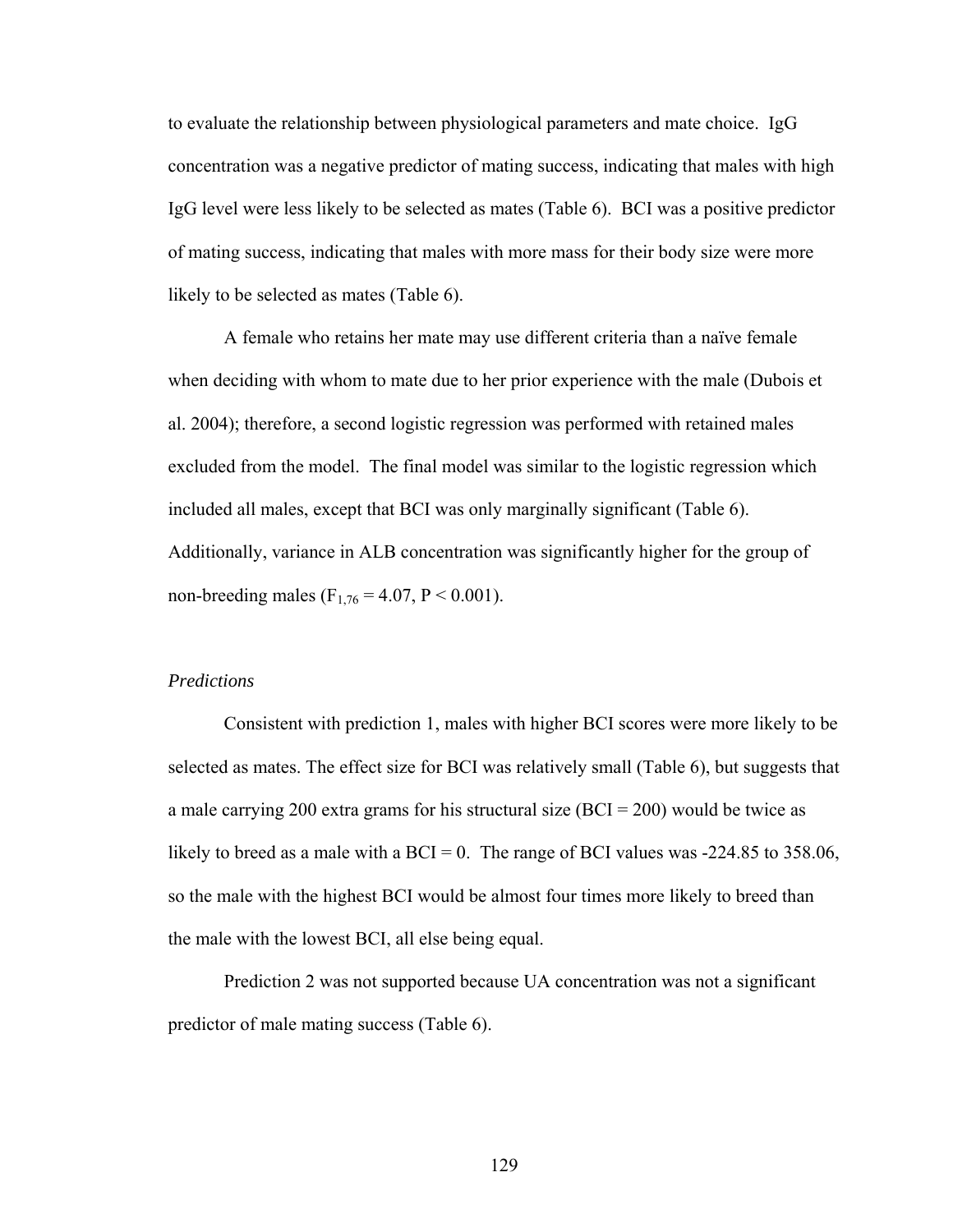Consistent with prediction 3, the group of males selected as mates had significantly lower variance in ALB level than did the non-selected group of males (Table 5, Figure 1).

 Prediction 4 was not supported because variance in IgG level was not different between breeder and non-breeder males (Table 5). Instead, IgG level was a significant negative predictor of male mating success. The effect size of the log-transformed IgG level was large (Table 6) and, after reverting back to the original scale, suggested that a 1.0 g/L increase in circulating IgG level would make a male 20% less likely to be selected as a mate, all else being equal. The range in IgG concentration was 2.16 to 26.04 g/L; thus, the male with the highest IgG level should be nearly five times less likely to breed than the male with the lowest level, all else being equal.

#### **DISCUSSION**

Nazca booby males that were selected as mates in our study had significantly higher BCI scores, significantly lower IgG levels, and, as a group, had lower variance in ALB concentration than did males not selected as mates. Recent foraging success, as indicated UA, was not a significant predictor of mating success. While many studies have used morphological and/or hematological parameters to examine trade-offs between reproduction and self-maintenance (e.g., see Table 1), we know of no other study that has used these variables to examine individuals during the process of mate selection in a wild population.

Individuals with greater mass for their structural size are expected to have more body reserves (reviewed in Brown 1996) and could be more successful foragers over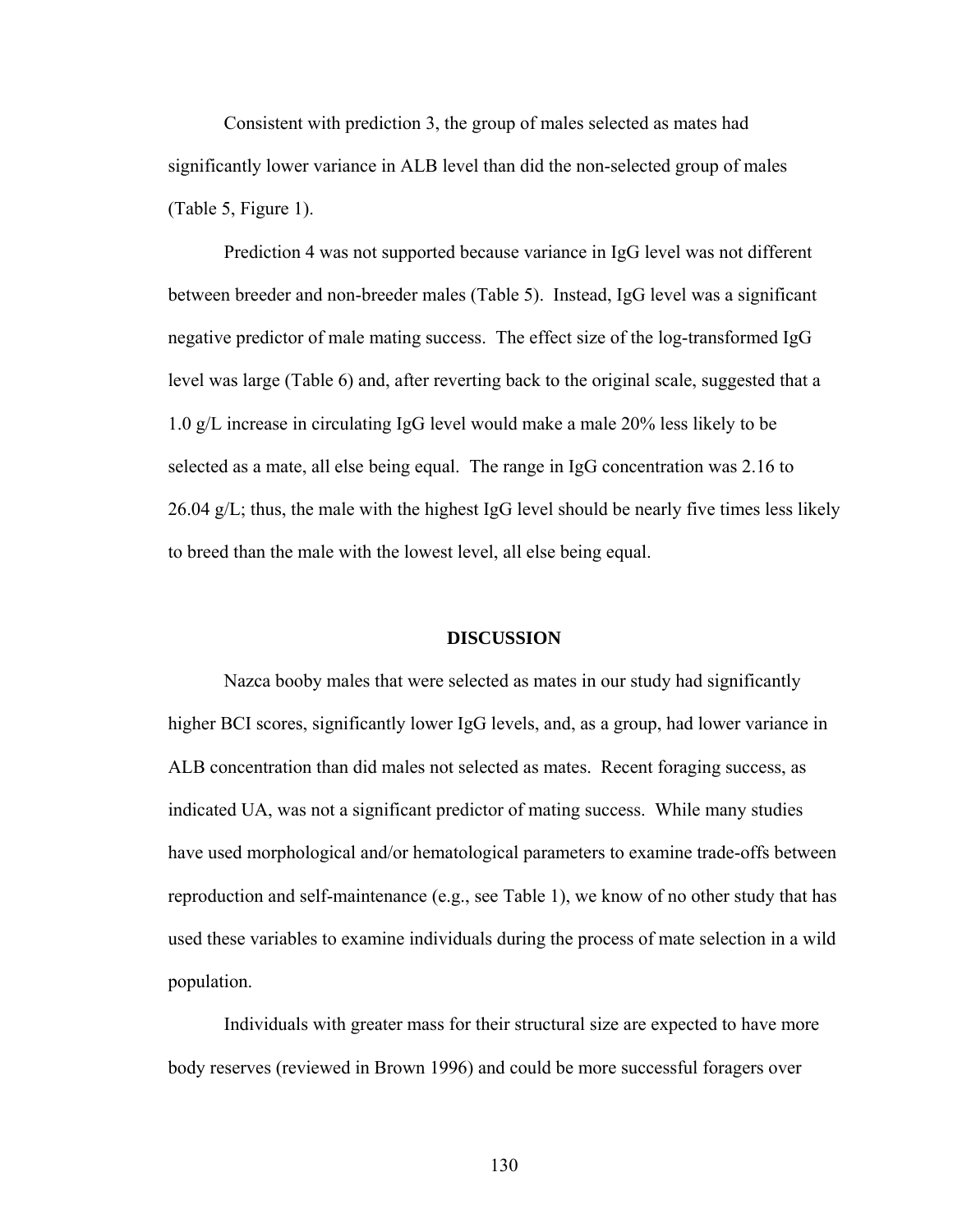time. Heavier males are known to achieve greater reproductive success (Aldrich and Raveling 1983, Gibbons 1989) and available body reserves may affect the decision to breed in intermittent breeders (Weimerskirch 1992, Chastel et al. 1995) and influence chick provisioning (Weimerskirch et al. 1995, Chaurand and Weimerskirch 1994b). In Nazca boobies, both fathers and mothers lose mass during the chick rearing period (Apanius et al. 2008), which could represent a physiological cost, such as loss of energy reserves or muscle mass, or an adaptive shift in wing-loading favored by long-foraging flights (Jones 1994, Rands et al. 2006). Males in our study with larger BCI scores at the start of the breeding season may be less likely to abandon the reproductive attempt later if this mass loss is a physiological cost and would therefore be more desirable as mates. Alternatively, an initially heavier male may be better able to optimally adjust his mass loss/wing loading to the increasing demands of a growing chick than an initially lighter male (Rands et al. 2006).

The higher IgG level in rejected males could indicate that these males were responding to antigen exposure (McFarlane 1973, Lemke et al. 2004); however, no males in this study had the physical appearance of illness (lethargy, avoidance of others, reduced feather maintenance, etc.) or injury. Thus, overt illness or injury does not provide an explanation for their higher IgG level and rejection as mates. If the high IgG indicates an immune response to a fitness-reducing viral, bacterial, and/or parasitic infection, then females, who can detect the infection, the IgG response, or a correlate, should discriminate against infected males as mates.

We predicted that the group of selected males would have lower variance in circulating IgG concentration because laboratory studies have shown that serum IgG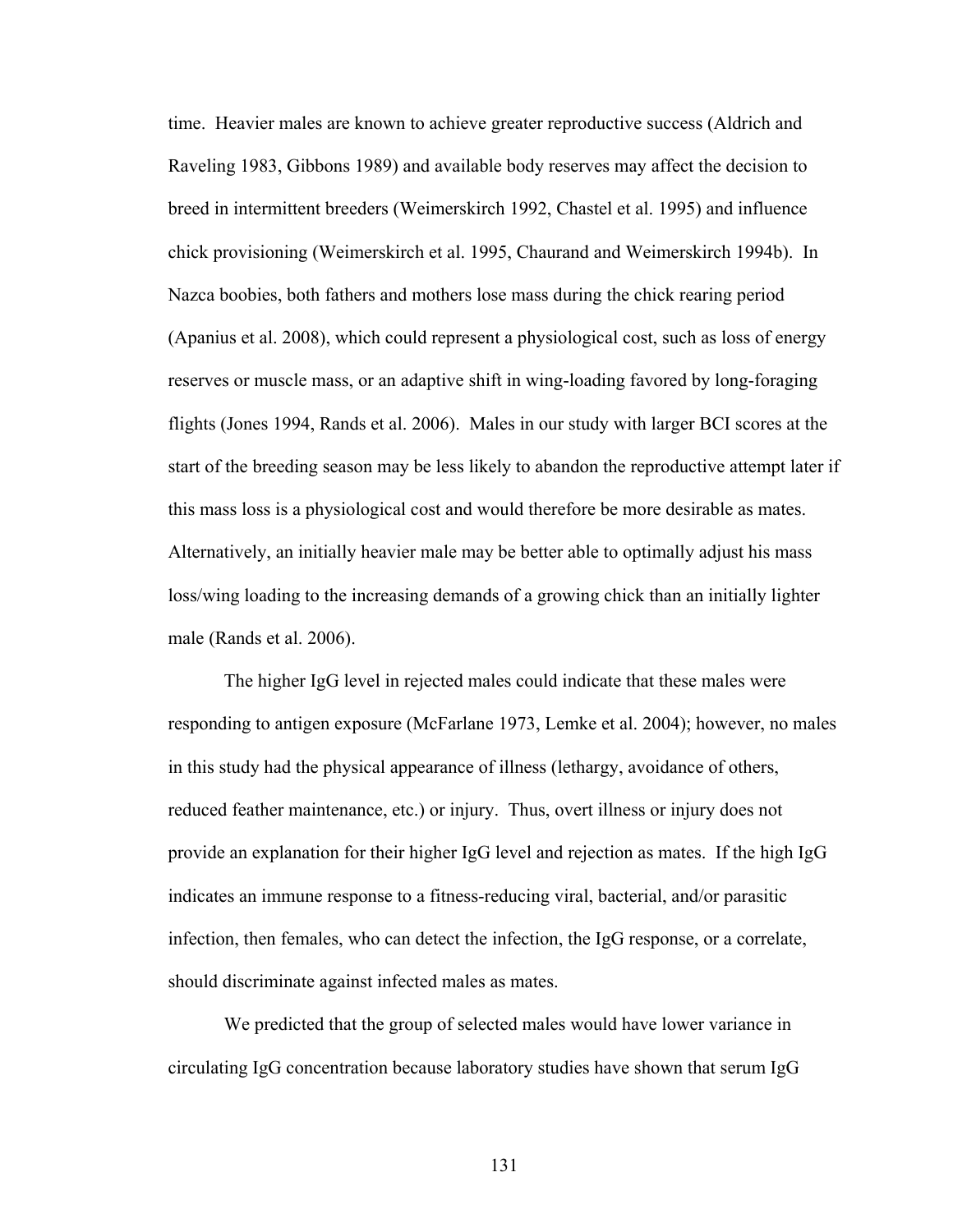level is maintained around a homeostatic set-point (Waldmann et al. 1970) and Apanius et al. (2008) found that breeding Nazca boobies show low variance in IgG level across the chick rearing period. However, males in the Apanius et al. (2008) study represent a non-random subset of the population in that they were already successful in obtaining a mate and hatching a chick when they entered the study. The immunocompetence handicap hypothesis (Folstad and Karter 1992) posits a negative relationship between testosterone and immune function, which could indicate that males with a high IgG level were rejected because they were not ready to breed and so had not increased testosterone level. However, this explanation seems unlikely in our population because IgG concentration did not correlate with sampling date and all males subsequently attempted to obtain a mate by performing mate attraction behaviors (Maness and Anderson 2007, 2008) and evidence that testosterone is immunosuppressive is equivocal at best (Roberts et al. 2004), especially in birds (Hasselquist et al.1999).

Alternatively, a male with a high IgG concentration may have a high genetically determined homeostatic set-point (Rees and Nordskog 1981, Sarker et al. 1999, 2000). Long-lived taxa are expected to bias energy allocation to self-maintenance, such as immune function, compared to short-lived taxa (Kirkwood and Holliday 1979, Apanius and Nisbet 2003, 2006, Apanius et al. 2008). However, increased allocation to immune function has important implications regarding immunopathology and autoimmunity (Råberg et al. 1998, 2000), and may necessitate a down-regulation of other physiological functions such as growth, tissue repair, or reproduction (Sheldon and Verhulst 1996, Wikelski and Ricklefs 2001). As such, an individual directing too much personal resource to circulating IgG may be less desirable as a mate. Further studies with repeated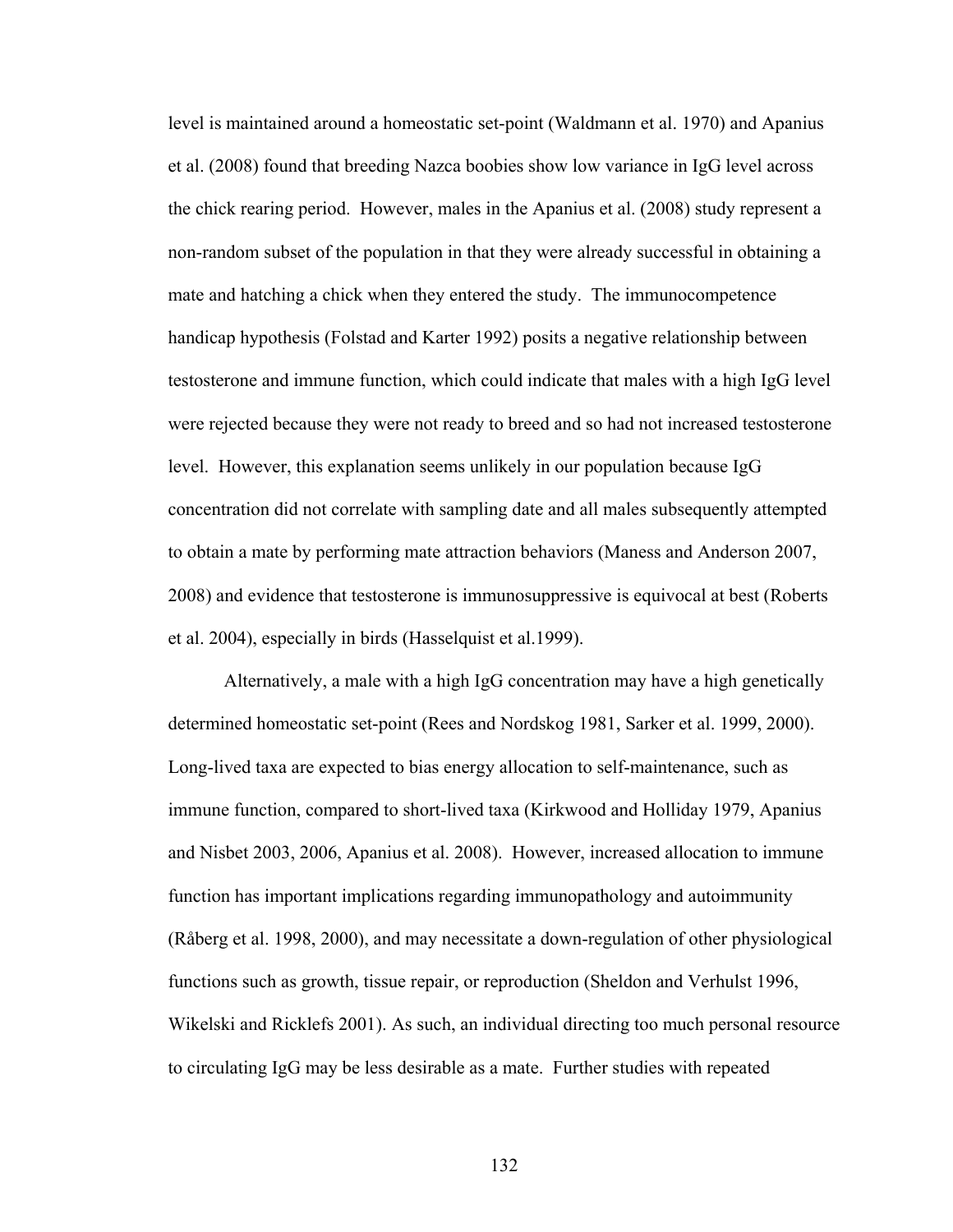measures of IgG level in selected and unselected males are needed before these two possibilities (antigen response vs. increased homeostatic levels) can be teased apart.

 The group of rejected males had significantly higher variance in ALB concentration than did the group of males subsequently selected as mates, suggesting that rejected males had difficulty maintaining ALB homeostasis. Reduction of ALB level indicates several pathological states, mainly malnutrition (Griminger 1976, Harr 2002) and infection (Kuklina and Kuklin 2007), while an increase in ALB level indicates dehydration (Harr 2002). Nazca boobies do not drink fresh water when available (Anderson 1993), so input of water likely comes from their main diet of fish and squid (Anderson 1993). Another possible explanation involves the circulating stress hormone corticosterone, which binds to ALB, decreasing the metabolic clearance rate of the hormone (Wingfield et al. 1984, Silverin 1986, Klukowski et al. 1997). An increased level of corticosterone could result in an increase in ALB concentration, as has been found in rats (Pung et al. 2003) or in a decreased clearance rate of ALB. Individual Nazca boobies with abnormal ALB levels could be experiencing short-term foraging failures (which would increase the probability of dehydration), sustained low levels of foraging success (malnutrition), stress, and/or exposure to environmental antigens.

 Finally, UA was not a significant predictor of male mating success; this was the only short-term indicator of condition we examined. Females were not more likely to select mates that were recently successful foragers. Instead, the more long-term indicators of condition that we examined had more influence on mating decisions of females.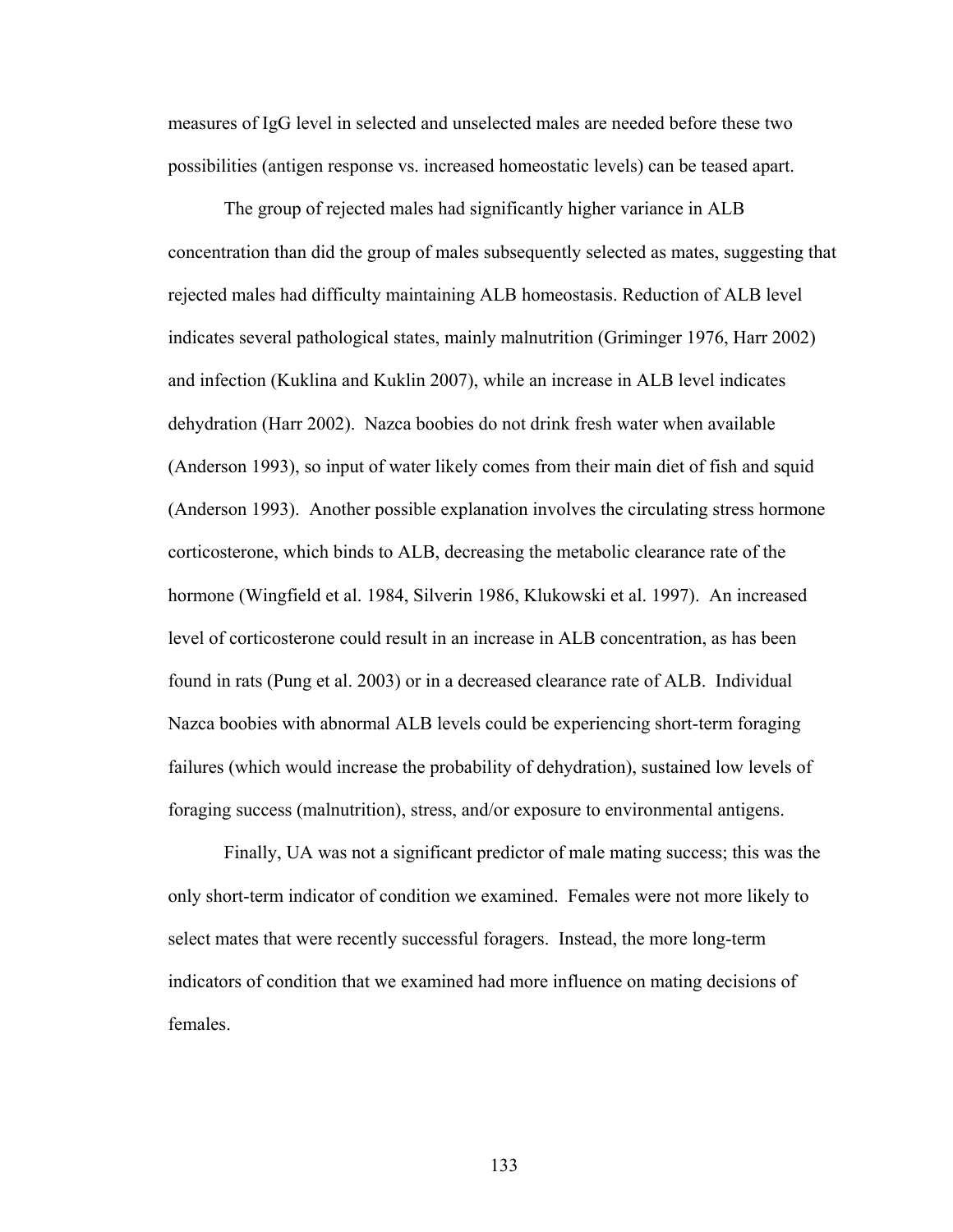The biased OSR in our study population allows the limiting sex, in this case females, the opportunity to choose the best available partner among many potential mates (Maness and Anderson 2007, 2008). Our results suggest that females may use several long-term, rather than short-term, indicators of nutritional health and condition (BCI, ALB, and IgG) to determine with whom to mate. These parameters permitted discrimination between males subsequently selected or rejected as mates. How females are able to distinguish between these males remains an open question. This is the first study to examine these parameters in a group of presumably healthy males actively attempting to attract mates. Follow up studies are now needed to examine how these parameters are related to visual appearance, behavior, or other sexually selected traits of individual males.

#### **ACKNOWLEDGEMENTS**

We thank the Galápagos National Park Service for permission to work in the Park; the Charles Darwin Research Station and TAME Airline for logistical support; the National Geographic Society, the Oak Foundation, the Mead Foundation, and Wake Forest University for research funding. This material is based upon work supported by the National Science Foundation under Grants No. DEB 93045679, DEB 9629539, DEB 98- 06606, and DEB 0235818 to DJA.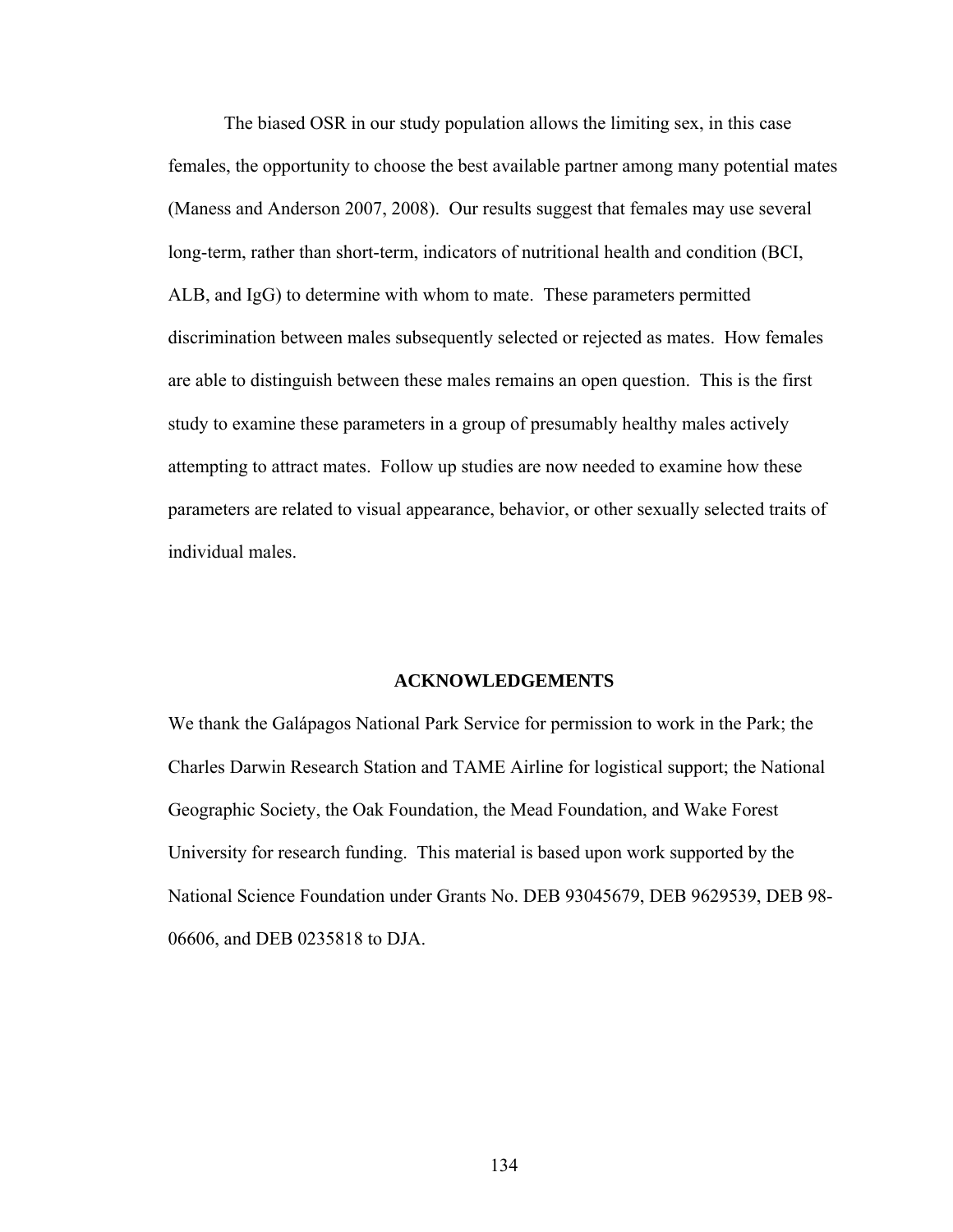#### **LITERATURE CITED**

- Aldrich T.W., and D.G. Raveling. 1983. Effects of experience and body weight on incubation behavior of Canada Geese. Auk. 100:670–679.
- Alonso-Alvarez, C. and M. Ferrer. 2001. A biochemical study of fasting, subfeeding, and recovery processes in yellow-legged gulls. Physiological and Biochemical Zoology 74:703-713.
- Alonso-Alvarez, C. M. Ferrer, and A. Velando. 2002. The plasmatic index of body condition in yellow-legged gulls *Larus cachinnans*: a food-controlled experiment. Ibis 144: 147-149.
- Alonso-Alvarez, C. M. Ferrer, and A. Velando. 2003. Plasma chemistry of the chinstrap penguin *Pygoscelis antarctica* during fasting periods: a case of poor adaptation to food deprivation? Polar Biology 26:14-19.
- Anderson, D. J. 1993. Masked booby (*Sula dactylatra*). In: Poole, A., Gill, F.(Eds.), Birds of North America, The Academy of Natural Sciences, Philadelphia, PA: The American Ornithologists' Union, Washington, DC, No. 73.
- Anderson, D. J. and V. Apanius. 2003. Actuarial and reproductive senescence in a long lived seabird: preliminary evidence. Experimental Gerontology 38:757-760.
- Anderson, D. J. and P. T. Boag, P.T. 2006. No extra-pair fertilization observed in Nazca Booby (*Sula granti*) broods. Wilson Journal of Ornithology 118:244-247.
- Anderson, D. J. and R. E. Ricklefs. 1992. Brood size and food provisioning in Masked and Blue-Footed Boobies (*Sula* Spp.). Ecology 73:1363-1374.
- Andersson, M. B. 1994. Sexual Selection. Princeton University Press, Princeton, NJ.
- Anteau, M. J. and A. D. Afton. 2008. Using plasma-lipid metabolites to index changes in lipid reserves of free-living lesser scaup (*Aythya affinis*). Auk 125:354-357.
- Apanius, V. and I. C. T. Nisbet. 2003. Serum immonglobulin G levels in very old common terns *Sterna hirundo*. Experimental Gerontology 38:761-764.
- Apanius, V. and I. C. T. Nisbet. 2006. Serum immunoglobulin G levels are positively related to reproductive performance in a long-lived seabird, the common tern (*Sterna hirundo*). Oecologia 147:12-23.
- Apanius, V., S. A. Temple, and M. Bale. 1983. Serum proteins of wild turkey vultures (*Cathartes aura*). Comparative Biochemistry and Physiology B 76:907-913.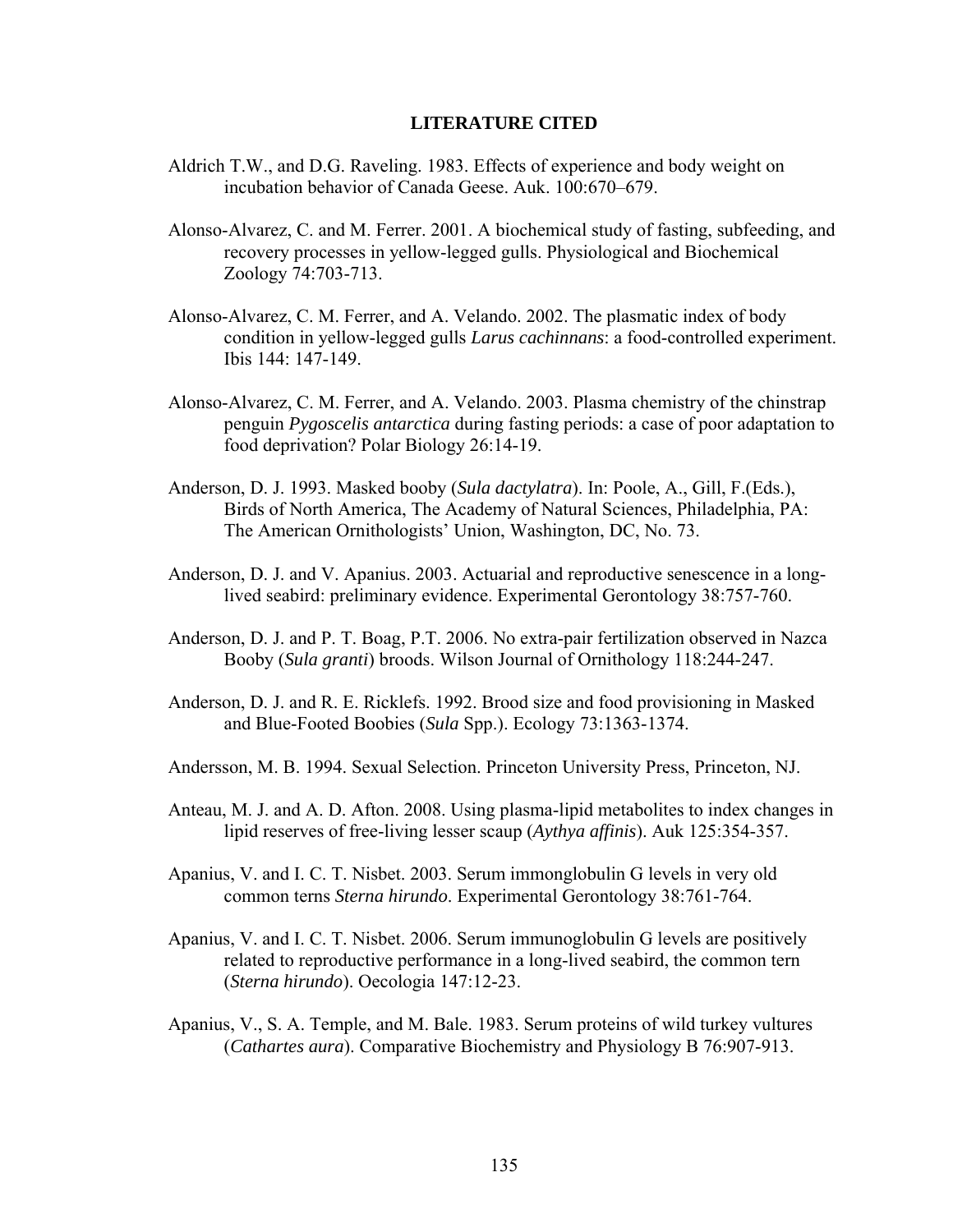- Apanius, V, M. W. Westbrock, and D. J. Anderson. 2008. Reproduction and immune homeostasis in a long-lived seabird, the Nazca Booby (*Sula granti*). Ornithological Monographs 65:1-46.
- Artacho, P., M. Soto-Gamboa, C. Verdugo, and R. F. Nespolo. 2007. Blood biochemistry reveals malnutrition in black-necked swans (*Cygnus melanocoryphus*) living in a conservation priority area. Comparative Biochemistry and Physiology, Part A 146:283-290.
- Barnard, C. J., J. M. Behnke, and J. Sewell. 1994. Social behavior and susceptibility to infection in house mice (*Mus musculus*): effect of group size, aggressive behavior and status related hormaonal responses prior to infection on resistance to *Babesia microti*. Parasitology 108:487-496.
- Benjamini, Y. and Hochberg, Y. 1995 Controlling the false discovery rate a practical and powerful approach to multiple testing. Journal of the Royal Statistical Society B 57:289-300.
- Boismenu, C., G. Gauthier, and J. Larochelle. 1992. Physiology of prolonged fasting in greater snow geese *Chen caerulescens atlantica*. Auk 109:511-521.
- Brown, M. E. 1996. Assessing body condition in birds. Current Ornithology 13: 67-135.
- Burnham, K. P. and D. R. Anderson. 2002. Model Selection and Multimodel Inference: A Practical Information-Theoretical Approach. Springer-Verlag, New York.
- Castellini, M. A. and L. D. Rea. 1992. The biochemistry of natural fasting at its limits. Experientia 48:575-582.
- Chastel, O., H. Weimerskirch, and P. Jouventin. 1995. Influence of body condition on reproductive decision and reproductive success in the Blue Petrel. Auk 112:964- 972.
- Cherel, Y. J.-P. Robin, and Y. Le Maho. 1988. Physiology and biochemistry of long-term fasting in birds. Canadian Journal of Zoology 66:159-166.
- Chourand, T. and H. Weimerskirch. 1994a. Incubation routine, body mass regulation and egg neglect in the Blue Petrel (*Halobaena caerulea*). Ibis 136: 285-290.
- Chourand, T. and H. Weimerskirch. 1994b. The regular alternation of short and long foraging trips in the blue petrel *Halobaena caerulea* – a previously undescribed strategy of food provisioning in a pelagic seabird. Journal of Animal Ecology 63:275-282.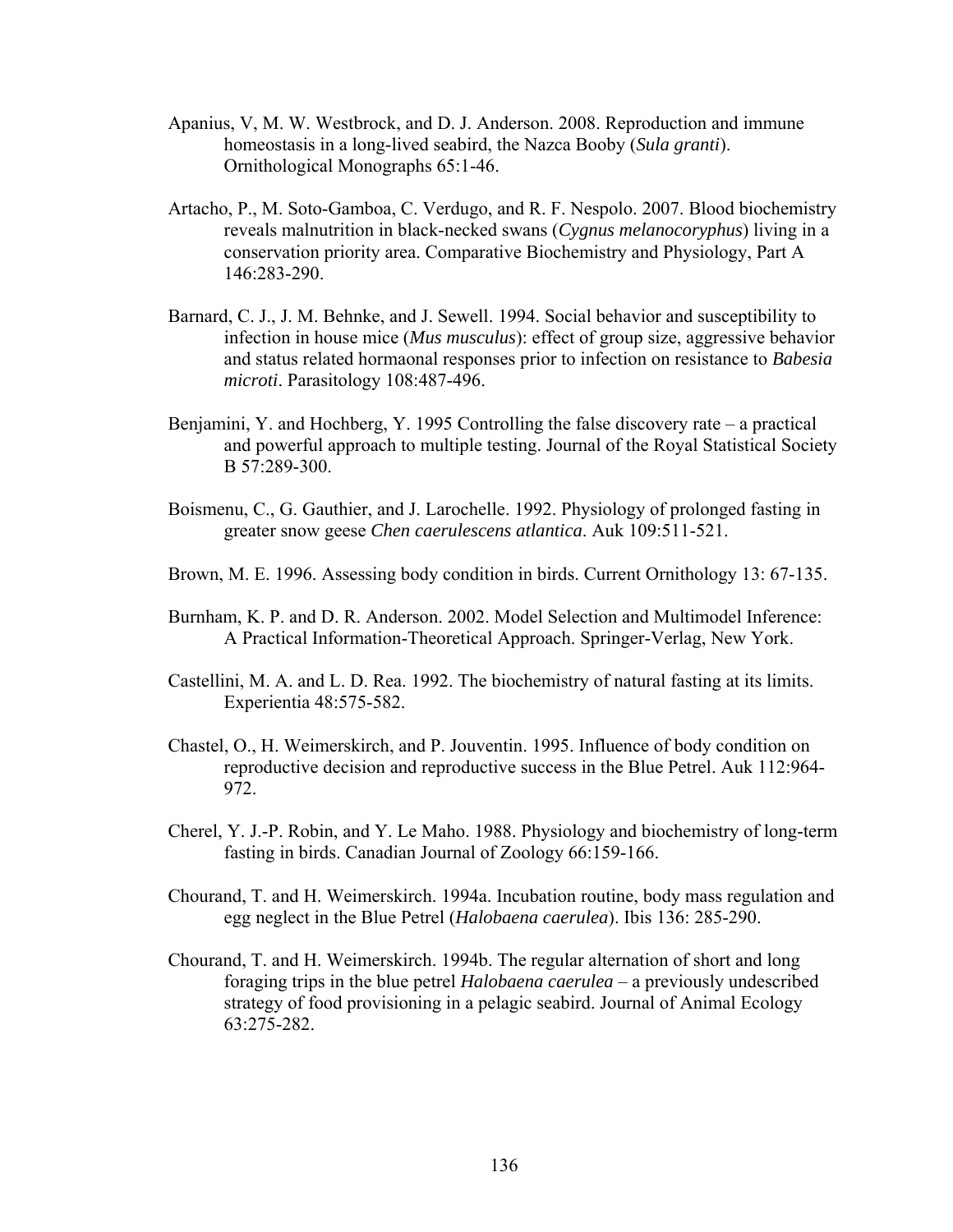- Curran-Everett, D. 2000 Multiple comparisons: philosophies and illustrations. American Journal of Physiology – Regulatory, Integrative and Comparative Physiology 279:R1-R8.
- de Vries, A. C., J. M. Gerber, H. N. Richardson, C. A. Moffatt, G. E. Demas, S. E. Taymans, and R. J. Nelson. 1997. Stress affects corticosteroid and immunoglobulin concentrations in male house mice (*Mus musculus*) and prairie voles (*Microtus ochrogaster*). Comparative Biochemical Physiology A 118:655- 663.
- Dubois, F., Wajnberg, É . & Cézilly, F. 2004. Optimal divorce and re-mating strategies for monogamous female birds: a simulation model. Behavioral Ecology and Sociobiology 56:228-236.
- Emlen, S. T. and L. W. Oring. 1977. Ecology, sexual selection, and the evolution of mating systems. Science 197:215-223.
- Enders, M. M. 1993 The effect of male size and operational sex ratio on male mating success in the common spider mite, *Tetranychus urticae* Kock (Acari: Tetranychidae). Animal Behaviour 46:835-846.
- Ens, B. J., S. Choudhury, and J. M. Black. 1996. Mate fidelity and divorce in monogamous birds. In: Black, J. M., (Ed.), Partnerships in Birds. Oxford University Press, Oxford, pp. 344-395.
- Ferrer, M. and P. Dobado-Berrios. 1998. Factors affecting plasma chemistry values of the Spanish imperial eagle, *Aquila adalberti*. Comparative Biochemistry and Physiology Part A 120:209-217.
- Folstad, I. and A. J. Karter. 1992. Parasites, bright males and the immunocompetence handicap. American Naturalist 139:603-622.
- Forero, M. G., J. Gonzalez-Solis, J. M. Igual, K. A. Hobson, X. Ruiz, and G. Viscor. 2006. Ecological and physiological variance in T-cell mediated immune response in Cory's Shearwaters. Condor 108:865-876.
- Fudge, A. M. 1997. Laboratory Medicine: Avian and Exotic Pets. W.B. Saunders Company, Philadelphia.
- García-Rodríguez, M. Ferrer, J. C. Carrillo, and J. Castroviejo. 1987. Metabolic responses of *Buteo buteo* to long-term fasting and refeeding. Comparative Biochemistry and Physiology 87A:381-386.
- Gauthier-Clerc, M., Y. Le Maho, J.-P. Gender, J. Durant, and Y. Handrich. 2002. Statedependent decisions in long-term fasting king penguins, *Aptenodytes patagonicus*, during courtship and incubation. Animal Behaviour 62:661-669.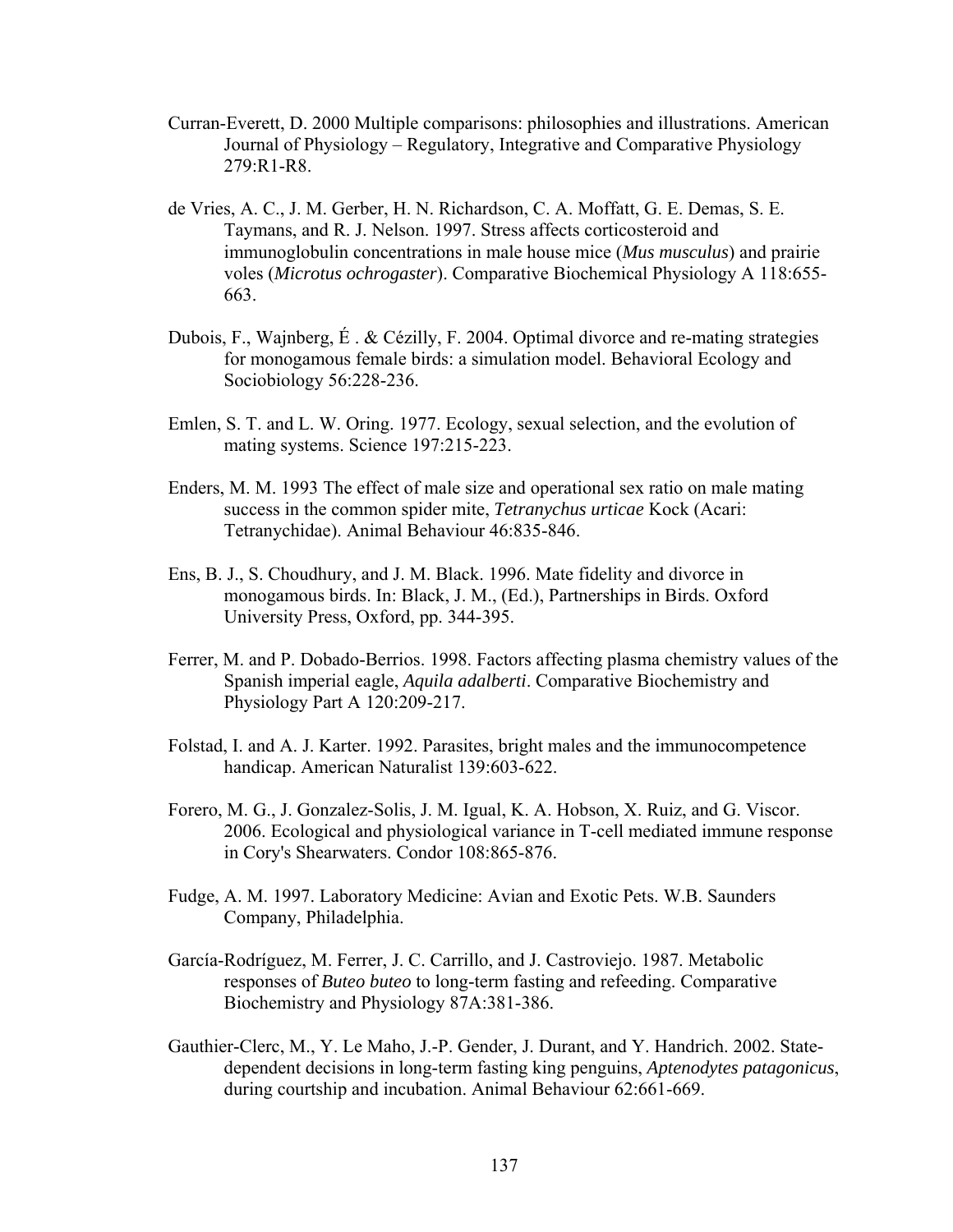- Ghebremeskel, K. T. D. Williams, G. Williams, D. A. Gardner, and M. A. Crawford. 1992. Dynamics of plasma nutrients and metabolites in moulting macaroni (*Eudyptes chrysolophus*) and gentoo (*Pygoscelis papua*) penguins. Comparative Biochemistry and Physiology 101A:301-307.
- Gibbons, D. W. 1989. Seasonal reproductive success of the moorhen *Gallinula chloropus*  – the importance of male weight. Ibis 131:57-68.
- Green, A. J. 2001. Mass/length residual: Measures of body condition or spurious results? Ecology 82:1473-1483.
- Griminger, P. 1976. Protein Metabolism. In: Sturkie, P. D. (Ed.),. Avian Physiology. Springer-Verlag, New York, pp.233-251.
- Hanauska-Brown, L. A. and A. M. Dufty Jr. 2003. Blood chemistry, cytology, and body condition in adult northern goshawks (*Accipiter gentilis*). Journal of Raptor Research. 37:299-306.
- Hanson, L. 1979. Immunoglobulins. II. Immunological mechanisms. In: Blombäk, B., Hanson, L., (Eds.), Plasma Proteins. Wiley, New York, pp. 127-151.
- Harr, K. E. 2002. Clinical chemistry of companion avain species: a review. Veterinary Clinical Pathology 31:140-151.
- Hasselquist, D., J. A. Marsh, P. W. Sherman, and J. C. Wingfield. 1999. Is avian humoral immunocompetence suppressed by testosterone? Behavioral Ecology and Sociobiology 45:167-175.
- Humphries, C. A., V. D. Arévalo, K. Fischer and D. J. Anderson. 2006. Contributions of marginal offspring to reproductive success of Nazca Boobies (*Sula granti*); tests of multiple hypotheses. Oecologia 147:379-390.
- Jakob, E. M., S. D. Marshall, and G. W. Uetz. 1996. Estimating fitness: A comparison of body condition indices. Oikos 77: 61-67.
- Jenni-Eiermann, S. and L. Jenni. 1991. Metabolic responses to flight and fasting in nightmigrating passerines. Journal of Comparative Physiology B-Biochemical Systemic and Environmental Physiology 161:465-474.
- Jenni-Eiermann, S. and L. Jenni. 1994. Plasma metabolite levels predict individual body mass changes in a small long-distance migrant, the garden warbler. Auk 111:888- 899.
- Jenni-Eiermann, S. and Jenni, L. 1998. What can plasma metabolites tell us about the metabolism, physiological state and condition of individual birds? An overview. Biol. Cons. Fauna 102: 312–319.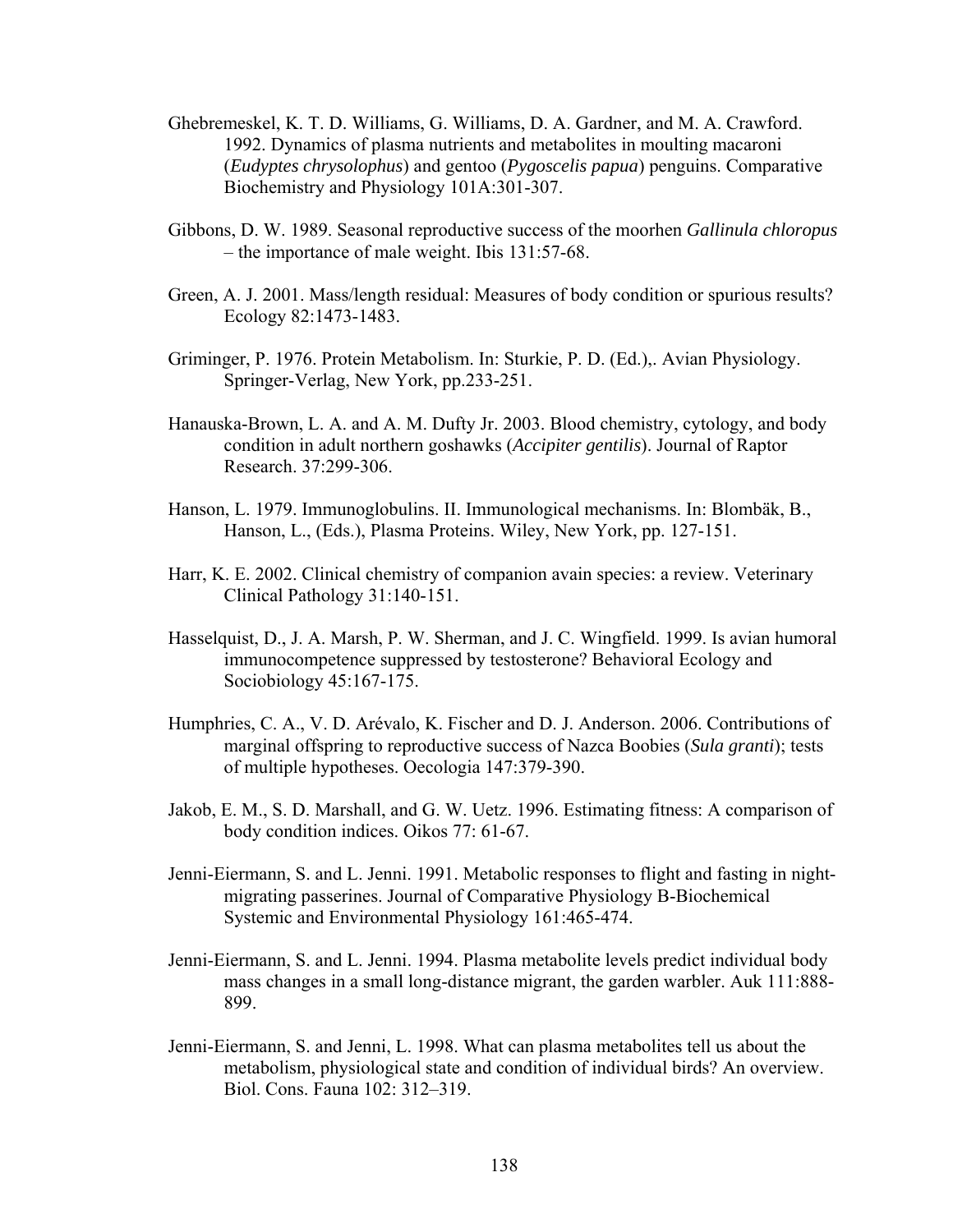- Jennings, D. E. 1986. Outliers and residual distributions in logistic regression. Journal of the American Statistical Association 81:987-990.
- Jeschke, J. M. and H. Kokko. 2008. Mortality and other determinants of bird divorce rate. Behavioral Ecology and Sociobiology 63:1-9
- Jones, I. L. 1994. Mass changes of least auklets Aethia pusilla during the breeding season: evidence for programmed loss of mass. Jouranl of Animal Ecology. 63:71-78.
- Kirkwood, T. B. L. and R. Holliday. 1979. Evolution of aging and longevity. Proceedings of the Royal Society of London Series B 205:531-546.
- Klukowski, L. A., J. M. Cawthorn, E. D. Ketterson, and V. Nolan. 1997. Effects of experimentally elevated testosterone on plasma corticosterone and corticosteroidbinding globulin in dark-eyed juncos (*Junco hyemalis*). General and Comparative Endocrinology. 108:141-151.
- Kokko, H., R. Brooks, J. M. McNamara, and A. I. Houston, A. 2002. The sexual selection continuum. Proceedings of the Royal Society of London B 269:1331- 1340.
- Kolmstetter, C. M. and E. C. Ramsay. 2000. Effects of feeding on plasma uric acid and urea concentrations in blackfooted penguins (*Spheniscus demersus*). Journal of Avian Medicine and Surgery 14: 177-179.
- Kuklina, M. M. and W. Kukin. 2007. Study of protein metabolism of herring gulls (*Larus argentatus* Pontop.) infected by trematode *Himasthla larina* (Trematoda : Echinostomatidae). Biology Bulletin 34:468-473.
- Kvarnemo, C. and I. Ahnesjö. 1996. The dynamics of operational sex ratios and competition for mates. Trends in Ecology and Evolution 11:404-408.
- Kvarnemo, C. and I. Ahnesjö. 2002. Operational sex ratios and mating competition. In: Hardy, I. C. W. (Ed.), Sex Ratios: Concepts and Research Methods. Cambridge University Press, Cambridge, pp. 366-382.
- Le Maho, Y., H. Vu Van Kha, H. Koubi, G. Dewasmes, J. Girard, P. Ferré, and M. Cagnard. 1981. Body composition, energy expenditure, and plasma metabolites in long-term fasting geese. American Journal of Physiology 241:E342-E354.
- Lemke, H., A. Coutinho, and H. Lange. 2004. Lamarckian inheritance of somatically acquired maternal IgG phenotypes. Trends in Immunology 25:180-186.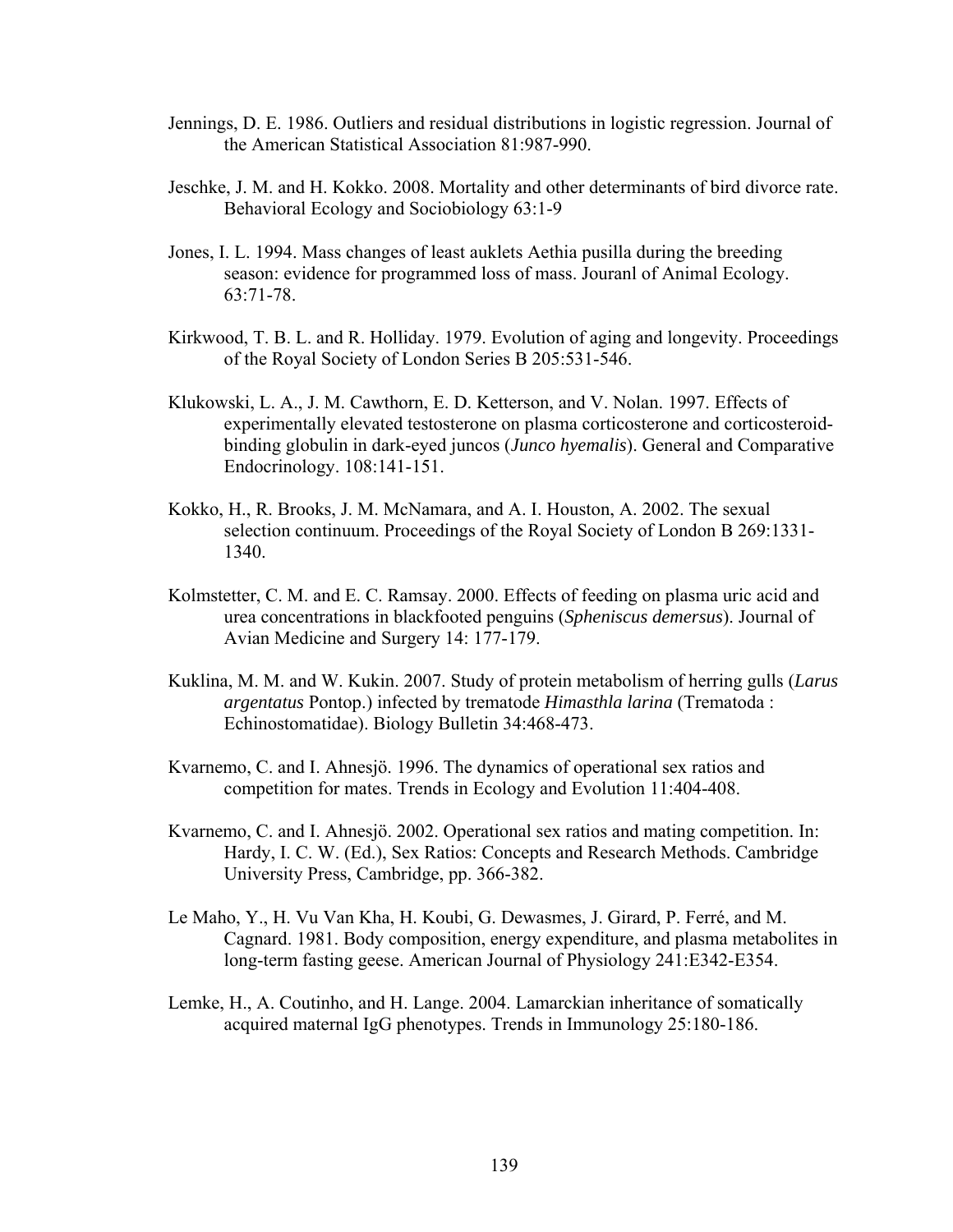- Lumeij, J. T. and J. D. Remple. 1991. Plasma urea, creatinine and uric acid concentrations in relation to feeding in peregrine falcons (*Falco peregrinu*s). Avian Pathology 20:79-83.
- Maness, T. J. and D. J. Anderson. 2007. Serial monogamy and sex ratio bias in Nazca boobies. Proceedings of the Royal Society B-Biological Sciences. 274:2047-2054.
- Maness, T. J. and D. J. Anderson. 2008 Mate rotation by female choice and coercive divorce in Nazca boobies, *Sula granti*. Animal Behaviour 76:1267-1277.
- McFarlane, H. 1973. Immunoglobulins in populations of subtropical and tropical countries. Advances in Clinical Chemistry 16:153-238.
- Navarro, J. and J. González-Solís. 2007. Experimental increase of flying costs in a pelagic seabird: effects on foraging strategies, nutritional state and chick condition. Oecologia 151:150-160.
- Nelson, J. B. 1978. The Sulidae. Oxford University Press, Oxford.
- Nur, N. 1984. Increased reproductive success with age in the California gull: due to increased effort or improvement of skill? Oikos 43:407-408.
- Olsson, O. 1997. Clutch abandonment: a state-dependent decision in king penguins. Journal of Avian Biology 28: 264–267.
- Pung, T., K. Zimmerman, B. Klein, and M. Ehrich. 2003. Corticosterone in drinking water: altered kinetics of a single oral dose of corticosterone and concentrations of plasma sodium, albumin, globulin, and total protein. Toxicology and Industrial Health 19:171-182.
- Råberg, L. M., Grahn, D., Hesselquist, and E. Svensson. 1998. On the adaptive significance of stress-induced immunosuppression. Proceeding of the Royal Society of London Series B 265:1637-1641.
- Råberg, L., J. Nilsson, P. Ilmonen, M. Stjernman, and D. Hasselquist. 2000 The cost of an immune response: vaccination reduces parental effort. Ecology Letters 3:382- 386.
- Rands, S. A., I. C. Cuthill, and A. I. Houston. 2006. Explaining individual variation in patterns of mass loss in breeding birds. Theoretical Biology and Medical Modelling 3:1-24.
- Rees, M. J. and A. W. Nordskog. 1981. Genetic control of serum immunoglobulin G levels in the chicken. Journal of Immunogenetics 8:425-431.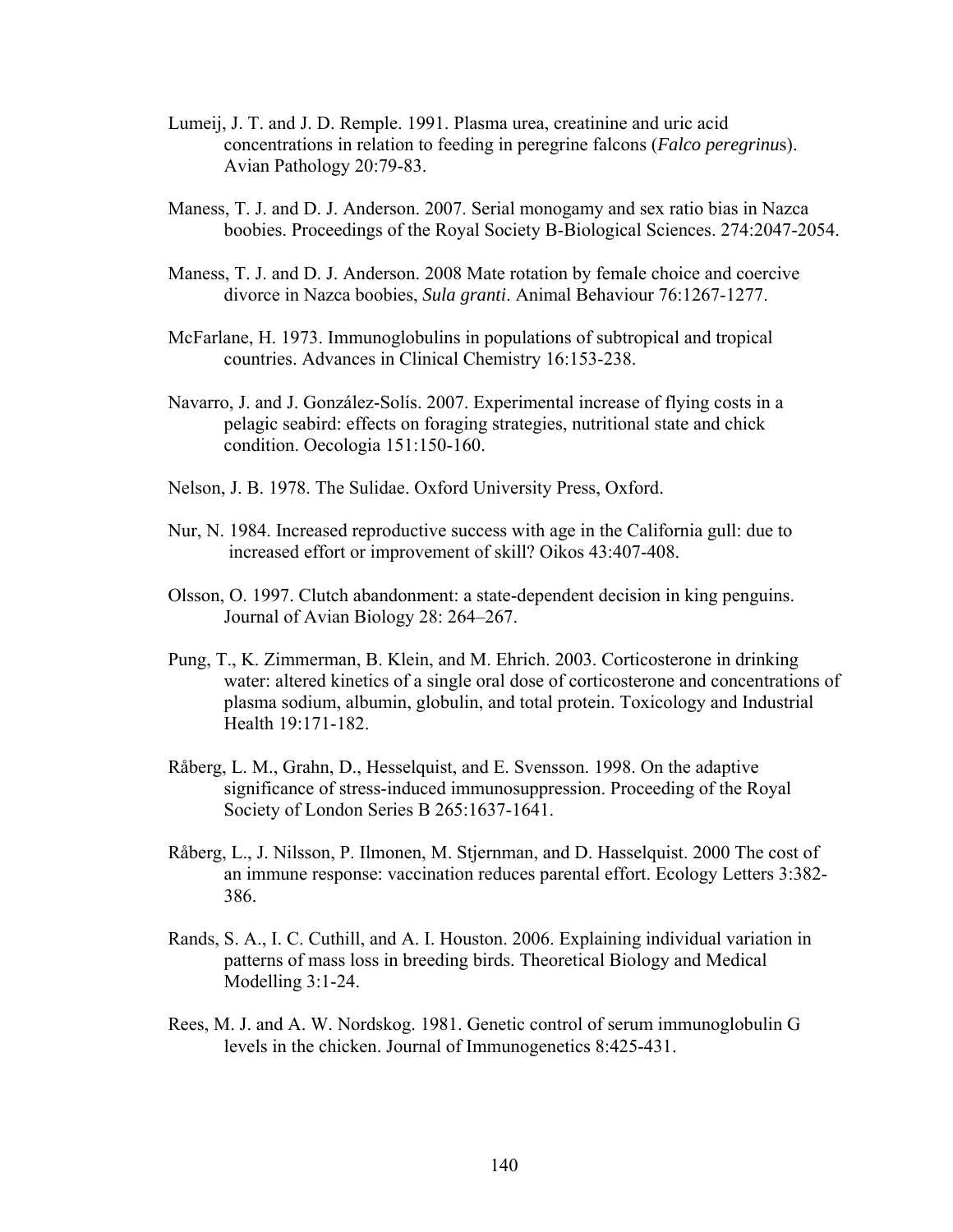- Roberts, M. L., K. L. Buchanan, and M. R. Evans. 2004. Testing the immunocompetence handicap hypothesis: a review of the evidence. Animal Behaviour 68:227-239.
- Sarasola, J. H., J. J. Negro, and A. Travaini. 2004. Nutritional condition and serum biochemistry for free-living swainson's hawks wintering in central Argentina. Comparative Biochemistry and Physiology Part A 137:697-791.
- Sarker, N., M. Tsudzuki, M. Nishibori, and Y. Yamamoto. 1999. Direct and correlated response to divergent selection for serum immunoglobulin M and G levels in chickens. Poultry Science 78:1-7.
- Sarker, N., M. Tsudzuki, M. Nishibori, H. Yasue, and Y. Yamamoto. 2000. Cellmediated and humoral immunity and phagocytic ability in chicken lines divergently selected for serum immunoglobulin M and G levels. Poultry Science 79:1705-1709.
- Schreiber, E. A. and J. Burger. 2002. Biology of Marine Birds. CRC Press, Boca Raton, Florida.
- Schulte-Hostedde, A. B. Zinner, J. S. Millar, and G. J. Hickling. 2005. Restitution of mass residual: Validating body condition indices. Ecology 86:155-163.
- Seaman, D. A., C. G. Guglielmo, and T. D. Williams. 2005. Effects of physiological state, mass change and diet on plasma metabolite profiles in the western sandpiper *Calidris mauri*. Journal of Experimental Biology 208:761-769.
- Sheldon, B. and S. Verhulst. 1996. Ecological immunology: costly parasite defenses and trade-offs in evolutionary ecology. Trends in Ecology and Evolution 11:317–321.
- Shmueli, M., I. Izhaki, O. Zinder, and Z. Arad. 2000. The physiological state of captive and migrating Great White Pelicans (*Pelecanus onocrotalus*) revealed by their blood chemistry. Comparative Biochemistry and Physiology Part A 125:25-32.
- Shuster, S. M.and M. J. Wade. 2003. Mating Systems and Strategies. Princeton University Press, Princeton, NJ.
- Sokal, R. R. and F. J. Rohlf. 1995. Biometry: the Principles and Practice of Statistics in Biological Research. 3rd edition. W. H. Freeman and Co, New York.
- Silverin, B. 1986. Corticosterone-binding proteins and behavioral-effects of high plasmalevels of corticosterone during the breeding period in th pied flycatcher. General and Comparative Endocrinology 64:67-74.
- Stearns, S. C. 1992. The Evolution of Life Histories. Oxford University Press, Oxford.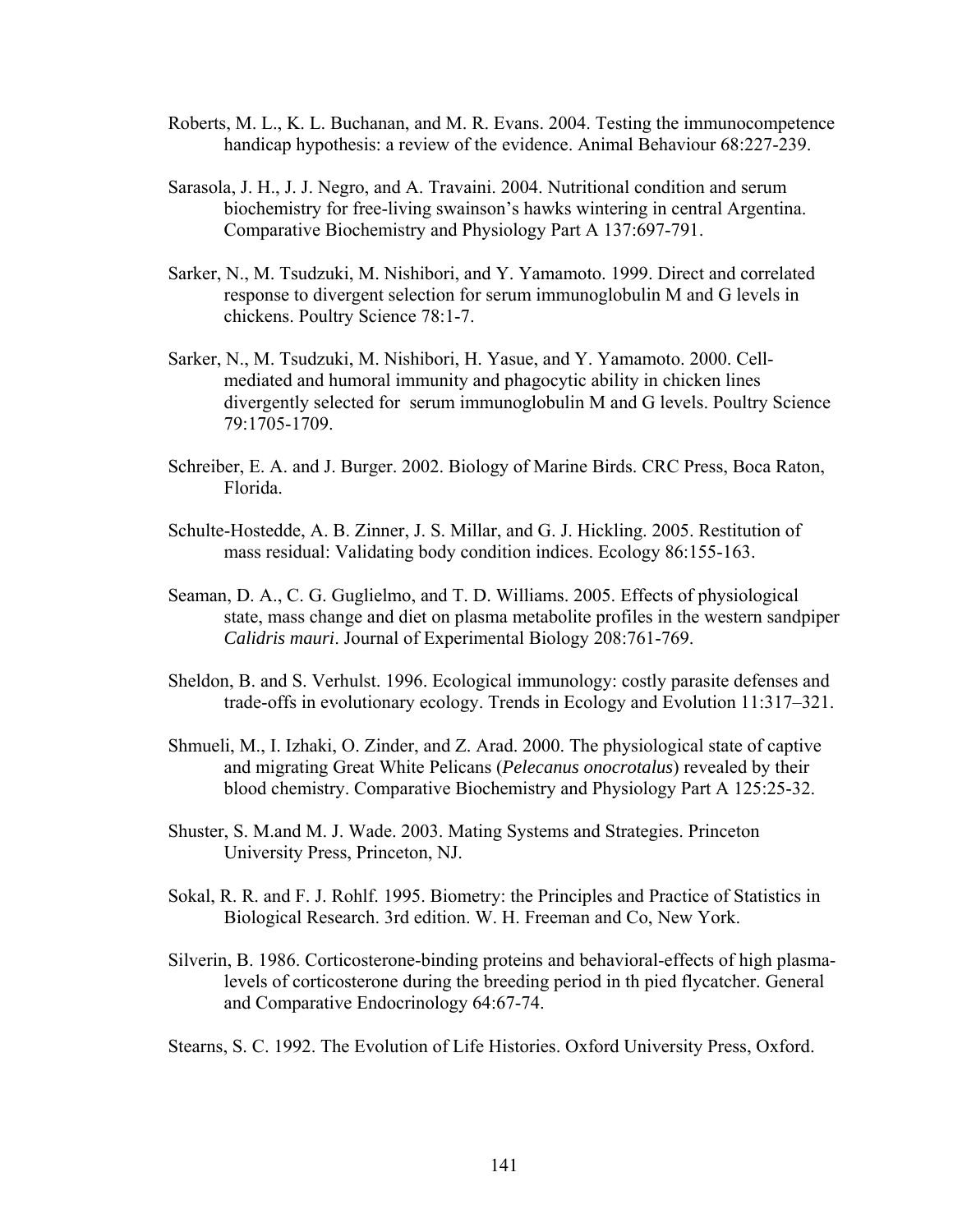- Sturkie, P. D. 1976. Blood: physical characteristics, formed elements, hemoglobin, and coagulation. In: Sturkie, P. D. (Ed.), Avian Physiology. Springer-Verlag, New York, pp.53-75.
- Schwarz, G. 1978. Estimating dimension of a model. Annals of Statistics 6:461-464.
- Trivers, R. L. 1972. Parental investment and sexual selection. In: Campbell, B. (Ed.), Sexual Selection and the Descent of Man (1871-1971). Aldine Press, Chicago, pp. 136-179.
- Totzke, U., M. Fenske, O. Hüppop, H. Raabe, and N. Schach. 1999. The influence of fasting on blood and plasma composition of herring gulls (*Larus argentatus*). Physiological and Biochemical Zoology 72:426-437.
- Townsend, H. M. and D. J. Anderson. 2007. Long-term assessment of costs of reproduction in Nazca boobies (*Sula granti*) using multi-state mark-recapture models. Evolution 61:1956-1968.
- Tveraa T. and G. N. Christensen. 2002. Body condition and parental decisions in the snow petrel (*Pagodroma nives*). Auk 119: 266-270.
- Tveraa T., B.-E. Sæther, R. Aanes, and K. E. Erikstad. 1998. Body mass and parental decisions in the Antarctic Petrel *Thalassoica antarctica*: How long should the parents guard the chick? Behavioral Ecology and Sociobiology 43:73–79.
- Van Tets, G. F. 1965. A comparative study of some social communication patterns in the Pelicaniformes. Ornithological Monographs 2:1-88.
- Villegas, A., M. Sánchez-Guzmán, C. Corbacho, P. Corbacho, and J. M. Vargas. 2004. Blood values of Bald Ibis (*Geronticus eremita*) in captivity: comparative ranges and variability with age, sex and physical condition. Journal of Ornithology 145:98-104.
- Vleck, C. M. and D. Vleck. 2002. Physiological condition and reproductive consequences in adélie penguins. Integrative and Comparative Biology 42:76-83.
- Waldmann, T. A., R. M. Blaese, and W. Strober. 1970. Physiological factors controlling immunoglobulin metabolism. In: Rothschild, M.A., Waldman, T. A. (Eds.), Plasma Protein Metabolism: Regulation of Synthesis, Distribution, and Degradation. academic Press, New York, pp. 269-286.
- Warr, G. K. Magor, and D. Higgins. 1995. IgY: Clues to the origins of modern antibodies. Immunology Today 16:392-398.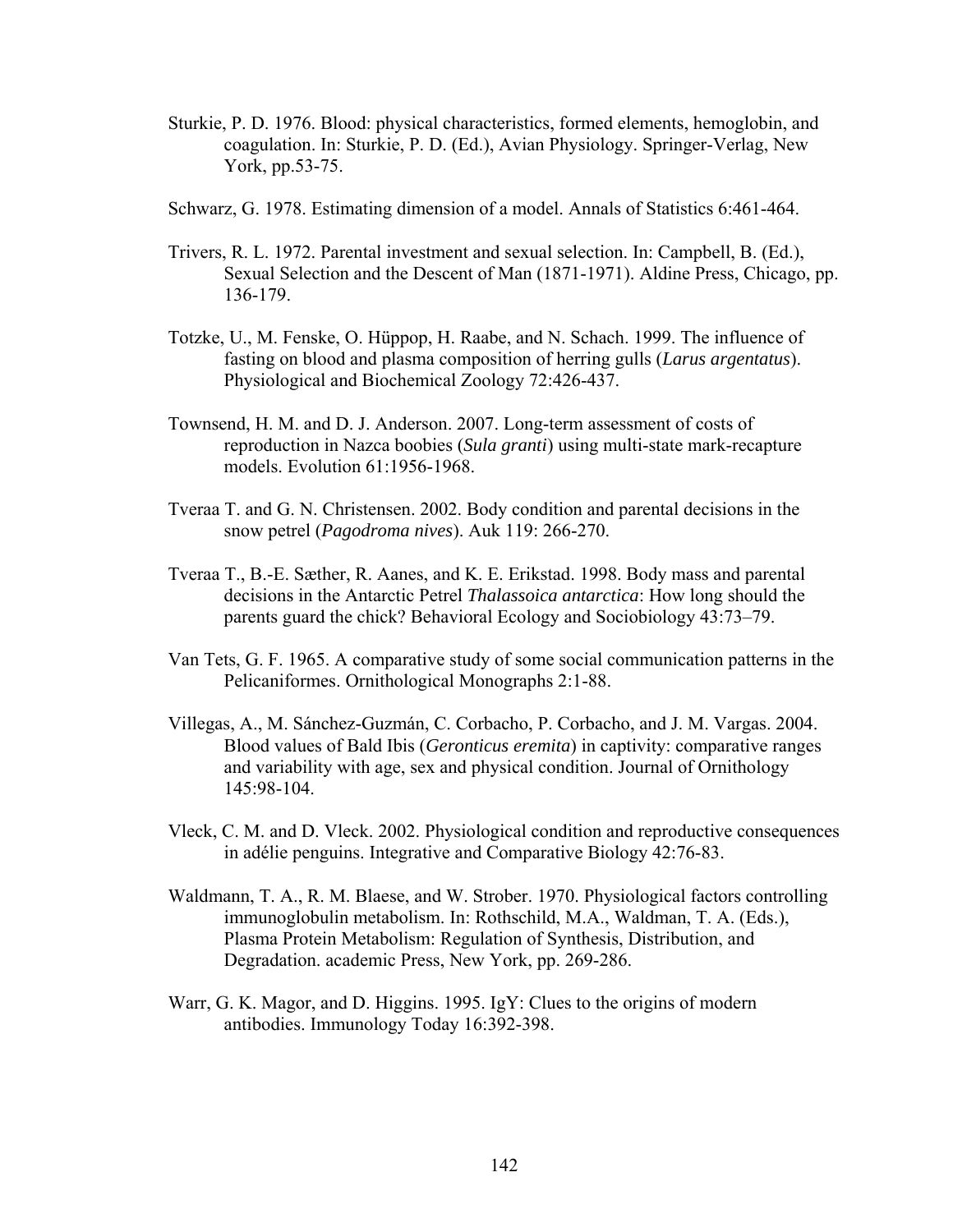- Weimerskirch, H. 1992. Reproductive effort in long-lived birds age-specific patterns of condition, reproduction and survival in the wandering albatross. Oikos 64:464- 473.
- Weimerskirch, H., O. Chastel, and L. Ackermann. 1995. Adjustment of parental effort to manipulated foraging ability in a pelagic seabird, the thin-billed prion *Pachtptila belcheri*. Behavioral Ecology and Sociobiology 36:11-16.
- Wikelski, M. and R. Ricklefs. 2001. The physiology of life histories. Trends in Ecology and Evolution 16:479–481.
- Williams, T. D., C. G. Guglielmo, O. Egeler, and C. J. Martyniuk. 1999. Plasma lipid metabolites provide information on mass change over several days in captive western sandpipers. Auk 116:994-1000.
- Wingfield, J. C., K. S. Matt, and D. S. Farner. 1984. Physiologic properties of steroid hormone-binding proteins in avian blood. General and Comparative Endocrinology 53:281-292.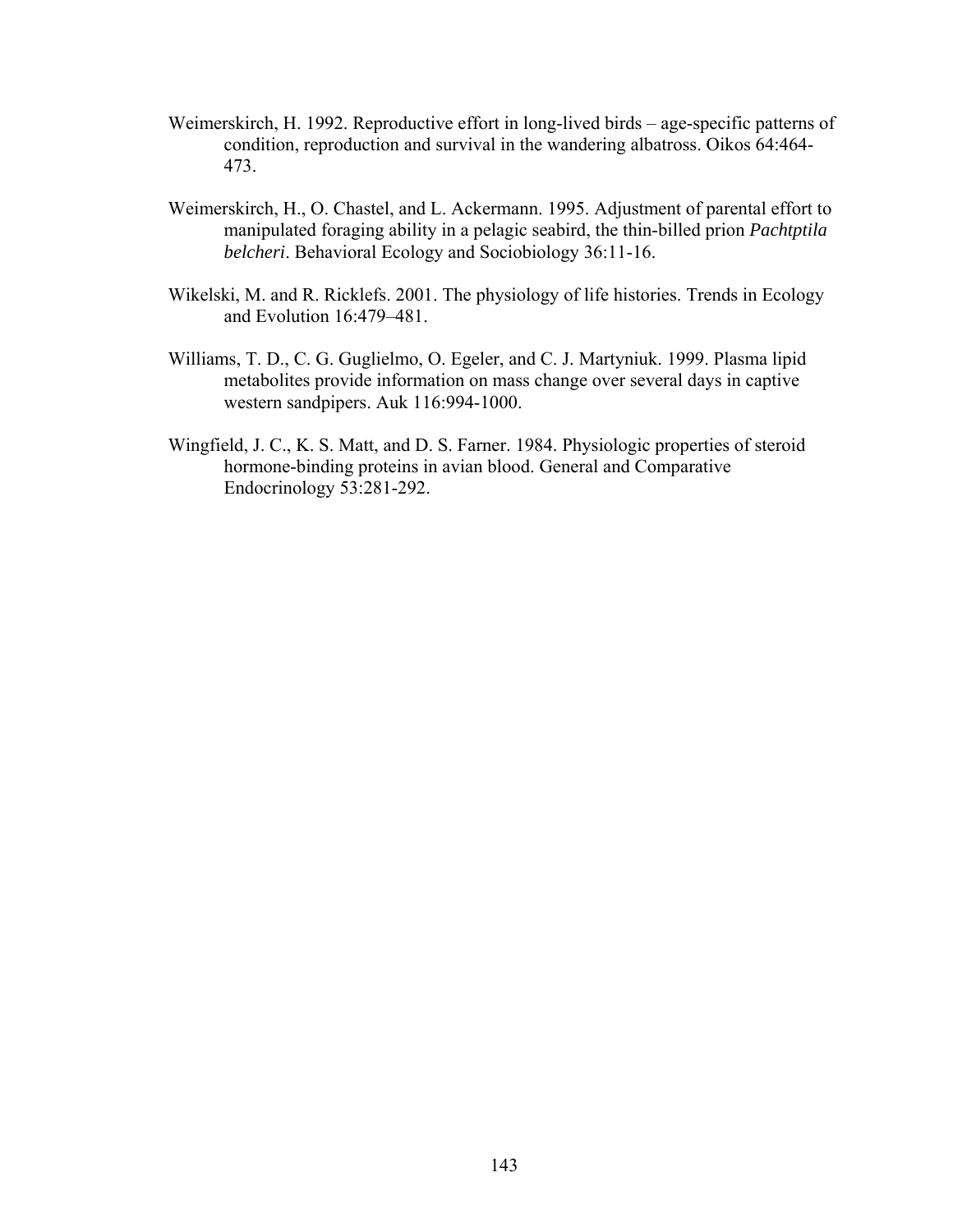Table 1. Relationships between inferred body condition in relation to observed body mass and plasma metabolite concentrations in several species of birds.  $BC = body$  condition,  $BM = body$  mass,  $CK =$  creatine kinase,  $CRE =$  creatinine,  $GLU =$  glucose,  $TG =$ triglycerides, FFA = free fatty acids, GLY = glycerol, BHB = β-hydroxybutyrate, CHL = cholesterol, TPP = total plasma protein, ALB = albumin, BUN = blood urea nitrogen, UA = uric acid. Upward and downward arrows indicate direction of statistically significant changes; horizontal line indicates that the parameter was measured but no significant changes were observed. Empty cells indicate that the parameter was not measured in that particular study.

| <b>Species/source of</b><br>variation                                        | BC | <b>BM</b> | <b>CK</b> | <b>CRE</b> | <b>AST</b> | LDH | <b>GLU</b> | TG              | <b>FFA</b> | <b>GLY</b> | <b>BHB</b> | <b>CHL</b> | <b>TPP</b> | <b>ALB</b> | <b>BUN</b> | <b>UA</b>      | <b>Study</b>           |
|------------------------------------------------------------------------------|----|-----------|-----------|------------|------------|-----|------------|-----------------|------------|------------|------------|------------|------------|------------|------------|----------------|------------------------|
| Cory's Shearwater<br>Calonectris diomedea<br><b>Breeding</b>                 | V  |           |           |            |            |     |            | <b>Contract</b> |            |            |            |            |            |            |            | $\blacksquare$ | Forero<br>et al. 2006  |
| Cory's Shearwater<br>Calonectris diomedea<br>Pre-breeding vs. egg-<br>laying |    | ́         |           |            |            |     |            | V               |            |            |            | ₩          | ╰┢         |            |            | $\sim$         | Navarro<br>et al. 2007 |
| Cory's Shearwater<br>Calonectris diomedea<br>Hatching vs. chick<br>rearing   |    | V         |           |            |            |     |            | ́               |            |            |            |            |            |            | ₩          | ∧              | Navarro<br>et al. 2007 |
| Adelie Penguin<br>Pygoscelis adeliae<br>Early fasting                        |    | V         |           |            |            |     |            |                 |            |            |            |            |            |            |            | ↓              | Vleck & Vleck<br>2002  |
| Adelie Penguin<br>Pygoscelis adeliae<br>Late fasting                         |    | ✦         |           |            |            |     | ÷          |                 |            |            | ∧          |            |            |            |            | ∧              | Vleck & Vleck<br>2002  |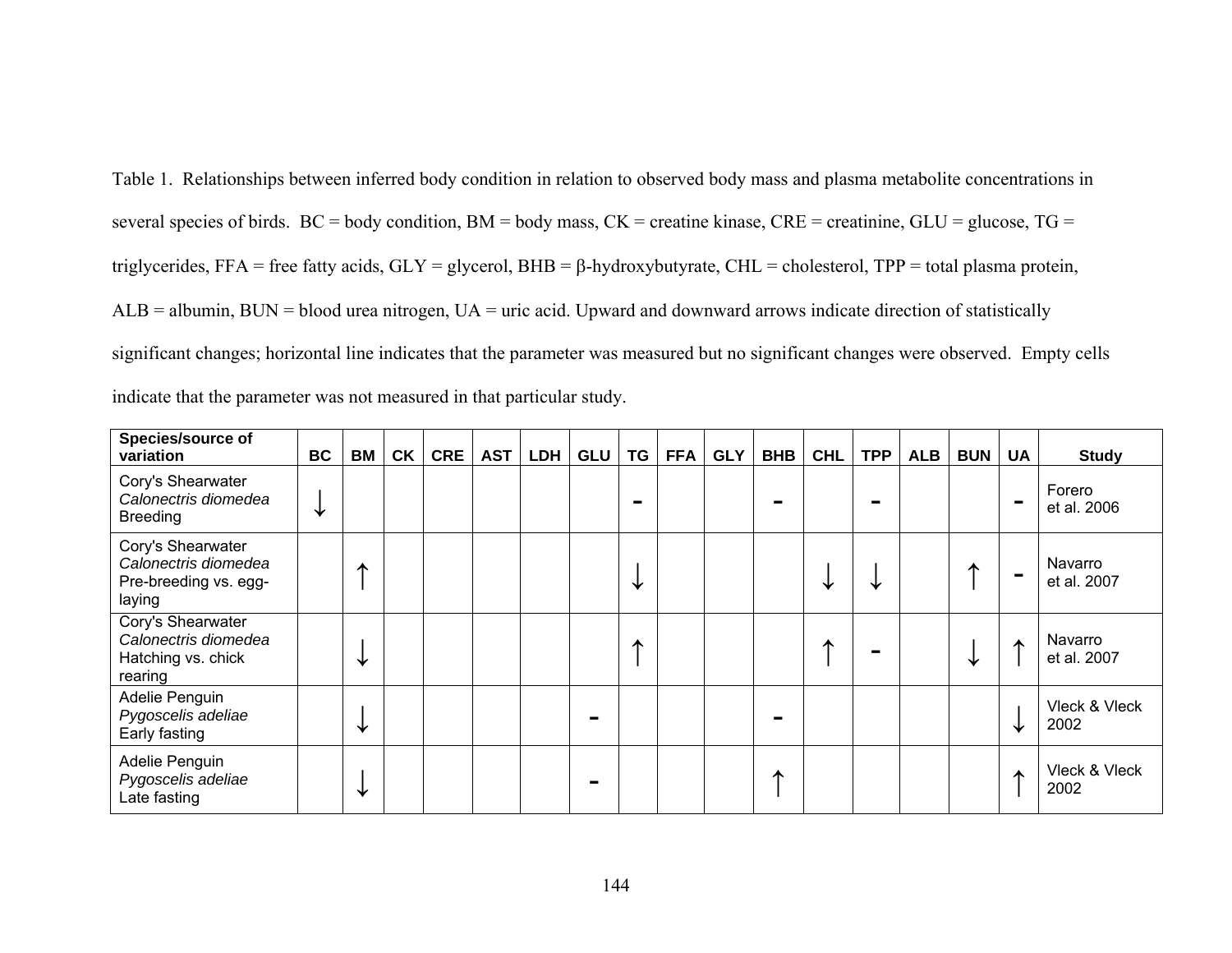| Macaroni Penguin<br>Eudyptes chrsolophus<br>Pre vs. late molt                | ↓ |   | V |  |   |                |   |   | ↓ | V |   | ↓                | Ghebremeskel<br>et al. 1992     |
|------------------------------------------------------------------------------|---|---|---|--|---|----------------|---|---|---|---|---|------------------|---------------------------------|
| Gentoo Penguin<br>Pygoscelis papua<br>Early vs. late molt                    | ↓ |   |   |  |   |                |   |   | ✦ |   | ^ | $\blacksquare$   | Ghebremeskel<br>et al. 1992     |
| Chinstrap Penguin<br>Pygoscelis antarctica<br>Fast (11 day)                  |   | ↓ |   |  | ↓ | $\blacksquare$ |   |   |   |   |   | $\blacktriangle$ | Alonso-Alvarez<br>et al. 2003   |
| <b>White Pelican</b><br>Pelecanus otocrotalus<br>Fast (2 day)                |   |   |   |  |   | ∧              |   |   |   |   |   | $\blacksquare$   | Shmueli<br>et al. 2000          |
| Yellow-legged GullLarus<br>cachinnansFood<br>restiction                      | ↓ | ↓ | V |  | ✦ |                |   |   |   |   |   | $\blacktriangle$ | Alonso-Alvarez<br>et al. 2002   |
| Yellow-legged Gull<br>Larus cachinnans<br>Fast (8-12 day)                    |   | ↓ |   |  | V |                |   |   |   |   | ∧ | 木                | Alonso-Alvarez<br>& Ferrer 2001 |
| Yellow-legged Gull<br>Larus cachinnans<br>Food restriction (10-18<br>day)    |   |   |   |  |   | ↓              |   |   |   |   |   | ↑                | Alonso-Alvarez<br>& Ferrer 2001 |
| <b>Herring Gull</b><br>Larus argentatus<br>Fast (6 day)                      | ↓ | ✔ |   |  |   |                | ∧ | ⋏ | V |   |   |                  | <b>Totzke</b><br>et al. 1999    |
| Lesser Scaup<br>Aythya affinis<br>1day mass change                           | ✦ |   |   |  |   | ↓              |   | ́ |   |   |   |                  | Anteau<br>& Afton 2008          |
| <b>Black-necked Swan</b><br>Cygnus<br>melanocoryphus<br>Chronic malnutrition | ✦ |   |   |  |   |                |   |   |   |   |   | ↓                | Artacho<br>et al. 2006          |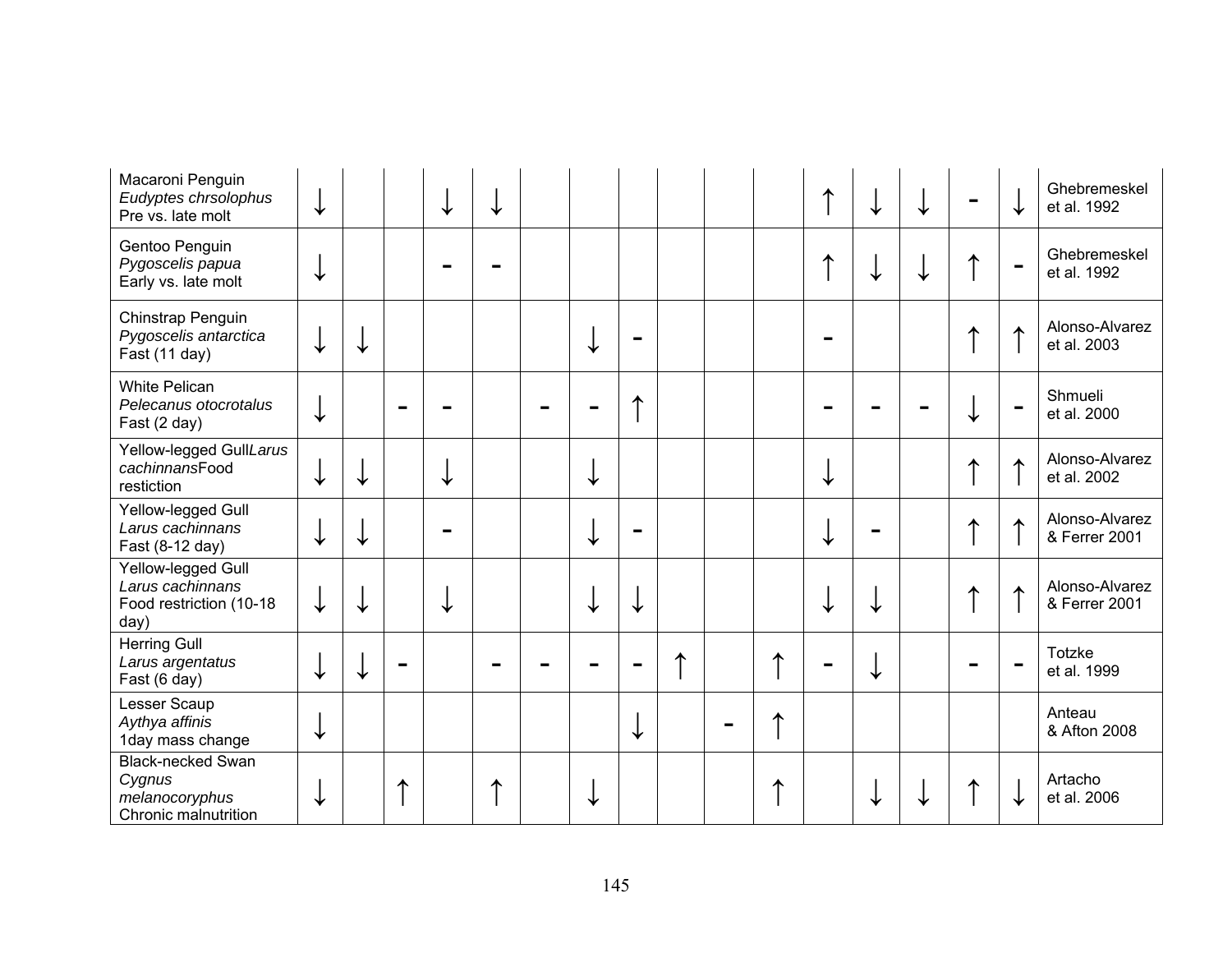| <b>Bald Ibis</b><br>Geronticus eremita<br>Fast (12-15hr)                    | V |        |  | $\equiv$ |   | ↓              |  |   |   |  | ∧ | $\blacksquare$ | Villegas<br>et al. 2004                  |
|-----------------------------------------------------------------------------|---|--------|--|----------|---|----------------|--|---|---|--|---|----------------|------------------------------------------|
| Western Sandpiper<br>Calidris mauri<br>Fast (1 day)                         | V | ✔      |  |          |   | V              |  | ∧ |   |  |   |                | Williams<br>et al. 1999                  |
| Western Sandpiper<br>Calidris mauri<br>Food restriction                     | V | ↓      |  |          |   | $\blacksquare$ |  | ∧ |   |  |   | ↓              | Seaman<br>et al. 2005                    |
| Western Sandpiper<br>Calidris mauri<br>Re-feeding after<br>restiction       |   | ⋏      |  |          |   | m.             |  |   |   |  |   | ∧              | Seaman<br>et al. 2005                    |
| Northern Goshawk<br>Accipiter gentilis<br><b>Breeding</b>                   | ↓ |        |  |          |   |                |  |   |   |  |   | $\blacksquare$ | Hanauska-<br><b>Brown</b><br>et al. 2003 |
| Swainson's Hawk<br>Buteo swainsoni<br>Wintering                             | V |        |  |          |   | ↓              |  |   |   |  |   | ÷              | Sarasola et al.<br>2004                  |
| Spanish Imperial Eagle<br>Aquila adaberti<br>Re-feeding after<br>emaciation | ⋏ |        |  |          |   |                |  |   | ∧ |  |   | ↓              | Ferrer &<br>Dabado-<br>Berrios 1998      |
| Common Buzzard<br><b>Buteo buteo</b><br>Fast (13 day)                       | ⋏ | V<br>ᄉ |  |          | ⋏ |                |  |   | ↓ |  | ✔ | ∧<br>↓         | Garcia-<br>Rodriguez<br>et al. 1987      |
| Common Buzzard<br><b>Buteo buteo</b><br>Re-feeding after fast               |   |        |  |          |   |                |  |   |   |  |   | ↓              | Garcia-<br>Rodriguez<br>et al. 1987      |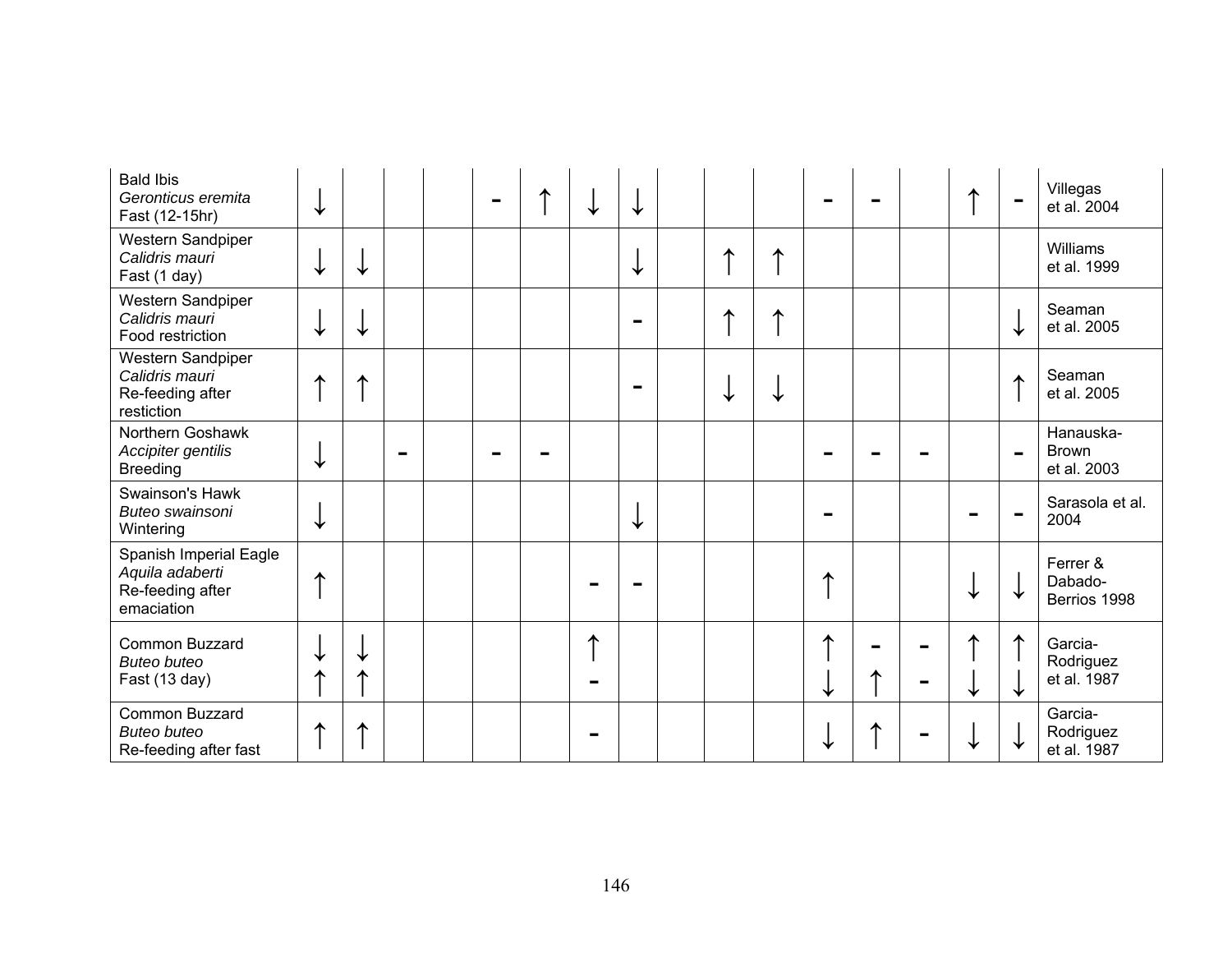Table 2. Correlations between morphological measurements in Nazca booby males. All

correlations were significant ( $N = 146$ ,  $p < 0.04$ ).

|                    |      | Culmen Wing length Ulna tarsus |      |      | mass |
|--------------------|------|--------------------------------|------|------|------|
| <b>Culmen</b>      | 1.00 | 0.25                           | 0.44 | 0.33 | 0.23 |
| <b>Wing length</b> |      | 1.00                           | 0.49 | 0.33 | 0.17 |
| Ulna               |      |                                | 1.00 | 0.57 | 0.36 |
| <b>Tarsus</b>      |      |                                |      | 1.00 | 0.29 |
| <b>Mass</b>        |      |                                |      |      | 1.00 |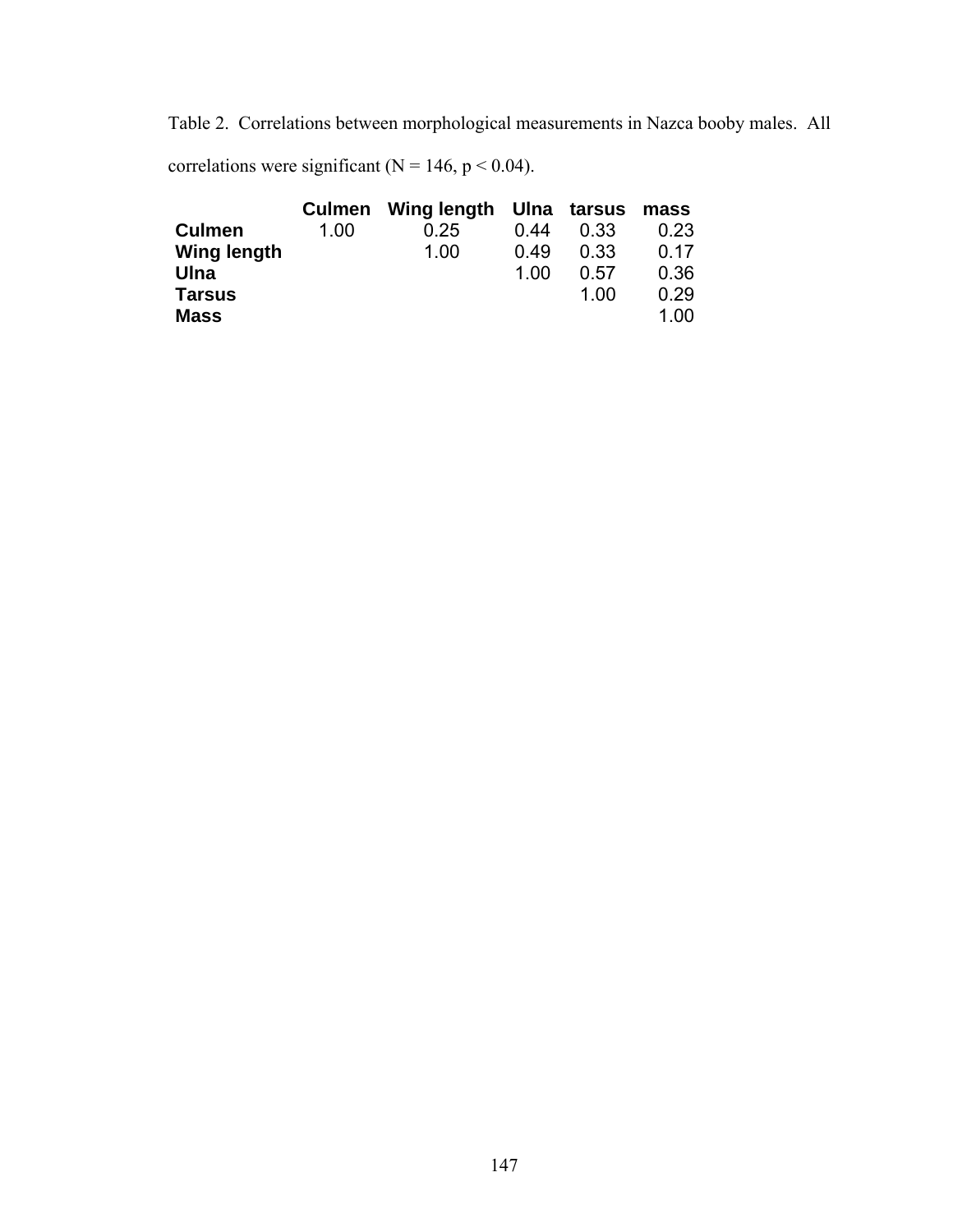Table 3. Component loading scores for four morphological measures in male Nazca boobies. The first principal component (PC1) explained 75.7% of the variation in structural size.

| <b>Trait</b>  | PC1 loading |
|---------------|-------------|
| Culmen        | 0.343       |
| Wing Length   | 0.982       |
| Ulna          | 0.642       |
| <b>Tarsus</b> | 0.427       |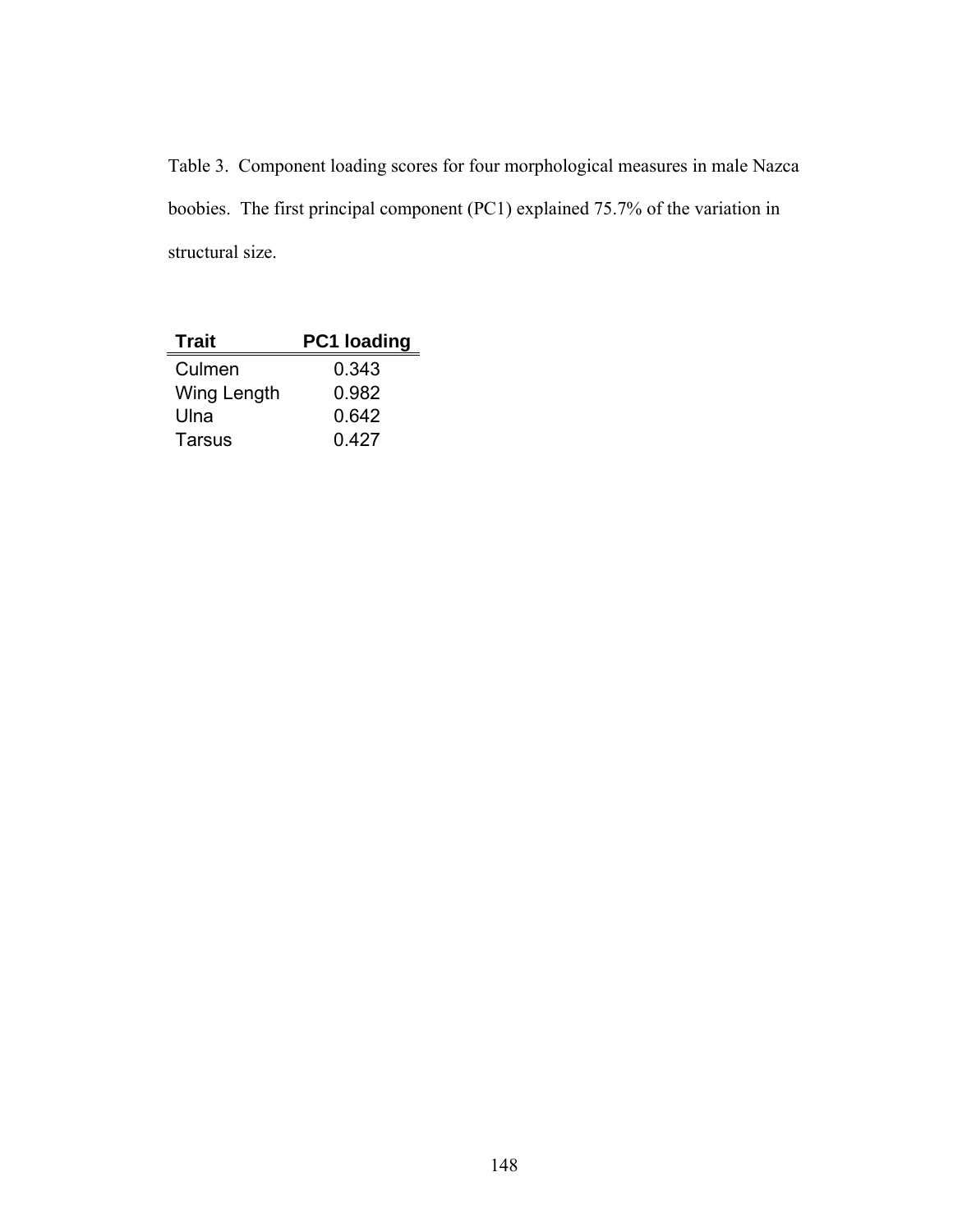Table 4. Spearman correlations between morphological measures and concentrations of blood parameters. Bolded values are significant ( $P < 0.05$ ).

|             | <b>Mass</b> | PC1 size | <b>BCI</b> | lgG   | ALB      | UA       |
|-------------|-------------|----------|------------|-------|----------|----------|
| <b>Mass</b> | 1.000       | 0.236    | 0.963      | 0.115 | 0.027    | $-0.009$ |
| PC1 size    |             | 1.000    | $-0.006$   | 0.029 | $-0.012$ | $-0.110$ |
| <b>BCI</b>  |             |          | 1.000      | 0.125 | 0.032    | 0.009    |
| lgG         |             |          |            | 1.000 | 0.039    | 0.134    |
| <b>ALB</b>  |             |          |            |       | 1.000    | 0.034    |
| <b>UA</b>   |             |          |            |       |          | 1.000    |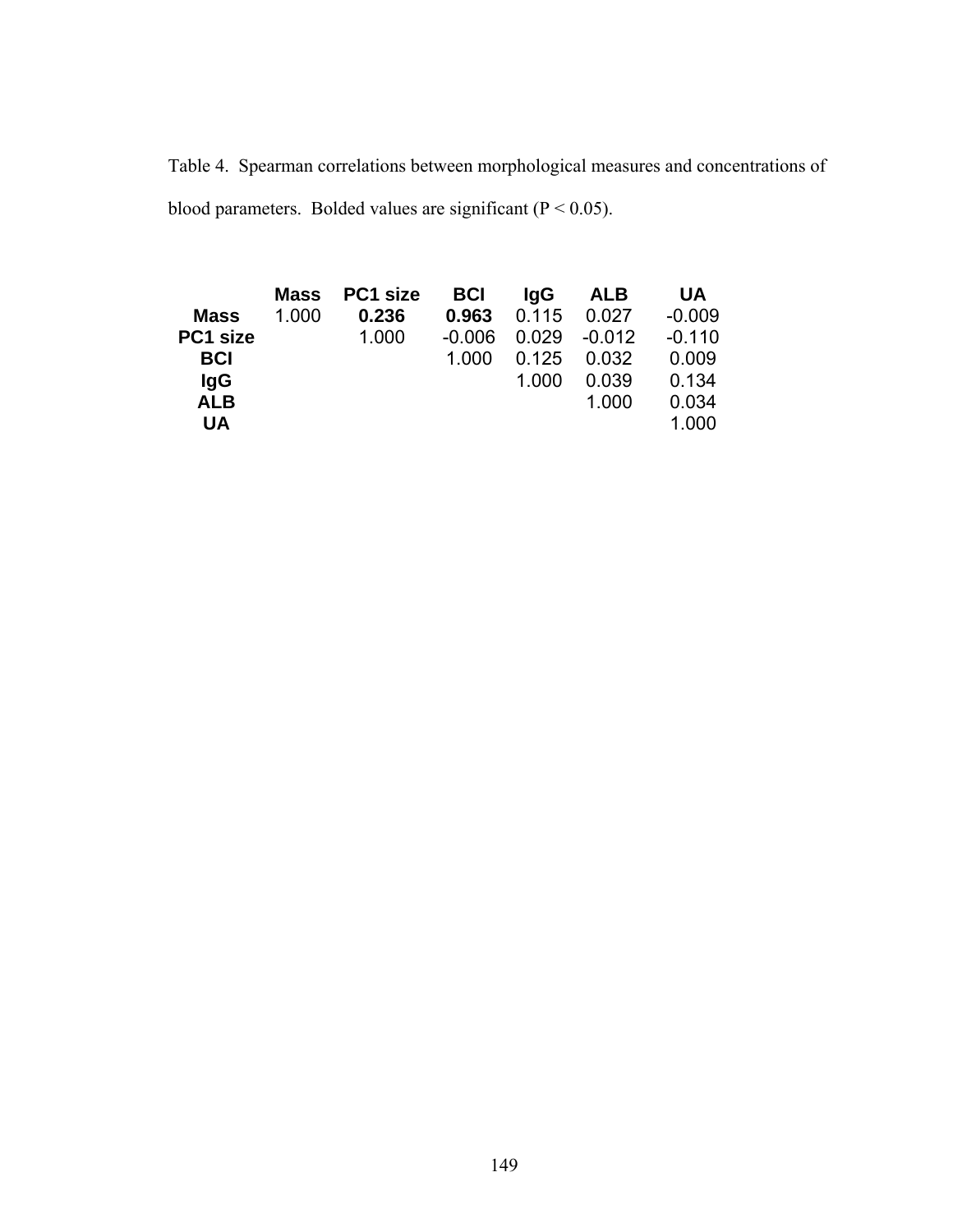Table 5. Mean and standard deviation (SD) of morphological and physiological measures in male Nazca boobies by group. Homogeneity of variance and Welch's ANOVA tests are also given for each parameter. "N" is the sample size and "α-crit" is the critical alpha value adjusted for multiple comparisons using the false discovery method (Benjamini and Hochberg 1995, Curran-Everett 2000). The bolded text indicates a significant P value. PC1 size = first principal component score for structural size, BCI = body condition index (residuals of OLS regression of mass and PC1), ALB = albumin, UA = uric acid, IgG = immunoglobulin G.

|                 |                  |           |                 |           |                     |           |       | <b>Homogeneity of</b> |                |         |                      |                |
|-----------------|------------------|-----------|-----------------|-----------|---------------------|-----------|-------|-----------------------|----------------|---------|----------------------|----------------|
|                 | <b>All Males</b> |           | <b>Breeders</b> |           | <b>Non-breeders</b> |           |       | <b>Variance</b>       |                |         | <b>Welch's ANOVA</b> |                |
|                 |                  |           |                 |           |                     |           | F     |                       |                |         | P                    |                |
| <b>Trait</b>    | <b>Mean</b>      | <b>SD</b> | <b>Mean</b>     | <b>SD</b> | <b>Mean</b>         | <b>SD</b> | ratio | P value               | $\alpha$ –crit | value   | value                | $\alpha$ –crit |
| Morphological   | $N = 146$        |           | $N = 107$       |           | $N = 39$            |           |       |                       |                |         |                      |                |
| <b>PC1 Size</b> | 0.00             | 1.00      | 0.01            | 1.06      | $-0.02$             | 0.82      | 1.66  | 0.08                  | 0.010          | 0.17    | 0.862                | 0.050          |
| Mass(g)         | 1670.44          | 111.38    | 1679.30         | 115.51    | 1646.15             | 96.41     | 1.44  | 0.21                  | 0.013          | 1.74    | 0.086                | 0.010          |
| <b>BCI</b>      | 0.00             | 108.46    | 8.66            | 110.80    | $-23.75$            | 99.23     | 1.25  | 0.44                  | 0.017          | 1.69    | 0.095                | 0.013          |
| Physiological   | $N = 136$        |           | $N = 99$        |           | $N = 37$            |           |       |                       |                |         |                      |                |
| $ALB$ (g/L)     | 19.51            | 1.63      | 19.57           | 1.39      | 19.34               | 2.15      | 2.40  | < 0.001               | 0.008          | 0.62    | 0.534                | 0.025          |
| $UA$ (g/L)      | 0.72             | 0.29      | 0.71            | 0.29      | 0.76                | 0.30      | 1.06  | 0.807                 | 0.025          | $-0.94$ | 0.352                | 0.017          |
| $\lg G$ (g/L)   | 6.07             | 2.66      | 5.78            | 2.17      | 6.86                | 3.60      | 1.03  | 0.954                 | 0.050          | $-2.27$ | 0.026                | 0.008          |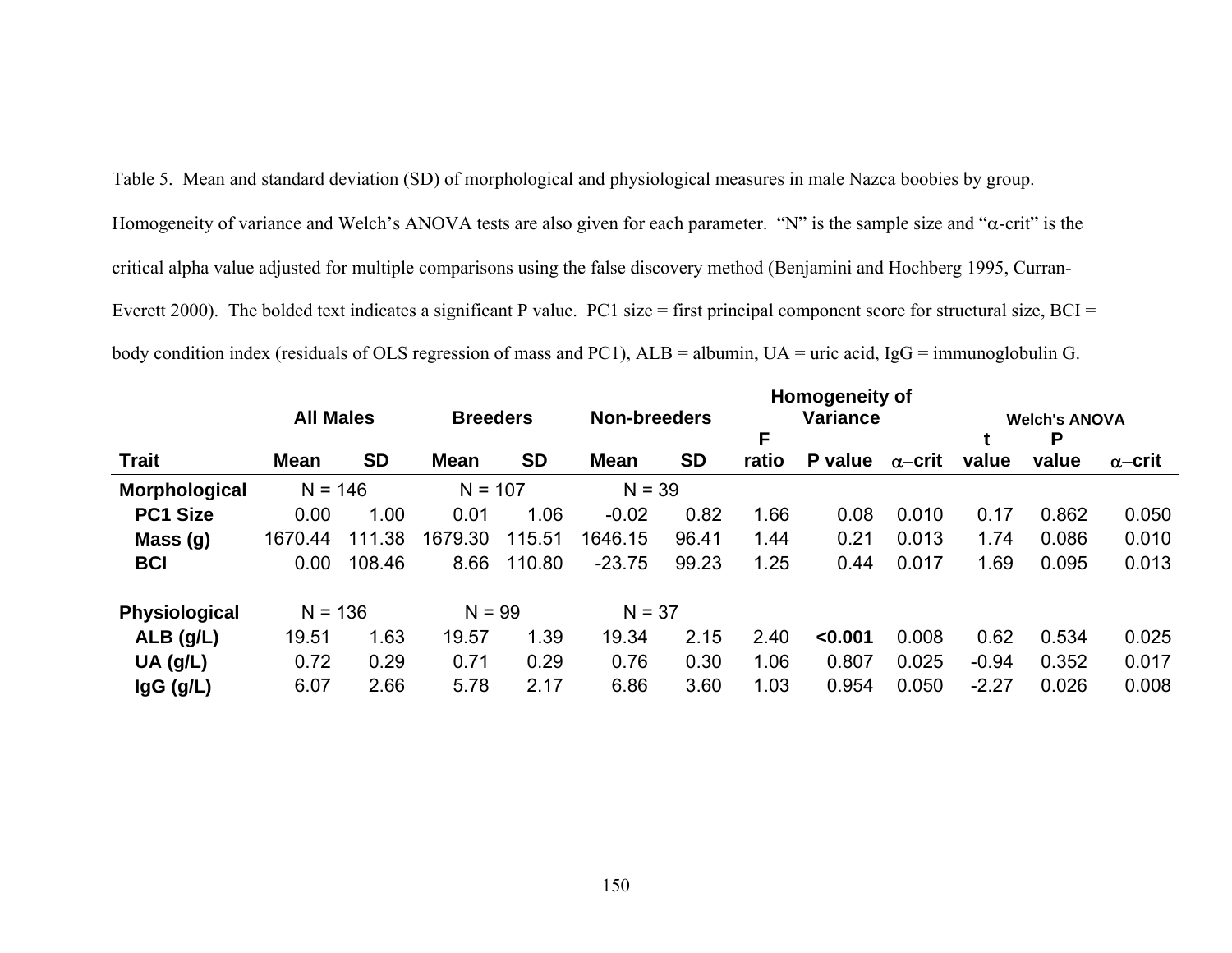Table 6. Logistic regression coefficients, standard errors, statistical significance, odds ratios, and 95% confidence intervals of odds ratios of predictors of male mating success in Nazca boobies.  $BCI = body$  condition index,  $UA =$  uric acid,  $IgG =$  immunoglobulin G.

|                  |          | standard | p-      |                                                                    | 95% CI for       |
|------------------|----------|----------|---------|--------------------------------------------------------------------|------------------|
| <b>Predictor</b> | ĸ        | error    | value   | <b>Odds ratio</b>                                                  | odds ratio       |
| <b>Model 1</b>   |          |          |         |                                                                    |                  |
| <b>BCI</b>       | 0.005    | 0.002    | 0.017   | 1.005                                                              | 1.001 - 1.009    |
| <b>UA</b>        | $-0.873$ | 1.272    | 0.493   | 0.418                                                              | $0.034 - 5.059$  |
| lgG              | $-3.844$ | 1.411    | 0.006   | 0.021                                                              | $0.001 - 0.340$  |
| <b>Constant</b>  | 3.894    | 1.156    | 0.001   |                                                                    |                  |
| Model 2          |          |          |         |                                                                    |                  |
| <b>BCI</b>       | 0.005    | 0.002    | 0.018   | 1.005                                                              | 1.001 - 1.009    |
| <b>IgG</b>       | $-3.893$ | 1.408    | 0.006   | 0.020                                                              | $0.001 - 0.322$  |
| <b>Constant</b>  | 4.076    | 1.128    | < 0.001 |                                                                    |                  |
|                  |          |          |         | Retained males excluded (breeder $N = 42$ , non-breeder $N = 35$ ) |                  |
| <b>BCI</b>       | 0.005    | 0.003    | 0.081   | 1.005                                                              | $0.999 - 1.010$  |
| lgG              | $-4.162$ | 1.764    | 0.018   | 0.016                                                              | $0.0005 - 0.495$ |
| <b>Constant</b>  | 3.517    | 1.404    | 0.012   |                                                                    |                  |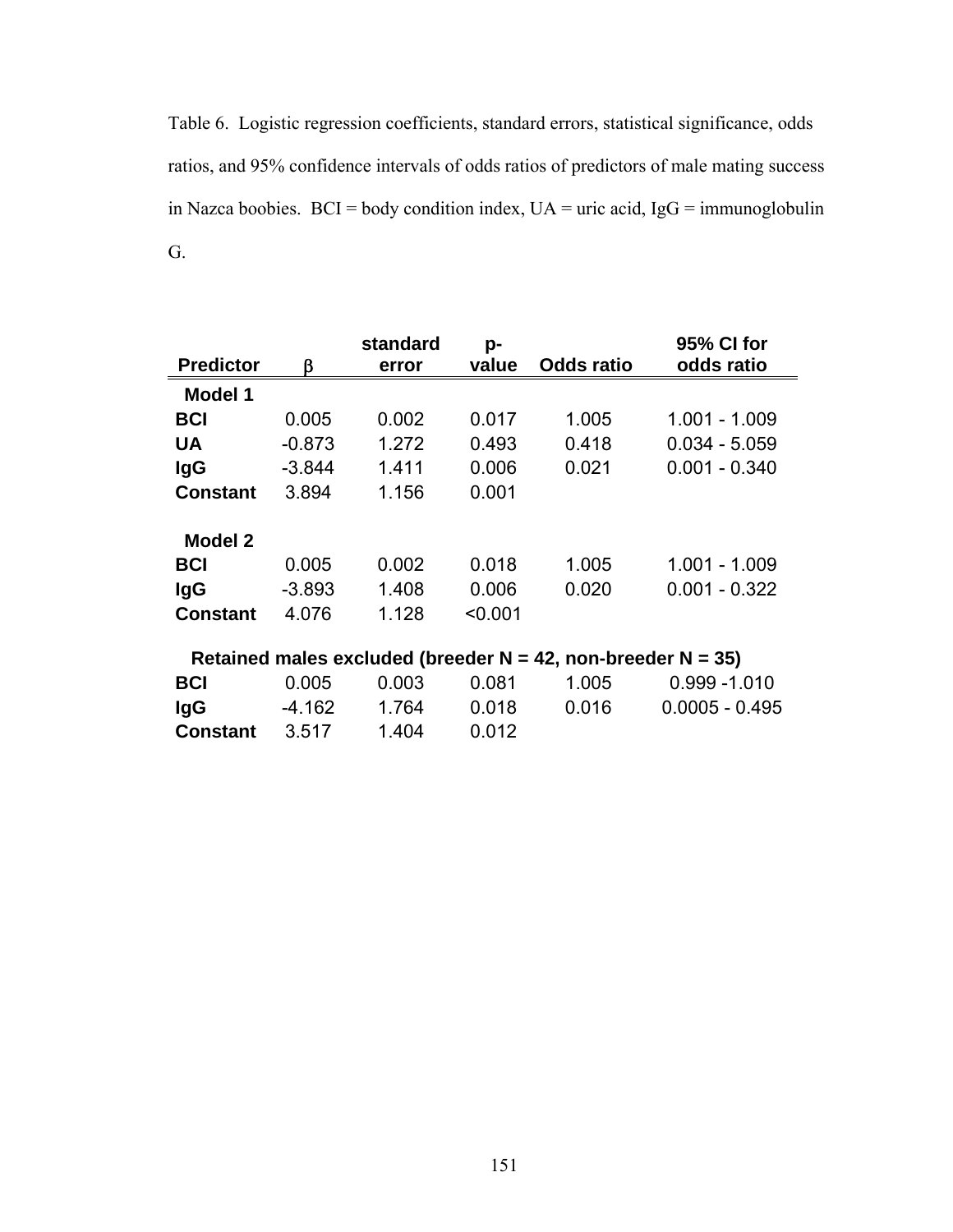Figure 1. Comparison of variance in circulating levels of albumin in Nazca booby males subsequently selected or rejected as mates.

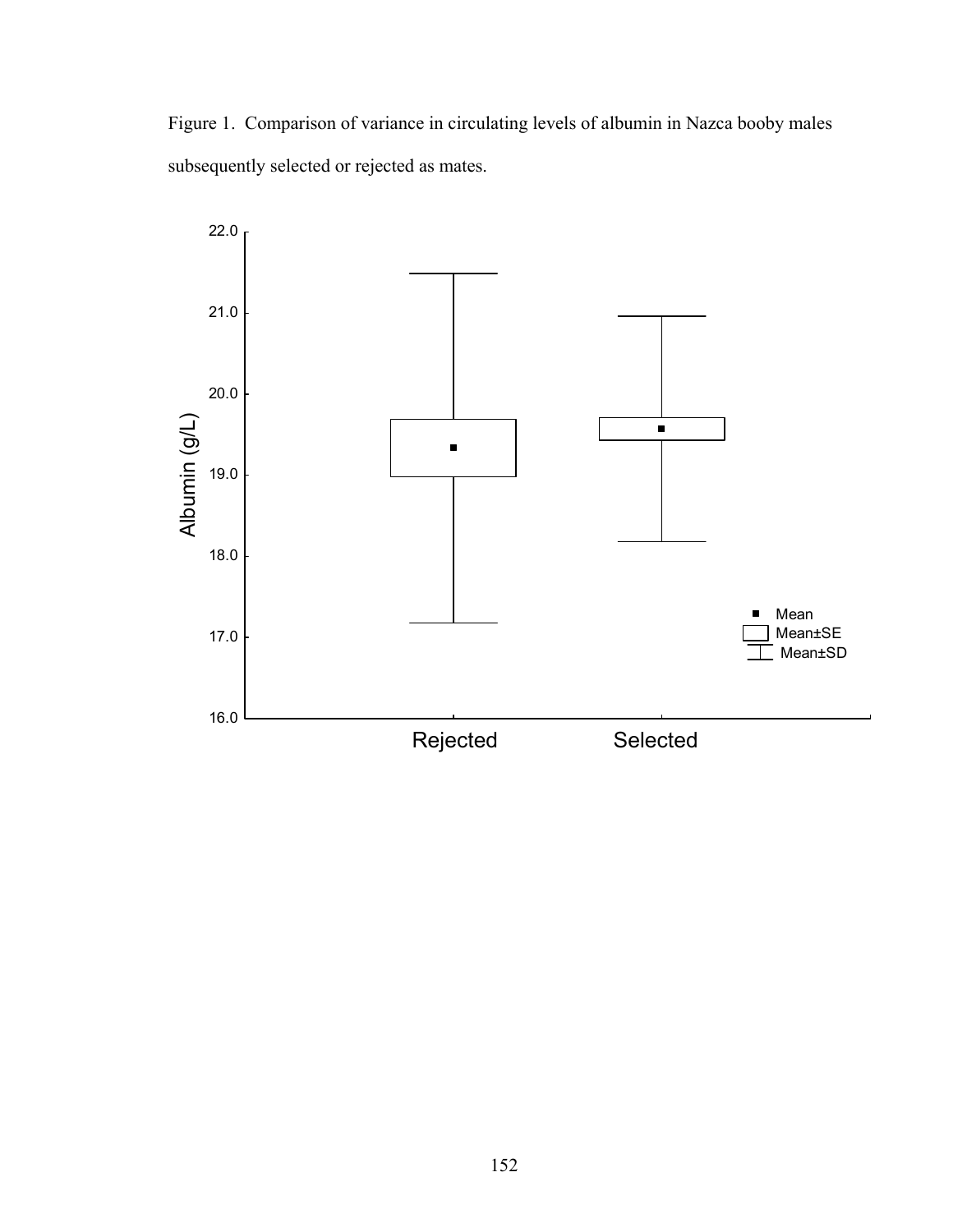#### **CONCLUSIONS**

#### *Causes of the sex ratio bias*

 Nazca booby parents might adaptively alter the sex of their offspring according to current environmental or demographic conditions, or sex-specific mortality may occur in poor food years; however, these processes could not account for the male-biased adult sex ratio in our population. The hatching and fledging sex ratios were not biased. Instead, the sex ratio bias arose after the period of parental care ended, during the juvenile/subadult stage between fledging and return to the colony. Dispersal seldom moves members of either sex from their natal colony; consequently, the bias evidently arises from greater post-fledging mortality of females. Nazca booby fledglings leave the colony for several years before they return to breed; females could travel farther or to more hazardous areas than males while at sea, or incur different costs related to body size, during this sub-adult period. Alternatively, members of the larger sex (females, in this case) may fledge at a disadvantage if parents meet their requirements less well than those of the smaller sex. The post-fledging exodus makes Nazca boobies unavailable for study for several years after fledging, so tests of some hypotheses invoking sex-specific mortality are not possible at present.

#### *Consequences of the sex ratio bias for the mating system*

Behavioral observations revealed that all males present in the colony attempted to attract mates during the pre-breeding season and nearly all (98.5%) females present bred; therefore, the operational sex ratio was the same as the population sex ratio and was significantly male biased. Divorce was more common in our population than is typically

153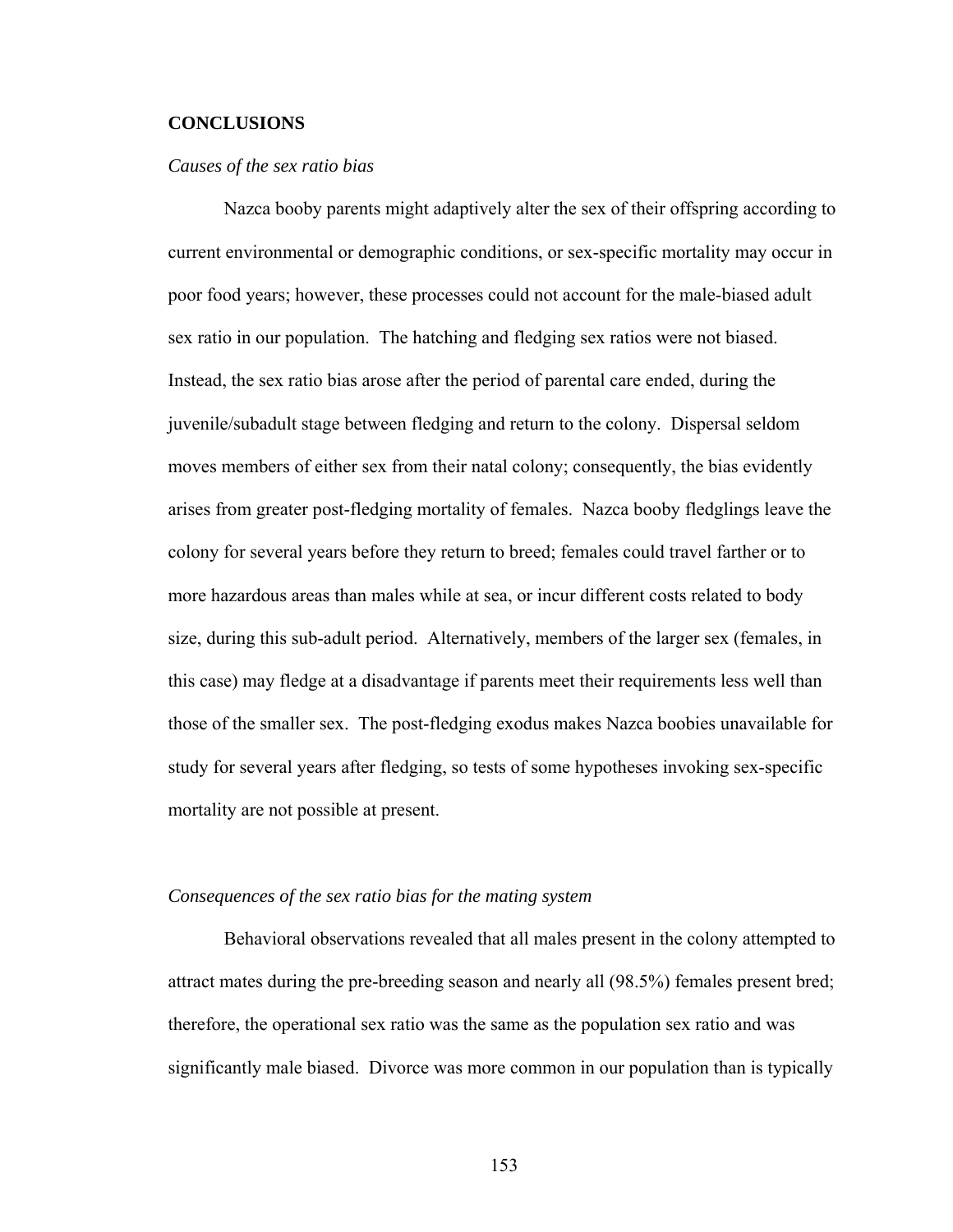expected for a long-lived species with obligate bi-parental care. Costs of reproduction provided a basis for females to adaptively switch mates, replacing a temporarily depleted male for a current non-breeder in better condition. This was supported by the observation that males entered and exited the breeding pool more often than females. Females, but not males, would have the opportunity to up-grade mates in a male-biased population.

To maximize reproduction, members of monogamous taxa with bi-parental care are expected to select partners that provide superior parental care as well as superior genetics. A biased sex ratio offers members of the limiting sex more opportunity to select among potential mates. Females in our population appeared to use several longterm indicators of health and nutritional status to distinguish among potential mates. Males selected as mates were in better body condition, had lower circulating immunoglobulin G levels, and, as a group, had lower variance in serum albumin concentration than did unselected males. In addition, selected males performed more mate, advertising, and territorial behaviors, and less prospecting behaviors, than did rejected males. Behavioral observations also revealed that mate choice and divorce were driven primarily by female choice. In some cases, a divorcing female chose another male at another nest site, and in other cases the divorcing female colluded with an incoming male to drive her former partner away forcibly. Females that followed this forceddivorce mate rotation strategy had the highest reproductive success of all females. As a whole, these results suggest that offspring provisioning ability, rather than persistent genetic quality (or experience), may be more important to potential mates in some instances, particularly in altricial species with prolonged parental care periods. If costs of reproduction are ubiquitous in iteroparous organisms, as suggested by life-history theory,

154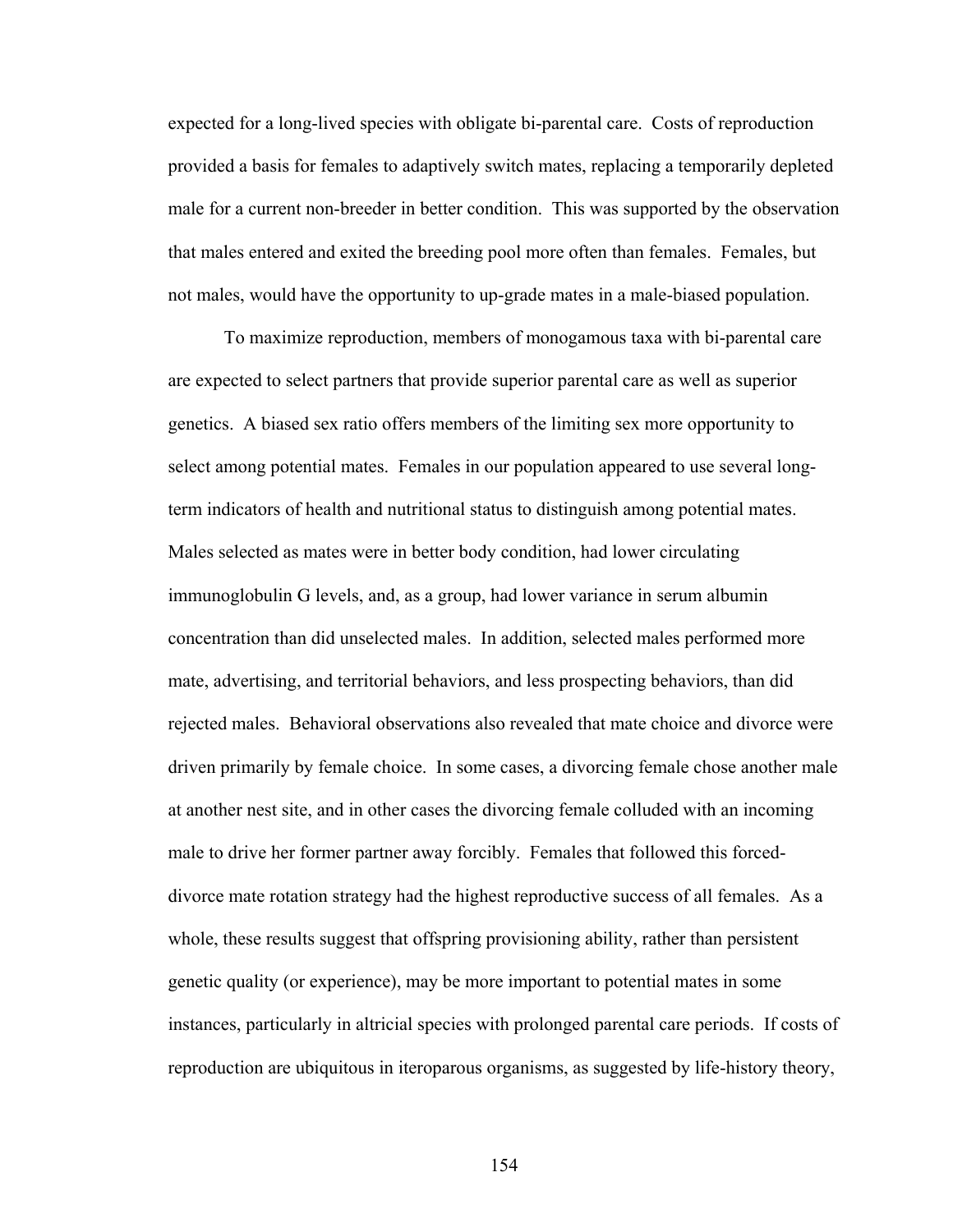then divorce, after a period of time together, would seem advantageous for one or both members of a pair, particularly if non-breeding partners were available.

This body of work included the most complete documentation of the ontogeny of the sex ratio across the lifespan for any wild bird species, provided evidence for a previously undescribed mating system, uniquely investigated the behavior of mated pairs and non-breeding adults prior to divorce, and was the first study to examine the morphological and hematological parameters of individuals during the process of mate selection in a wild population.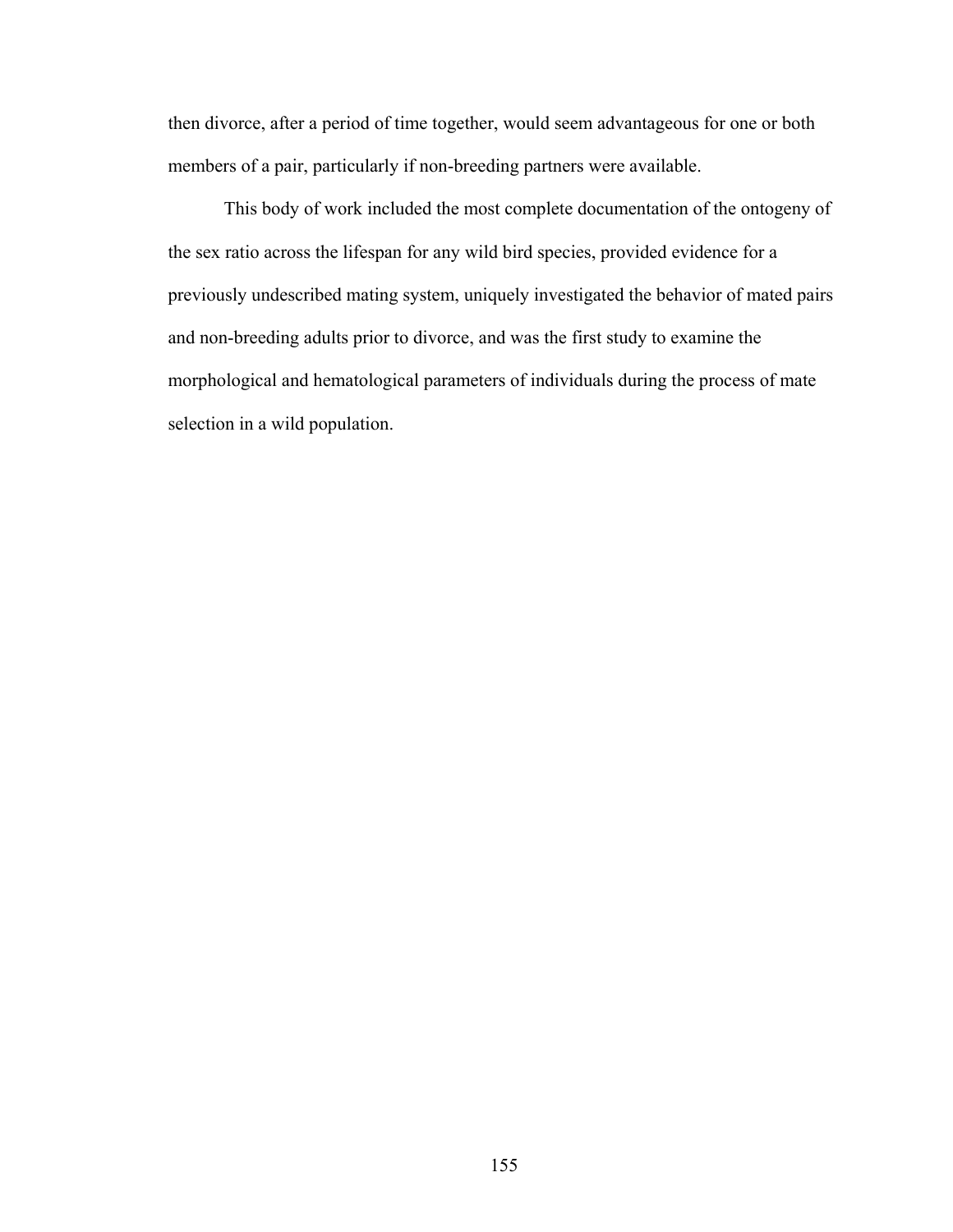#### **SCHOLASTIC VITA**

#### **Terri J. Maness**

Wake Forest University Department of Biology Winston-Salem, NC 27109 manetj2@wfu.edu

## **EDUCATION**

PhD Candidate, Biology. Wake Forest University, Winston-Salem, NC.

MS, Biology. University of North Carolina at Wilmington.

BS, Biology. University of North Carolina at Chapel Hill.

BS, Psychology. University of North Carolina at Chapel Hill.

Study Abroad Program. University of Wollongong, New South Wales, Australia.

## **PUBLICATIONS**

- Maness, TJ and DJ Anderson (2008) Mate rotation by female choice and coercive divorce in Nazca boobies (*Sula granti*). *Animal Behaviour* 76: 1267-1277.
- Maness, TJ and DJ Anderson (2007) Serial monogamy and sex ratio bias in Nazca boobies. *Proceedings of the Royal Society B, Biology* 274: 2047–2054.

Maness, TJ, MA Westbrock, and DJ Anderson (2007) Ontogenic sex ratio variation in Nazca boobies ends in male-biased adult sex ratio. *Waterbirds* 30(1): 10-16.

- Townsend, HM, TJ Maness, and DJ Anderson. (2007) Offspring growth and parental care in sexually dimorphic Nazca boobies (*Sula granti*). *Canadian Journal of Zoology* 85: 686-694.
- Maness, TJ and SD Emslie. (2001) An analysis of possible genotoxic exposure in adult and juvenile Royal Terns in North Carolina, USA. *Waterbirds* 24(3): 352-360.
- Maness, TJ (2000) An analysis of possible genotoxic exposure in adult and juvenile Royal Terns (*Sterna maxima*) in North Carolina. MS Thesis. UNC at Wilmington.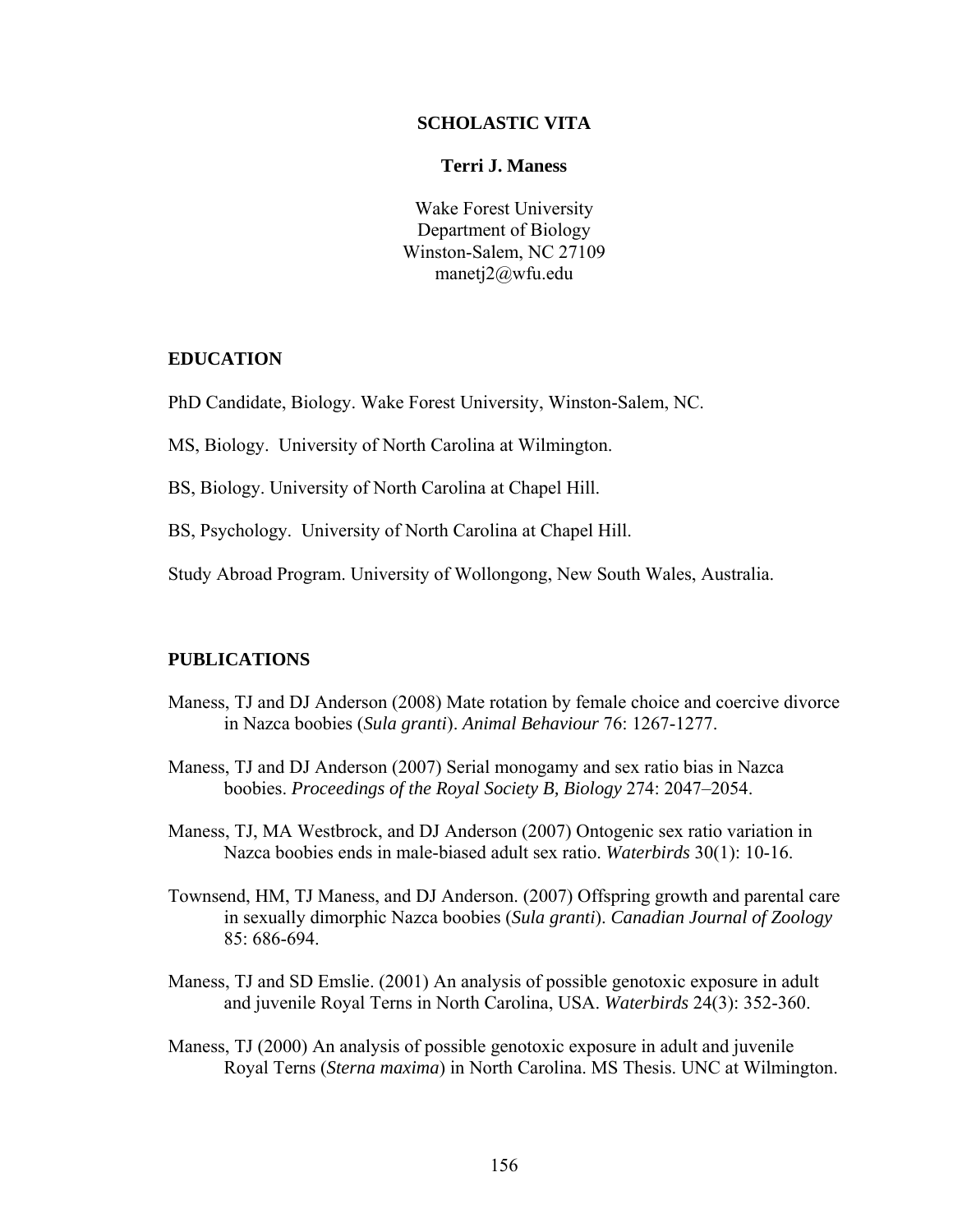## **TEACHING EXPERIENCE**

| 2004-2008 | Graduate Teaching Assistant. Department of Biology, WFU,<br>Courses: Biological Principles; Evolutionary and Ecological<br>Biology; Avian Biology |
|-----------|---------------------------------------------------------------------------------------------------------------------------------------------------|
| 2008      | <b>Invited Speaker.</b> Forsyth County Audubon Society.                                                                                           |
| 2007      | <b>Guest Lecturer.</b> Animal Behavior, Department of Biology, Wake<br>Forest University.                                                         |
|           | <b>Guest Lecturer.</b> Avian Biology, Department of Biology, Wake<br>Forest University.                                                           |
|           | <b>Graduate Student Instructor.</b> University of Michigan Biological<br>Station, Pellston, MI. Course: Behavioral Ecology                        |
|           | <b>Guest Lecturer.</b> Behavioral Ecology, University of Michigan<br>Biological Station, Pellston, MI.                                            |
| 2006      | <b>Guest Lecturer.</b> Avian Biology, Department of Biology, WFU.                                                                                 |
| 1997-2000 | Graduate Teaching Assistant. Department of Biology, UNC at<br>Wilmington. Courses: Introductory Biology; Genetics;<br>Microbiology                |

## **MENTORING**

#### **Undergraduate Thesis**:

Diego García, 2006. Influence of foraging efficiency and body condition on reproductive characteristics of the Nazca Booby (*Sula granti*). Diana Astorga, 2005. Growth and competition in an obligately siblicidal bird: the Nazca Booby (*Sula granti*).

#### **Undergraduate Research**:

 Kristen Bretz, 2008. Effects of silt run-off on the foraging behavior of the Queen snake (*Regina septemvittata*). Wake Forest University.

## **Molecular Techniques**:

WFU Graduate students: Jill Awkerman, Martina Mϋller, Mark Westbrock WFU Undergraduate students: Audrey Calkins, Andrew D'Epagnier

### **Work Study Students**:

WFU Undergraduates: Julie Campbell, Amber Jones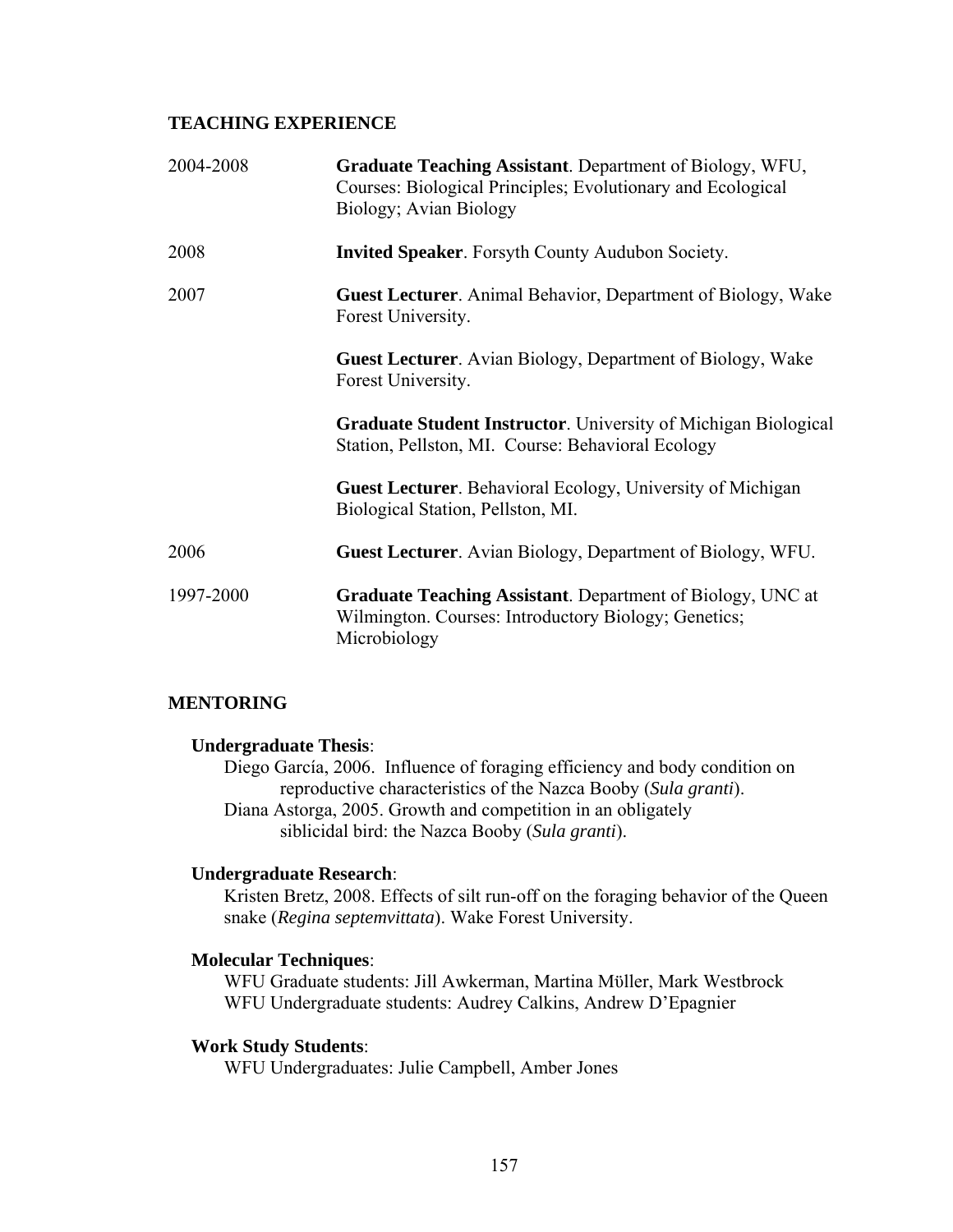## **RESEARCH EXPERIENCE**

| 2000-2002 | <b>Research Associate.</b> Department of Biology, UNC at Wilmington.<br><b>Project:</b> Effects of genotoxic exposure on Royal Terns (Sterna)<br>maxima) in North Carolina                                                                                  |
|-----------|-------------------------------------------------------------------------------------------------------------------------------------------------------------------------------------------------------------------------------------------------------------|
| 2001      | <b>Research Assistant</b> . Department of Zoology, North Carolina State<br>University, Raleigh, NC.<br><b>Project:</b> Behavioral Ecology and Population Status of Wood<br>Thrush and Ovenbird in Great Smoky Mountains National Park.                      |
| 1999-2001 | <b>Seabird Survey Monitor and Scientific Crew Member of R/V</b><br><b>Cape Fear.</b> Department of Biology, UNC at Wilmington.<br><b>Project:</b> Coastal Ocean Monitoring                                                                                  |
| 1991-1997 | Laboratory Technician III. Lineberger Comprehensive Cancer<br>Center, University of North Carolina, Chapel Hill, NC.<br><b>Project:</b> DNA binding kinetics and molecular activation of<br>endonucleases and topoisomerases.                               |
| 1987-1990 | <b>Research Aide.</b> Laboratory of Molecular Genetics, National<br>Institute of Environmental Health Sciences, RTP, NC.<br><b>Project:</b> Molecular control and genetic organization of transposon-<br>mediated genes in <i>Drosophila melanogaster</i> . |

## **PRESENTATIONS**

- Maness, TJ and DJ Anderson. (2008) Mate rotation by female choice and coersive divorce in Nazca Boobies.  $45<sup>th</sup>$  Annual Meeting of the Animal Behavior Society, Snow Bird, Utah.
- Maness, TJ and DJ Anderson. (2007) Serial monogamy and sex ratio bias in Nazca Boobies. 44th Annual Meeting of the Animal Behavior Society, Burlington, VT.
- Maness, TJ and DJ Anderson. (2006) Mate-Switching in the Long-Lived Nazca Booby: Out with the Old, in with the New. 4th North American Ornithological Conference, Veracruz, Mexico.
- Maness, TJ, MA Westbrock, and DJ Anderson. (2005) Ontogenic sex ratio variation, male-biased adult sex ratio, and higher female variance in reproductive success in Nazca Boobies. 123<sup>rd</sup> Annual Meeting of the American Ornithological Union, Santa Barbara, CA.
- Maness, TJ, MA Westbrock, and DJ Anderson. (2005) Ontogeny of the sex ratio in Nazca Boobies. 28<sup>th</sup> Annual Meeting of the Waterbird Society, Portland Oregon.